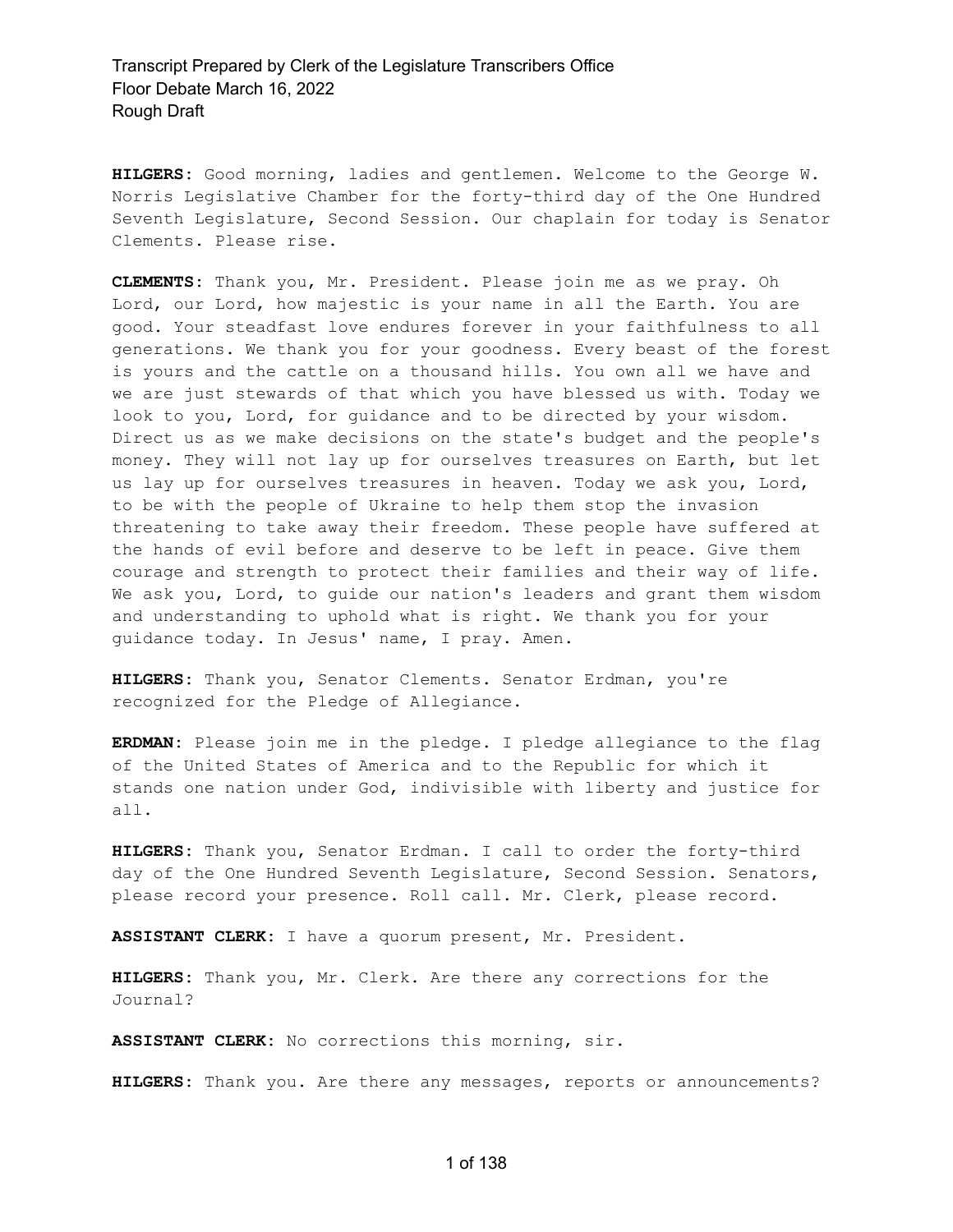**ASSISTANT CLERK:** None at this time, Mr. President.

**HILGERS:** Thank you, Mr. Clerk. We will now proceed to the first item on the morning's agenda.

**ASSISTANT CLERK:** Mr. President, LB1011 was discussed yesterday. When we left the bill, pending were both the committee amendments from the Appropriations Committee as well as Senator Lathrop's FA74.

**HILGERS:** Thank you, Mr. Clerk. Senator Stinner, would you like to take one minute to refresh us on LB1011?

**STINNER:** Yes, thank you, Mr. President. Members of the Legislature, this is a special day today. It's Clark Kolterman's birthday. Clark Kolterman is twins with Senator Kolterman, so Senator Kolterman's- happy birthday. LB1011 is a bill that was brought to the Legislature on behalf of-- by the Speaker on behalf of the Governor and as I said yesterday, there's only really one big change in-- that the Appropriations did and that was to add provider rates and offset it with excess funding within the behavioral health and a couple other of the accompanying-- and there, there is a listing of what we offset it with as it relates to that. We did-- really kind of focused on the fact that we wanted to bring as much dollars to the floor as we possibly could in the General Funds. We knew there was some, some interest in revenue bills and so \$453 million, which I don't know if that's a record, but it's got to be pretty close to a record for dollars to the floor. The amendment, AM199, is actually the bill if you want to follow along with that and obviously, there is detail in the midbiennium budget. With that, thank you, Mr. Speaker.

**HILGERS:** Thank you, Senator Stinner. Senator Brandt would like to recognize Dr. Jason Bespalec of Geneva, who is serving as our family physician of the day. Dr. Bespalec is seated under the north balcony. Please rise and be recognized by your Nebraska Legislature. While the Legislature is in session and capable of transacting business, I propose to sign and do hereby sign the following legislative resolutions: LR321, LR322, LR323, LR324, LR325, and LR326. Turning the debate on FA74. Senator Lathrop, you're recognized.

**LATHROP:** Is this for purposes of an update or am I just recognized on the bill?

**HILGERS:** Recognizing you on the bill.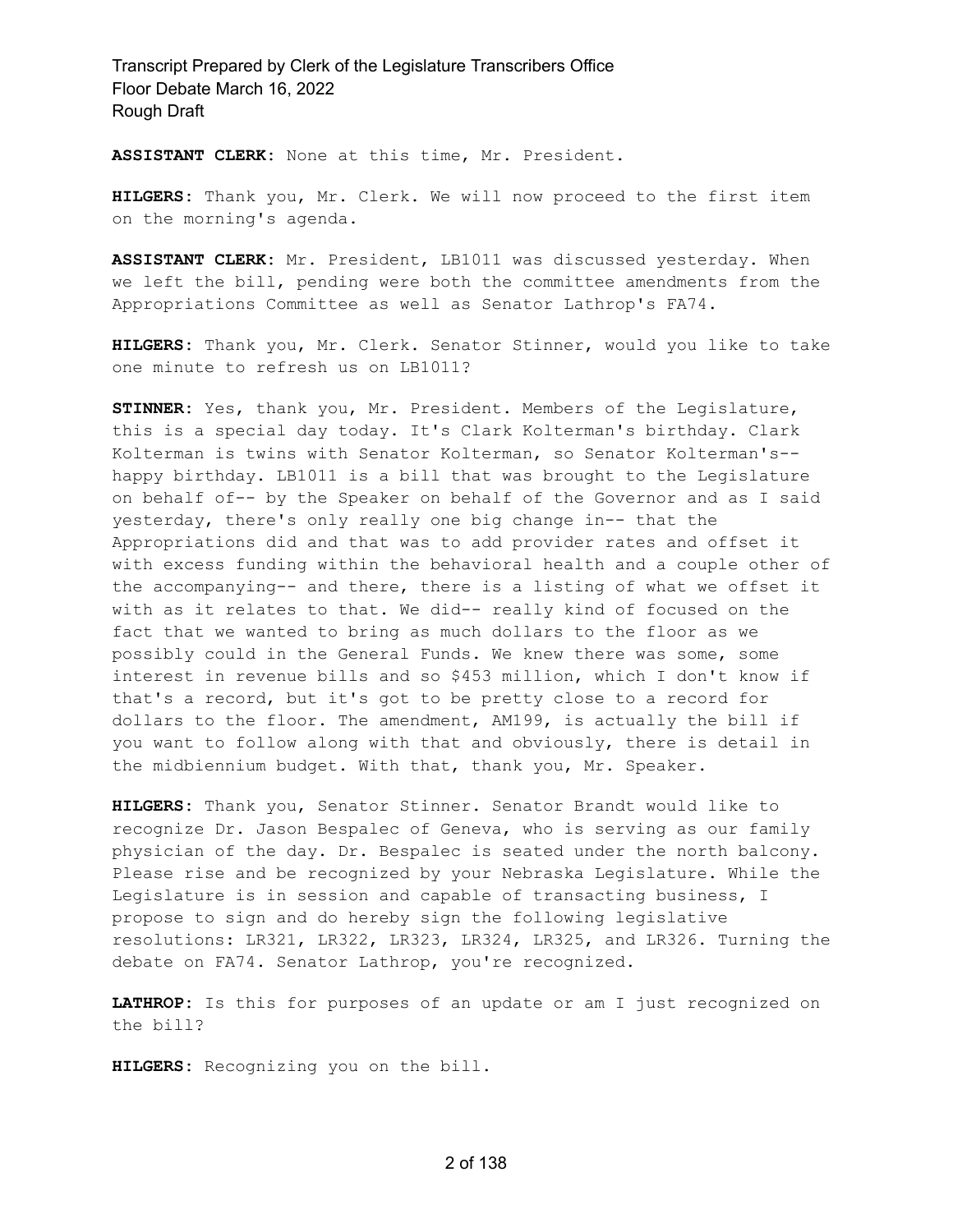**LATHROP:** OK, perfect. Thank you and good morning, colleagues. I know some of you might have left a little early yesterday, so I'm going to give just sort of an overview of what we talked about in the hour between 7:00 and 8:00, very, very broad picture. So the amendment said it-- that I filed is to provide an opportunity for us to have a discussion about what I think is a crisis in this state and that is the overpopulation or the overcrowding at the Department of Corrections. And we began the process by handing out a chart yesterday that shows the rate of growth of our incarcerated population. And in addition to our current rate of-- our, our historical rate of growth, we also have a projection from an outfit called JFA. JFA has been doing population projections for the state. I think they've done four or five of them for the state. In addition to Nebraska, they do this in other places. They're experts at it. They projected our population and you can see that on the chart that I provided. It, it is represented by the dashed line. There is, on that same chart that we handed out last night, a blue line that represents design capacity of the entire Department of Corrections, all the facilities, you add them up in that blue line and you see that it's flat for many, many years. Those would be the Heineman years during which there was no expansion of any capacity at the Department of Corrections. The red line represents operational capacity, a different number. That's 125 percent of design capacity. That is statutory. That's right in the statute. It defines operational capacity. And you'll see that those lines start to move upward and those, those upward movements represent additional capacity that we've added. And I'll say since Governor Ricketts came to office, this Legislature and the Governor have made the decision to expand our capacity. You will see those grow and I'll, I'll-- I'm able to tell you what those-- each one of those lines represent, but the last significant increase in those red and blue lines represents the net pickup if we were to close the penitentiary as the Governor has proposed and build 1,500 beds at some yet-to-be-determined location. So the penitentiary, if we close the penitentiary and add 1,500 beds, we are effectively improving our capacity by 700 beds, 700 beds. That's the net effect and so that last surge in those red and blue lines, colleagues, is the, is the net effect of building additional capacity and closing the Department of- the penitentiary. You will see it's plainly obvious from this that we have an overcrowding problem that we can't build our way out of, nor can we, nor can we-- I appreciate we're doing the donuts. I appreciate that we're doing the donuts. I hope you're-- you have a chance to listen to what I'm saying because this is really important. It is-- we are at a crisis place. We are at a crisis place. The overcrowding is a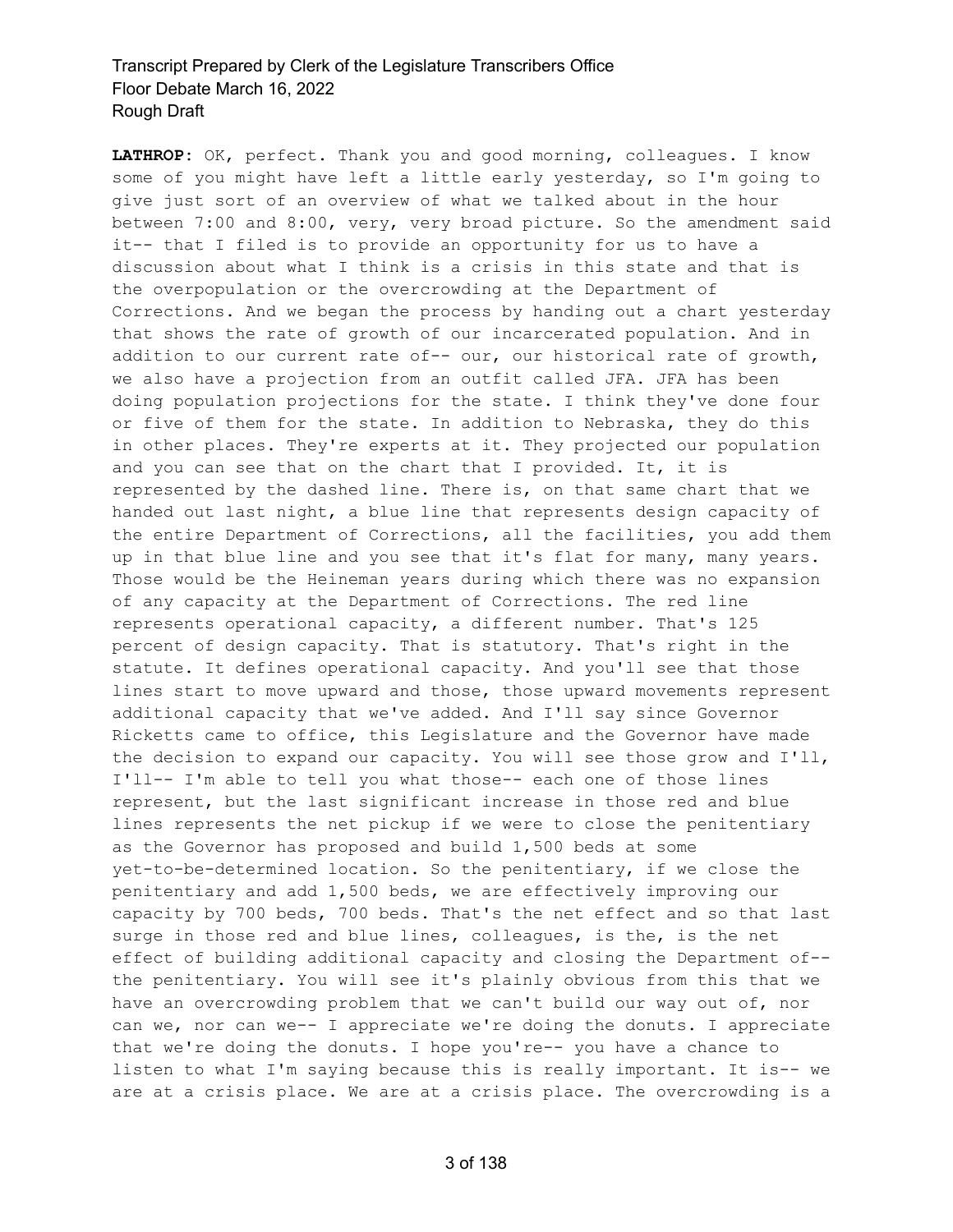crisis. The staffing is a crisis. Our ability to manage the people that we are--

**HILGERS:** One minute.

**LATHROP:** --charged with incarcerating is at a crisis and we're here to talk about it today. And we can't build our way out of this, colleagues. If we spend \$270 million to add 700 beds to our capacity, we would need to double that just to meet the basic operational capacity by 2030. This conversation is happening during the budget debate because this is a budget issue. Whether you are concerned with the dignity of the people we incarcerate or you look at this fiscally, we have a problem with both. Today we're going to spend a little bit of time sharing with the members the information that we have gathered during the CJI process during 12 years on the Judiciary Committee and the concerns of the Appropriation Committee with the idea that we are going to begin this process of trying to build our way out of the problem.

**HILGERS:** That's time, Senator. Thank you, Senator Lathrop. Senator DeBoer, you're recognized.

**DeBOER:** Thank you, Mr. President. Colleagues, my first hearing after I was elected was about the pending, at that time, overcrowding emergency in our prisons. Director Frakes graciously came in and talked to us. At that hearing, I asked him, in all my first year, first week naivete, can we build our way out of this problem? His answer that day was no. We can't build our way out of this problem. Last night, I talked about how those of us on the Judiciary Committee feel like sometimes we're crying out in the wilderness and no one is listening. It's a very familiar thing right at this moment. Some folks say, what's the connection between this overcrowding emergency, which we have now declared and been in for several years, and the prison? They say this is a different issue. But here's why it's the same issue for me: we need a plan. I asked that day, what's the plan? What's the plan for getting us out of this overcrowding situation that we have in our prisons that's the worst in the country-- we were second worst, now we're the worst-- what's the plan? There wasn't a plan. There still isn't a plan. This new prison can't be the entirety of our plan. It can't even be the main pillar of our plan. Look at the graph. This can't be the plan. The plan has to be multifaceted. There has to be something to-- as I said last night, because I found it was sort of clever once I said it, we need to flatten the curve. We've got to find a way to change the slope of that curve because we cannot build our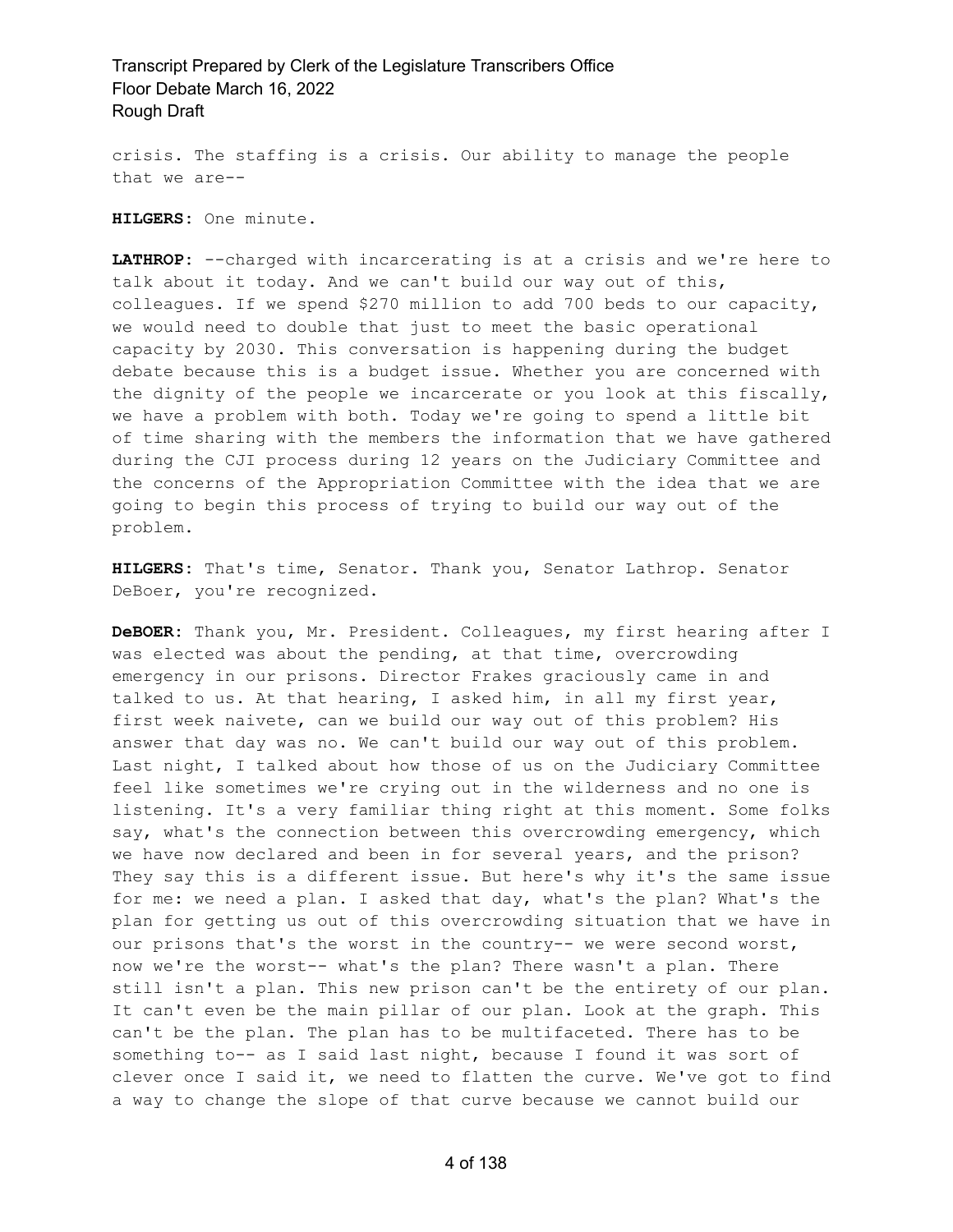way out of the prison overcrowding emergency that we're in. Why should we care? I may have mentioned last night that this is an issue for our communities because the vast majority of people who go into these prisons come out. At the end of their term, they come out and they are next door to you. They're in the grocery store with you. And if you imagine that putting someone into a situation where for a couple of years, they're in a space that's three times as crowded as is-- as it's supposed to be with a bunch of other people and they're not getting their programming and they're what we call jamming out- jamming out means that they get to the end of their sentence and they haven't had all of the things that they need to have in order to be eligible for parole. If they jam out and they come out and they're shopping at the grocery store next to you and they've been stuck in this prison with three times as many people as they're supposed to, do you suspect that they're feeling more kindly towards society? Do you suspect that they feel more like they should respect the authority of society than they did when they went in?

**WILLIAMS:** One minute.

**DeBOER:** This is a public safety concern. I haven't even begun to talk about the people who work in the prison who are our neighbors as well, who do a hard job and who do it -- it's, it's astounding when you listen to them. They do it because they feel called to it. This is a calling for them and it's a hard job that a lot of us wouldn't want to do, although Senator Blood has done it. So I think hopefully she'll speak to us about that. We need a full plan. We need to flatten this curve, change the slope of our average daily incarceration level. This is a problem that we have to solve. We keep kicking it down the road. Somebody's got to do something--

**WILLIAMS:** Time, Senator.

**DeBOER:** --we are the ones tasked. Thank you, Mr. President.

**WILLIAMS:** Thank you, Senator DeBoer. Senator Stinner, you're recognized.

**STINNER:** Thank you, Mr. President. Members of the Legislature, I'd like to get back on the budget and kind of give you a glimpse of the two major items that adjusted the budget and that is certainly provider rates, but agency salaries were renegotiated during the- when we were off, as, as it relates to before session. In any event, right after we had met in the special session, we got to have a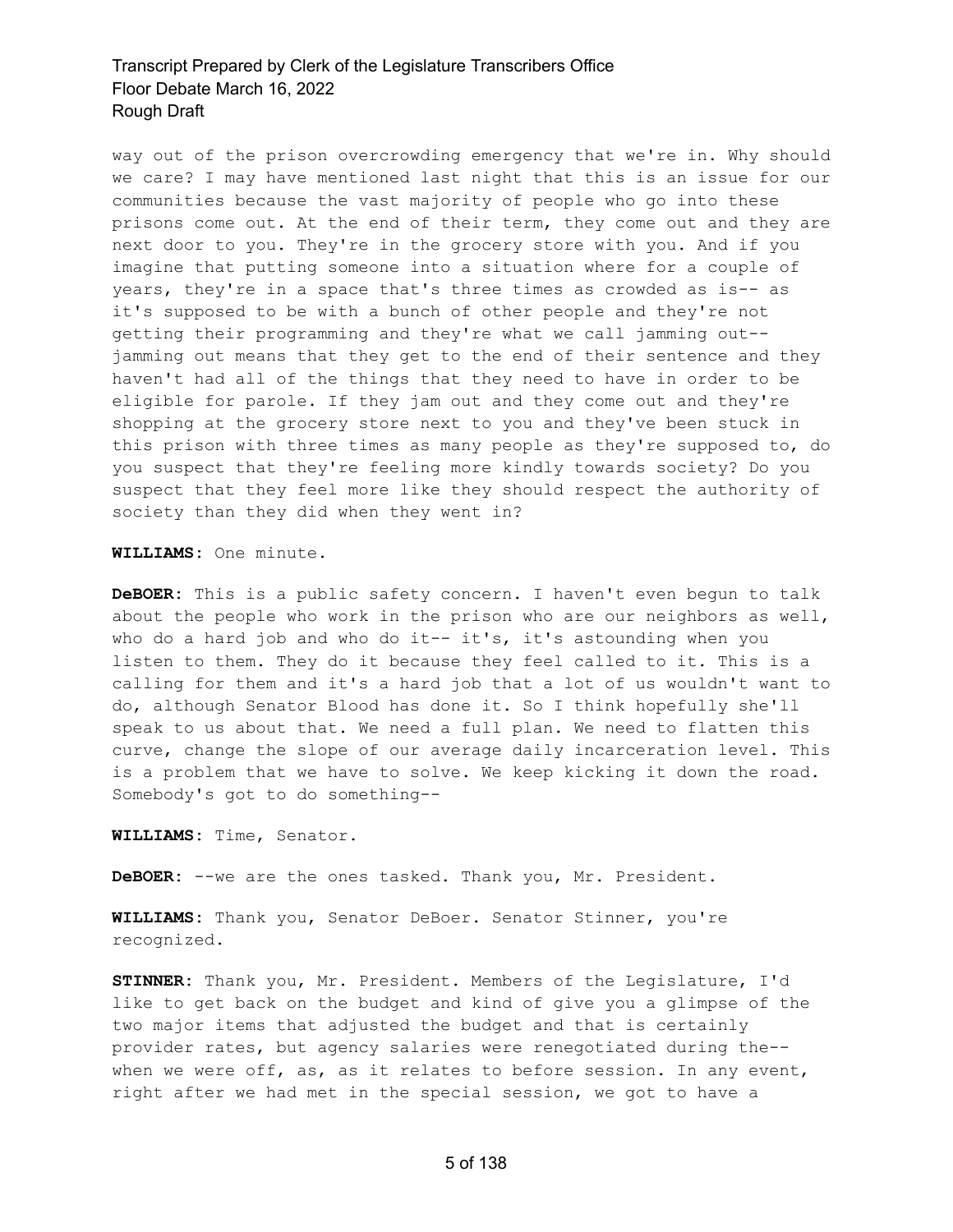special session, Appropriations had some LRs, which I came back for. And I was-- got a call from the Governor and he said, please come to my office. We, we need to have a meeting. And the meeting entailed with the Budget Director, Lee Will, the head of DAS, and the Governor and we sat down and he said, we've got a major-league problem in our state. We can't fill critical positions. We got tons and tons of vacancies. If you-- and if you think about what, what was the problem is that we need to raise salaries, we need to renegotiate salaries because we can't attract and retain people to these critical jobs. And I think everybody remembers Corrections and the vacancies associated with Corrections. And you also need to understand we also operate the vets' hospital in Kearney, which was never full because they couldn't staff it and they were losing staff and having to turn, turn away people who needed help as far as veterans are concerned. And we have a vets' hospital in Scottsbluff-- or not vets' hospital, excuse me, but nursing home in Scottsbluff. We have a DD facility, a 24/7 facility. These are 24/7 facilities. And so he talked about the fact that we need to renegotiate that and we've got some critical positions open. We have people that are critical to the state leaving the state because we're not paying them enough. And of course, Budget Director and I talked about the fact we can probably arrange-- there's enough vacancy savings in the budget we can get to the end of this fiscal year. But that-- also was asked to call Senator McDonnell to help negotiate with the Fraternal Order of the Police and so he, he actually helped with that negotiation. If you saw, it's about a 30 percent increase in wages, a significant increase in wages, also renegotiated the employees' salaries, a significant increase in wages and I, I greenlighted it. I said, absolutely. We've got to have staff. We've got to make sure that we can attract and retain the people we need to run our state, so kudos to the Governor for that recognition and certainly kudos to the Budget Director for putting-- moving the chairs around so that we didn't have a fiscal disaster right at- right in front of us. But that also carries over logically to providers and we've had several discussions with nursing homes and if you remember, that's a, that's a critical issue with me. We actually had a bunch of nursing homes actually fail. We actually went through a change in methodology that Senator Williams negotiated. We gave them increases in reimbursement rates, rearranged a lot of different things to make sure those dollars went out to the nursing homes and for a short period of time, the nursing homes quit failing. Now we have another crisis and the crisis is obviously the census is down.

**WILLIAMS:** One minute.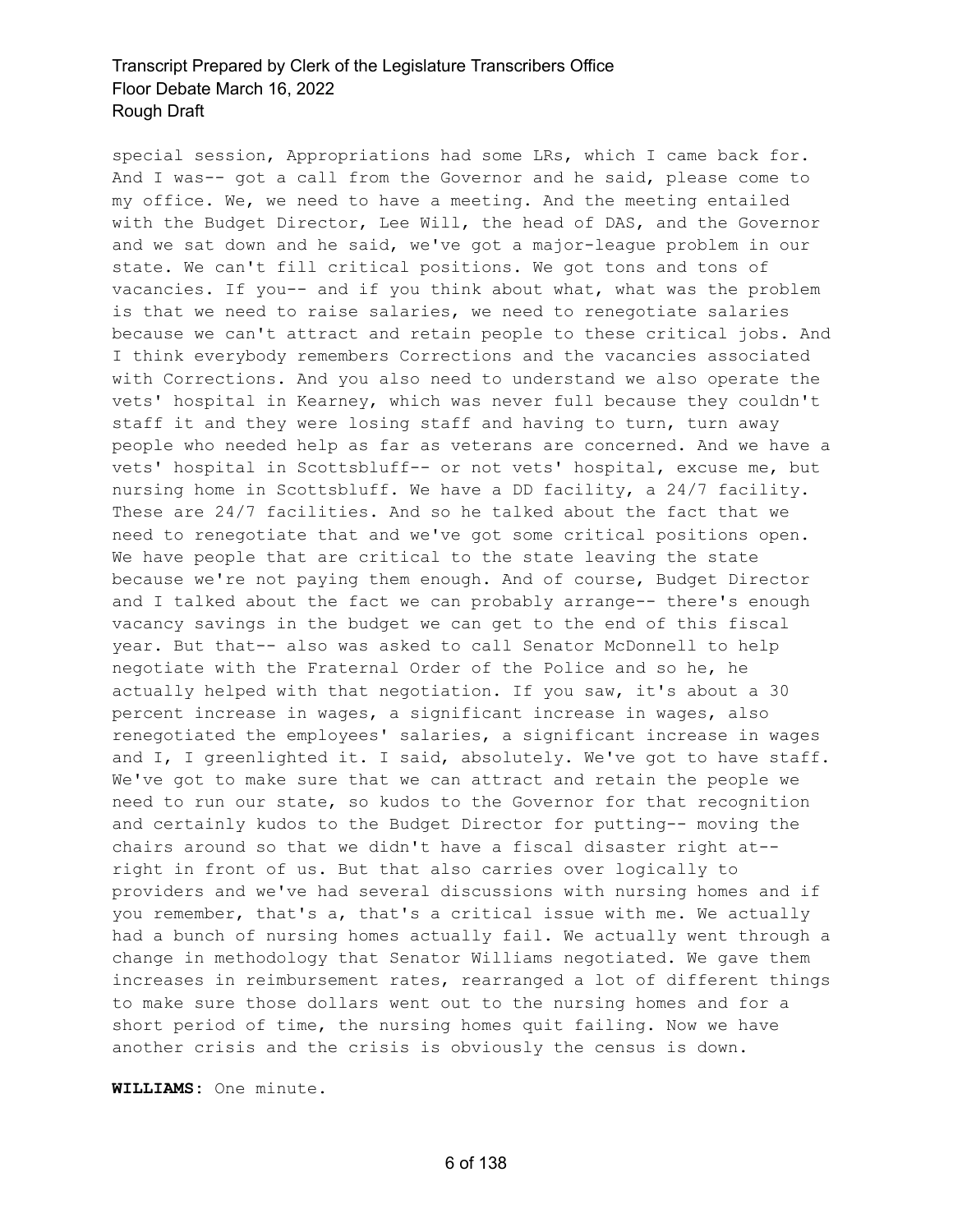**STINNER:** You know, nobody put their, their loved ones into the nursing homes, but they also have lost staff and so they're in-- therein lies a problem there as well. That's 24/7. So theoretically, they should get a bump of 30 percent as well. Well, in Appropriations, we did 15 for nursing homes, we did 15 for DD, we did 15 for child welfare. We also did a 15 percent increase in behavioral health, halfway to the wall. We're going to use ARPA to bridge that in. And it saddens me that somebody suggested that we-- it was too much, that we got to cut it back to 7.5 because we need to have more money for the floor; \$453 million we brought to the floor and we got to have more money for the floor. I'm sorry that, that really does not work well with me. We have to take care of these providers. We have to have nursing homes. Certainly in rural Nebraska, we need to have those.

**WILLIAMS:** Time, Senator.

**STINNER:** Thank you.

**WILLIAMS:** Thank you, Senator Stinner. Mr. Clerk for announcements.

**ASSISTANT CLERK:** Mr. President, the Exec Board will hold the Exec Session under the south balcony now. Exec Board, south balcony, now. Additionally, Mr. President, some items, if I may: conflict of interest statement from Senator Morfeld will be on file with the Clerk's Office. Additionally, LR335 from the Education Committee. That will be laid over. And Senator Hilkemann introduces LR336. That will also be laid over. That's all I have at this time, Mr. President.

**WILLIAMS:** Thank you, Mr. Clerk. Returning to debate. Senator Blood, you're recognized.

**BLOOD:** Thank you, Mr. President. Fellow senators, friends all, I actually stand in support of Senator Lathrop's floor amendment and I want to say that I have nothing but respect for Senator Stinner and I agree 100 percent with what he just said in reference to our providers. So much of what we're talking about in this current budget is really about things that have festered for decades, the prisons and their staffing being one of them. And I was asked to speak and I've kind of held back-- to be really frank. I've had laryngitis all week, so I wanted to wait until I could actually be heard. I have-- I did work maximum security for six years and I also worked for a crisis center for abused women and children, both domestic violence and sexual assault, with a shelter. And I sat on and resided over the Bellevue Public Safety Foundation, so I really have a 360 degree view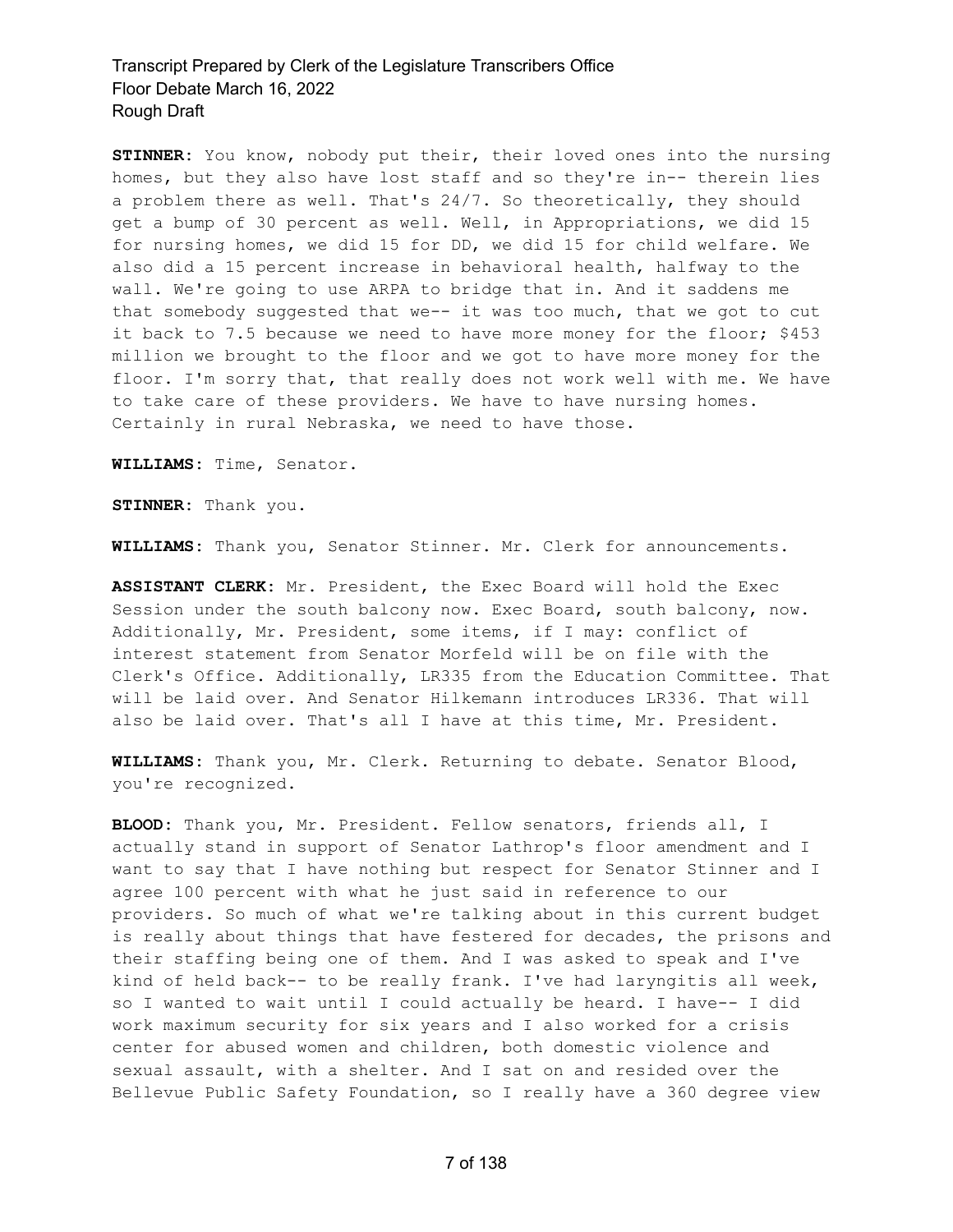of everything we've been talking about. And so I want to offer some food for thought and I really hope people are listening because I know that, as Senator Lathrop has pointed out over and over again, it just seems like people kind of know how they're voting when they come to the floor and there doesn't really seem to be this sense of let's communicate, let's see if we can, can move things around and make it better. So what I know, based on my experience and based on my research, is that every year, when you look at statistics when it comes to our state prison system, the majority of Nebraskans say that, that our prisons are meant to rehabilitate. But the weird dichotomy is that almost the exact same number, they also say that punishment is a priority. So before the tough-on-crime crime movement of the '70s, actually we were moving towards rehabilitation. And I, I was always taught that prisons are about rehabilitate, incapacitate, retribution, and deterrence. So when you look at the system that we have now in Nebraska-- and again, we're trying to fix something that has festered for years. I remember reading things from when Governor Heineman was here and Lathrop was carrying the flag to institute better rehabilitation to, to try and fix the system so we would quit telling people-- to prisons that were nonviolent that could have perhaps be rehabilitated. And so the question that we have to ask ourselves when we're this crowded is how do you rehabilitate without the needed services? Because think about it, here's a nonviolent offender in a closed environment. And Senator DeBoer talked about this a little bit on the mike already this morning is that you had that constant threat of physical violence when you were incarcerated. You have to worry about your store or personal items being stolen-- and store is when you like go and get yourself like the cup of noodles, by the way, for those that aren't familiar with prison lingo. So here's somebody who's a nonviolent offender who comes into a very violent environment. And so how can you be rehabilitated when you're constantly in fear of something happening to you? And you have to understand that in Nebraska, incarceration does not live up to its stated purpose of rehab and it doesn't do that because we have three voices in Nebraska-- and again, data shows this-- tough on crime, incarcerate- prisons aren't supposed to be comfortable, which I don't disagree with, by the way-- and rehabilitate those people, but they don't understand that you can't rehabilitate those people in the environment that we have right now, or somewhere in between where you hear both voices, which I like to put myself in the middle. I hear both voices, but you have to know that not only are we failing the inmates, but at the end of the day, our prisons are consistently failing its employees--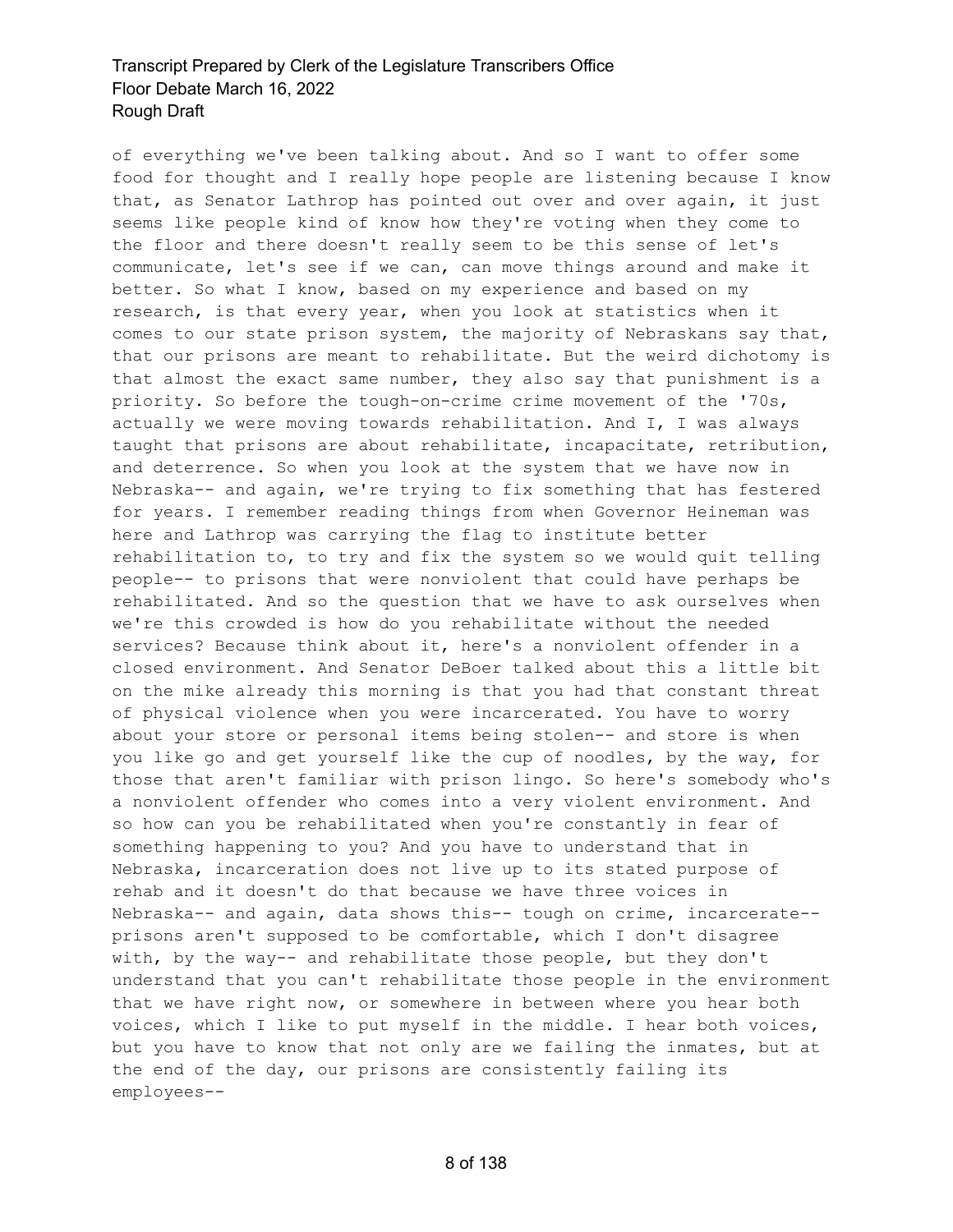**WILLIAMS:** One minute.

BLOOD: --as badly as those incarcerated. And I'm going to get back on here and I'm going to talk about what it is to be trained and work with these inmates because I want you to have a clear understanding of what we go through as staff and why what Senator Lathrop is preaching this week is so important to all Nebraskans because I don't think people have a clear understanding. What you see on TV is not what you see in our prison system. This isn't some type of HBO special. You need to know what's going on, what isn't going on, what's working, and what's not working because it's got to be more about just locking people up and you have to include the staff when we talk about this issue. And so with that, I'm going to get back into the queue and talk next about staffing.

**WILLIAMS:** Thank you, Senator Blood. Senator Friesen, you're recognized.

**FRIESEN:** Thank you, Mr. President. I'm going to spend my time talking about the budget. And I know Senator Lathrop's got his issues he's working on and I'm going to be listening, hopefully, but I just want to talk about the overall budget and how I'm looking at things this year. So in the past, we've held spending down to around that 3 percent number and I thought we've passed some very responsible budgets. And what I think we're doing this year is since we have lots of money, we're just going to spend lots of money and we've found all sorts of places to spend it. We've got inflation hitting 40-year record highs and we're just going to push more money into everything and we're going to keep that inflation going for as long as we possibly can. If we don't cut back on our spending, we all know what's going to happen in three or four or five years when everything turns south and we're short of revenue again. We're going to build programs here that are going to keep getting funded. I know they're supposed to be one-time funding or limited amount of time or they're pilot projects, but I can only recall one program in my eight years here that we have actually cut and gotten rid of and I think it saved the state \$250,000. That's the only program we've ever gotten rid of. So we're going to keep adding things and doing more and everybody is going to get used to having that more and so down the road, you keep funding it for more. So I think it's time to look at the budget numbers and see once-- what we're doing and if we can't get the spending down to around that 3 percent again this year, we all know that inflation is going to kick in in the future, but it's probably not quite here yet, but it's coming. So our costs are going to go up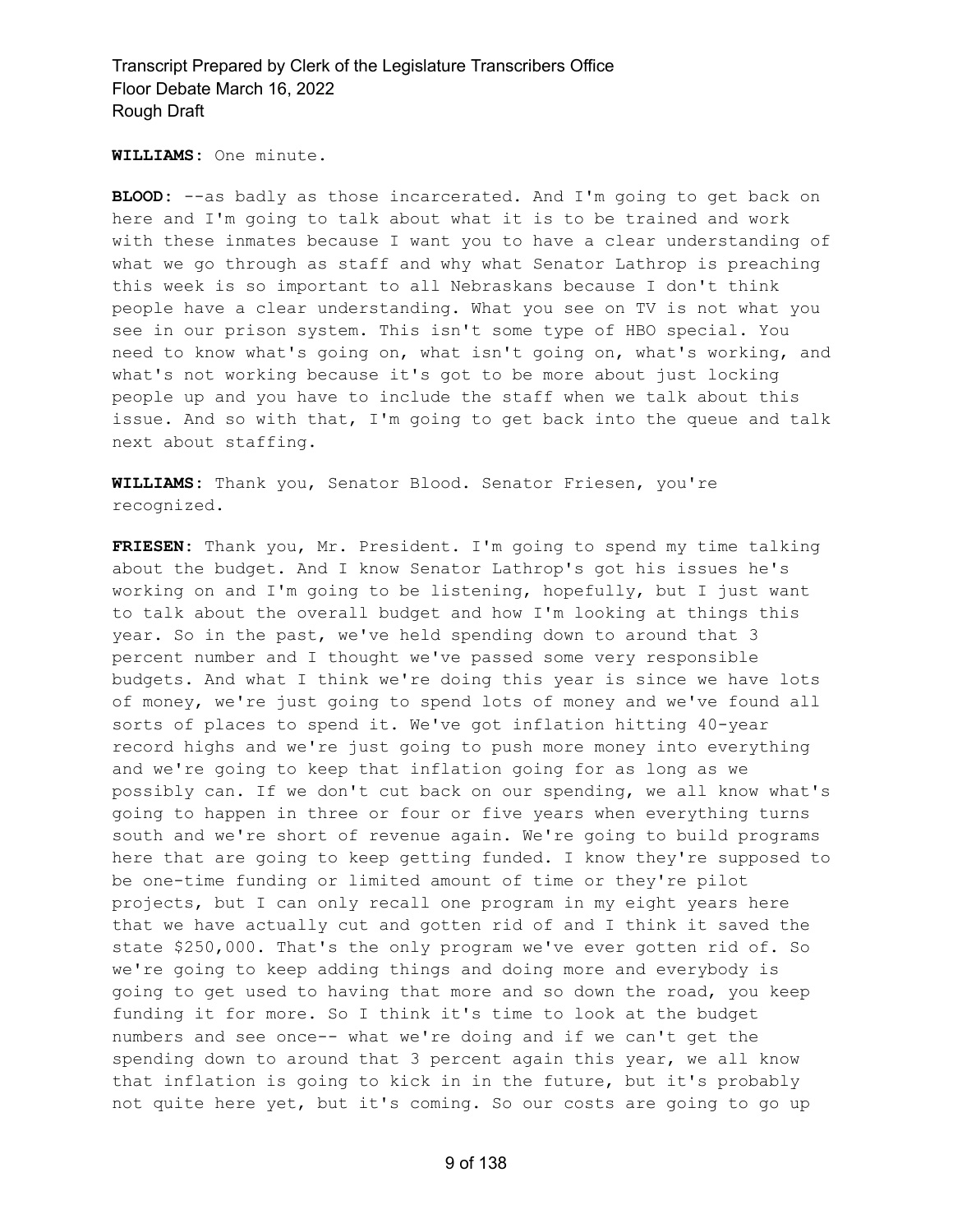and we're going to create all these new programs and we're going to put money into housing. We already can't find enough builders to build houses. They can't get the supplies and the materials to build the house, but yes, we're going to throw \$40 million, \$50 million, \$70 million, \$80 million. I don't know what's all-- ad between the budget and ARPA, we're going to build a lot of houses and someday that housing market is going to break and then we're going to break some more builders because there's going to be subdivisions sitting empty. We're not good at picking winners and losers. We're lousy at it. Business knows how to regulate itself better than we do. And so I'm looking at the whole budget, I'm trying to sift through all those things that got plugged in there, and I'm going to start digging through them one at a time and, and the issue is that we're going to run out of time on this floor to actually spend the time that we should, like we did yesterday, talking about each and every one of the departments that's getting funding increases of 20, 30, 40 percent. So as we go into this now, I mean, I know we're-- mainly this fight is about the prison issue, but to me, it's more about spending. I'm assuming that down the road, the, the prison system, we'll get that worked out. There will be an agreement made, but I'm looking at the overall spending of what we're doing. And everybody already is complaining that they're not getting enough for either north Omaha or south Omaha or Scottsbluff/Gering, Grand Island. Everybody wants a spot at the trough. And I think we need to look at the budget a little more critically at the line items and see if--

**WILLIAMS:** One minute.

**FRIESEN:** --we can't be a little bit more judicious in how we're going to spend this money. And what is our long-term goal for Nebraska? I tend to maybe look further in the future and see once-- what is our- what are the issues we're dealing with and how are we solving that long-term problem of the depopulation of rural Nebraska, anything west of Lincoln, and how that's going to look in 20 or 30 years if we don't turn that around? But it's not what we're doing today, it's not what we're looking at, and nobody seems to really care. So as we whittle away our time, I'm going to be spending time talking about the budget and how we spend our money. Thank you, Mr. President.

**WILLIAMS:** Thank you, Senator Friesen. Senator Machaela Cavanaugh, you're recognized.

**M. CAVANAUGH:** Thank you, Mr. President. Good morning, colleagues. I don't think I'm going to be supporting this particular amendment of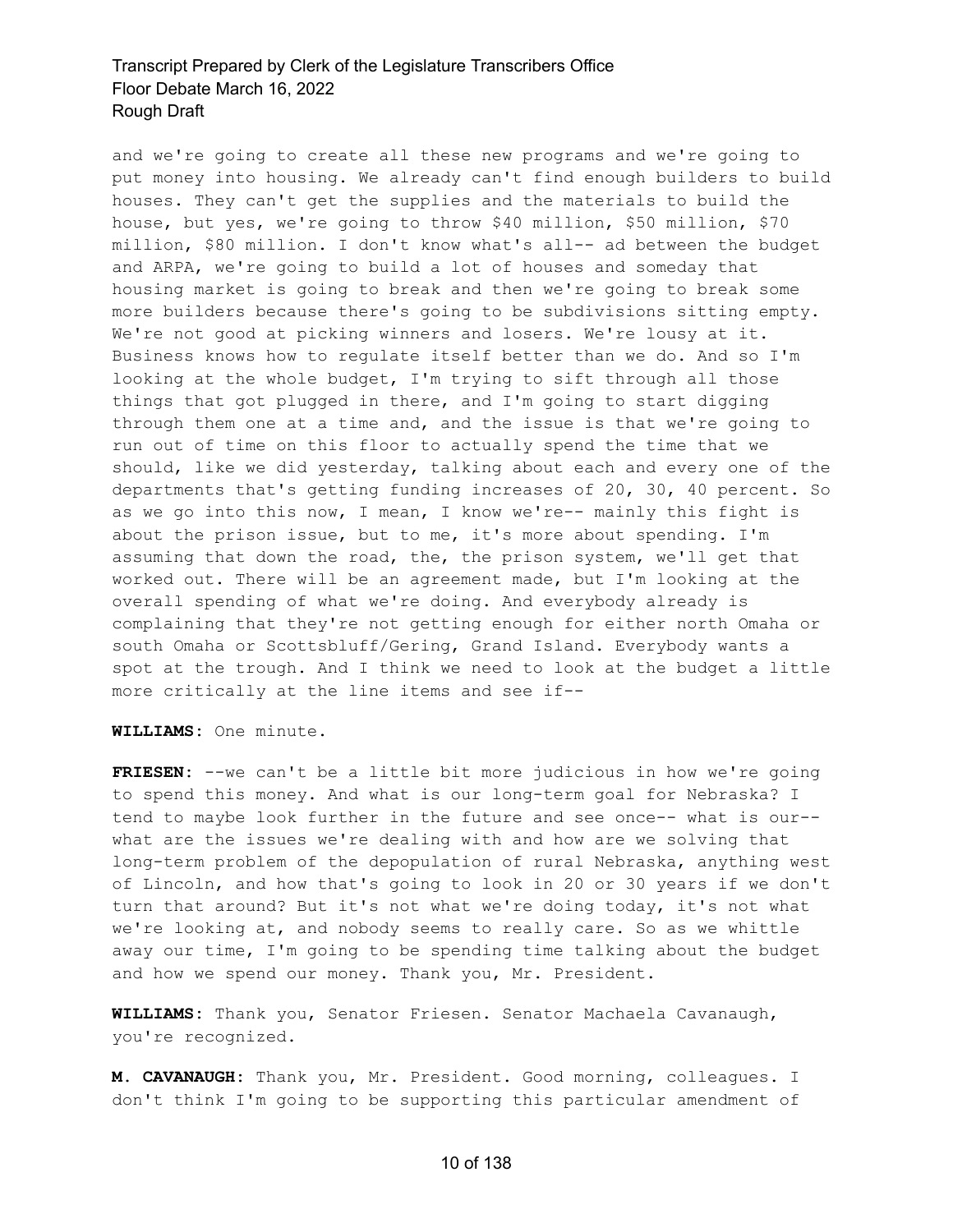Senator Lathrop's, but there are others that he has filed that I am very interested in. However, I do appreciate the opportunity to talk about our criminal justice system. I made some notes last night. I was in the queue to talk before we adjourned last night, so I was making some notes about some of the things that were said yesterday about the criminal justice situation. And one of the questions that was asked on the floor was about a middle-of-the-road solution and isn't this a middle-of-the road solution in setting aside the money? A middle-of-the-road solution for our criminal justice system requires more than one thing happening. It is such an enormous problem that it can't just be dealt with through the appropriations process. We need sentencing reform. We need investment in community programming. We need investment in social programs that elevate people out of poverty. We need investment in education and workforce. So the middle-of-the-road solution or compromise or what have you is not to just appropriate \$175 million and set it aside until certain benchmarks are met so that we can build another prison. And I think everyone agrees that a new facility needs to be built, but we-- as everyone keeps saying, we are not going to build our way out of this problem. We have to take real, strategic steps to fix our criminal justice system. It is not working. It is not working for those that are justice involved and it is not working for the people of Nebraska. It is costing us way more money than it should because we aren't doing things the right way and the smart way. I agree of a lot with what Senator Friesen was saying about long-term planning and a vision for Nebraska. We have an enormous amount of money right now and there's a lot of fighting over it and a lot of, as has been said numerous times, transformative policy, transformative projects. But who are they transformative for? We've had Senator McKinney and Senator Wayne do an in-depth presentation on how their project would be transformative for north Omaha. We have not had those same presentations from anyone else. No one else has to get up and defend every single dollar that they are asking for to this body because we don't have time. Well, if we don't have time, it does not hurt to not move things forward this year. This money is not going to go away before next year. If there are transformative projects that need to happen, we should be working on them and, and being judicious and diligent and thorough and studying what is the economic impact of these projects? Who are these projects going to serve? The ARPA dollars are meant to help those most adversely impacted by the pandemic. Are we doing that?

**WILLIAMS:** One minute.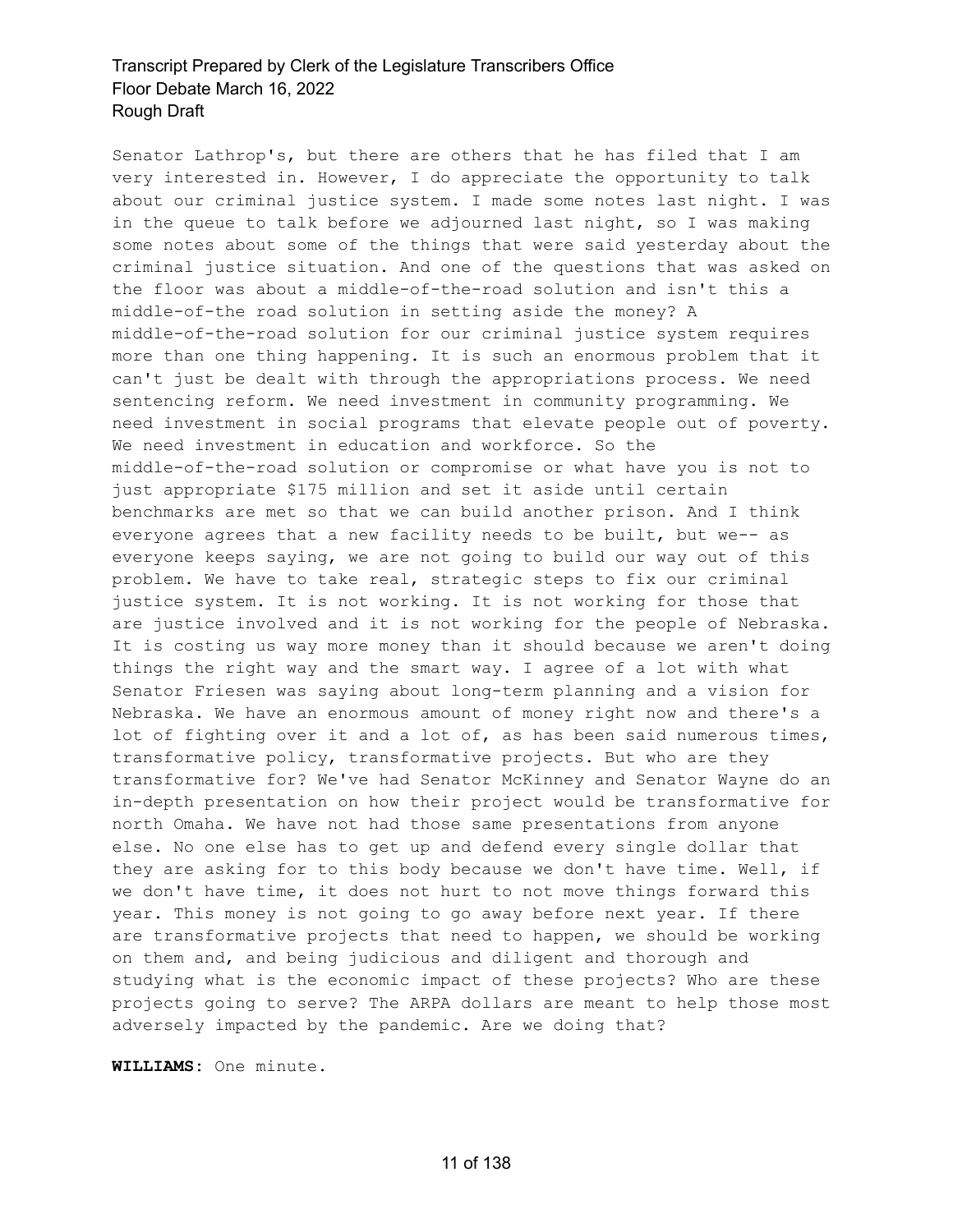**M. CAVANAUGH:** And I understand that we have all these cash funds. We have this great amount of Cash Fund dollars that we are using for some of these projects, but are these the right things for us to be using our Cash Fund dollars for? Are these going to be transformative for the people who live under-- in poverty? Who is this transformative for and how is this going to spur a better Nebraska for everyone? Those are questions that I want answers to. Thank you.

**WILLIAMS:** Thank you, Senator Cavanaugh. Senator McKinney, you're recognized.

**McKINNEY:** Thank you, Mr. President. After we finished up and over the night and on my drive to Lincoln today-- well, I support FA74, but on my drive, I was thinking. And I guess I'll pose this question to the body, I'm not sure if people are paying attention, but raise your hand if you would like a prison built in your district. Raise your hand if you want a prison built in your district. Nobody raised their hand, but we got a \$270 million plan to build a prison. Where is it going to go? Secondly, we cannot grow our way out of this. Again, I will repeat even if we voted this year to build a prison, it would take five-plus years to build that prison. And in the current state of the world, globally, and a supply chain and the war in Europe, it might take ten years. So hypothetically, it will take ten years to build a prison. We still have an overcrowding crisis. The population is still going to grow. So you could say no to not passing reforms, but the reality is we have to do something. We can't just build our way out of this. Do you want the federal government to come in and take over our prisons? Because that's the route we're going to go if we elect to build a prison and not pass reforms. We really have to think about this. We have to be smart on criminal justice, not tough on crime. And Senator Friesen mentioned cutting back on spending. I think we should cut the whole set-aside for \$175 million out of wherever it's at and put it back into wherever we could put it so we appropriate it this year so Offutt could get the \$20 million that they need, so we could do the trails that are, what is it, \$8 million. There's a bunch of other projects that \$175 million could go to that don't have to go to prisons. So as we go through this day, I won't-- if, if you stand up and talk about the prison, let's have a real conversation and let's not do a bunch of fear mongering and saying things about public safety. Public-- good public safety is being smart on crime. Good public safety is making sure people have livable-wage jobs, adequate housing, food on the table, proper education; that's public safety. That's what we have to think about. And again, I repeat, if you wasn't paying attention, President Trump a couple of years ago passed the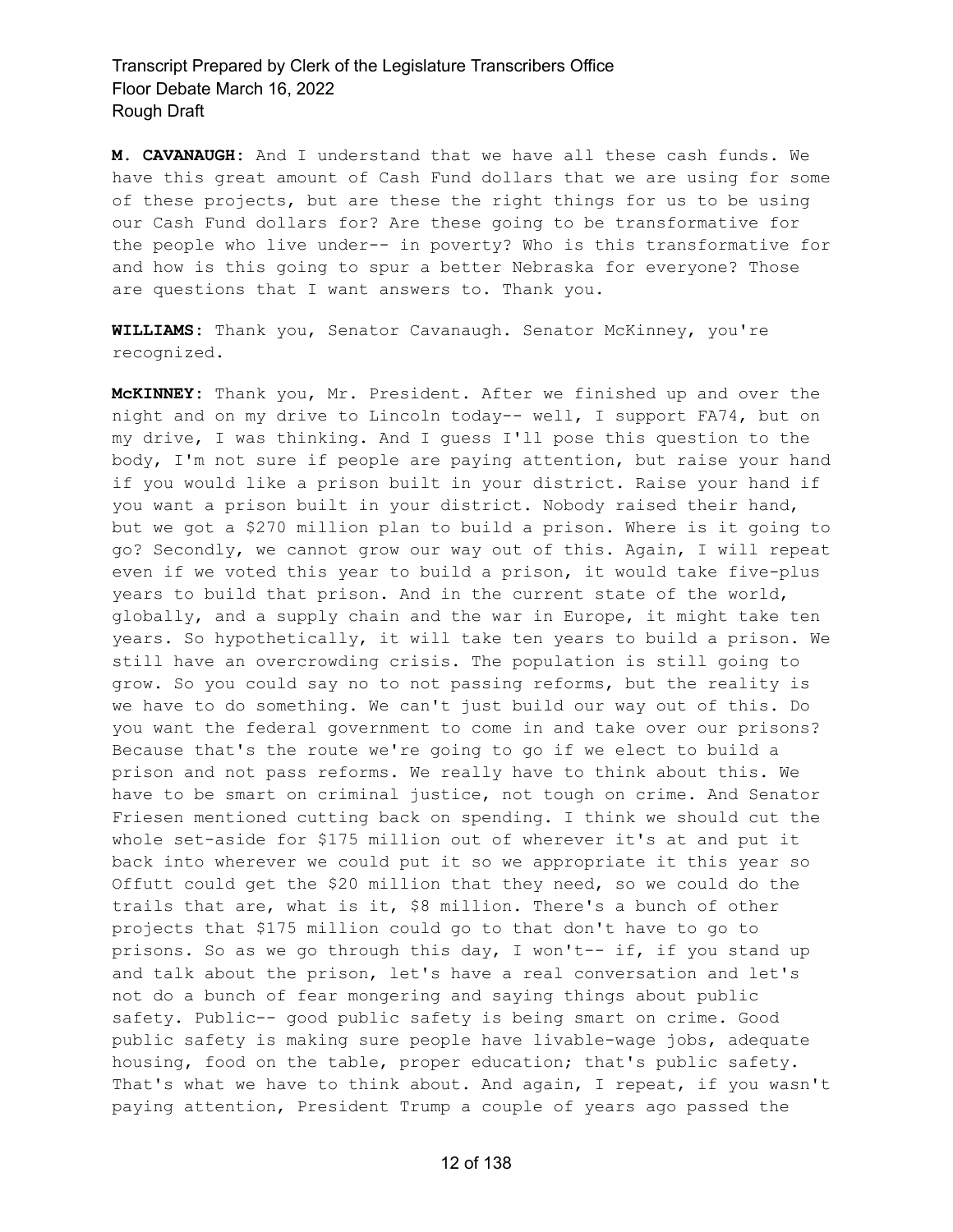First Step Act. A lot of you support President Trump. First Step Act goes further than LB920, but nobody wants to support LB920. So tell me, what's the issue? Think about that. And then, you know, conversations about humanity and being humane, it's not humane to introduce bills that would disproportionately target mentally ill individuals in our communities to charge them with felonies. It's not humane to say let's charge people with substance abuses with felonies to hope, to hope that they get off the substances. That's not humane. We have to-- I don't know what it is. I don't know if it's because it's election year or what. And maybe I just haven't been in a body long enough to fully understand that a lot of times when people stand up, I don't think they're speaking with logic and really thinking through the situation. In my experience growing up as a wrestler, I had to think through every situation. And also growing up in poverty, I had to think through every situation and I just hope that you all think through every situation. We cannot build our way out of this. There are better solutions than building a prison.

**WILLIAMS:** One minute.

**McKINNEY:** Thank you.

**WILLIAMS:** Thank you, Senator McKinney. Senator Brandt, you're recognized.

**BRANDT:** Thank you, Mr. President. I've had the opportunity to serve four years on the Judiciary Committee and in those four years, it's been four years of Corrections oversight. I appreciate that Senator Lathrop is bringing this up. This is, this is a critical discussion that we're having. Would Senator Lathrop yield to a question?

**WILLIAMS:** Senator Lathrop, would you yield?

**LATHROP:** Yes.

**BRANDT:** Senator Lathrop, we are opening a brand new prison this year out on Van Dorn Street. Can you tell me how many beds are in that prison and, and how that affects the existing operation of the State Penitentiary?

**LATHROP:** I can and looking at the chart, Senator Brandt, that we handed out this-- the largest increase in the red line is the proposed new prison, the net effect of the new prison. The one immediately before that is 384 beds that will be coming online. This Legislature appropriated \$50 million to add a high-security housing unit with 384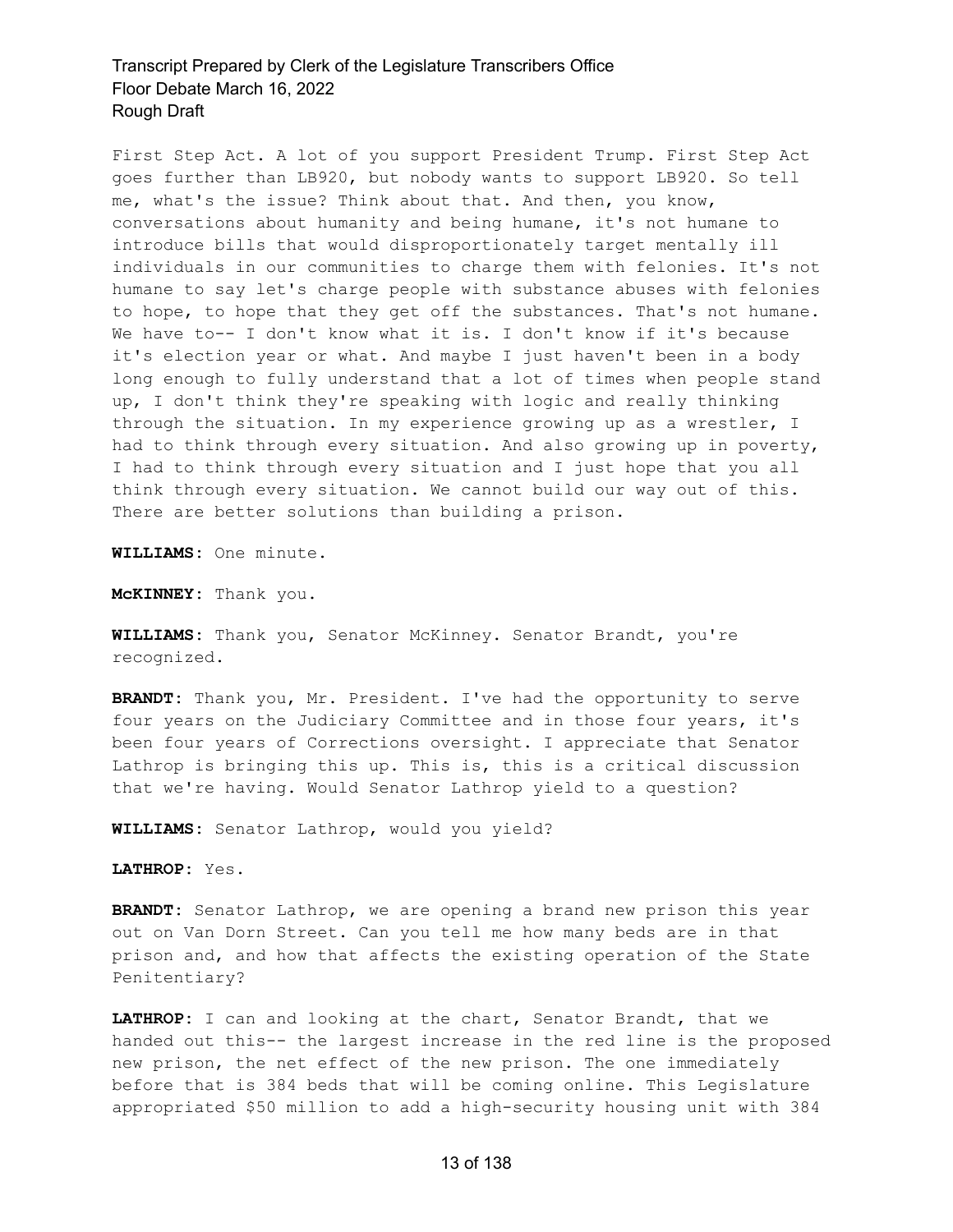beds. A number of us toured that about a month ago and those will be coming online, I think, in about-- sometime this summer.

**BRANDT:** So then when those, those cells are maximum-security cells, how does that affect the rest of the Corrections operation?

**LATHROP:** Well, you have the opportunity to place people who are at that maximum-security classification into appropriate or suitable cells. As we-- as I mentioned yesterday, the maximum-security cell is the most expensive cell to construct. They have doors that slide. There are certain things that, that they have that, say, a minimum-security cell would not and that will, as you suggested, come online. That's on the LCC campus, the Lincoln Correctional Center campus.

**BRANDT:** So Senator Friesen wants us to reduce spending and I'm all for that and, Senator Lathrop, how would we do that in Corrections? What is the cost to house a prisoner right now and is there a cheaper way to handle that?

**LATHROP:** If you take the-- great question. If you take the number of inmates that we have and divide it-- that into the overall operating expenses, it's about \$49,000 per person. So the cost of Corrections, by the way, that number's gone up 50 percent. We used to be at \$179,000-- pardon me, \$179 million in 2011. It's now up to \$270 million. Our population is growing. It's getting-- well, we've already talked about the, the growth. How do we save? Senator Stinner made this point in the Appropriations Committee. If we take a long-term approach and not just what's right in front of us, let's build a prison, that will help-- if we take a long-term approach just, just to 2030 and you say, how much capacity do we need in order to accommodate the projected population between now and 2030, it's twice what we're talking about. It's twice what we're talking about. So if you want to-- and I don't have a problem fundamentally with the idea that we're going to build a facility that's more humane than the one we have, but these two topics are inextricably tied together. They're not separate issues because if we don't do some form of reform, then we are looking at spending way more than \$270 million if our effort is to build our way out of this. And Senator Brandt, at some point, the Legislature will say enough is enough.

**WILLIAMS:** One minute.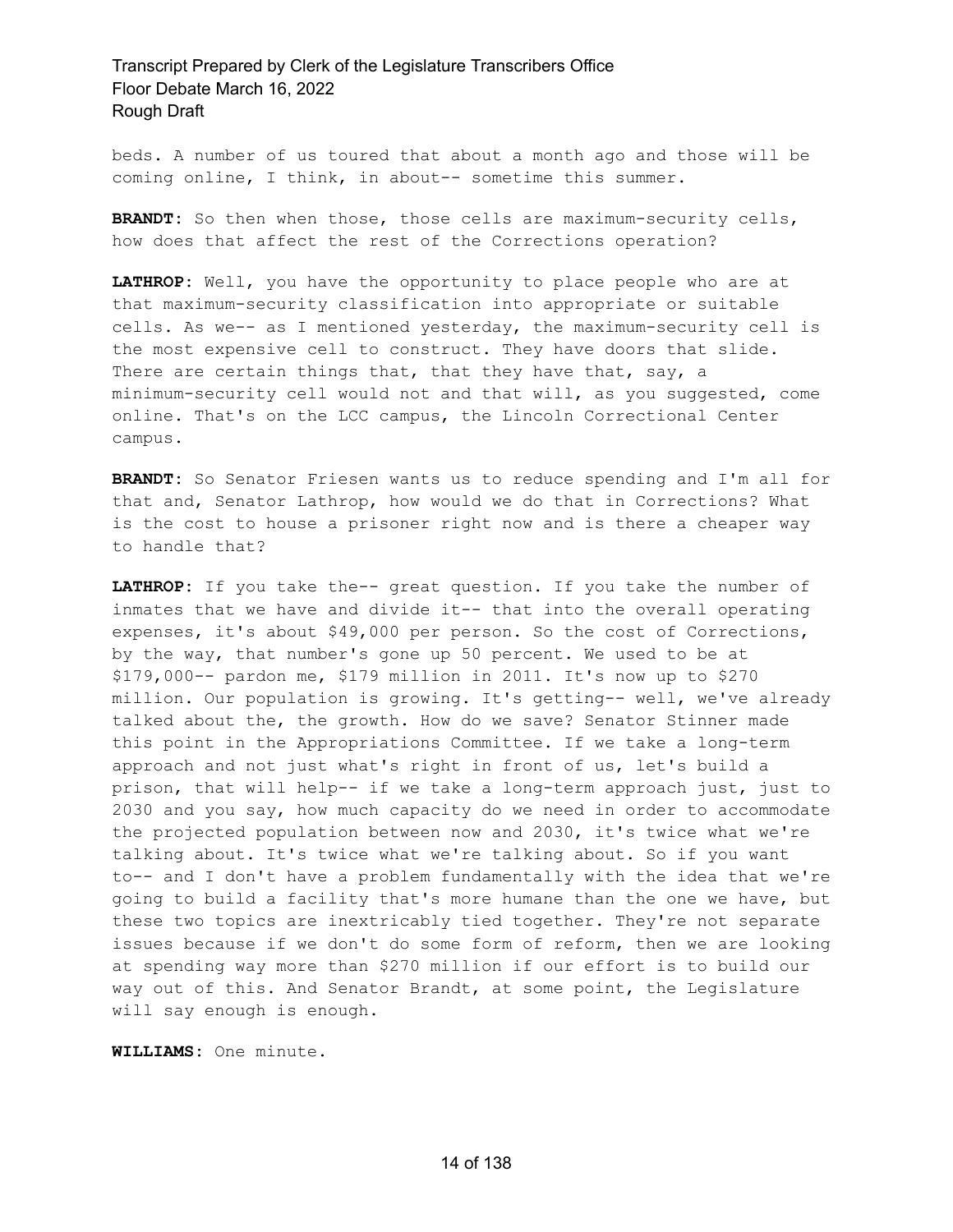**LATHROP:** I think we should be doing it today, this year, now, getting ahead of that and doing what other states have done to stop the growth.

**BRANDT:** Thank you, Senator Lathrop. Here's something you'll never hear in the Nebraska Legislature: I want Alabama to be number one. This has been an ongoing fight between Nebraska and Alabama to see who has the most overcrowded corrections facility. When these new beds come online this summer, hopefully, Alabama gets up there. When we talk about LB920, our sentencing reform bill, hopefully, that allows Nebraska to let some other states get ahead of us on the-- on prison overcrowding. It's pretty amazing when you see that the state of Texas has closed, closed eight prisons. A lot of southern states have closed prisons. We are one of the few states that wants to build prisons.

**WILLIAMS:** Time, Senator.

**BRANDT:** Thank you.

**WILLIAMS:** Thank you, Senator Brandt and Senator Lathrop. Senator Lathrop, you're recognized.

**LATHROP:** Thank you, Mr. President. I want to make this point at this point in our debate on this topic. Right now, we're trying to share with you what the problem is. It's not that we don't have a solution. We'll get to a solution. We'll spend a good deal of today talking about this topic and we'll talk about solutions that other states have adopted: justice reinvestment, sentencing reform, and they've done it without impairing public safety. And the notion, the notion of justice reinvestment, colleagues, is that you are going to look at your prison population. Who's coming in, how long are they staying, how soon do they come out, and what kind of services do they get when they leave? And also whether we can divert some of those people. That's, that's the justice reinvestment process. The entire process presupposes that you're going to look at sentencing, which we did in this CJI process and I'll get into that at some length as we go through this process. But for the moment, we're trying to give you information so that you understand what the problem is, the fact that it is a crisis. We can't as, as you've heard a number of us say, we can't build our way out of this. Even if we doubled the proposal the Governor currently has, we'd still need to build 200 beds a year. The 384 beds that don't really have a kitchen or any of that stuff, just the housing units, cost us 384-- pardon me, \$50 million to add 384 beds. So we don't want to go down that road. We recognize that we have a problem. We, we are going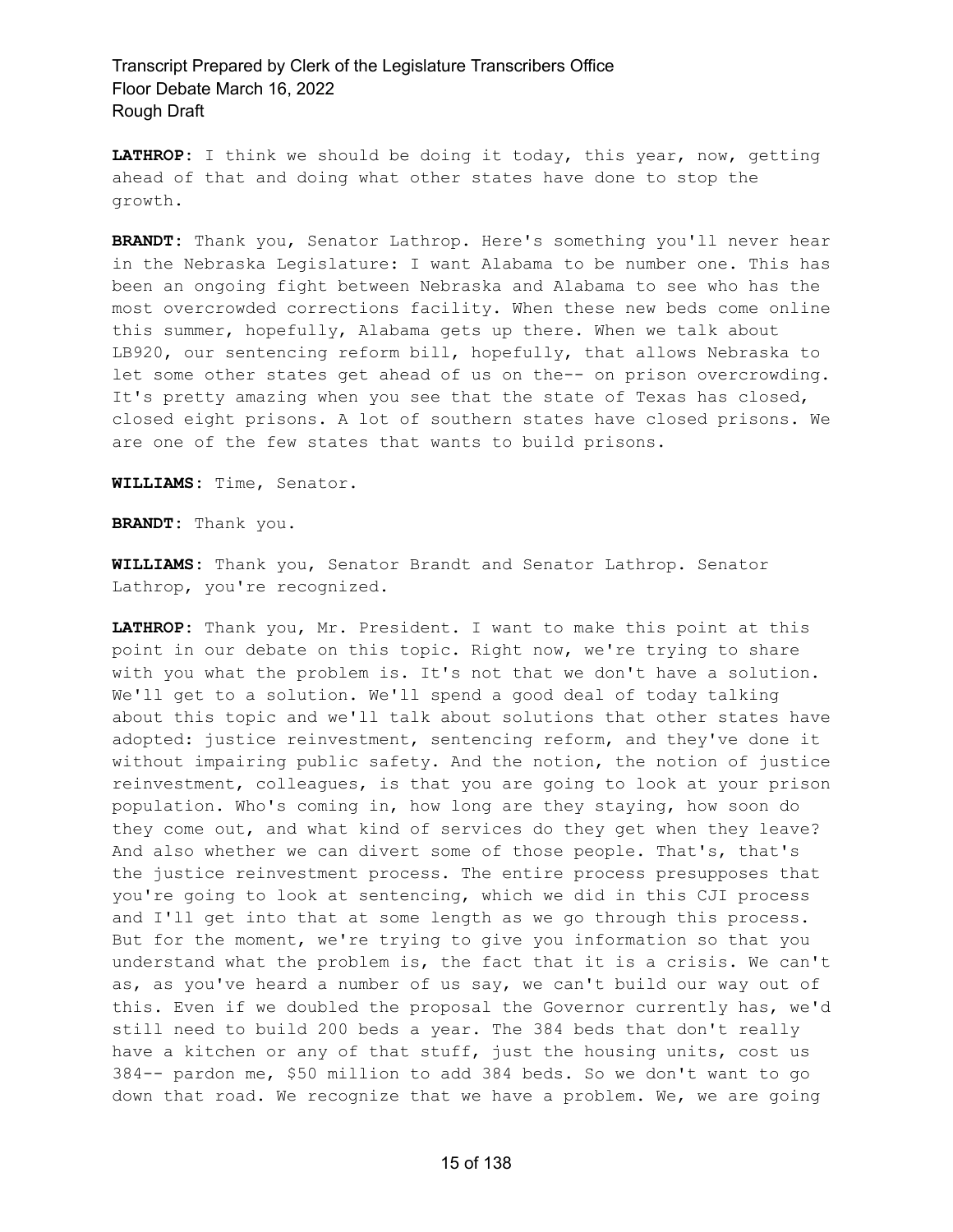to talk about the solutions, but I think it's important that you understand every aspect of it. For those of you who are on the floor and those of you who are watching on the television, I want you to know something that we've done in my office to try to make it easier for you to follow along with some of the things we're going to talk about. We loaded the Judiciary Committee website with documents and we're going to be talking about those documents, but if you're, you're at home and you want to read any of these reports, read any of these studies, read any of these proposals, see any of the things we're talking about on the floor, you go to the Legislature's website and on the left margin, you'll find a link for committees, hit the link, go to standing committees. Under standing committees, find Judiciary and that will link you to, at the bottom half of that, a section called "Prison, Corrections, and Criminal Justice Documents, March 15, 2022." That's going to have all of the studies, all of the things that we're going to be talking about: the CJI stuff, the, the Governor's proposal, the Alvine Engineering study. There's a number of things on there that if you want to get educated about this topic, you want to ask questions about this topic, or if we are talking about a particular report or particular work from CJI, you can follow along, you can read it, and you can ask questions because this is the time. This is too important to not be engaged. It's too important not to be asking the, the, the difficult questions so that we fully appreciate the crisis we have and the necessity to act and the solution. And colleagues, just to preview the solutions, the solutions that came out of the efforts of the CJI work group, the CJI and justice reinvestment have been into 13 other states before they got to Nebraska. Before they could come here, we did our due diligence.

#### **WILLIAMS:** One minute.

**LATHROP:** These guys have been in conservative states. They've been in South Dakota. They've been in other places who-- Utah, for example, that had a very similar situation where they needed to build more capacity and they brought CGI in and it helped with that entire process to assure that they were building what they needed and not more than they needed. And they did reforms and they are doing it without sacrificing public safety. The solutions that we will talk about as the day goes on do not sacrifice public safety. It is about investing our tax dollars more wisely. I sometimes make this illustration. If we're going to have somebody spend 20 years in prison, will we get what we need out of that if we have them spent 19 years in prison and spend \$50,000 or \$49,000 on that person's rehabilitation or on their release transition services?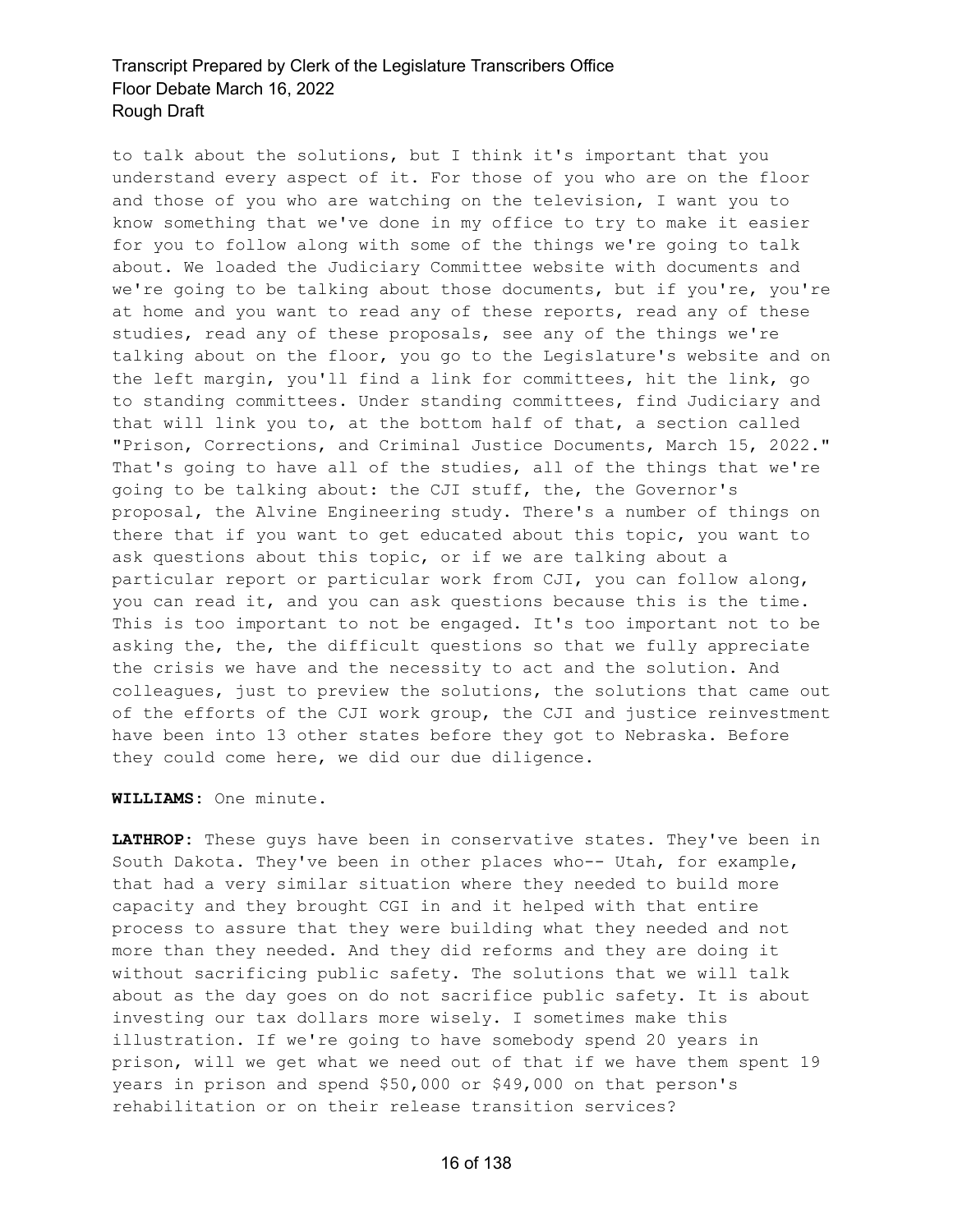**WILLIAMS:** Time, Senator.

**LATHROP:** Thank you.

**WILLIAMS:** Thank you, Senator Lathrop. Senator John Cavanaugh, you're recognized.

**J. CAVANAUGH:** Thank you, Mr. President. So-- well, I was-- got a couple of things to say about the prison, but I thought I would start with Senator Friesen. And I feel like often we are, I don't know-- in singing terms, are singing a duet or something. Senator Friesen and I, I feel like talk about a lot of the same topics, but not in the exact same way. But one of the things I wanted to talk about was that in the budget forecasts, revenue forecast talks about the amount of federal funds that have come into the state over the last several years, a total of \$24 billion was allocated to the state of Nebraska in multiple forms. To put that in perspective, it is the equivalent of 22 percent of the total state personal income and thus is not unique to Nebraska, as most all other states are experiencing the same revenue growth. That's relevant because we're talking about the-- you know, we have more money for the floor. We're talking about spending money into the future and what is a reliable prediction about what the future holds. And obviously, we need to make sure that we are recognizing that these years with the 13 percent and the 10 percent growth are aberrations, divergence from the norm. And one of the reasons for that is 22 percent of the personal income, which means the, the basis of income tax, came from federal money coming into the state. And that as-- the downside is that the large amounts of federal funding assistance is temporary and the high revenues attributed to circulating a large amount of federal funds is also likely to be temporary, leading to a low growth or decline of revenue over the next two to three years. Those are important things to consider as we talk about this budget, we talk about investments, huge investments in the future like the canal, like the lakes, like a prison. These are huge costs that we're talking about undertaking at the moment because we have money, but they will have ongoing costs, they will have additional cost in the future that we need to make sure that we are recognizing that we need to be more cautious. We need to be more conservative about what spending we're undertaking in the long term. Senator Friesen is right, right? We shouldn't be spending money just to spend money. We should be as conservative with the money as possible. We should only spend money that we need to spend. But really, I mean, I think this is a relevant point that we need to keep in mind as we talk about this, as we talk about revenue bills going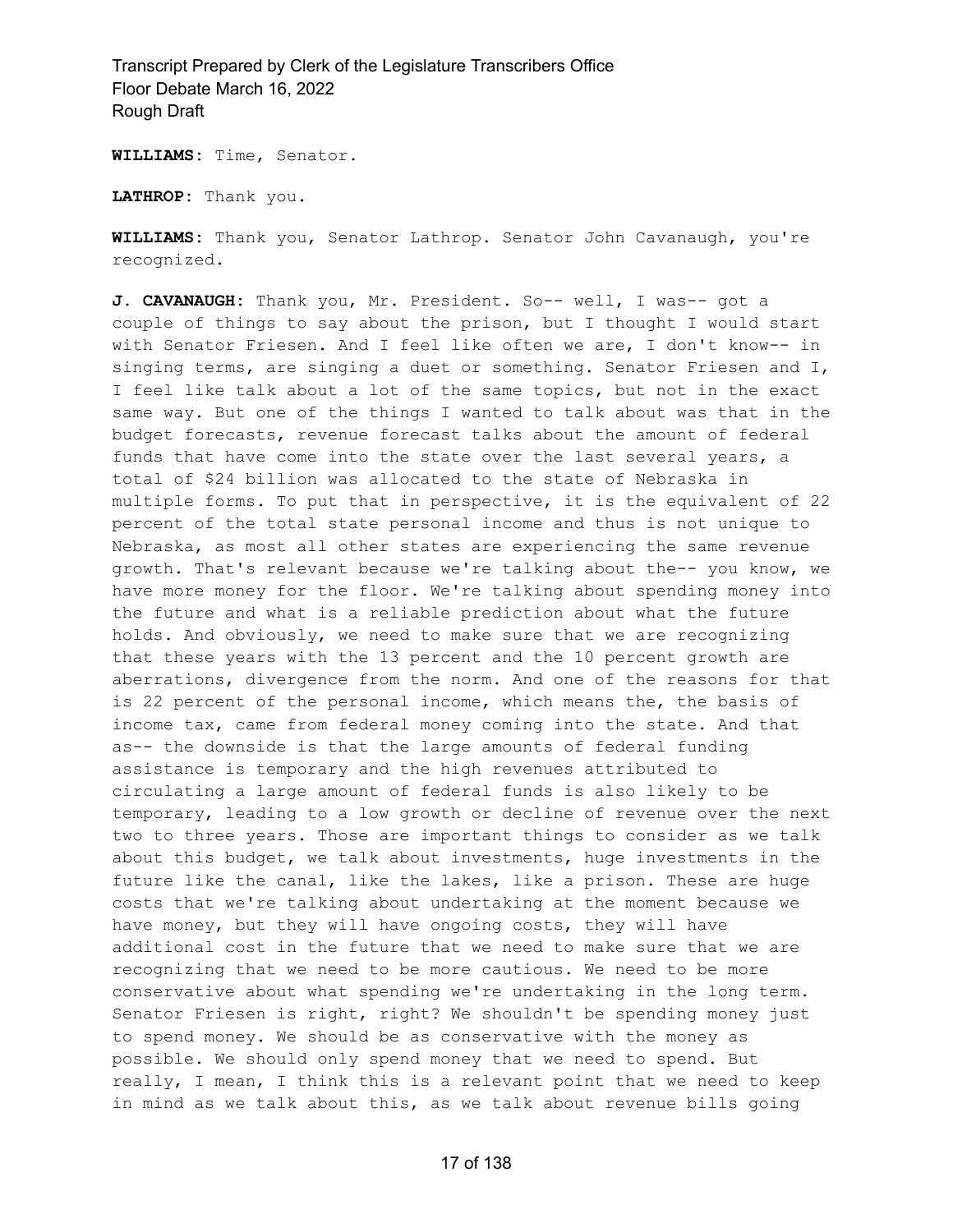forward, but I wanted to mention this because I was listening to NPR, the radio on the drive in this morning and there was a story about student loan forbearance or the, the moratorium on paying student loans and about how that is another program that is set to stop-- the federal government's going to stop their moratorium sometime soon and that individuals who are not currently paying their student loans are going to have to pay them again. And that can be hundreds, if not thousand dollars a month, that individuals are now being able to use for rent, for utilities, for groceries, for other expenses that they are then putting back into our economies. And so that's not factored into the \$24 billion that has been put into the Nebraska economy, so that number is actually even higher. And again, it's another amount of money that we are currently getting from the federal government that we're putting into the state economy that is causing these increased revenues that are temporary and that we need to make sure we are considering as we talk about these long-term outlays. And so, as Senator Lathrop said, we will get on to talking about solutions at some point here because there are a number of them that have been proposed that are reasonable, that have been undertaken by states like Texas, Tennessee, Utah. But the, the-- it is always good when talking-- having a big discussion to frame the argument--

#### **WILLIAMS:** One minute.

**J. CAVANAUGH:** --thank you, Mr. President-- in the context of what is the, the problem? The, the issue presented is that we have a prison overcrowding problem that will cost us a huge amount of money going in the future if we don't take a different approach. There is an option available that is, is perhaps not the entire solution, but it is part of the solution and it's a step in the right direction, which is LB920 that hopefully we'll get to in the, in the near-- coming days. But that is, is one step in that direction to take the, the action that is necessary to prevent us from having to make further huge investments in, in building prisons and incarceration going forward. And so it's important to understand the lay of the land as a whole as we talk about all of these issues and how they interplay with each other. And so I think that that is part of this topic and I will push my light and get back in the back of the queue. Thank you.

**WILLIAMS:** Thank you, Senator Cavanaugh. Senator Arch, you're recognized.

**ARCH:** Thank you, Mr. President. I have some questions for Senator Stinner if he would yield.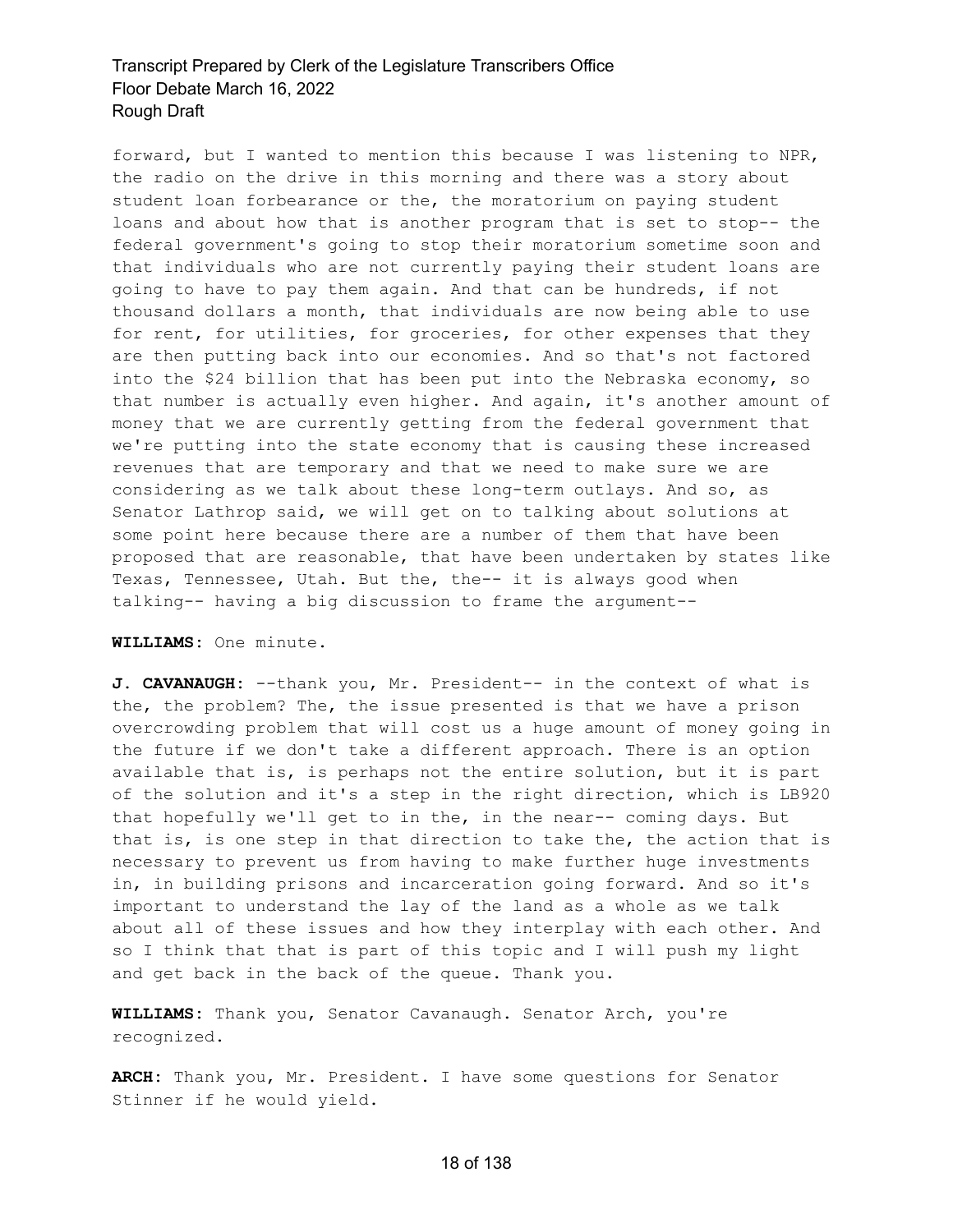**WILLIAMS:** Senator Stinner, would you yield?

**STINNER:** Yes, I will.

**ARCH:** Thank you. Senator Stinner, you and I have had, have had conversations about the percent increase for some of the providers. Bill-- actually rate increases. While, while the intention is that this be used for increase in wages, there's really not any way that I-- well, let me just ask the question. Is there any way that we can be assured that these dollars will go to an increase in wages or is- are these simply to the organizations, to the provider organizations themselves? They will decide whether it goes to wages or used for any other purposes.

**STINNER:** I'm trying to think of exactly-- the way that works is reimbursement rates for different levels of care. And obviously the funding would go to an institution that is having a large-- well, it's actually toward-- structured toward institutions that have more Medicaid patients so that there's a bias toward that. With that in mind then, their reimbursement rates are less than certainly private pay and less than Medicare, but Medicare usually only covers for 30 to 60 to 90 days.

#### **ARCH:** Right.

**STINNER:** I'm not sure that I have a methodology to-- or a mechanism to command them to use it for frontline pay, but that's where the weakness is today. That's where they have to have staffing in order to build their census backup, which is related to how much revenue they can produce.

**ARCH:** Right and when, when you were approached by providers, by organizations requesting the increase in their rates, there was discussion of the state has raised, the state has raised their rates for 24/7 providers, therefore, it's extremely difficult for us now to recruit. And so the, the discussion was that it was wage inflation that was driving the-- this percent increase, is that correct?

**STINNER:** It would-- well, I'll tell you what was driving it; wage increases and competing-- well, to make-- the McDonald's and, and some of those other types of institutions were actually poaching some of their labor. Some of it retired and stayed home, but it really was the fact that there is tons and tons of vacancies and I'm talking specifically about nursing homes, that they need to have a wage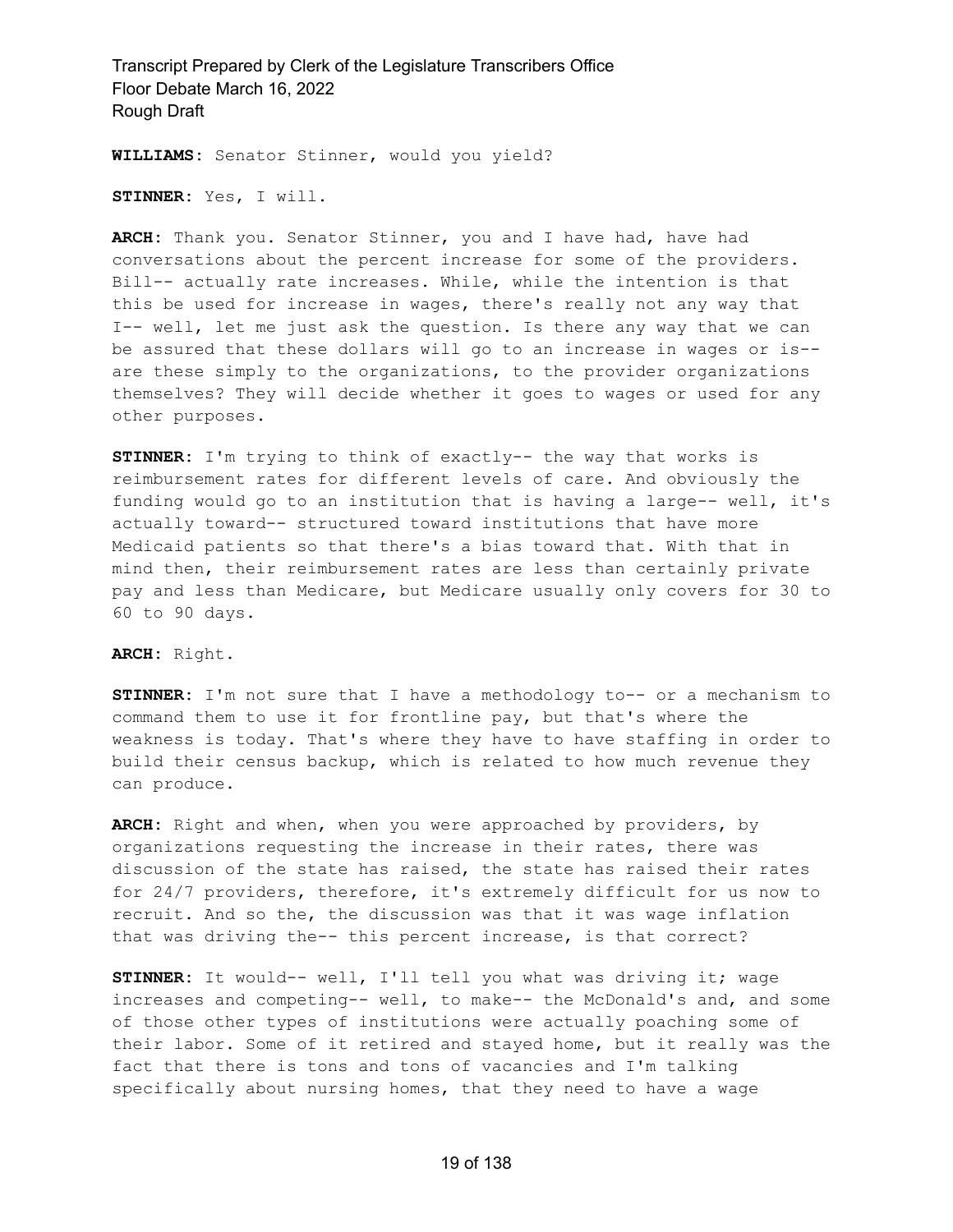increase to attract and retain, retain the staff they have and then try to attract new staff so that they could bring those folks back from, from the other institution where they went, make them more competitive. It's similar to what-- and I think it has worked. If you look at what's happening to-- the Kearney hospital now is almost fully staffed. Obviously, increases in wages helped Corrections, so--

**ARCH:** Right.

**STINNER:** --that would be primary examples that you can really cite that this is, this is an effective tool.

**ARCH:** Well, I know over the, over the summer, one of the LRs that we had at the HHS Committee was on developmental disabilities and, and a provider association came in and said that they were running about 30 percent vacancy in their, in their staffing to the point that they were not able to accept new referrals off of this registry that we've talked about before on this floor. And they had to put a hold on it because they weren't able to take more, more of the individuals with disabilities. So I mean, I understand, I understand the issue. I, I--

**WILLIAMS:** One minute.

**ARCH:** --guess, I guess my question is I-- you know, my, my pause is that I would like to be able to say that this is to be used for a wage increase and-- but it's-- but what, but what happens is when you do the 15 percent or whatever that percentage is, it goes to the rate, not to the wage, unlike the state. When the state raises wages, they can, of course, direct it to their employees and raise those wages, not to the department where the department does it all and never-- the wages never trickle down. So I guess my question is should we be building any other language into this, into this bill that, that either builds intent language in or something that, that can direct that these dollars be used for increase in wages? Because that's, I believe, what our intent is and, and perhaps we can discuss some of that off, off the, off the mike here. Thank you very much, Mr. President.

**WILLIAMS:** Thank you, Senator Arch and Senator Stinner. Senator Bostelman, you're recognized.

**BOSTELMAN:** Thank you, Mr. President. Good morning, Nebraska. Good morning, colleagues. I'll follow up a little bit with what Senator Arch is talking about and I agree with him wholeheartedly in the sense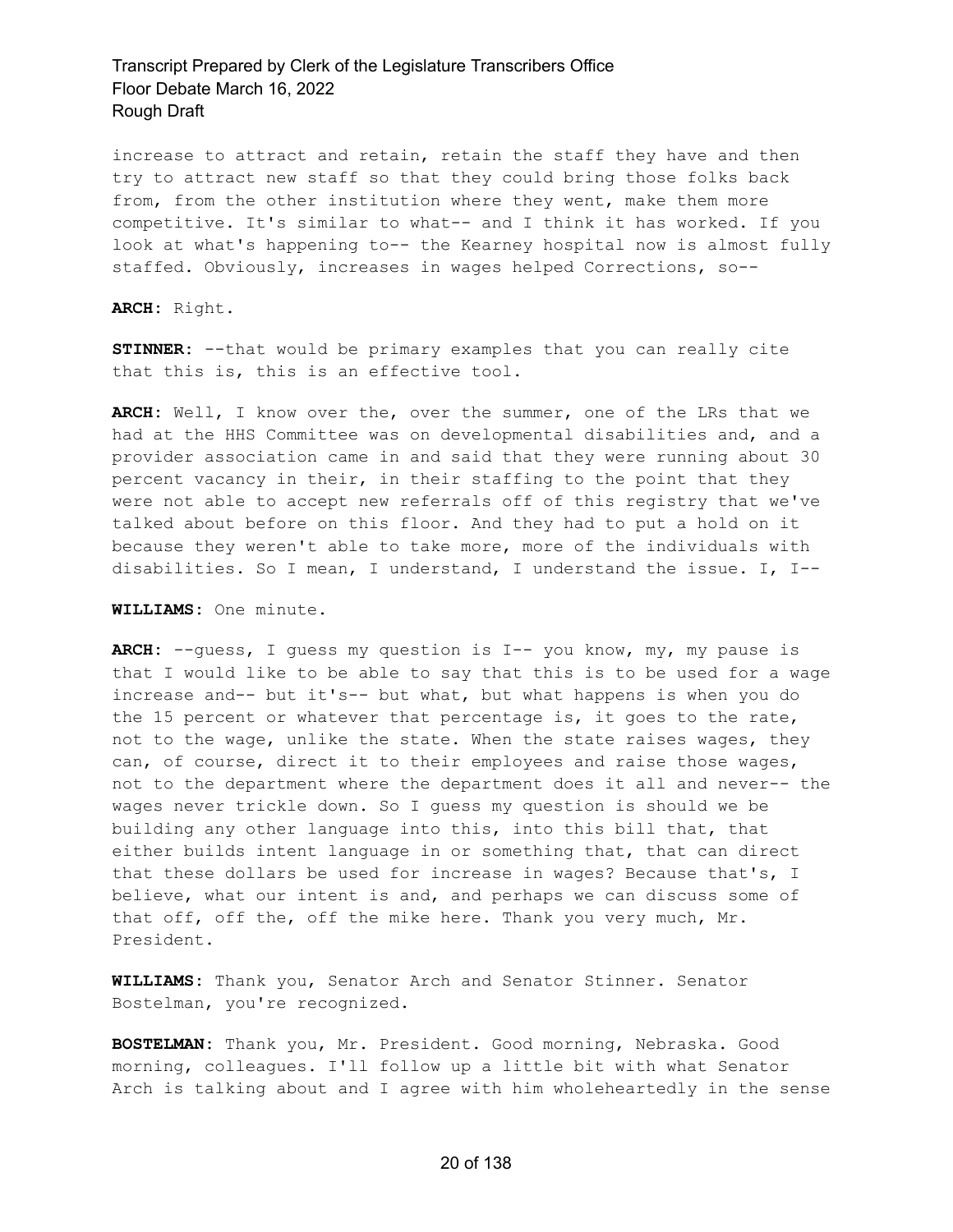is there something needs to be done there because there is a significant need. I think Senator Aguilar had an LR this last Interim and I went out to the Kearney Veterans Home, the state-run veterans home out in Kearney, and my dad is in that facility right now. And the thing is, is that they have a significant need for staffing. And part of that challenge was, was how much they're getting paid. So that increase in pay has really made a difference out there for them. It really makes a change to bring more staff in because it is, it was a significant issue for them and this helps them out a great deal to bring additional staffing into that facility. It's needed because they can only fill so many beds with the staff they have, and we can serve more veterans in the state if we have additional staffing. And when you're paying less than what the local community does in this-- in skilled nursing facilities, it's hard to fill those positions. On the second note, I want to talk about on this one a little bit is I have an issue that we're dealing with, with the Kearney Veterans Home, which I think needs to be looked at and maybe we'll look at it over the interim. So they've increased the cost for a veteran to be in that home 5.9 percent this year. Why? Why are we increasing 5.9 percent for our veterans who need that care the most and the state's providing majority of the cost or for-- pay for that? What is that going to? Are we just raising it because? I don't-- I think every veteran or spouse of a veteran that's in that home is more than willing to pay their fair share. Don't get me wrong, that's not the issue. The issue is as you're there in less than a year and they're going to raise your rate 5.9 percent, 6 percent. And when we look at our budget here and when we look at other agencies, we want them to hold down their budgets. We want them to hold down their costs. Why is it that in this facility or these facilities across the state there's that much of an increase, all at one time? To me, we should be in that 3 percent or less if you're going to do that. If we're going to provide, if we've made that decision as a state to provide these homes for our veterans, to provide funding and those things to offset some of those costs for those veterans, which we're very much appreciative of, why are we having such a significant increase for these? And the initial talks I know I've had with them, well, that's because industry-wise and that's what everybody else does this is what we have to do. Well, I'm not so sure we have to. So why? Why? What are those increases? Well, if they're meds, doesn't Medicaid pay for that, Medicare or whatever? Don't-- aren't there funds, federal funds coming into that facility pay for those costs? If it's-- if it's-- it's not for upkeep and maintenance, my understanding, although we do have a problem with that I think in the state. And I know we have that problem. When I was on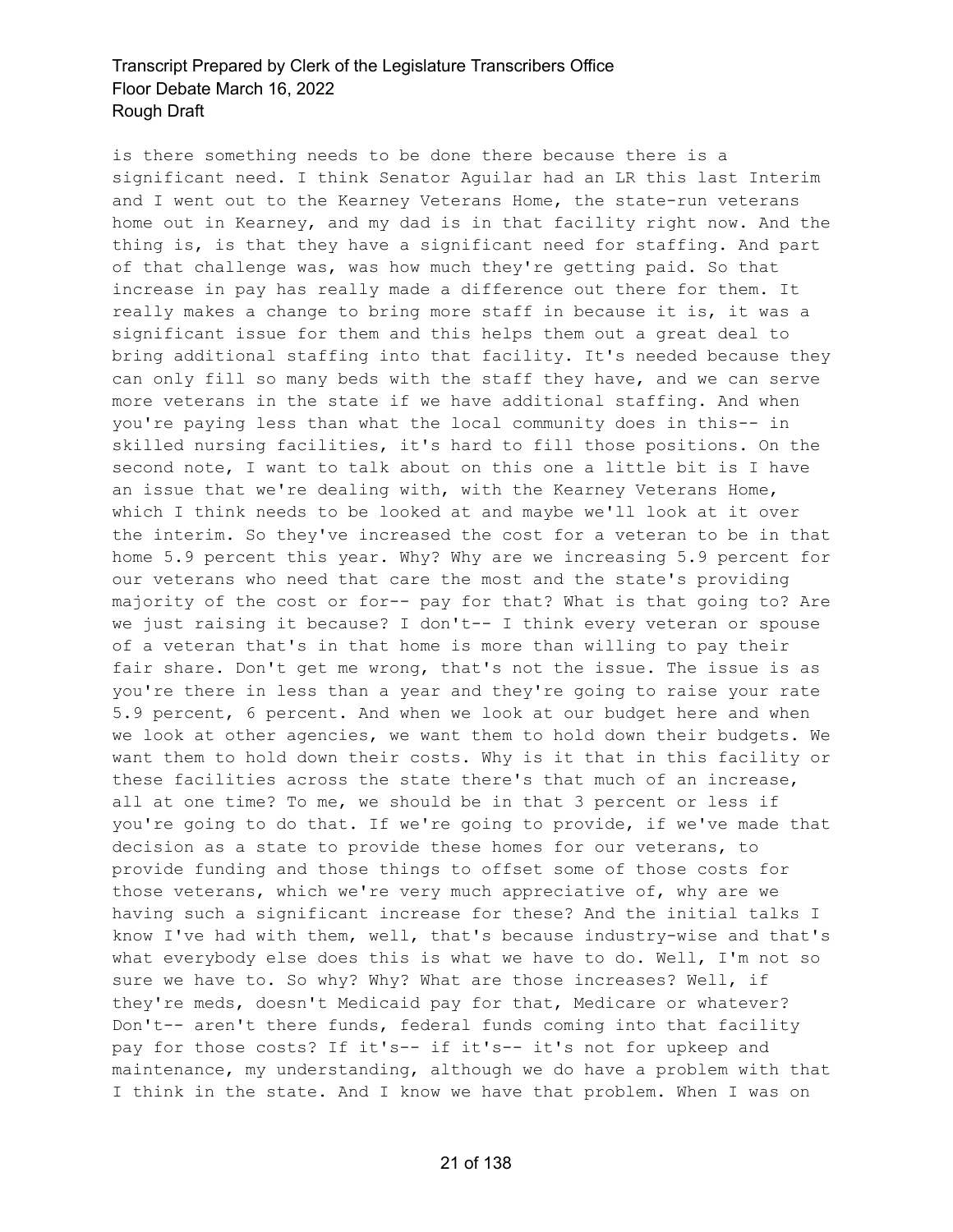the Building Maintenance Committee, we went to is it Bellevue to the home over there. They had problems with their HVAC system after it was newly constructed that it wasn't done right. But did we hold the contractor responsible to fix it? No. So out in Kearney we have issues with concrete. We have issues with doors. We have issues with ceiling, a roof that's leaking. Do we hold the contract responsible for- contractor who built it responsible for it? No. So that comes. So we have to pay for that. So with that part of it is, I think that's maybe something in Government Military Affairs we need to take a look at is how do we keep contractors responsible for the work? Is there some type of warranty system that we can put in place, some type of a guarantee that within a year or two or whatever we don't have problems; we don't have a HVAC system that doesn't provide heating and cooling to rooms that's--

**WILLIAMS:** One minute.

**BOSTELMAN:** --required or that we don't have door-- we have doors that will open or close or lock properly or that concrete isn't heaving in areas or the roof isn't leaking? Shouldn't we have those things? But I'm-- but I'll come back to the original reason why I come up and talk. And it's again, I think that 5.9 percent, I think that's something that needs to be looked at and needs to be considered. I think that's too much of a jump in one year or less than one year if our veterans are in that home. We're there to provide a service for them, if we're there to take care of them and help them or their spouses, I think that really needs to be looked at. And I don't think that's proper. Thank you, Mr. President.

**WILLIAMS:** Thank you, Senator Bostelman. Senator DeBoer, you're recognized.

**DeBOER:** Thank you, Mr. President. Well, colleagues, I'm ruining my low average for times at the mike per amendment on this one right here. The reason is we need help. We need a plan. I'm going to say that every time I get up on the mike today. We need a plan. We need a whole plan, a whole plan for how to deal with the entire overcrowding problem in our prison system. The black dotted line that we have here, we need it to be under the red line. The red line is how many beds we have. The black line is how many people are coming into our prisons. The black line needs to be under the red line. Not just once, not just dipping under there one time, we need the black line to be perpetually under the red line. We need to do that. It would take building 200 beds a year. Can you imagine that? We added these 384 or 386-- I can't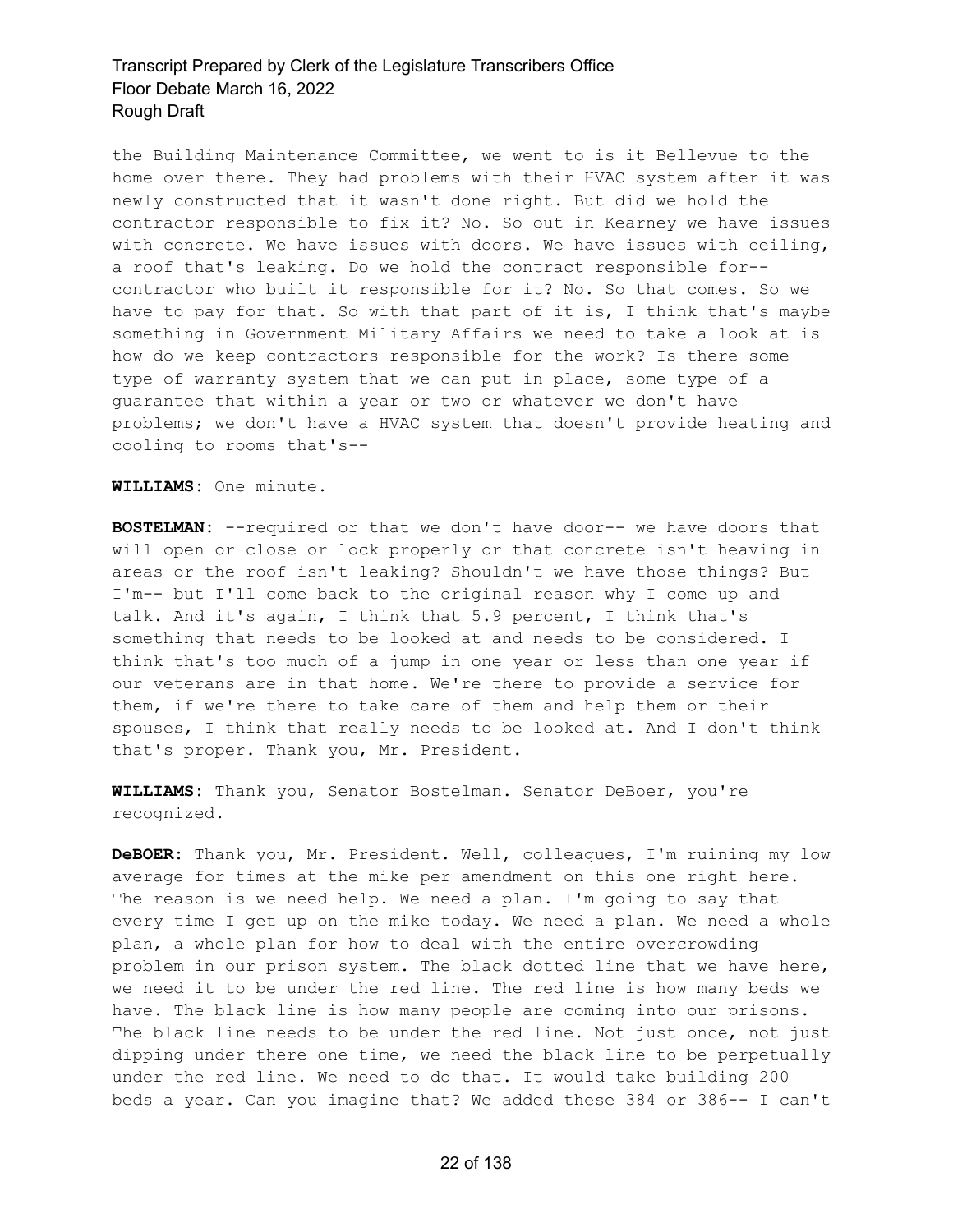remember which-- beds, but as Senator Lathrop pointed out, we didn't have the kitchens and all the other pieces to add. This was just the dormitory part. This is an expensive proposition to add 200 beds every year for I guess, ever. We have got to figure out a way to make our growth in our prison population slow down. We've got to find a way to make the black line, representing the growth, go underneath the red line, representing how many beds we have. What is our plan for doing so? Talk about building this prison right now, it feels a little like rearranging the deck chairs on the Titanic. And it's important to have the right facilities, I get that. That isn't a premise that I am against. What I am against is rearranging the deck chairs on the Titanic when we know the problem exists. My very first hearing four years ago, can we build our way out of it? No, we cannot. We talked about the things around the edges that we were doing, making sure that certain kinds of programs get done, things like that. And I remember saying-- and I remember this because I learned not to say pithy things unless I wanted them quoted by the press-- I remember saying it sounds like we are installing fireproof tiles and we're in a burning building. The time to install fireproof tiles is not after the building is halfway burned down around you. We need a whole plan. What is the plan? All we're doing right now is getting a better, better view of the iceberg as we're sitting on the side of the Titanic and that's a problem. What is the plan, the whole plan? Senator Lathrop, would you yield to a question?

**WILLIAMS:** Senator Lathrop, would you yield?

**LATHROP:** Yes, I will.

**DeBOER:** Senator Lathrop, the CJI process-- I was not on that committee. In the CJI process, did you come up with recommendations?

**LATHROP:** Yes.

**WILLIAMS:** One minute.

**DeBOER:** Thank you.

**LATHROP:** Yes, they did.

**DeBOER:** And would those recommendations help us or would they get us to a place where the black line is under the red line, the-- our prison expectation of population is below the capacity that we have?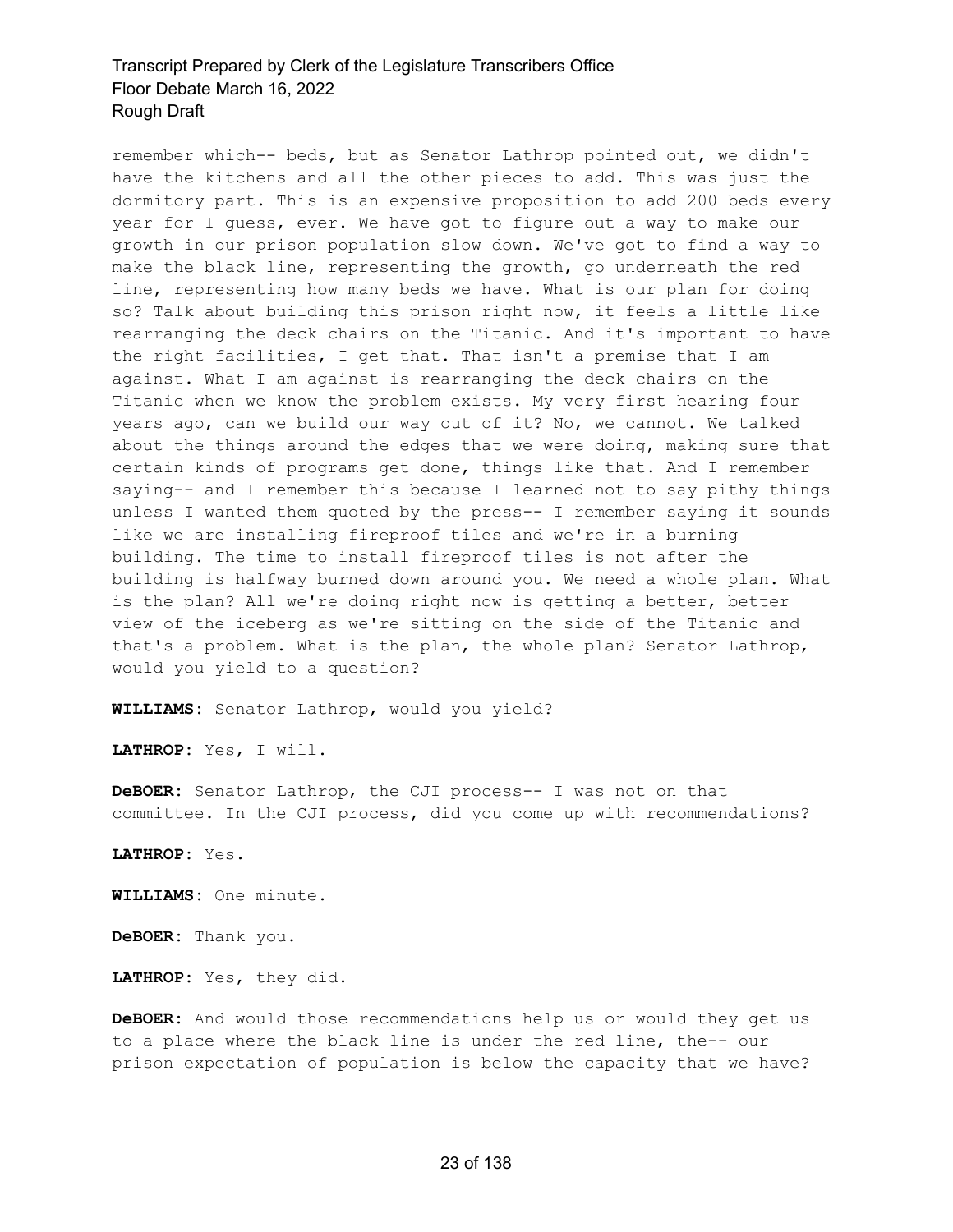**LATHROP:** It could. It depends on how soon the benefit of those proposals would be realized relative to the opening of the new facility. But yes, if we, if we flatten the line-- if we adopted all of the CJI proposals-- and they're, they're, for the most part, all in LB920-- it would effectively flatten our rate of growth to almost zero in terms of our rate of growth. And if we did that and built the new facility, we would be out of an overcrowded emergency, I believe.

**DeBOER:** That sounds like the closest thing to a plan for getting out of an overcrowding emergency that I've heard since I've been in here.

**WILLIAMS:** Time, Senator.

**DeBOER:** Thank you.

**WILLIAMS:** Thank you, Senator DeBoer and Senator Lathrop. Senator Blood, you're recognized.

**BLOOD:** Thank you, Mr. President. Fellow senators, friends all, I still stand in support of Senator Lathrop's efforts, but also support both the amendment and the underlying bill because I know that we need to move forward on, on many of the issues within that bill. But with that said. Senator Lathrop has had a plan for a really long time. When Senator Lathrop was here previously, he pushed, he educated, he worked with the executive branch, and it fell on deaf ears, as many of the issues in Nebraska have happ-- have done. We've allowed issues to fester over decades. The problems that we are experiencing now that we're trying to build our way out of happened decades ago. How long are we going to wait? When I was closing the first time I was up, I talked about how, at the end of the day, prisons fail not only those incarcerated but also those that are employed. We've known for a really long time that they were underpaid there in the state prison system. And by the way, so are our state employees. We are losing state employees at a very high rate because they can get \$5 to \$10 more an hour in the private sector. So there's your next big issue that you're going to have to start looking at when we look at the budget in the future. Senator Brewer and I were just talking-- going back to staff-- about something that people have to understand in this body. So much like the military, when you are trained to work at the prison, you are trained to be desensitized and you are trained to compartmentalize. Because when you run to break up a fight, you can't pause and take a step back because there are other people running with you or running behind you and you have to make sure that you complete your mission. That mission is to break up that fight. That mission is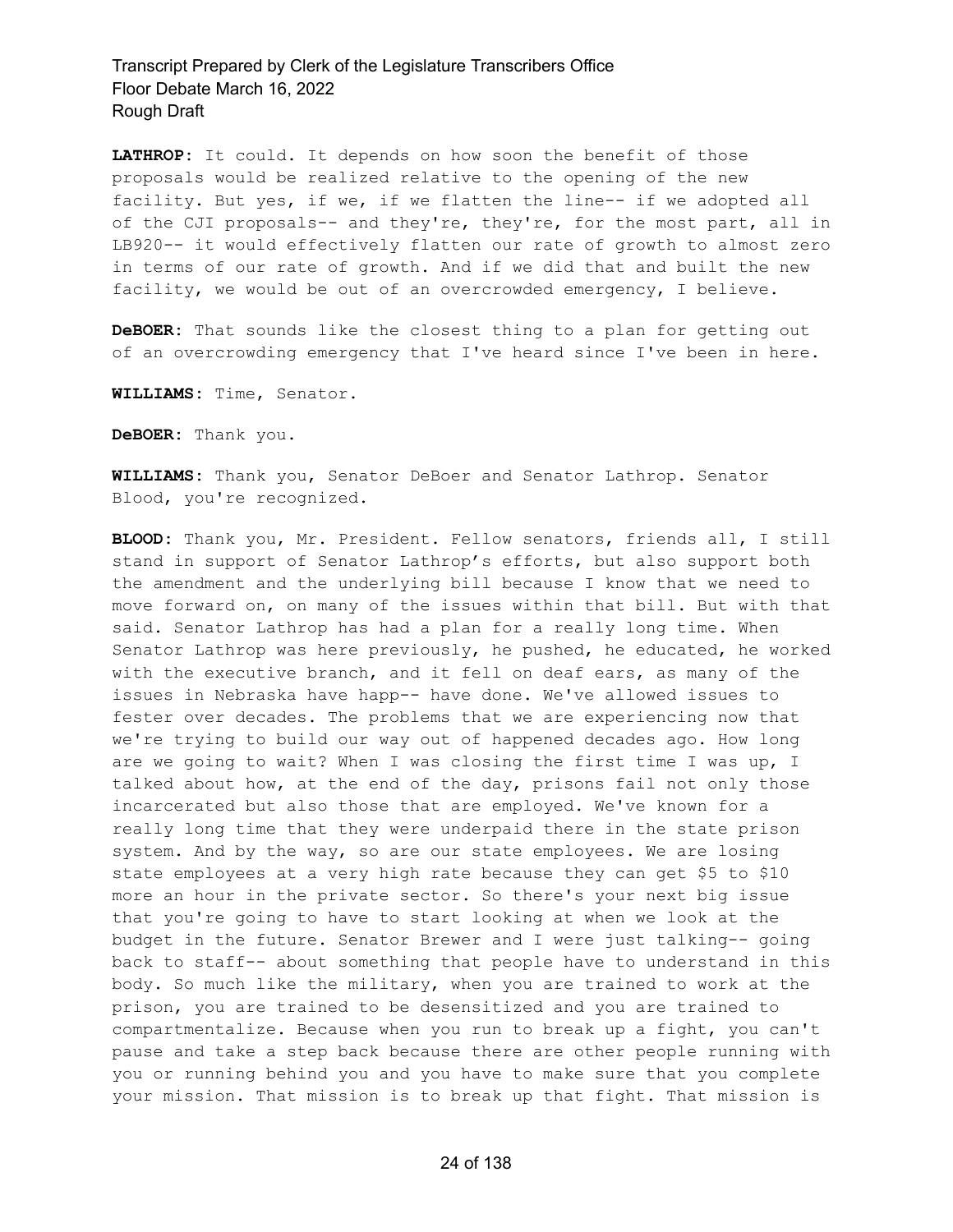to make sure there isn't a riot. That mission is to provide aid to somebody that needs help. You don't get to think about whether you're going to be harmed or if anybody else is going to be harmed, you just have to make sure that you do your mission to try and prevent those things from happening. And so I want you to think about it: you have staff in these overcrowded facilities, worst case scenario; inmates in these overcrowded facilities, worst case scenario. But we're not doing anything to get people out of those facilities and so as a result, you have inmates with PTSD. You have staff with PTSD. You have inmates with abuse issues. And you know, let's be honest. We know that there is contraband that comes into the prison otherwise we wouldn't do cell shakedowns. And we know that staff is dealing with issues. I know from when I was at the prison that there are two people that I worked with that have been incarcerated since that time. They made bad decisions. I can tell you when I worked there that there was always a demographic that went out to drink every single night after we got off work because much like the military, the only people that really understand what you, you go through are the people that you actually work with. Think about it: you're in this fishbowl all day long and those incarcerated have nothing but time on their hands because we're not doing a good job of keeping them busy or rehabilitating them and so they have nothing but time on their hands to figure out how to screw you over. And they're pretty smart about it and pretty clever.

#### **WILLIAMS:** One minute.

**BLOOD:** What Senator Lathrop has offered for, for as long as I can remember is that how do we sort out who's really dangerous and who is not? And how do we provide services to those that are not dangerous and appropriate sentencing? Pretty simple, but yet we've taken these simple solutions and we always go back to the same thing: We have to be tough on crime, we have to be tough on crime. We absolutely have to be tough on crime, folks, but if we don't rehabilitate those that are committing these crimes, these people, as you already heard Senator DeBoer say on the mike today, will one day be your neighbors. Do you want them rehabilitated or do you want them to come back into our community being better, being better criminals-- because, hey, they learn a lot when they're in prison about how to commit better crimes- or do you want them paying taxes, contributing to society, and being good neighbors? This is the decision--

#### **WILLIAMS:** Time, Senator.

**BLOOD:** --that we're faced with. Thank you, Mr. President.

#### 25 of 138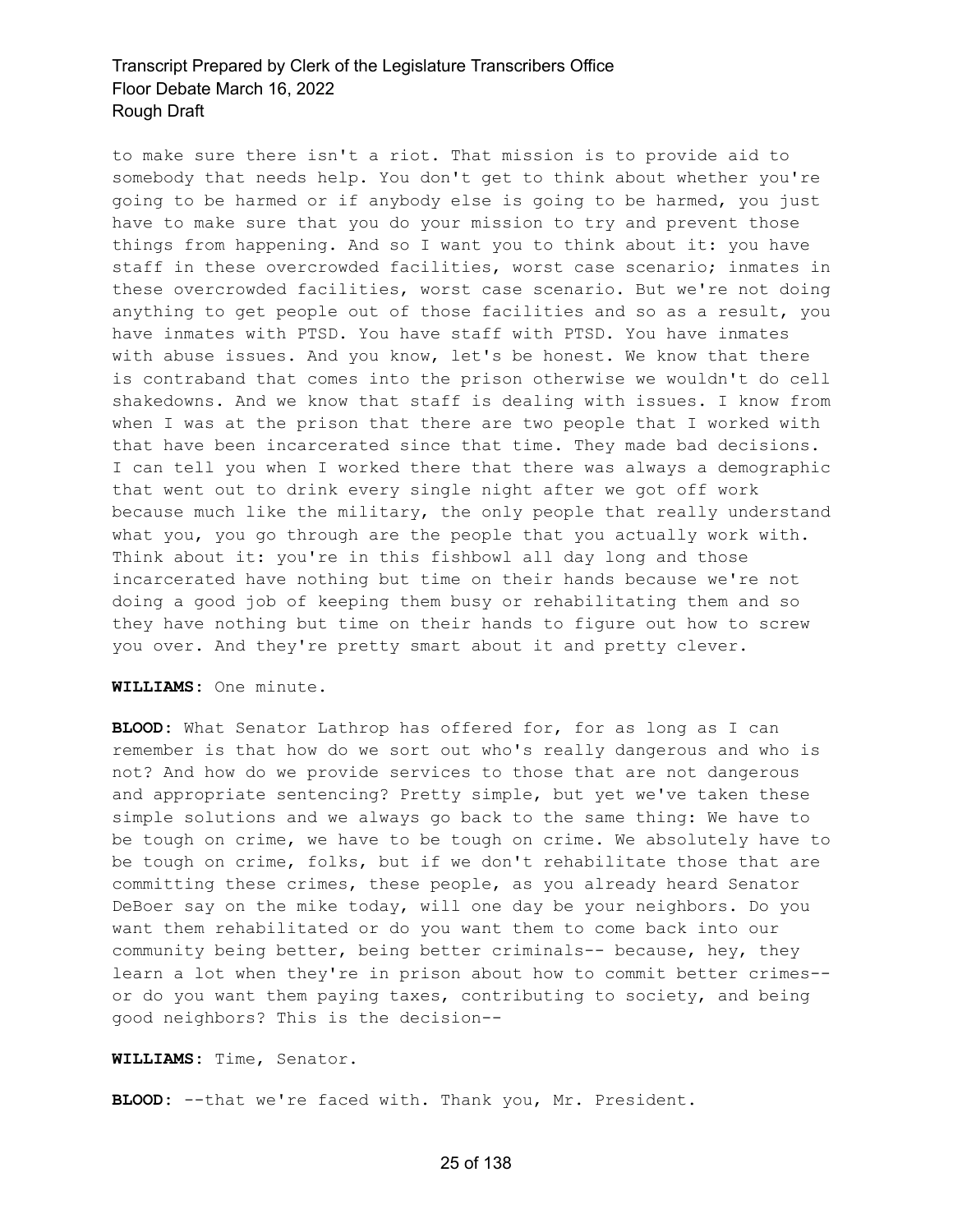**WILLIAMS:** Thank you, Senator Blood. Senator Pansing Brooks, you're recognized.

**PANSING BROOKS:** Thank you, Mr. President. Well, I'm, I'm going to have to repeat the vicious cycle again because that's what we've been talking about since 2015. The vicious cycle is that we have overcrowding, which leads to understaffing. And then we have because of understaffing, we have a lack of programming because there are not enough officers and staff members to be able to take the prisoners to the programming they need. And then there are also not enough rooms for the prisoners and the inmates to be able to go to that programming. So since we have a lack of programming, the inmates do not get the programming they need and so then they end up being denied parole eligibility. And at that point then, they end up jamming out without the programming necessary to make them safer members of our community. And once they jam out without that programming, what happens then is that we have recidivism because they haven't been, they haven't been trained or helped or had any of the programming that they need. And then guess what? Once we have recidivism, they come back into the prisons and, and continue to add to our overcrowding problem. So in 2015, when I first came to the Legislature, then-Chair of, of Judiciary, Senator-- former Senator Seiler asked me to lead a group to study both sentencing and programming and look at sentencing reform and programming within the prisons. Those are the two key issues that are affecting our overcrowding problems right now and we continue not to address those issues. As Senator Brandt said, Texas is closing their prisons. I looked up an article about that and one article in-- let's see, it's, it's from the ambassador, Antonio Garza. As Texas prison population shrinks, the state is closing more lock-ups. And what that article says is the Texas Department of Criminal Justice's Executive Director Bryan Collier said diversion, diversion treatment-- diversion is part of re-- of sentencing reform, sorry-- diversion treatment, that's included in programming-- and education programs, as well as a low rate of getting people sent back to prison led to the decision to close prisons. This decreasing demand for secure housing and projected stability in the offender population makes possible the decision to reduce state spending through the closure of excess correctional capacity, Collier said in a statement. Quote, the agency can close these facilities without negatively affecting public safety or causing any loss of jobs. Crime rates have also decreased in Texas, according to reports from the Texas Department of Public Safety, and prison reform advocates say prisoners are being approved for parole at a higher rate this year. There,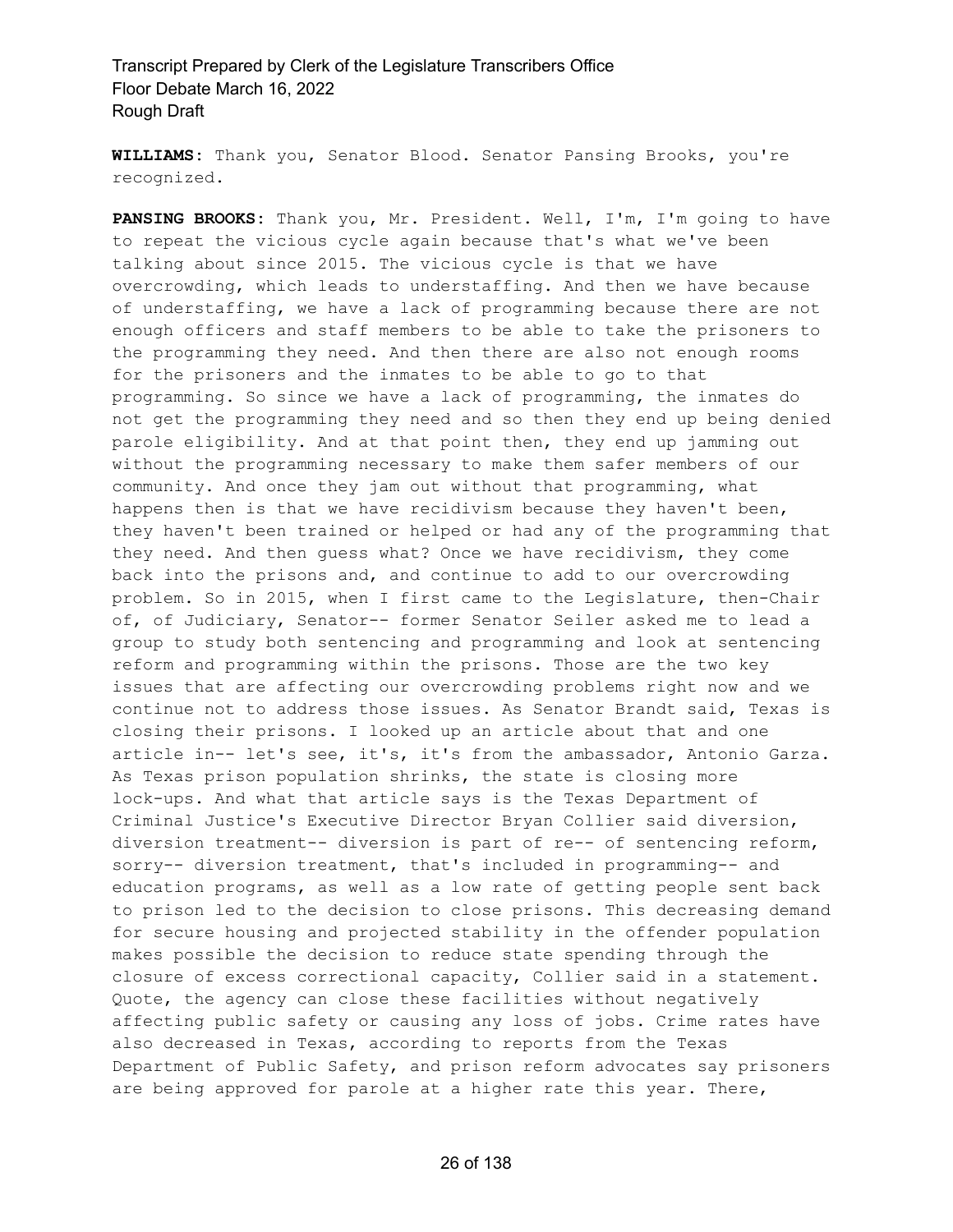there's our issue, but instead we're just on the mantra let's just spend more money, spend more buddy [SIC], build more prisons, don't deal with the issue. That's like, that's like having a child and saying, quit jumping off the balcony and breaking your arm so your arm doesn't break and instead, just continue to fix the arm and let the child jump off the balcony. This is, this is folly. We have, we have done this since I've been in here. We refuse to look at the issues that caused the overcrowding and the need for building more prisons.

**WILLIAMS:** One minute.

**PANSING BROOKS:** Those issues resolve around re-- sentencing reform and programming early in an inmate's time in prison in order to be able to solve the problems and bring people into, into our communities who are safer and easier to live by as neighbors. Thank you, Mr. President.

**WILLIAMS:** Thank you, Senator Pansing Brooks. Members, Senator Geist would like to introduce nine members all across Nebraska of the Legislative Field Experience. They are seated in the north balcony. Would you please rise and be recognized by your Nebraska Legislature? Returning to debate. Senator McCollister, you're recognized.

**McCOLLISTER:** Thank you, Mr. President. Good morning, colleagues. I love the metaphors we're coming up with to describe our criminal justice system; rearranging the deck on the-- the chairs on the Titanic, falling off of a balcony. Maybe I'll try using the flow of water. Water comes into a dam and, and leaves the dam. If the dam is too small, the dam bursts. Maybe we could draw an analogy to our criminal justice system. I love the discussion we had yesterday about the budget. It was informative. Some of the-- my favorite senators, Senator Erdman, Senator Ben Hansen, were, you know, taking a detailed look at the budget and we talked about trails and we talked about STRATCOM. We talked about the Perkins project. But here we have a, a situation on our hands dealing with a criminal justice system that's- is a huge problem we really haven't dealt with. We didn't deal with it during the administration of Governor Heineman and Governor Ricketts hasn't dealt with it either. When I was at the Platte Institute, we would look at problems through the eyes of federalism, federalism, and there's always a state that's doing something right. And I would contend that Nebraska is not handling its criminal justice system right. We've talked about Texas and Texas has done something right. Here we've got Texas, one of the most conservative states in the country, and they're doing-- they're dealing with criminal justice system in a positive way. How come we can't take that very same lesson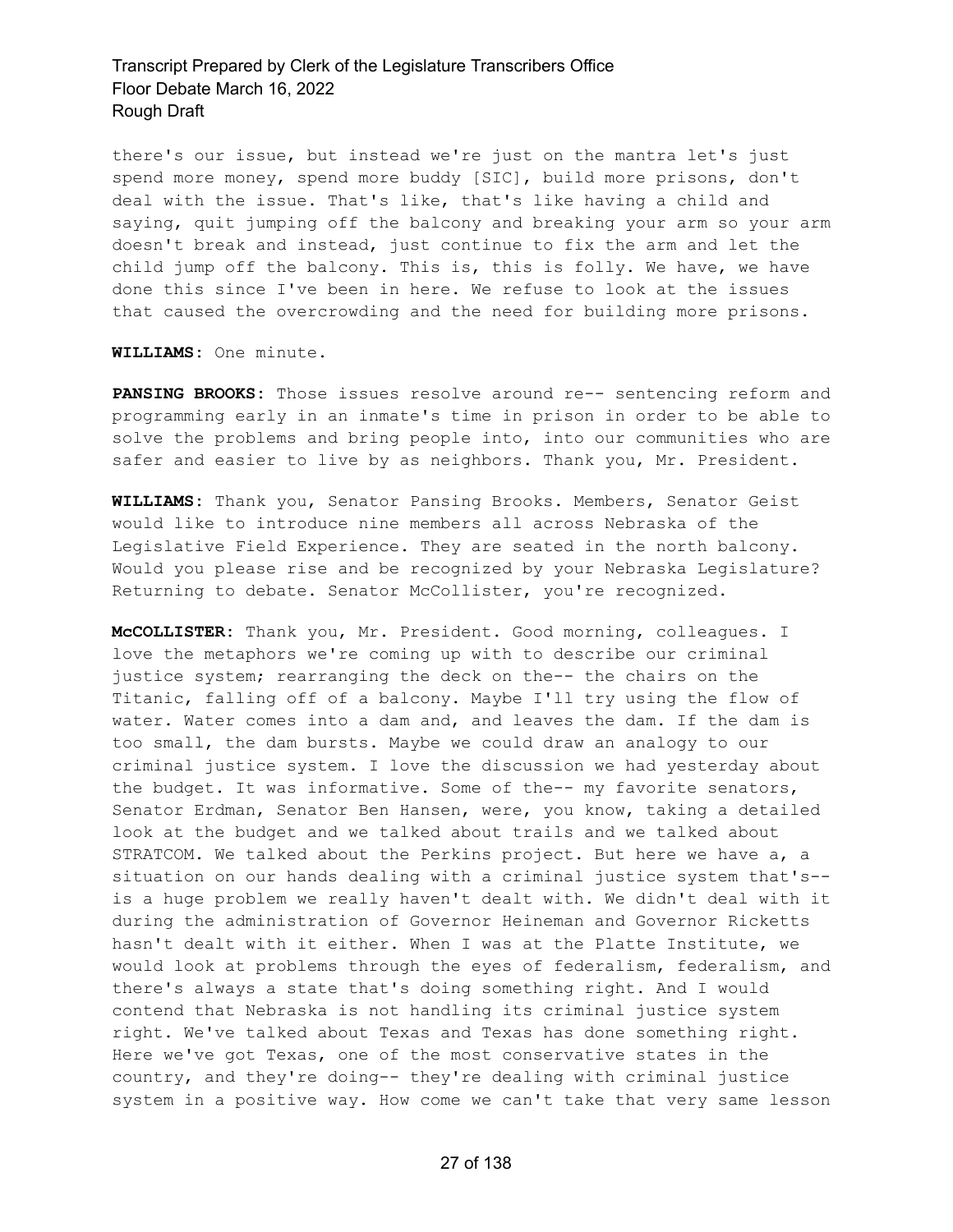and do that here in Nebraska? I don't understand. This is a smart Legislature. During the time that I've been here, the budget has been under control, 2 or 3 percent only. We had to cut \$1 billion out of the budget while I was here. Now we have an unusual situation, but we also have a problem that we just haven't dealt with in at least a couple of decades and it's now time to deal with. There's a path forward and that's using federalism, using the plan that we developed from the criminal justice system and, you know, looking at LB920 when it comes to the body because I think that is the way we need to go. During my time here in just the last couple of years, I've put in four or five bills with-- dealt with the criminal justice system. LB114 would allow those who have received set-asides on their convictions the opportunity to petition the sentencing judge to seal the records. That's a good idea. LB130, an amendment proposed by Judiciary legal counsel to require the Board of Parole to have at least one member of professional experience treating mental illness on substance, substance abuse. LB269: require the Board of Parole to yearly review all committed offenders who have been incarcerated for more than 30 years and require the board to annually publish a list of those committed offenders who are 60 years or over. Senator McKinney had this very same idea and it's a credible, good idea that we should, we should follow up on. Another one, LB1031 to ensure reasonably priced phone call rates for inmates. Inmates need to stay in contact with their families and when we overprice that service, it makes it difficult for the families and the inmates to stay in contact. And when that occurs, when they can't stay in contact with their families, they're more likely to reoffend and end up back in jail. So, so let's, let's have this very necessary discussion, wait for LB920 to come to the floor, and make the changes that we make-- need to make. Thank you, Mr. President.

**WILLIAMS:** Thank you, Senator McCollister. Senator Walz, you're recognized.

**WALZ:** Thank you, Mr. President. I am really glad that Senator McKinney brought up who in this body would like to raise their hand and say we want a prison in our community. Because as a representative of Fremont, a representative of my community, I have to stand up and tell you that Fremont does not want a prison and they have some really good reasons why. I've been working with my community economic development groups, my business community, and my mayor and it is clear to me that Fremont does not feel they have the workforce to staff the new prison. With all the investments and the incentives that we've made to make sure-- or that we've made, I think it's really important that we can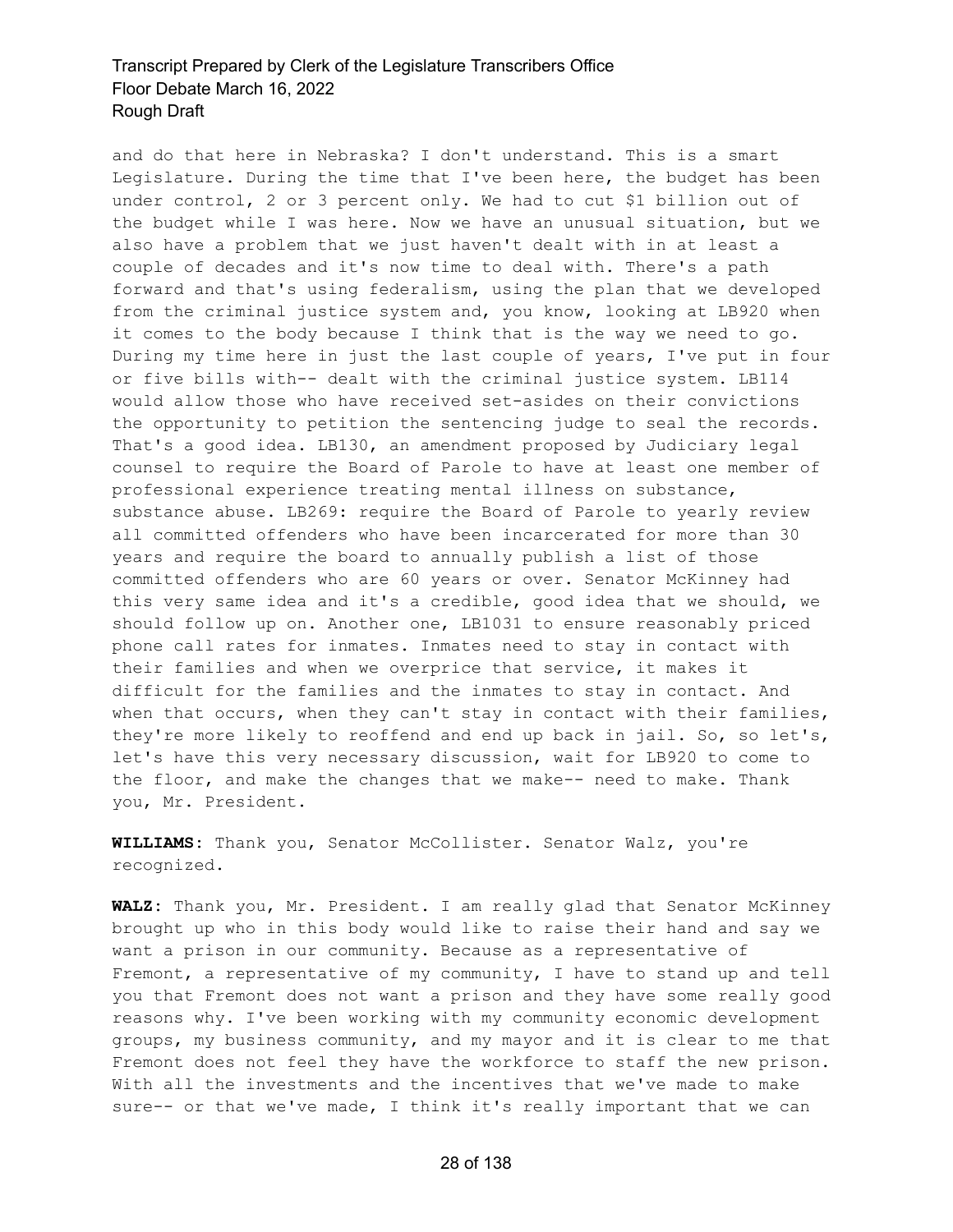assure the businesses like Wholestone and Lincoln Premium Poultry- lots of in investment, lots of incentives were given to those businesses to come to Fremont. Don't you think we should make sure that we have the workforce for them so they don't leave? Wholestone Foods or Wholestone Farms will be adding-- they're adding an addition to their plant and that means that they will add a second shift by 2025, meaning they will need to fill hundreds of jobs. Lincoln Premium Poultry has been a great addition to our economy locally and across the state and they are still in need of employees. Lincoln Premium Poultry and Wholestone Foods, as well as many other manufacturing and businesses, have invested millions of dollars into our economy. And again, shouldn't we make sure that we are doing exactly what we can to keep them? There's also a future port authority project that my community is pretty darn excited about, bringing hundreds of jobs in. All together, Fremont could possibly need about 3,500 jobs that need to be filled. And what about the staff in Lincoln at the prisons? I mean, what are the staff in Lincoln supposed to do? Drive an hour to Fremont, drive an hour home? Experienced staff that we have in Lincoln. Honestly, we do not have the workforce in Fremont for a prison and we certainly do not want a prison without a solid plan to reduce recidivism and implement quality training plans and supports and resources to reduce recidivism. I want to go to the plan for a minute and ask Senator Lathrop if he would yield to some questions.

**WILLIAMS:** Senator Lathrop, would you yield?

**LATHROP:** Yes, I will.

**WALZ:** Thank you.

**LATHROP:** I'm happy to.

**WALZ:** Thank you, Senator Lathrop. I, I've spent some time looking through the Nebraska Criminal Justice Reinvestment work group and I have to say that, you know, in the acknowledgments, there are-- it seems to me like there are a lot of experts who have given input. Can you just talk about the process of this work group?

**LATHROP:** Yes, that's certainly on my list of things to talk about I'll, I'll try to give a big--

**WILLIAMS:** One minute.

**LATHROP:** --overview. The three branches of government: the legislative, the judicial with the Supreme Court, and the executive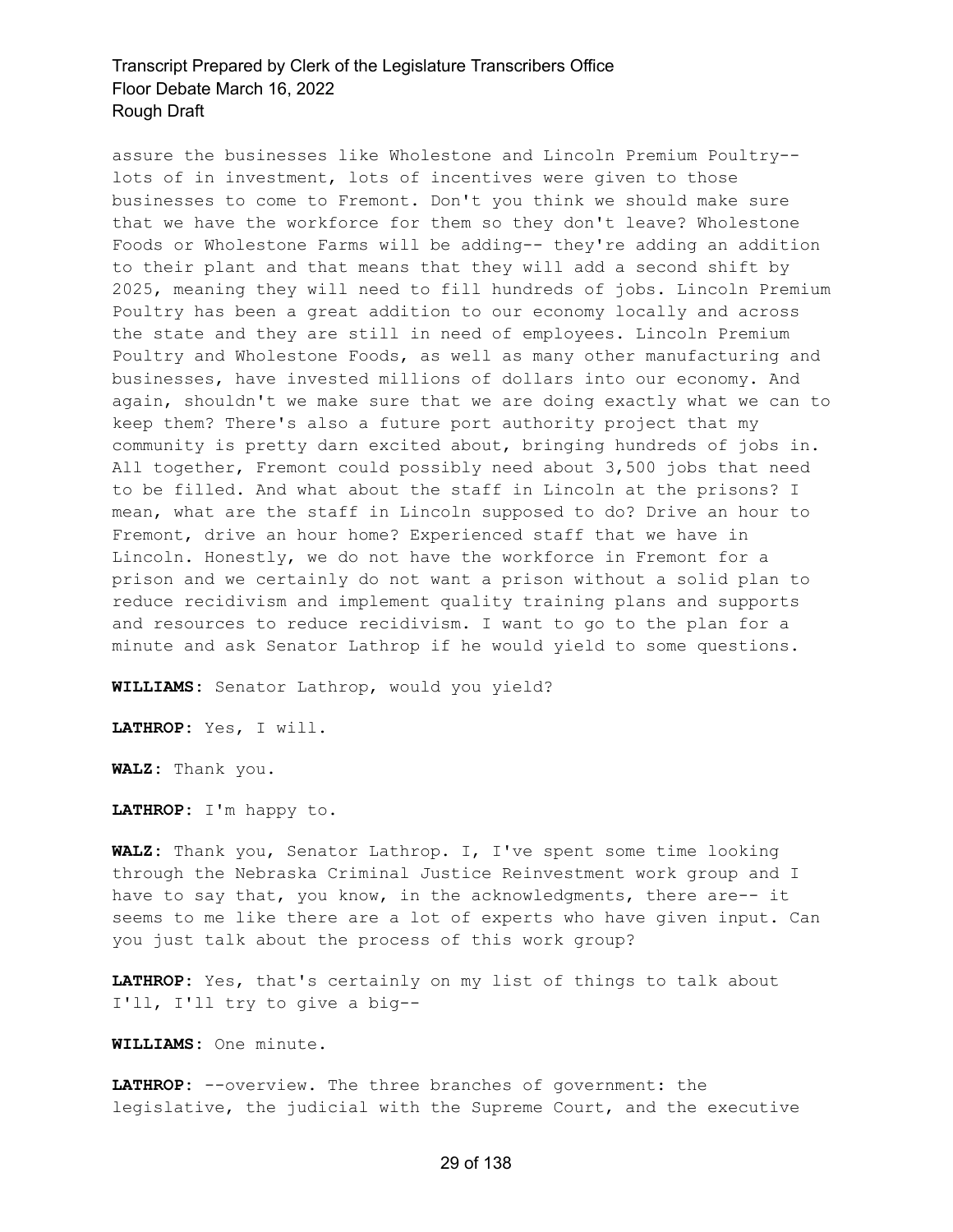branch with the Governor invited CJI in. CJI has been in about 13 states. They go through people's data or, or states' data on corrections, probation, parole, incarceration, diversion, all those things, how long people stay, how they get out, when they get out, whether they get parole, and the-- at, at what rate and whether they're successful on parole. They bring all that information back to the group and share it. We have two-- and it's in the Judiciary Committee's website, the two slideshows that they presented to the larger groups so that we understood the data relative to the state of Nebraska and the Department of Corrections and our criminal justice system. From there, the large group of about 15 split up into three different groups, each focused on--

**WILLIAMS:** Time, Senator. Thank you, Senator Walz and Senator Lathrop. Senator Machaela Cavanaugh, you're recognized.

**M. CAVANAUGH:** Thank you, Mr. President, colleagues. So I've been going through and notating the budget, this AM, AM1999, which I just realized is a Prince song. So I'm going through and looking at this budget and I'm highlighting all the things that are new and here's, here's the rub for me, colleagues. For years, if not decades, the Nebraska Legislature has chosen not to prioritize the people that are most vulnerable over economic development, tax cuts, projects, and I look through this and I see that there are some increases to essential things like childcare reimbursements, provider rates for Medicaid, but those are things that should have been done years ago and we aren't even catching up to where they should be with this bill. We're just catching up to where they should have been years ago. And so we're still running from behind on these things and this budget, this transformational budget that has hundreds of millions of dollars going to projects-- projects that are in the interest of various members of this Legislature-- and we have not hundreds of millions of dollars going to affordable childcare, accessible childcare, housing, food banks, SNAP, minimum wage, transportation, broadband. Instead, we are spending money without being judicious about how we're doing so. Last year, I read the article from ALEC about Texas. I believe Senator Pansy Brooks was reading it earlier. I have a copy of it here. Texas made transformational reform in criminal justice by doing sentencing reform, by doing what LB920 seeks to do, and they end up saving hundreds of millions of dollars, hundreds of millions of dollars that they say that they can put into projects like building a canal or a lake or an amusement park, I don't-- whatever, trails. If we were to treat the people that are most vulnerable in our state with dignity and elevate them, we would all do better. Senator McKinney asked at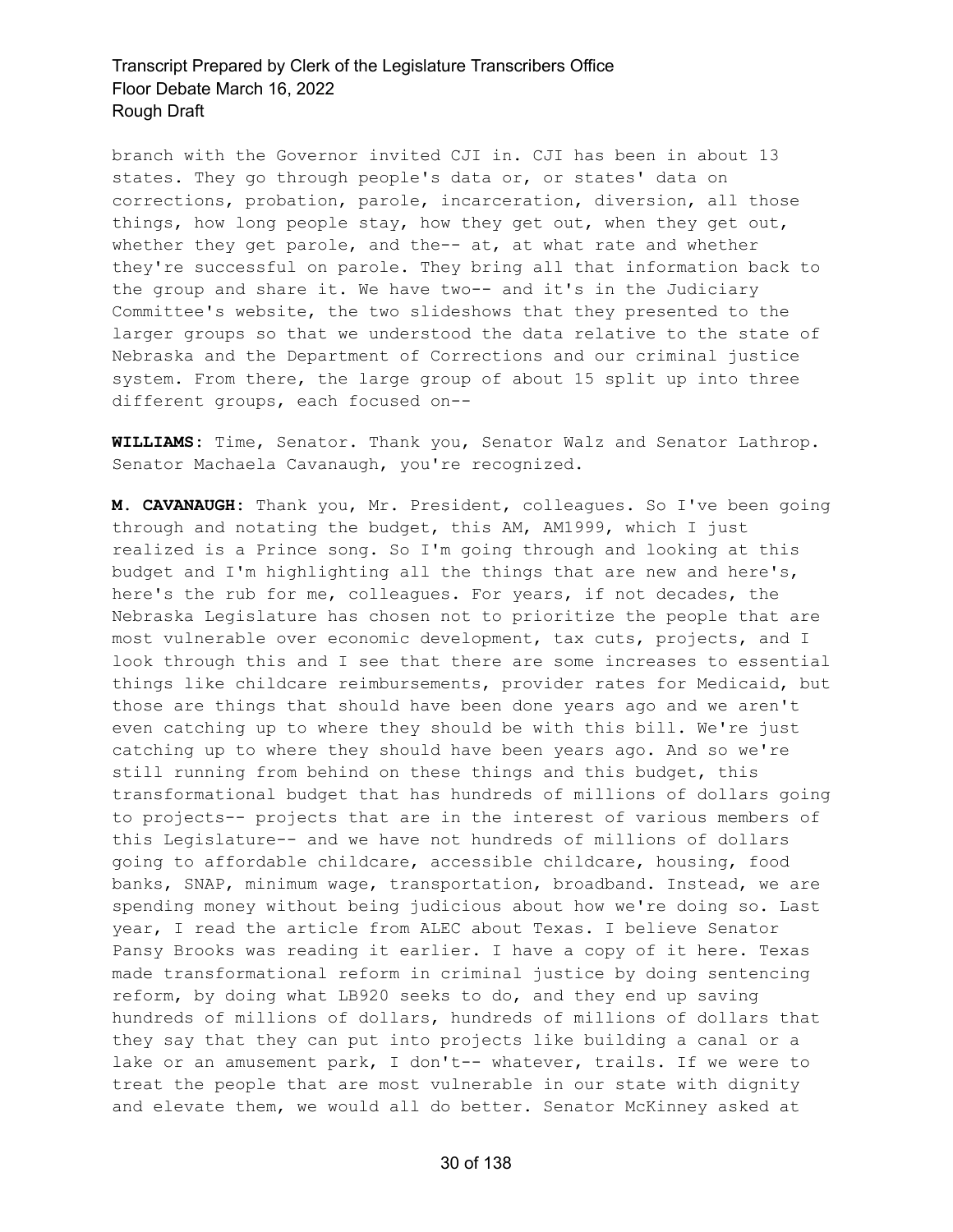the start of this morning for any senator to raise their hand if, if they would want a prison built in their district. I'd like to know is there any senator that would like to have a hospital built in their district? I'm not going to raise my hand because I have two hospitals in my district and it's very condensed, so I don't think that we could have space for another one. But does anybody else want a hospital in their district? Because we have money to build a facility that can house 1,500 people. Why are we not talking about a 1,500-person mental health facility? That would be transformational for the state. We know for a fact that people who are incarcerated are much more likely to have severe mental health issues. A mental health facility would serve the state better than a new prison. Sentencing reform would serve the state better and--

**WILLIAMS:** One minute.

**M. CAVANAUGH:** --thank you-- and when we talk about making a new- building a new prison, it is very disingenuous to talk about the old prison, the current prison. Yeah, it's an old facility. It is an old facility and the people that are there should have a nicer place to live. But we're not talking about reducing the prison size, we're talking about expanding the prison size. So saying shouldn't they have a new place to live? Sure, but you still want to be able to incarcerate more of them and do nothing about the problem and that is problematic. We need to be smarter. Thank you.

**WILLIAMS:** Thank you, Senator Cavanaugh. Senator Vargas, you're recognized.

**VARGAS:** Thank you, President William. Members of the committee, I just wanted to weigh in here in a couple of different things because as much as Judiciary-- and I appreciate everything that they've done, have seen this problem, have been working on the issue, and are trying to do everything they can and, you know, look-- you know, I support LB920 for many practical reasons, mostly-- I mean, mostly fiscal, and here's the reason why. For years, the Appropriations Committee has been receiving reports for our spending. Fiscal Office has been with us every single step of the way. We have grossly underspent in Corrections. It's not a question of if it's true or not, it is factual. For years, we have underspent in Corrections. The major reason we've underspent has been because of staffing. We haven't been getting out. We have many FTEs at all levels that remained unfilled. Now the importance behind this is they've been unfilled for years and what we continue to do every single year was carryover the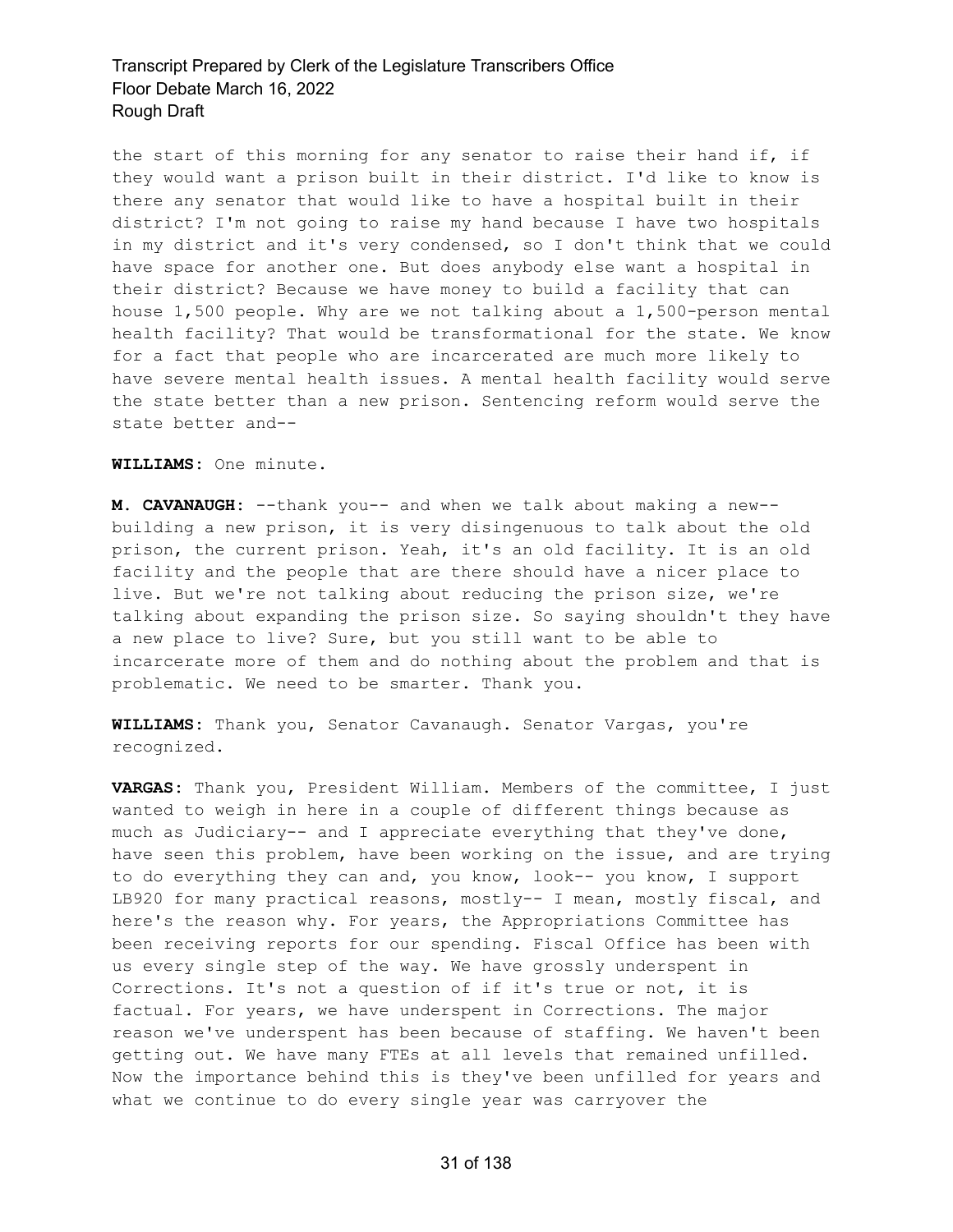appropriations. This is an enduring issue and problem. Part of it had to do with our salary and our pay wasn't keeping up with many of the other competing jobs that those individuals that are working in our prisons can take up. Now, the importance behind that is we-- and the Appropriations Committee were really fighting for this for years, Senator Wishart was fighting for, for a while. We were trying to do some competitive, competitive pay. And at the end of the day, it took this to really try to push for more pay. Now we're finally increasing pay. I think that's great. I think the thing that people need to realize is that that's in a time of inflation. We've increased pay within time of inflation. It's only a matter of time when the pay everywhere else becomes more competitive and we're not as competitive anymore. At any given time, we had anywhere between \$15 million to \$19 million in reappropriations just in the prisons/Corrections budget for about four years while I've been on the Budget Committee that they were unable to spend. Up and down, from mental health facilities to, to people that are supervisors to entry level officers, we couldn't, couldn't find them. That is not a problem that is being solved yet. It's a problem that we've made a step in the right direction, but it's going to continue on. And this is kind of what Senator DeBoer is-- we don't have a plan. These things are going to continue on. So when inflation does what it's doing right now, making it a lot harder and our affordability being a lot harder, that means we're going to have a pay problem and a human assets problem with-- in terms of the number of people that are going to actually be working in our Corrections system. And now we're talking about building a new prison. The new prison is going to be about 70 percent medium- and high-security beds. We've heard many people talk on the floor and we have about 1,000 overcapacity right now. Most of those aren't medium- and high-security individuals, but we're going to build a prison that's going to meet a need that we don't currently have as much. So the only solution is going to be, in about four to five years, to build-- even sooner-- to build another prison that is going to cost the taxpayers more, that's going to cost more staff that we are not entirely sure that we can fill those staffing needs unless we also continue to increase pay a lot more. And I hope that's the continued plan of the future administration.

**WILLIAMS:** One minute.

**VARGAS:** That is the only way that we can handle this and that is just going to equal more and more dollars. We have a real opportunity to do something. Step back, plan, look at reform, try to make sure to slow the curve. I don't think that part of this is rocket science. It's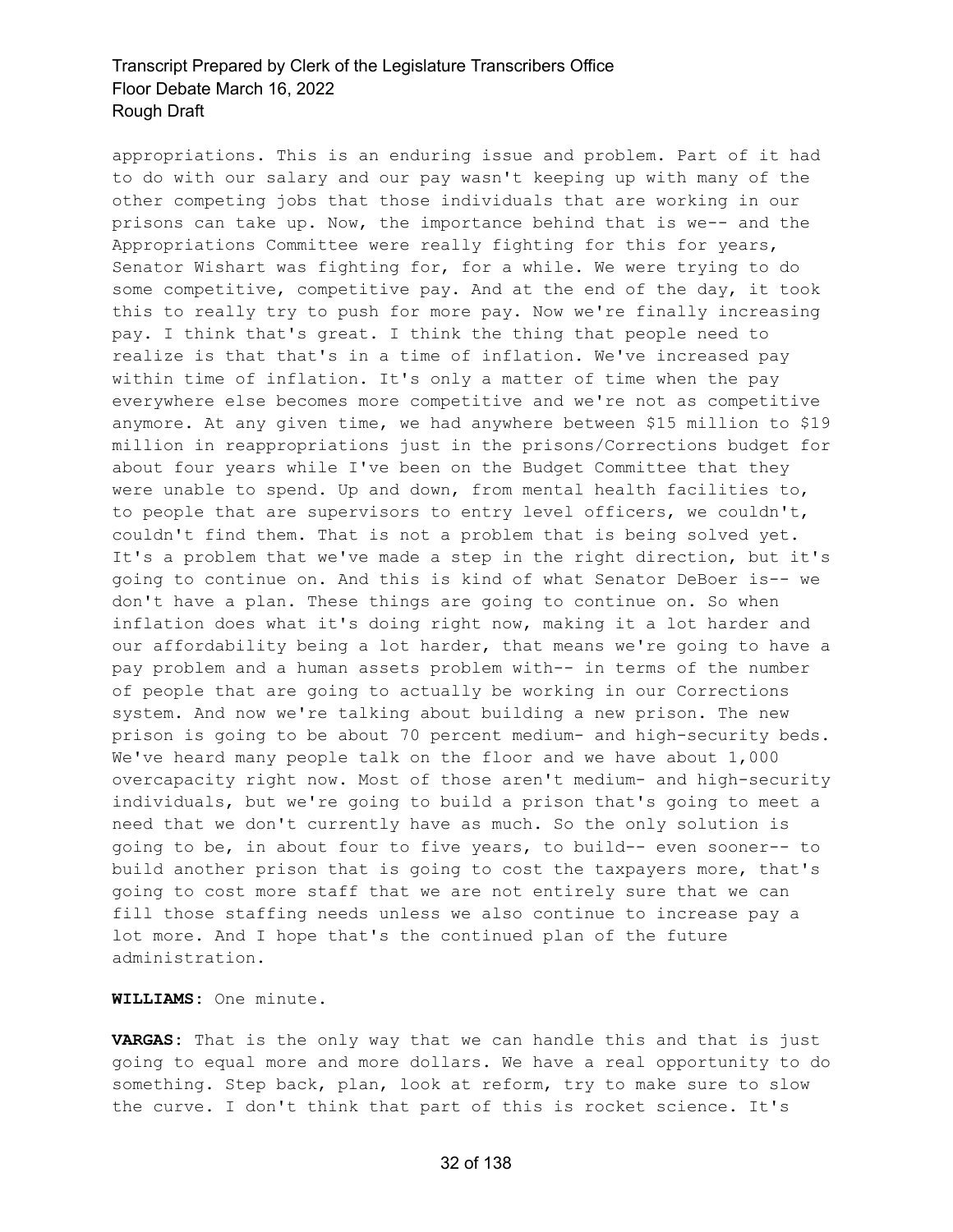whether or not we invest in it. At the end of the day, every priority we want costs money and this is going to be an increasing wedge in our costs for our budget from here on in. And if we're not accounting for it, what we do now is going to decide whether or not we're allowing that wedge to continue to supersede every other major priority we have for the state of Nebraska. Thank you.

**WILLIAMS:** Thank you, Senator Vargas. Senator Matt Hansen, you're recognized.

**M. HANSEN:** Thank you, Mr. President, and good morning, colleagues. Colleagues, this is actually the first time I've been able to get up and speak on LB1011 and I want to rise and kind of continue the discussion Senator Lathrop and others have been leading on kind of the notion of our state capacity and state priorities and state institutions. One thing that I did want to say and address is, I believe Senator Machaela Cavanaugh just asked, you know, would anybody volunteer for a new hospital in their district? And I would. I was way back by the printer, so I'm not sure if that was seen. But we've got space in District 26 and I think that's something that the state should really look at investing in. I do think increasing the amount of kind of inpatient mental health beds the state guarantees and the state provides would be very transformational. And that is something that I've been working on. I'm kind of remiss that I didn't propose an outright appropriation this year, but that's something that I think this body is going to have to seriously look at and consider, hopefully in the next few years as we learn more and more. And part of the reason for that and part of the reason I want to talk about that is, you know, in addition to the prison overcrowding, we're running into a tough situation in which we are kind of at capacity and risk of overcrowding at many of our county jails and our county facilities. And the difficulty there is, of course, is, you know, the county boards are a charge of managing and building, constructing these facilities and running them, but they're not the ones that pass crimes. They are all there on either state crimes or in a few places, city/municipal violations. They're either pretrial detainees awaiting trial, kind of regardless of whether or not they're going to get sentenced to probation, jail at the State Pen-- sorry, prison at the State Pen, jail in the county jail, whether it's a misdemeanor or felony, as well as people who are carrying out, you know, generally misdemeanor sentences and now, after LB605, some parole violations. And I bring all of this up in the sense of if the state continues to neglect our mental health obligations specifically for competency restoration, we are going to only exacerbate that and make that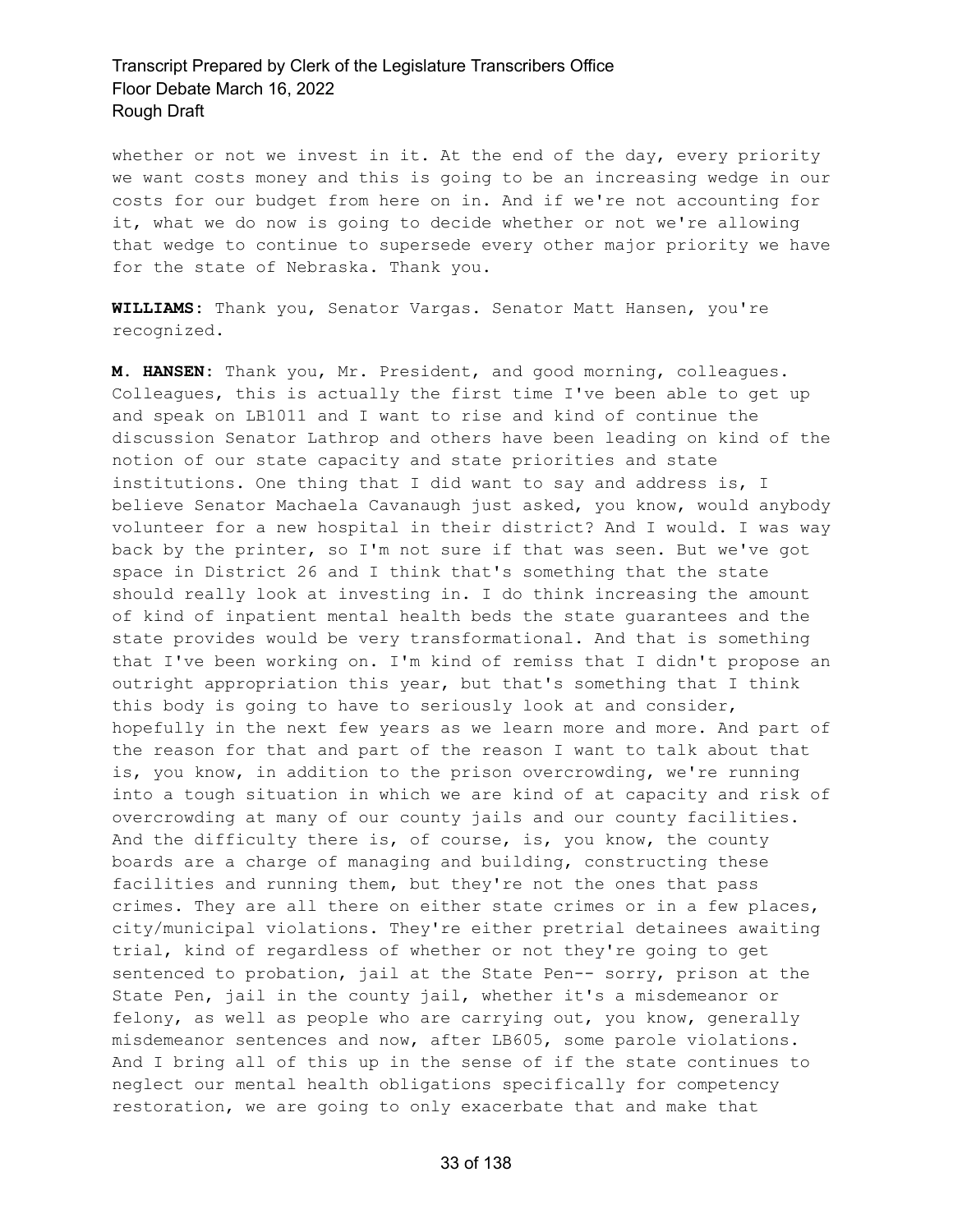problem worse in the sense that there is a considerable portion of people waiting to go to a state-run or allocated or contracted mental health bed who have no other place to go so they sit at the county jail up until then. On competency issues alone, which, per our state law, is a state responsibility managed by DHHS, on that issue alone, we have at this point, you know, over 70 people on the waitlist often waiting over 120 days or thereabouts. That's a cost and an obligation that the counties are picking up solely because the state has not figured out a way to provide adequate mental health capacity for those. And the difficulty there is, of course, we have a finite amount of actual state institutions, basically, the Lincoln and Norfolk regional centers, and those have to divide up between a wide variety of things, including mental health board commitments, other issues, competencies, and other groups. And I bring all that up to say is obviously we are dealing with this layer and this lens of all different issues-- sorry, not all different issues, but all different layers of the state. Certainly concerns about the obligations and continued kind of trend we see of incarceration and what impact that's going to all have on our individual counties and what all expenses they're going to have on them as well as at the state level. And so that's something that, in terms of my career and what I've focused on, I've often focused with the county board. My Lancaster County board has been very proactive at trying to reduce some of these wait times, get people to state care faster, get people to their court date in an appropriate--

#### **WILLIAMS:** One minute.

**M. HANSEN:** --amount of time-- thank you, Mr. President-- and ways to kind of simply stop some of the bureaucracy that is increasing capacity at-- over at county jails. But that's not even getting to any of the potential impacts that-- any sort of reforms to our criminal justice system. This is just simply overcoming, you know, wait times for hearings, wait times for the regional center and that is actually a considerable portion of what's happening at our county jails, which are at least in my area, you know, getting full. And that's, I think, a difficult issue rising across the state. Some of this issue is simply just our capacity at the state level, whether it's mental health beds, whether it's access to the courts, all sorts of things is leading down to increased issues at the county level and that's something this body is going to have to continue to look at. Thank you, Mr. President.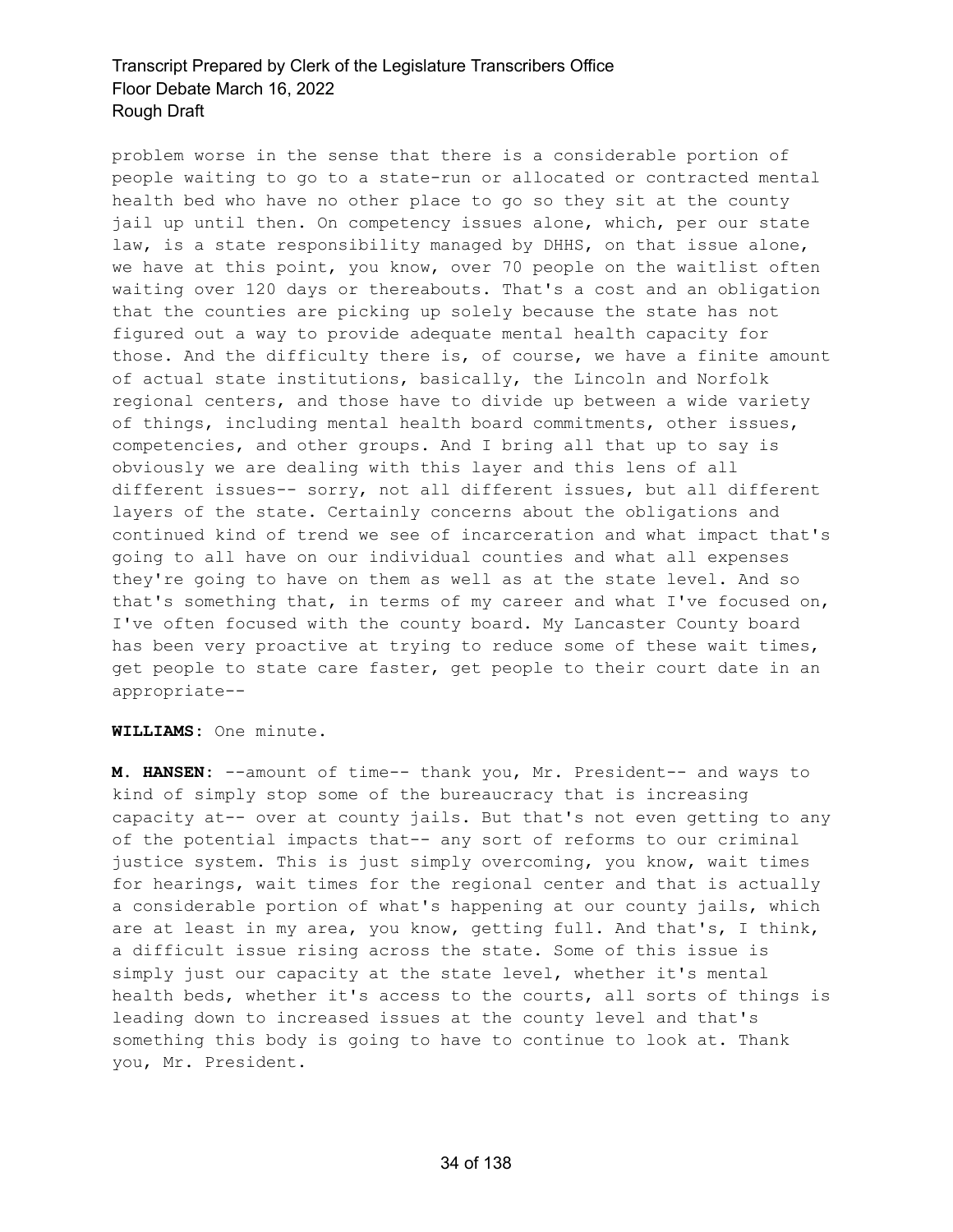**WILLIAMS:** Thank you, Senator Hansen. Senator Kolterman, you're recognized.

**KOLTERMAN:** Thank you, Mr. President. Good morning, colleagues. I thought I'd talk a little bit about the process that we've been through on this and what, what Senator Lathrop has been talking about. I've had the privilege to serve here now and this is my eighth year and 11 of us are going to be leaving this year. Since we've been here, we've allocated 808 bed-- the money for 808 beds in the prison, 808 new beds and we haven't moved the needle. I have the privilege of sitting on Appropriations and coming-- I come from a business background and I don't know, just because I'm retired and I'm here doesn't mean you lose your business acumen. So as I think about how this has all come down, you know, we-- for two years now, we've had a-- we, we spent \$300,000 for reclassification of our prison population through UNO. We're waiting on the results of that. We, we, we've done facility study updates and we're supposed to get a new one in August. We spent \$15 million to \$18 million on design and land options. I guess the point I'm trying to make is if we really want to approach this from a business perspective and manage the taxpayers' dollars in, in a prudent way, we have to have all the information in front of us as to how we're going to fix the problem and we don't have that information. We're waiting on the information. So in the meantime, we as appropriators have given the \$15 million to \$18 million. We've put the \$300,000 out there to get the proper information. We've set aside \$170 million in a cash account and we're getting it ready so that those of you that are going to be here next year and the year after will have the ability to make prudent decisions based on facts and figures and maybe move the needle. I'm anxious to hear LB920 when it comes to the floor. From what I understand, we can't build our way out of this. I mean, we've seen that. And I'm not against building a new prison if it's going to improve the quality of life for those that are there. But at the same time, let's make sure that people are classified where they need to be and let's upgrade, but I'm not in favor of just building a prison to build a prison. So again, I just try and bring a perspective to it that's a business perspective. I believe people support the idea they-- if they have the right information in front of them. With that, I would hope that you would support the, the bill that we have up there, LB1011, AM1999, and I'd leave the rest of my time to Senator McKinney if you'd like to have it.

**WILLIAMS:** Senator McKinney, you're yielded 2:00--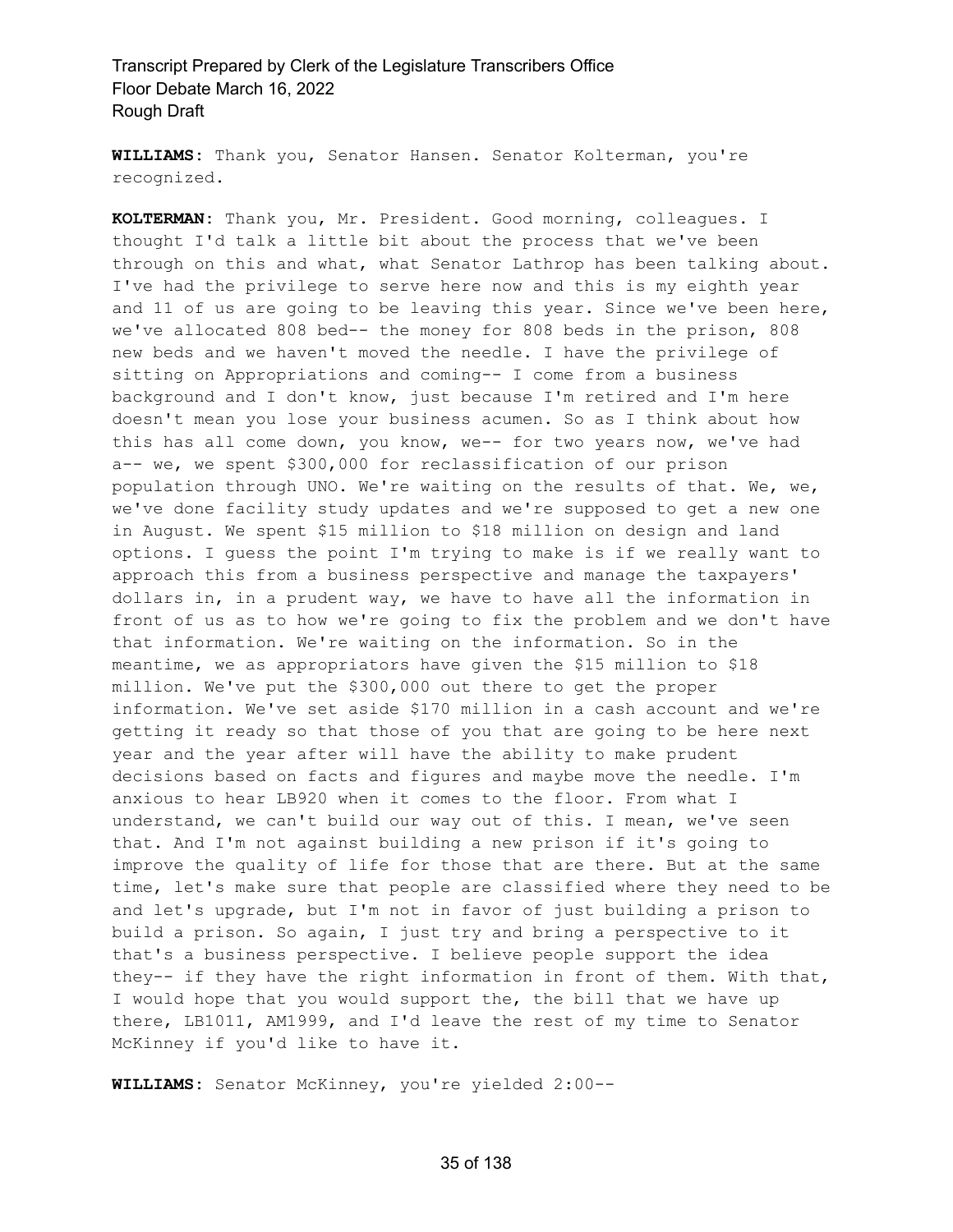**McKINNEY:** Thank--

**WILLIAMS:** --and you're also next in the queue then.

**McKINNEY:** Thank you. Again, I rise again in support of FA74 and continue this discussion about this prison that is proposed for our state. Again, I'll repeat that the \$175 million that is set aside for this prison can be used for many projects within our state, whether that's a trail or a project in-- at Offutt or, or anywhere else. The money also could go to the lake since we want to build lakes this year, but we cannot build ourselves out of this problem. It's just impossible. When you look at the data and look at the facts, we cannot build ourselves out of this. So we're either going to ignore the facts or look at the facts and be strategic and come up with a smart plan to address this problem.

**WILLIAMS:** One minute.

**McKINNEY:** And that's our responsibility as representatives of our districts and of this state is to take a strategic and thoughtful approach at criminal justice and at this conversation about the prison because it, it just doesn't make sense. Again, even if we were to agree to build a prison, it would take five-plus years. Supply chain is messed up, there's a war in Europe, might take longer; the prisons will still be overcrowded, so what should we do? Just allow the prisons to stay overcrowded? And we're talking about being humane and humanity? Really think about that. I really hope you do because if you don't, then it just shows me that you're just willing to ignore the facts because someone wants to build a prison on his way out of office.

**WILLIAMS:** Time, Senator, but you may continue on your own time.

**McKINNEY:** Thank you, Mr. President. And I guess since nobody has stood up to say whether or not they want a prison in their district, I'll just ask a couple of people. Would Senator Clements yield to a question?

**WILLIAMS:** Senator Clements, would you yield?

**CLEMENTS:** Yes.

**McKINNEY:** Senator Clements, do you think it's a good idea to build- because I-- they would like to build a prison supposedly between Omaha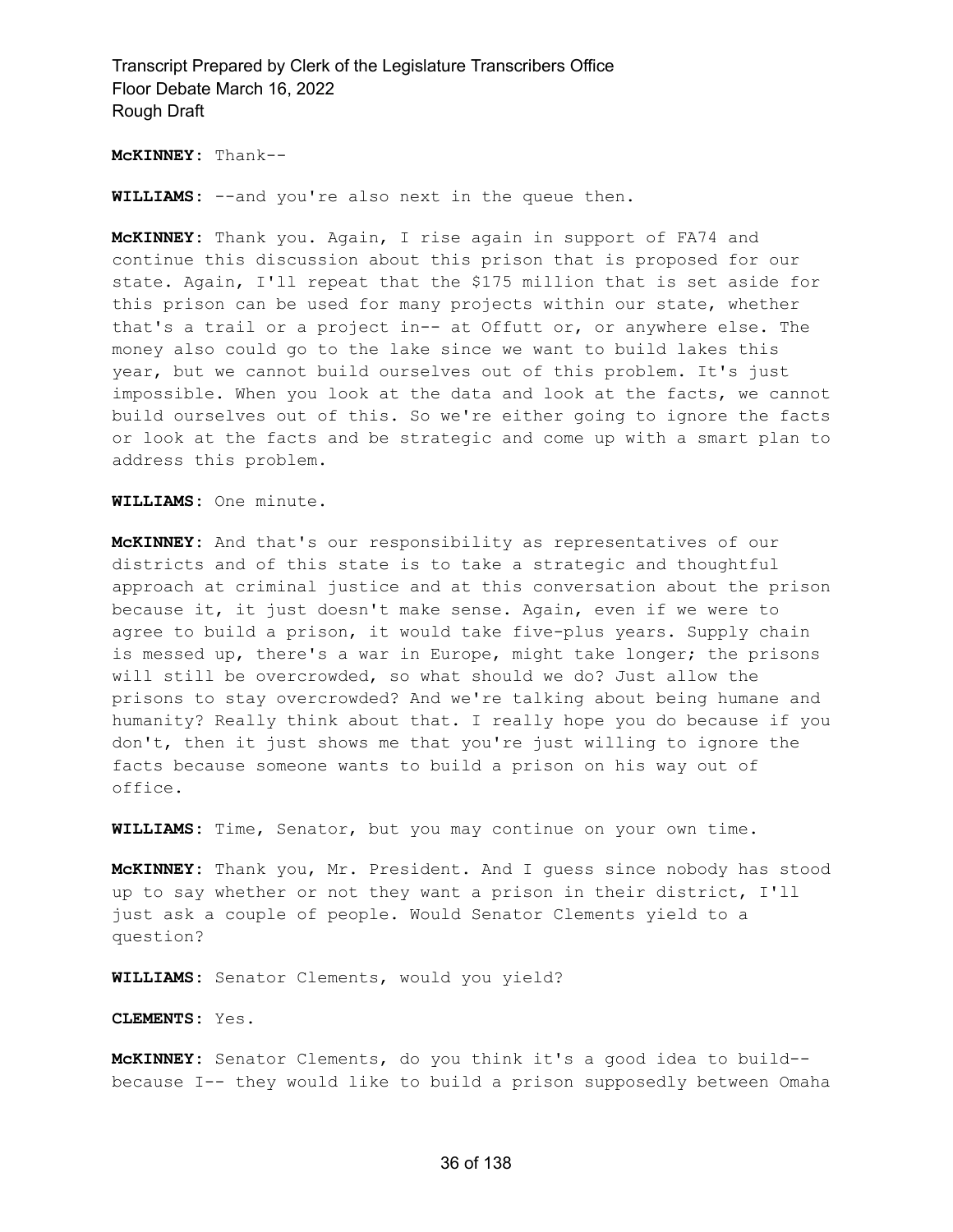and Lincoln and I'm looking at this map and I'm just wondering would District 2, your district be willing to accept a prison?

**CLEMENTS:** I'd have to ask them, but generally I would say most people would not invite a prison.

**McKINNEY:** All right. Thank you, Senator. Would Senator Aguilar--

**WILLIAMS:** Senator Aguilar, would you yield?

**AGUILAR:** I will.

**McKINNEY:** Senator Aguilar, do you think it would be a good idea to build a prison in Grand Island?

**AGUILAR:** Well, the school of thought in Grand Island is they would look for anything that has to do with economic development. They very well might, but I'm sure there would be dissension on both sides of that issue.

**McKINNEY:** All right, thank you. I appreciate that. All right, well, also I was thinking about it and I heard somebody say we need to be tough on crime. Well, I've been alive almost 32 years and we've been tough on crime in this nation for almost 32 years or longer and where has that gotten us? Prison overcrowding, tenth-highest black incarceration rate in the United States. So if tough on crime is acceptable, just say it's acceptable that we have prison overcrowding, it's acceptable that we have the tenth-highest black incarceration rate in the nation. Just stand up and say it. Please, we cannot be tough on crime. It's, it's not smart at all. We have to be smart. We have to really think about this. I don't care whether you're Democrat, Republican, Independent. I really don't care. Let's really think about what we're doing and just saying these things just because somebody might smack a mailer out about you or somebody might not vote for you doesn't make sense to me. I, I just don't think it's humane or morally right to continue to keep advocating for this approach and we see what the results are. We have to take \$175 million that is set aside for this prison, which I don't think is a great idea-- and we can use it for many things. It could go to Offutt. It could go to the trail, it could go to the canal, it could go to the lake. Why does it have to go to a prison that's going to take five years to build? Doesn't even help us because we'll have to build another prison. People aren't willing to even accept any type of reforms because they're scared of the police. I don't know why because they, they-- I'm, I'm going to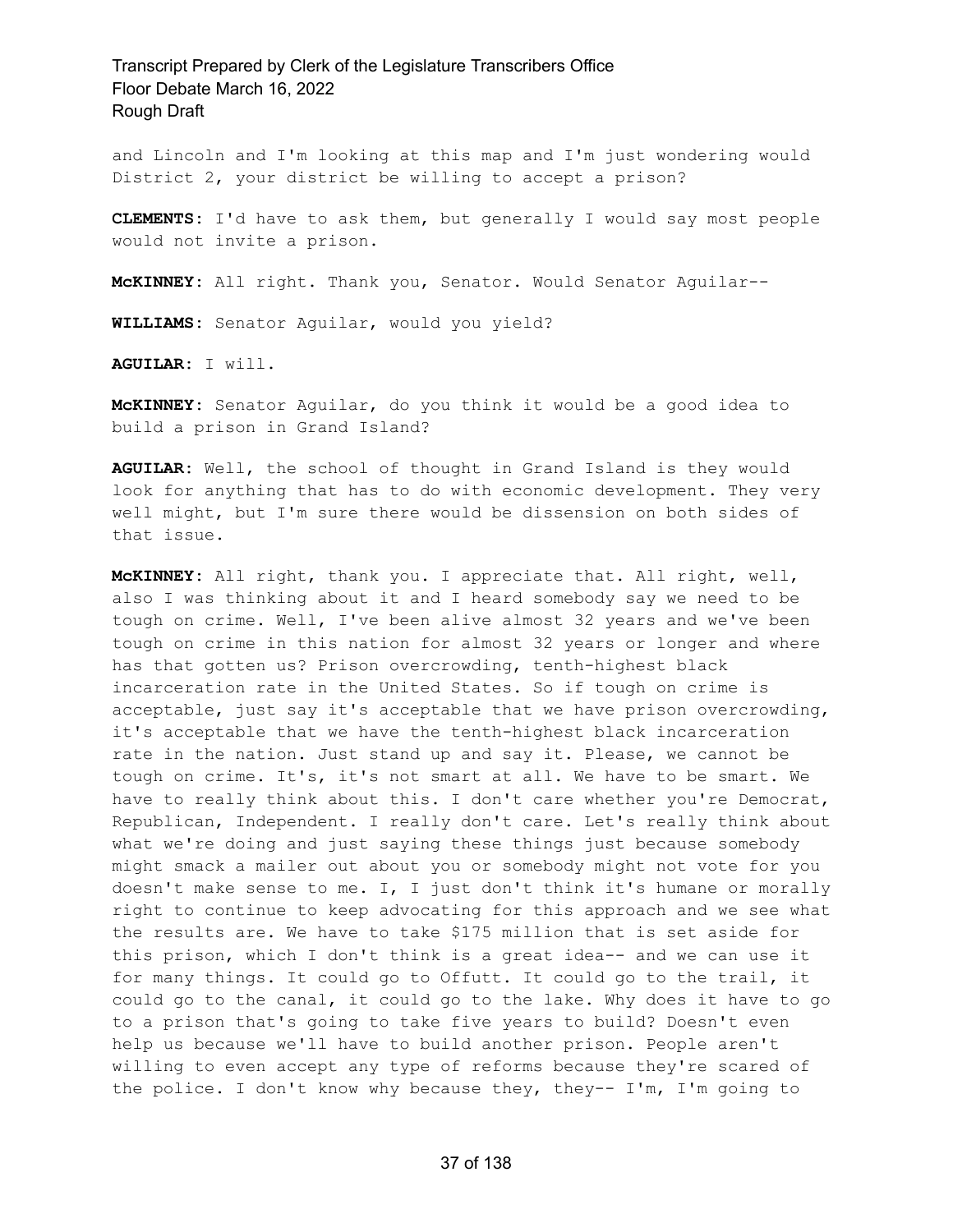save my words for them, but anyway, it just doesn't make sense. Let's just be smart, please. Let's have a real conversation about this. And if anybody else is willing to, you know, say that they would like a prison in their, in their district, please stand up and say it and I hope that you could explain why. Economic development doesn't have to be a prison. It could be a bunch of other things. You don't, you don't-- look at Tecumseh, for example. They have to bus people from Omaha to go to Tecumseh because they can't staff it. How's that economic development? Go talk to the sheriffs in, in that county and, and the county officials. It's not been a great idea and Tecumseh has only been online for, what, 20 years. We have to be smart. This, this is not a smart approach to--

**WILLIAMS:** One minute.

**McKINNEY:** I, I just don't agree with setting aside money for prison when there's so many other things. We're barely coming out of pandemic. There's a war in Russia. We got gas prices going up. We got inflation. We have all these problems in society, but nobody wants to address those problems. People want to spend half a billion dollars on a prison and that just doesn't make sense. And we wonder why kids are leaving the state. And I guess the motto is true, Nebraska must not be for everybody. Thank you.

**WILLIAMS:** Thank you, Senator McKinney. Senator Linehan, you're recognized.

**LINEHAN:** Thank you, Mr.-- thank you, Mr. President. Good morning, colleagues. I actually grew up close to Tecumseh and yes, it's been- it's not a good situation. It's too far from the workforce, but it's there and do you think community does their very best to make-- it was just-- this is a situation borne out of crisis when we had the ag crisis in the '80s and people were desperate and they thought it would be helpful. So I want to comment-- a respond to Senator Machaela Cavanaugh and Senator Matt Hansen. I was listening and I want to agree with them. There is a huge need for more inpatient, inpatient beds in Nebraska for mental health, been a huge need. There have been people that have been working on it for, I don't know-- I know that they were working on it for at least 25 years-- very generous individuals who have contributed significant sums of their own money. Lasting Hope in Omaha was built-- I'm sure--- hopefully they got some government money, but mostly by private individuals. So I'm very hopeful since we care so much about this. Then in the Governor's budget, there was \$40 million, his ARPA budget, it was \$40 million to address mental health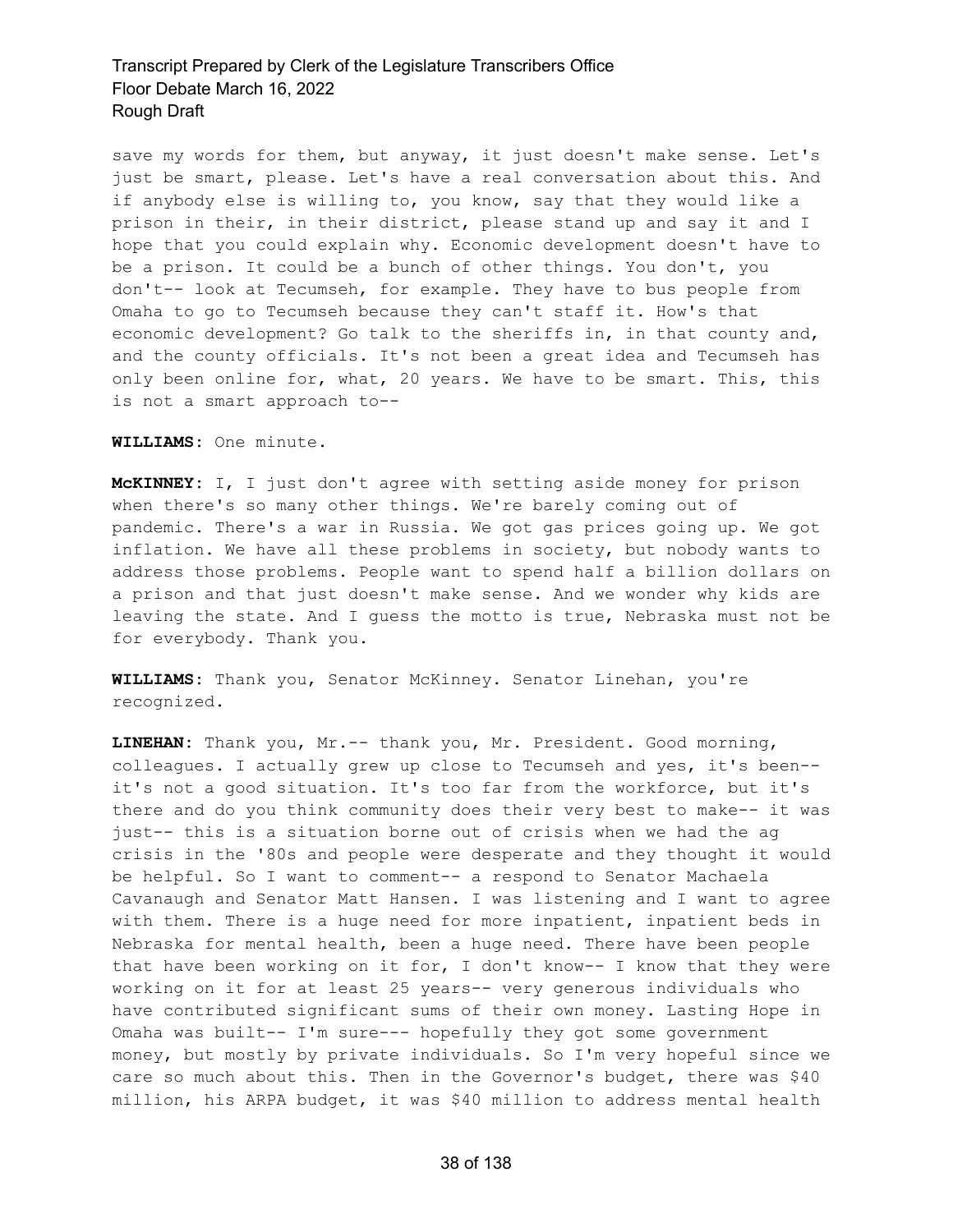inpatient and I'm hoping we can hold on to that. So we'll get to that next week, I think, so we'll all have a chance to help with the shortage. And I think from what I'm hearing this morning, we're all in agreement that it is a shortage and we need to address it. And the rest of the time, I'm just going to talk, actually-- because a couple of my colleagues were kind enough to let me spend the night in Lincoln last night so I didn't have to drive home, so it would give me two extra hours of my life-- [RECORDER MALFUNCTION] started reading amendment-- oh, it's right here. I don't have to read the board-- AM1999. So I'm not going to ask anybody because I didn't give them a heads up, but these are some questions I'm hoping the appropriators will hear and then respond to maybe on their time. So on page 48-- I'm trying to understand this. I think page 48, line 30, it talks about the Cash Fund and it's underlined, so I'm assuming that's an increase in the Cash Fund. So I'm assuming last year when we did the budget- it's under the behavioral health. Last year, when we did the budget, we said we were going to spend \$13.2 million. This year in 26-- oh, I'm sorry. Last year not underlined, we were going to spend-- that's- cross that-- \$11 million and \$11 million and now we're spending \$13 million and \$26 million in the biennium out of the Cash Fund. So if somebody can just tell me if that's accurate, I'd appreciate it. And then on the next page, 49, there's-- from line 13 to 21, there is included in the amount shown as aid for this program for '22-23, \$10 million for General Funds for behavioral health provider rate increases. And I have the same question as Senator Arch. It-- do-- how do we ensure that rate increases trans-- they become salary increases? I don't know how we do that, but I think that's something we should look at. And then it's the cash here, but then at the bottom here, line 18, there is included Cash Funds-- it talks about--

**HILGERS:** One minute.

**LINEHAN:** --the opioid. Is there a new Cash Fund coming from the opioid settlement? Because it mentions it in here and I just don't-- and then I will get up again, but I have a lot of questions on page 50 about how we're directing our people of the state that take care of behavioral health, how they're supposed to, like, be figuring out with other regions who has money and who needs it the most. I need some clarification on that language because I'm concerned about that puts our people at the state level in kind of a very difficult position, if I'm reading it right. And then also on page 52 at the-- 52 at the top, lines 1 through 4, it's needy families provide established code may also be used. And then this language, which I don't know, maybe this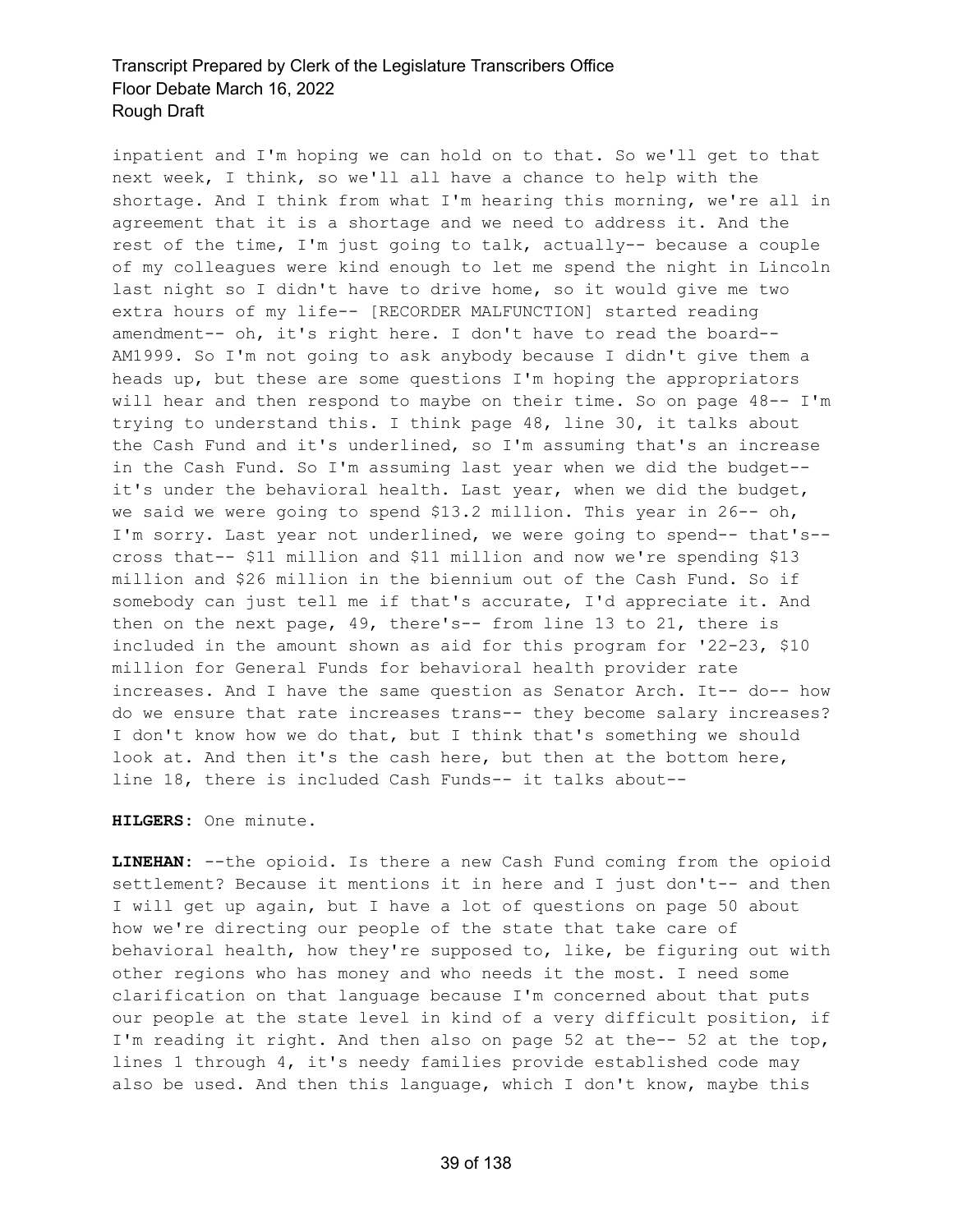is always in appropriations bills, I'm asking. Is it the in-- it is the intent of the Legislature to continue any--

**HILGERS:** That's time, Senator.

**LINEHAN:** OK, sorry. [INAUDIBLE]

**HILGERS:** Thank you, Senator, Senator Linehan. Senator Flood would like to welcome 36 fourth-graders from Grant Elementary in Norfolk. They're seated in the north balcony. Please rise and be recognized by your Nebraska Legislature. Returning to debate. Senator John Cavanaugh, you're recognized.

**J. CAVANAUGH:** Thank you, Mr. Speaker. So a lot of good conversation going on and a lot of context being added to certain things. And so Senator Lathrop pointed out all the reports that were on the Judiciary page and I'd certainly encourage anyone to go look at them. There's a lot of information to digest, but there's one that I just was looking at, which is the Nebraska Department of Corrections Quarterly Population Summary, and it's about an eight-page report that has a number of different things about what the highest level of offense individuals are incarcerated on, number of individuals, number of people being released, three-year recidivism rate. But one of the things I was looking at, focusing on is parole revocation by month. So what that means is individuals get paroled that-- which several people have talked about. But to kind of, I guess, help-- be helpful, say somebody gets a sentence of five to ten and they have-- a parole eligibility date is after they serve what is the equivalent of their five-year sentence with good time, which is two and a half years and their jam date, which other people mentioned, is after their ten-year sentence, which is when you get to a point which is if-- with good time would be five years assuming you have no mandatory minimums, as we call-- would call it hard time. But so the time in which somebody could be placed on parole is the time between the lower number and the higher number, so at two-and-a-half-year window in there where they can be on parole, which means they can be released from the incarceration in the facility and they are placed in the community, but still subject to supervision, which means if they have some sort of run-in with the law, they can be-- have their parole revoked and be sent back to incarceration. And so what this is, is this is the number of people who have been returned to incarceration after being placed on parole. And that happens and so it breaks it down by a month and each quarter. So if you look at this report, I'm looking at what would be page 3 of 8 of what I said was the last report, which is October to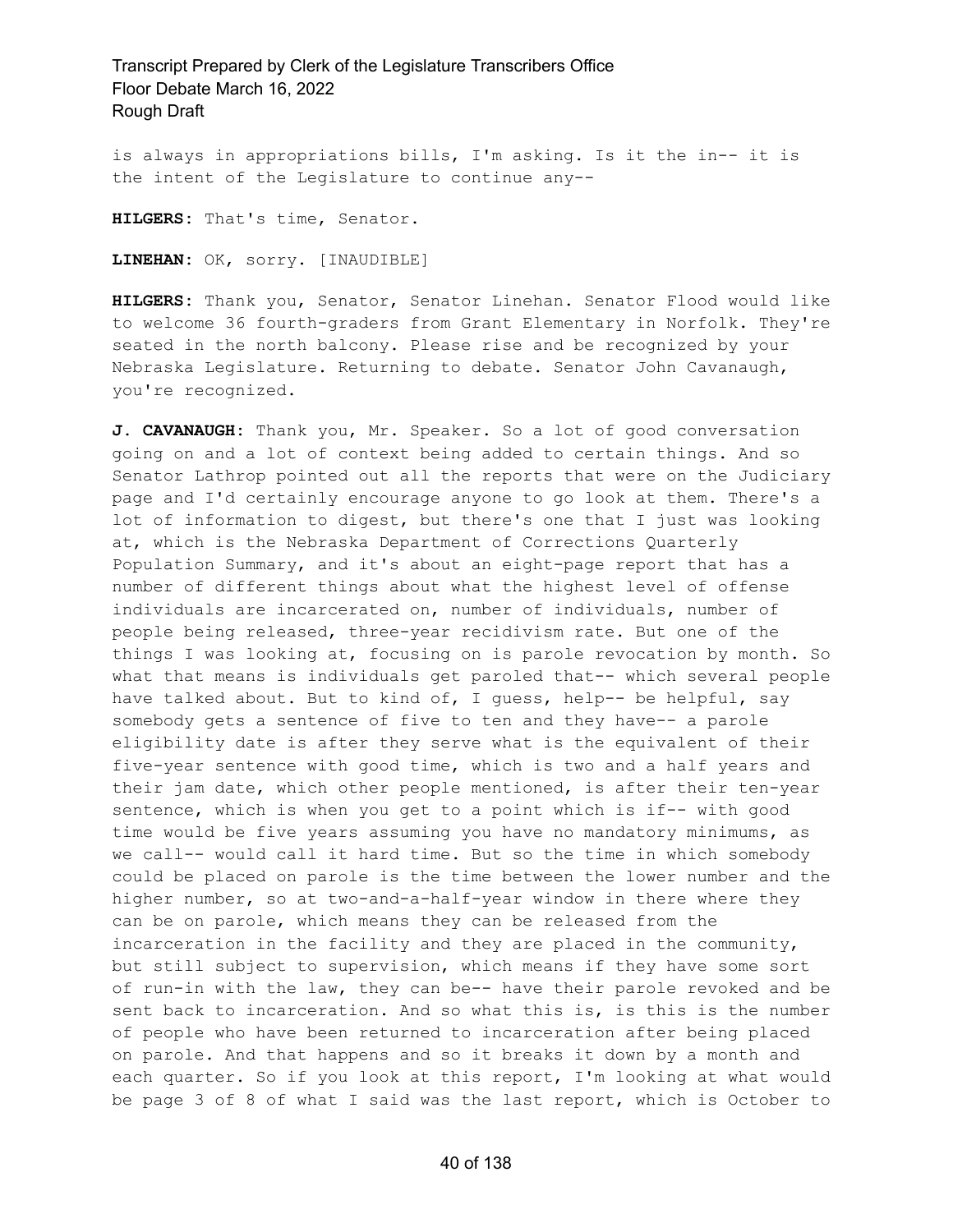December of 2021. In December 2021, there were 19 parole revocations; eight of those were for technical violations, 11 for-- were for new law violations. So just a little bit more than 50 percent were for new law violations. The rest were technical. But you look at November, there were 44 revocations; 24 of them were technical and 20 of those were new law violations. And if you look at October, there were 36 revocations; 23 technical and 13 new law violations. And what that's telling us is that we are reincarcerating individuals after they've served the time, met the requirements of parole, which Senator DeBoer talked about, that we set out certain programs that they have to achieve and obviously they have to be-- have good behavior and they have to go through all the programming. They get parole, they get into the community and they start establishing a life, getting a place to live, perhaps getting into further treatment programs, getting a job. They do all those things and they have a technical violation, which can be failure to call your parole officer, failure to check in, can be a failure to get into treatment or getting kicked out of treatment, washing out of treatment. It can be a number of things that are not a new law violation. A new law violation can be anything from a traffic ticket up to an actual felony offense of some sort that would require you-- subject you to further incarceration. And so this is one of those type of things we're talking about. I know that we-- that CJI had some suggestions about increasing programming availability, those sorts of things, but we should be focusing on not just-- we talk about sentencing reform. Of course, I, I'm in support of that and this is an important thing, but we need to make sure that we are--

**HILGERS:** One minute.

**J. CAVANAUGH:** --being helpful, flexible, and, and actually making sure that people are achieving the objectives we set for them when we do put them into the incarceration system, when we do put them into the rehabilitation system. When they actually start making progress, we don't upset that progress for technical violations and we make sure that we give them the accurate support. So all of this is a long way to say I have a bill that makes sure that when somebody leaves custody of the Department of Corrections or the county jail, they get signed up for Medicaid if they're eligible. If they get Medicaid, they can get into a treatment program. That will help them pay for it, that will help them be in compliance with what we're asking them to do. It is a smart, low-cost way for us to actually achieve the objectives that we're talking about here. This is one of those things that we can be doing, in a global perspective, to solve some of these problems. If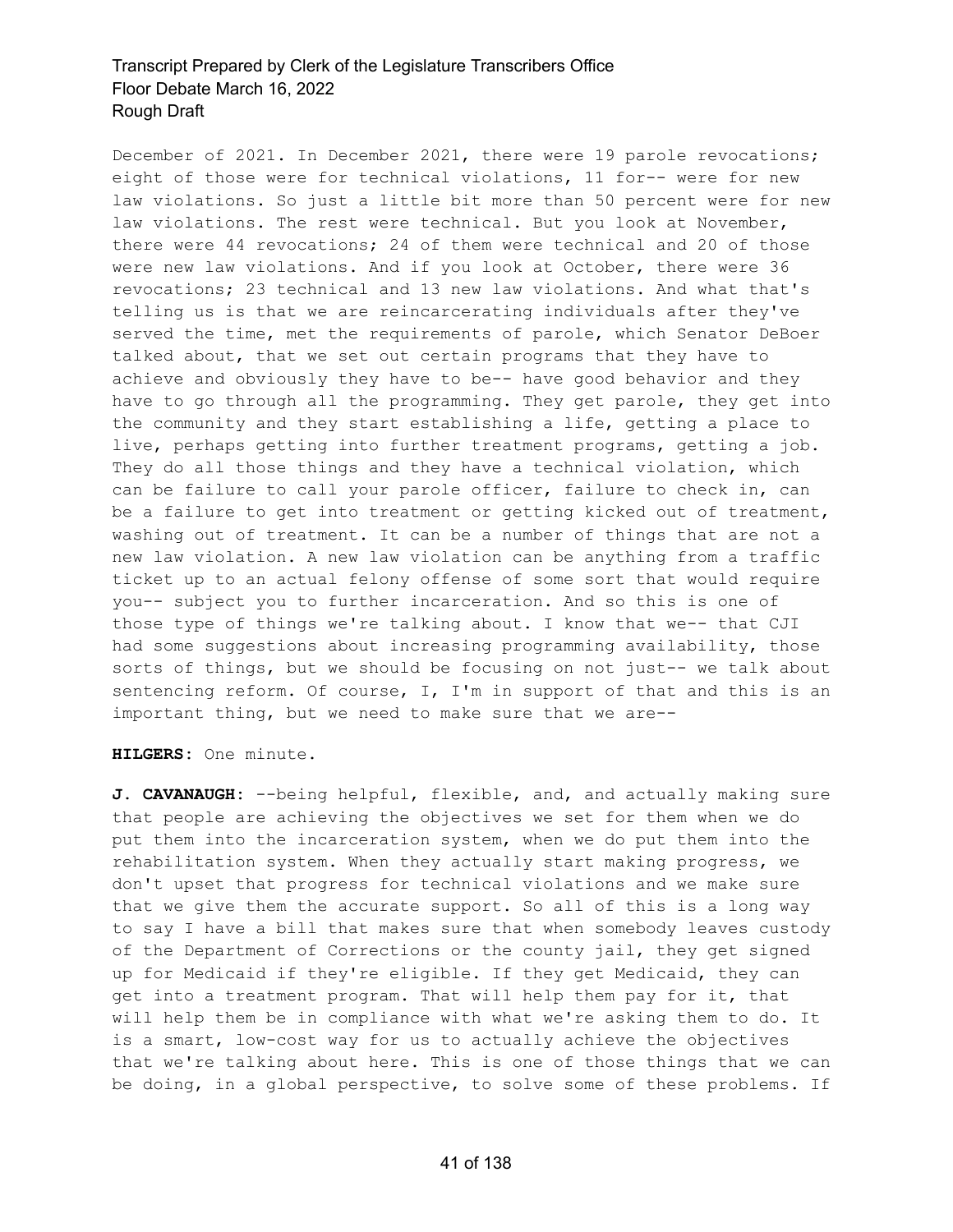we can cut down on the number of people who are returning to custody by 23 people a month for these recid--

**HILGERS:** That's time, Senator.

**J. CAVANAUGH:** Thank you, Mr. President.

**HILGERS:** Thank you, Senator Cavanaugh. Senator Sanders and Senator Friesen would like to welcome some special guests, including four students from the first and fifth grade from Hampton Lutheran, along with four teachers from Hampton and among those are Senator Sanders' nephew, Chaz, Chaz Boeder, who is from Aurora. They are seated in the north balcony. Please rise and be recognized by your Nebraska Legislature. Returning to debate. Senator Blood, you're recognized.

**BLOOD:** Thank you, Mr. President. Fellow senators, friends all, when I closed on my second time, I talked briefly about pay and how important it was for employees to be paid what they're worth. I want to put a plug out we always have State Patrol on the, the floor here. I don't know if you guys are aware, but the starting pay for State Patrol is around \$25 an hour. I can make that in a meatpacking plant right now, so just kind of a heads up. We talk all the time about public safety. Right here in our own chambers, we have people that are not being paid what they're worth. And especially in western Nebraska, I would think you'd be concerned about that because the State Patrol are few and far between there because they've been asked to cut shifts. So with that said, I would ask that Senator Brewer please yield.

**HILGERS:** Senator Brewer, would you yield?

**BREWER:** Yes.

**BLOOD:** Senator Brewer, we had talked earlier about maybe having a dialogue on the floor. Are you ready for that right now?

**BREWER:** Let me, let me get rid of my meds here.

**BLOOD:** I'm sorry. I didn't--

**BREWER:** All right, I'm ready now.

**BLOOD:** So you and I are kind of like minded when it comes to the prison that-- and, and correct me if I'm wrong-- that we believe that the facilities definitely need an improvement, but at the same token, why improve the facilities or build more facilities if we can never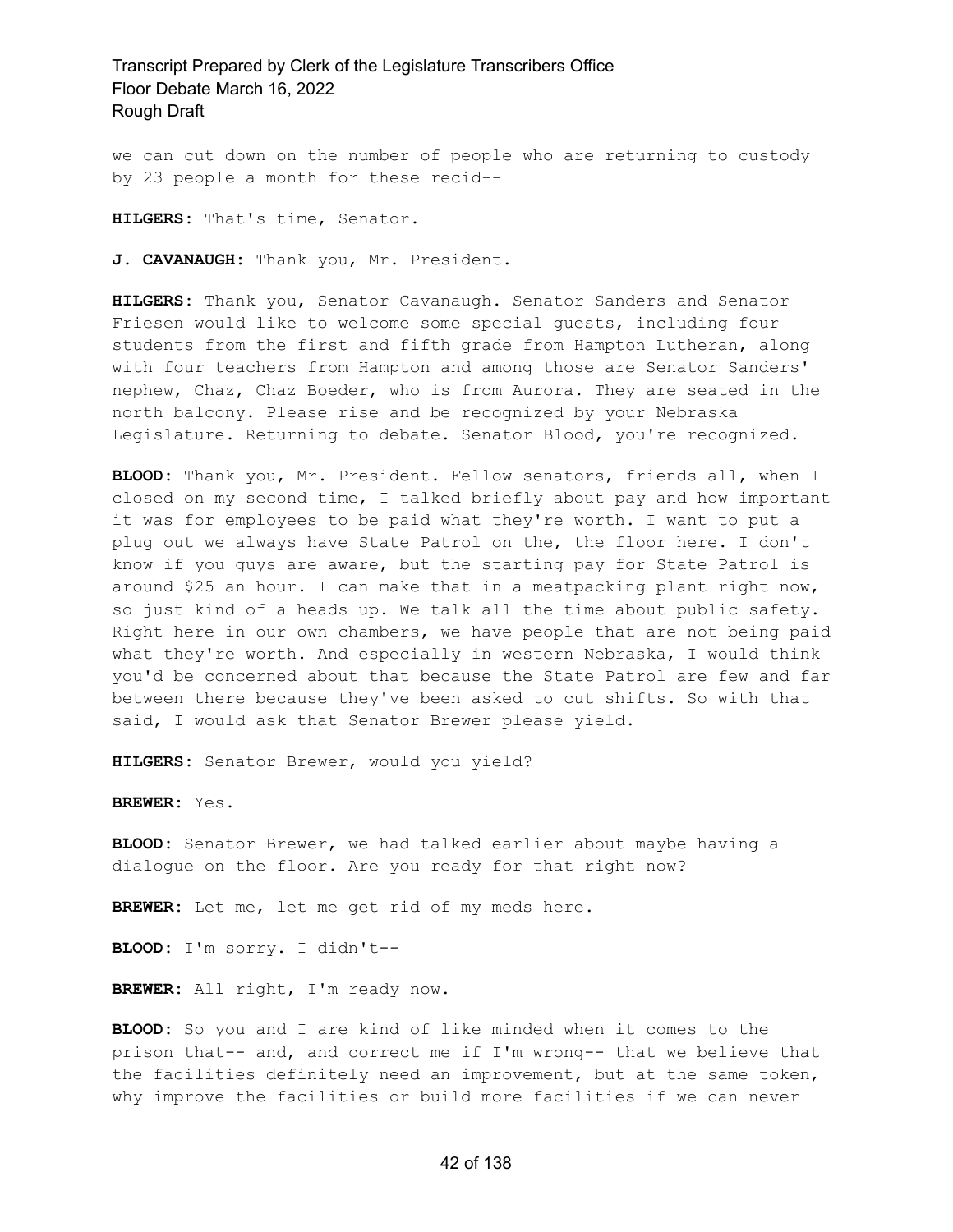rehabilitate those that are incarcerated? Would you say that that's accurate?

**BREWER:** Well, yes, but I think we will hit a point we, we need new facilities.

**BLOOD:** We-- I'm sorry, we'll hit a point-- I can't hear because people are talking over here.

**BREWER:** We will hit a point we need new facilities.

**BLOOD:** Right.

**BREWER:** OK. I'm with you there.

**BLOOD:** All right, so you and I have both had firsthand observations. What do you think-- what observations do you think that would really help this dialogue today that maybe people aren't hearing on the mike?

**BREWER:** Well, I end up there for a lot-- well before COVID-- and there was a lot of activities, time with the veterans, and of course, there's a veteran wing to the hospital where they-- hospital-- to the prison where they're able to maintain their own facility and paint it and do things there kind of a morale thing, I guess for them and also accountability. And of course, there's a number of tribal activities that are allowed for the native population out there and then there's a, a lifers group. And so I'm asked to come out and speak because, well, they're desperate for speakers.

**BLOOD:** And so one of the observations that I believe you made was even if we wanted to rehabilitate, be it education or be it support groups, what was one of the things that you noticed in reference to the facilities when it came to space?

**BREWER:** Well the, the areas that they use for programming were some- small that there was just no way to ever cycle enough through to actually do the programming they needed.

BLOOD: So if I hear you correctly, you're saying that no matter how good our intentions are, if we want to rehabilitate, we have to have a facility that matches those goals.

**BREWER:** A way to actually do the programming. The programming doesn't mean anything if no one ever gets to do it.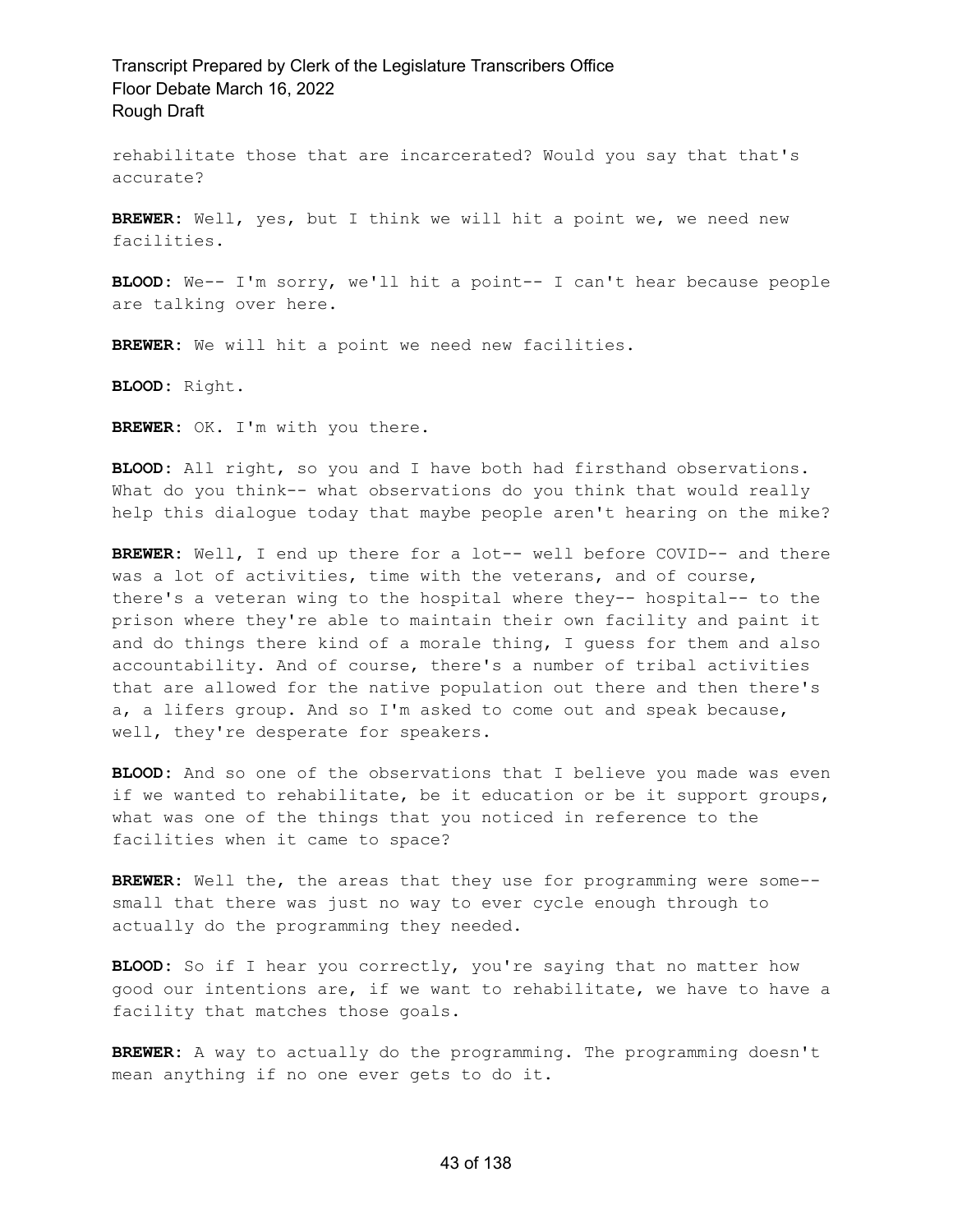**BLOOD:** Fair enough. So what is the number one thing you hear from the inmates? Do you hear that they don't want to be rehabilitated and they want to jam out or do you hear that they want to be rehabilitated, maybe leave with skills that will help them get better jobs when they go? What kind of things do you hear with your one-on-one conversations? Not to lead you into your answers, but--

**BREWER:** No, no, you'd never lead me into answer there. I think they, they leave-- many and I suppose a lot of them are, are some of the ones that come from the reservation because that's the one I have the closest connection with. Without any skill sets in life, they are very limited on what their future is going to look like and right now, you know, we're not in a cycle where we're able to give them anything when they leave--

**HILGERS:** One minute.

**BREWER:** --except in a very limited capacity.

**BLOOD:** Thank you, Senator Brewer. I just-- the reason I had Senator Brewer yield time and speak with me is because I don't think there's anybody in this body that doesn't think that we need to have rehabilitation. And I don't think there's anybody in this body that doesn't think that we shouldn't be tough on crime, but it's not one or the other. We have to provide appropriate facilities, we have to provide appropriate programming, and we have to quit kicking the can down the road like we do with everything we allow to fester in Nebraska. Center-- Senator Lathrop has been waving this flag for well over a decade, two decades. The executive branch has ignored it, much of our budgeting process has been ignored prior to senator Stinner, and now we have an opportunity to do something about it. We have to decide what is that going to look like? We have a solution.

**HILGERS:** That's time, Senator.

**BLOOD:** How do we make that happen? Thank you, Mr. President.

**HILGERS:** Thank you, Senator Blood and Senator Brewer. Senator Pansing Brooks, you are recognized.

**PANSING BROOKS:** Thank you, Mr. President. So I'm appreciative of the past conversation with Senator Brewer and Senator Blood. Clearly, programming and sentencing reform are what need to be done. Building a prison is easy. We can just go build prisons. That's-- oh, here, have somebody build a prison. Sentencing reform and, and programming to

#### 44 of 138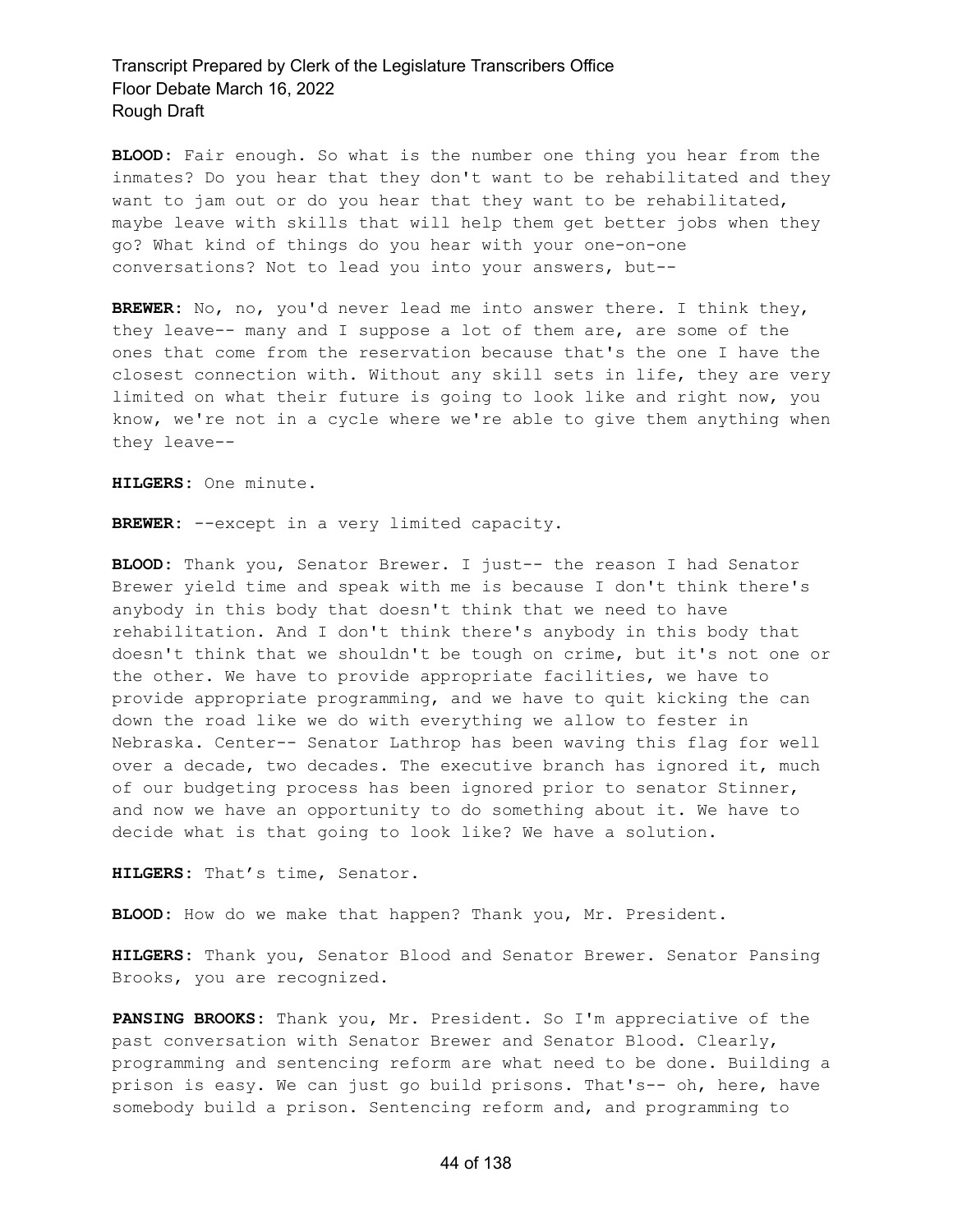make people safer when they come out and more able to participate in our community is what's necessary and we're just-- we're taking the easy way out here with this prison idea. And now I'd like to give the rest of my time to Senator Stinner, my friend.

**HILGERS:** Senator Stinner, 4:20.

**STINNER:** Thank you, Senator Pansing Brooks. I just wanted to get on the mike and respond to Senator Linehan's question on page 49 when she was asking a question about the national opioid settlement funds. Yes, we do get-- we did get \$2 million. This gives you the authorization by increasing appropriations to actually spend the money, but the money has to be spent in, in accordance with the opioid settlement funds language. So it's restrictive language and that's why it says for such purposes. The intent language on behavioral health, we had a problem with regions in behavioral health and many times, one region would run out of money. Well, the-- it was the department's program that says we're not going to ever move money around between this. And this basically allows or dictates that if one region runs out of money, that you are to take money out of other regions that are overappropriated at that time and appropriate it to those regions. We had set-- we cited several instances where a region actually ran out of money or two regions, but we still had a whole bunch of money sitting in other regions that were un-- unused, so that, that was the intent language to try to fix that. And I think that you were headed toward the childcare development block grant. Periodically-- and I'm going to say periodically-- every three years, we do a wage study of, of-- for childcare. And this is in statute already, it was a 60 percent reimbursement rate based on, on that survey. We increased that-- this language increases that to 75 percent. That's that 15 percent increase, so I hope that that answers all three questions and I might have missed one, so I will be back on the mike if, if that's the case. Thank you, Mr.--

**HILGERS:** Thank you, Senator Stinner and Senator Pansing Brooks. Senator Friesen, you're recognized.

**FRIESEN:** Thank you, Mr. President. So I've been spending a little time, line by line, going through the budget again. And I know we're talking about the prison and useful life and I'm just going to let the rest of you discuss that and I think in the end, we'll reach some sort of conclusion. But again, if, if people would look at the budget and go through the line items and look where some of the large increases are in spending and is this appropriate for what we need to be doing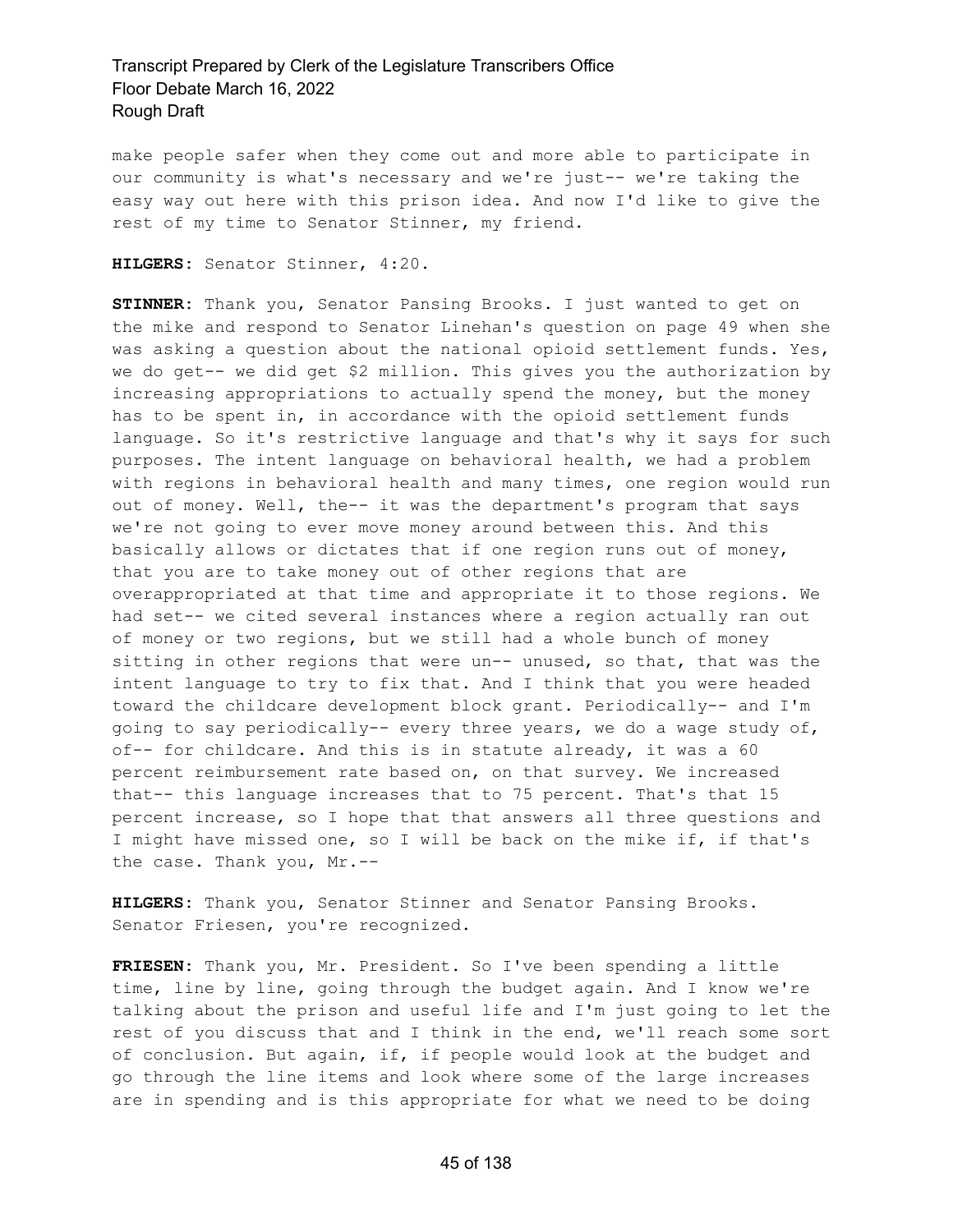with taxpayer dollars at this time, just because we have a large revenue surplus? In most cases, we're, you know, maybe keeping ahead with maintenance. We're doing a pretty good job. And in some cases, you'll see where we have to spend some money on capital improvements. We have to expand some facilities, like the State Patrol Crime Lab, things like that. But as you go through that list and we start to look at the different things that we're going to be spending money on-- and obviously I'm not near through line item by the budget yet, but as I go through there, what I'm doing is looking for those big increases and seeing if they're appropriate. And, and I'm going to ask some questions as time goes on on some of those different, different departments or those different agencies that are getting large funding increases. And it does come down to what is, what is it that we're doing for mental health? Are we just increasing provider rates or are we going to put new beds in? Those are the questions I'm going to be asking because I think we have an issue with mental health facilities in the state. We don't have enough beds. We don't have beds in the rural areas where we need them and so those-- and we've talked about how much that is adding to our prison overcrowding. So that is going to be an issue that I want to talk about later when I find those sections in the budget. But we can increase provider rates, but if we don't increase beds, we're not going to solve some of our problem. And I'm not going to-- I don't want to stand on the floor and say whether or not we should increase provider rates. I, I don't know what those salaries are and what kind of issues they're running into there, but I do know that we don't have enough beds and we probably don't have enough staff to take care of those beds either. Those are the things that I think we should be focused on when we have resources is how do we keep people out of prison? And I know we've talked about treatment, but again, there is this process where we have mental health issues and that is leading to some of the overcrowding in our prison system. And it's a lot cheaper to work on that issue upfront rather than after they're in prison. So those, those are the types of things I think we as a state-- I mean, my constituents at least would be interested in seeing that we spend our money on wisely and they're not so much probably interested in some of the other things we're going to be doing this year. And when we increase our spending so much year to year just because we have this huge influx in funds, I have to look at what is long term, what's sustainable, what's not sustainable? And again, I've always said I think we, we spend too much on government services for the size of our population in this state. And so that means maybe there is agencies that don't need to be there. Maybe just because they've always been there is not a good reason to keep funding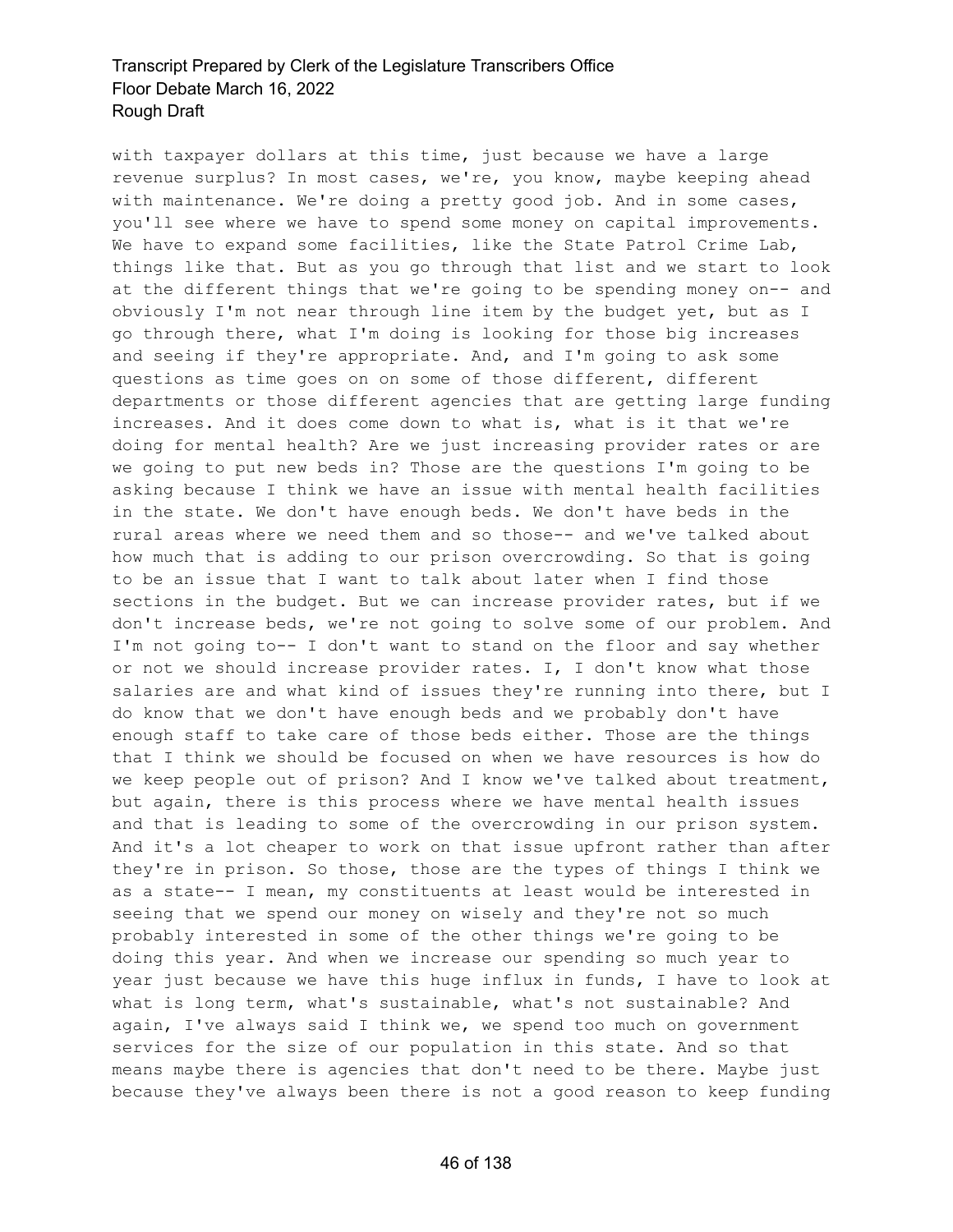some things. And so in order to look at more efficiencies and those types of things, we need to start digging into some of these different line items and just seeing whether that need is still there. And, and in some cases, we're offering multiple different agencies doing different things on the same issue. And let's see once-- how much we're spending on workforce housing through the DED and how much the federal government is putting into it through other programs. We've got a lot of--

**HILGERS:** One minute.

**FRIESEN:** --organizations out there that have helped with housing and utility bills who receive federal funding and have helped a lot of clients that did not use the emergency housing fund that we had because we made it too difficult to use in rural Nebraska. Those are the type of things I want to have people discuss as we get further into this budget and I want to know whether we're putting too much dollars into some of these funds and whether or not they could be pulled back and revisited next year because I don't feel that we have to appropriate every last dollar this year. I think the next year's Legislature will be a good body that will also do a good job of appropriating funds. It doesn't have to be this body. Thank you, Mr. President.

**HILGERS:** Thank you, Senator Friesen. Senator McCollister, you're recognized.

**McCOLLISTER:** Thank you, Mr. President. Good aft-- good morning again, colleagues. I started off my comments the other day with a saying that there was only 1,400 hundred people in our prison system in 1980. And even with falling crime rates, we now have 5,500 people incarcerated in our prison system. I heard a radio broadcast one time that said we need to separate those people that we're scared of, keep them in prison, against-- versus those people we are mad at, that are relatively harmless or nonviolent kinds of people. And that's true. We need to better distinguish between, between those two, two groups of people. I also said on the mike that criminal justice reform covers a wide political spectrum and that's also true. Who are some of the groups have proposed criminal justice reform? Right on Crime-- and that's a Texas group that we've been talking about. They've closed a number of prisons-- Faith and Freedom Coalition, the American Conservative Union, Americans for Prosperity, and that's a, a Koch organization. Even those people are game-- aiming for criminal justice reform. American Legislative Exchange Council, ALEC, they want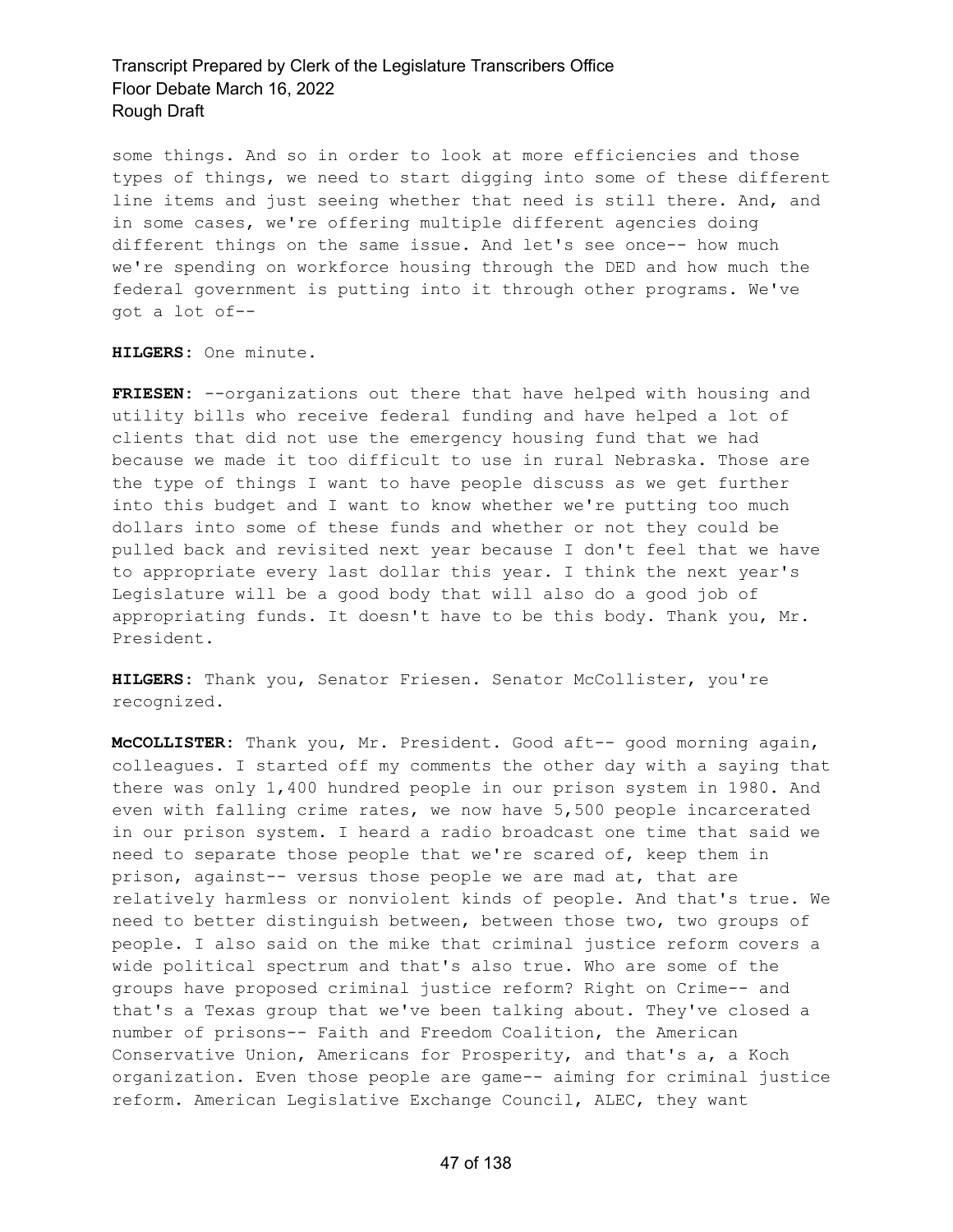criminal justice reform. Americans for Tax Reform, they understand that taxes are intrinsically connected to our criminal justice system. The more people we have in prison, more expensive it is. We've heard a wide range of prison costs; anywhere from \$35,000 up to \$50,000 per inmate. I'm not sure that even includes the overtime that we pay prison employees. So \$35,000 to \$50,000. The Texas Public Policy Foundation wants criminal justice reform and really, ACLU is a part of that group too. In December of 2020, I convened, when we were still in the midst of a pandemic, a panel discussion talking about criminal justice reform. Who was involved with that group? It included Senator Linehan, Senator Lathrop, Senator Geist, and we talked about criminal justice reform and I think there was agreement among that group of people that we need criminal justice reform and I think now is our opportunity to get it. We need to also talk about the economic costs of keeping people in prison. There's an economic issue and then there's a human issue. Would Senator McKinney yield to a few questions?

**HILGERS:** Senator McKinney, would you yield?

#### **McKINNEY:** Yes.

**McCOLLISTER:** Senator McKinney, I came before the Judiciary Committee and brought LB269 and that required the Board of Parole to yearly review all committed offenders who have been incarcerated for more than 30 years. It also required the board to annually publish a list of committed offenders who are 60 years of age or older. I think this is similar to your sentiment, is that correct?

**McKINNEY:** Yes, it is. I introduced LB980, which would allow for individuals that are terminally ill to have a mechanism to be released, but also it has shown in that individuals that are serving life after 25 years can be able to go in front of the Parole Board.

**McCOLLISTER:** Is that incorporated into LB920?

**McKINNEY:** Not yet, but I would love for it to be.

**McCOLLISTER:** Was that one of the recommendations that came out of the study?

**McKINNEY:** It wasn't necessarily a recommendation. It was more of a thought of mine-- so not even a thought--

**HILGERS:** One minute.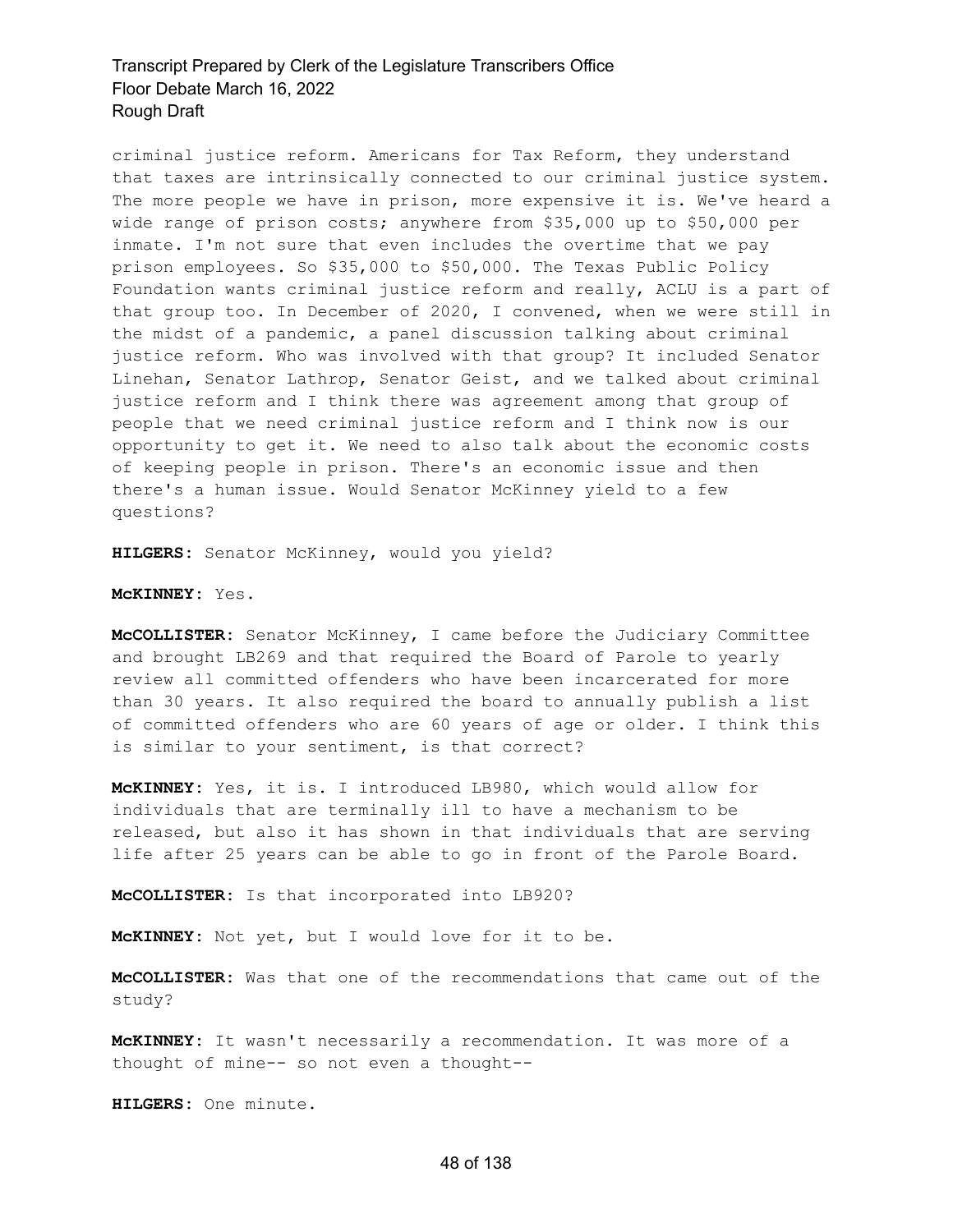**McKINNEY:** --just after going through the prisons and act-- having discussions and also realizing that we had to do something about the current population is why I introduced it.

**McCOLLISTER:** And some of those people are way beyond being the kinds of people that would reoffend, don't you think?

**McKINNEY:** I would agree. A lot of the individuals that are serving long-term sentences, once released, never offend and those inside serving long-term sentences are the, are the mentors and the, the role models within the institutions right now.

**McCOLLISTER:** I've met some of those people and I absolutely agree. And when you talk to them, you know, they recognize their obligation to help those people there in the prison system and make them understand that they need to go fly right and go, go straight. So it's-- I agree. Thank you, Senator McKinney. Thank you, Mr. President.

**HILGERS:** Thank you, Senator McKinney and Senator McCollister. Senator Machaela Cavanaugh, you're recognized. This is your third opportunity.

**M. CAVANAUGH:** Thank you. I would yield the remainder of my time to Senator Lathrop.

**HILGERS:** Senator Lathrop, 4:55.

**LATHROP:** Thank you, Senator Cavanaugh. I thought this would be a good time to try to talk about how we got here. So we've talked about the fact that our admissions are down, but our population is growing. And that can only mean one thing: that we're filling people-- we're filling the prisons up with people that are doing more time. And so who are those people? What does the data show?-- this is an opinion- what does the data show? And really, I, I'll tell you we call it the stacking effect. So if you have a fewer number of people coming in, your admissions are going down, but your population is growing, it's because you're stacking people up. They're doing more time and that means before they can be released, they're doing more time than-- so you have fewer people going out than you have coming in. And CJI looked at this and so did the World-Herald. I want to talk to you about not the, not the-- the World Herald uncovered something that CJI hadn't noticed, but they took a different tact and Henry Cordez had an article a few Sundays back. By the way, it's on our Judiciary Committee website and I encourage you to read it. In 2009, we passed LB63. This was when we had a great deal of violent activity in Omaha.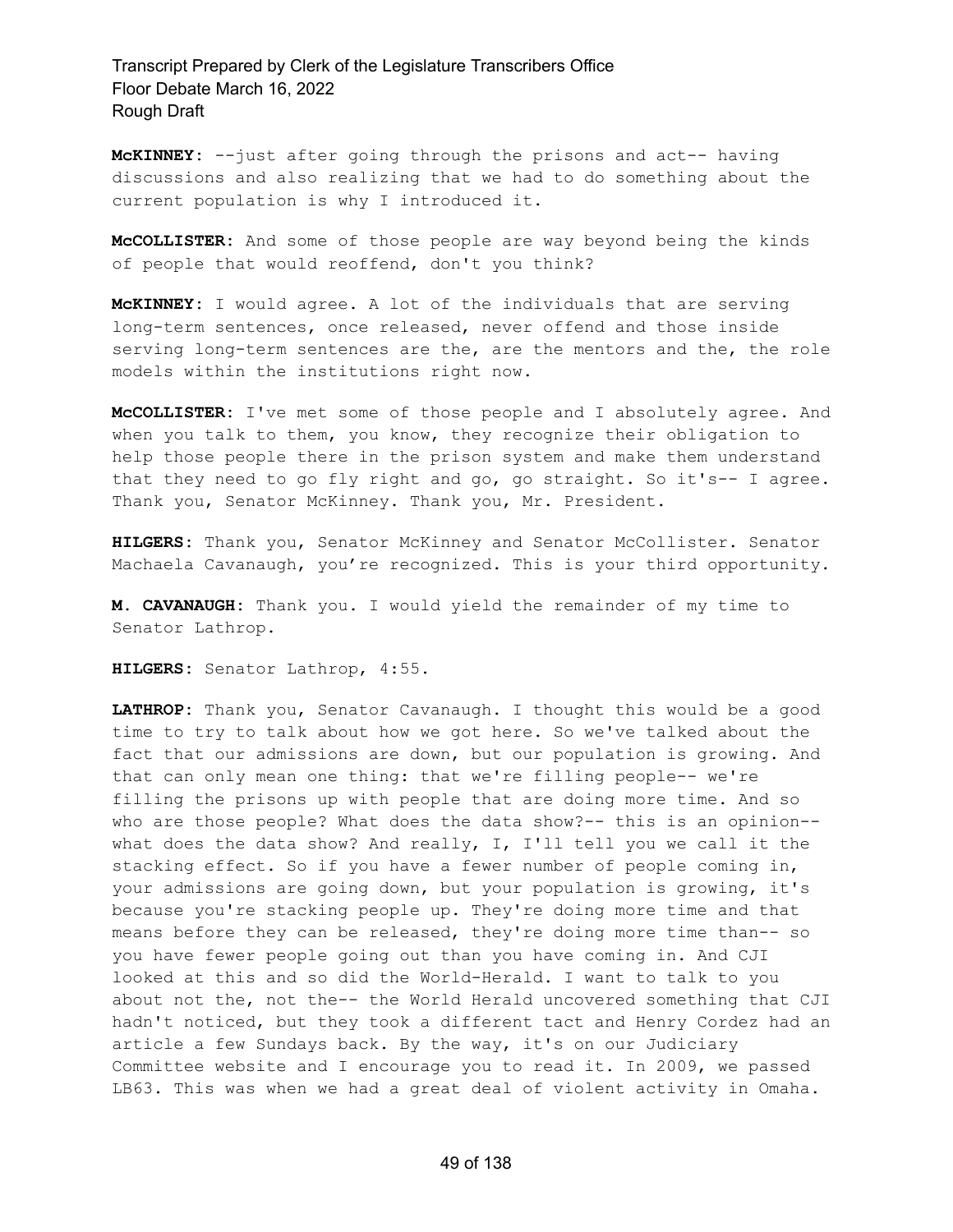We passed a law that required mandatory minimums for certain gun violence. I'll say the bill, LB920, doesn't touch that, but, but it's worth mentioning that that's part of the issue. We have people who are doing things that draw a mandatory minimum. Those mandatory minimums create longer sentences for the same offenses and so we have some of those people doing mandatory minimums and they're part of the growth in the population, but they don't explain it all. And it's interesting, colleagues, that when we look at the population going into the Department of Corrections, a lot of them are for Class IIIs, IIIAs, and IVs. Those would be-- if you're not familiar with this, we have different classes of felonies. A Class IV felony is the lowest class, above that is a III or a IIIA. They carry a shorter sentence. We're putting a lot of people in the Department of Corrections on those IIIs and IVs. They-- many of them are doing consecutive sentences, so they might be-- do one dumb thing, get three felonies, and have them-- what they call "boxcared." You have to finish one sentence before you can start the next one before you start the next one. And what you end up with is, with consecutive sentences, a longer sentence than you'd normally get for a single Class IV felony. And a lot of them are going-- half of them are going in on drug offenses. So we have two issues going on and CJI has focused on what I would call the nonmandatory minimum, nonviolent solutions to our overcrowding. These are the, these are the situations where people are being convicted for Class IV felonies. Can we divert more of them? Perhaps. But that's how we got to where we're at. It's mandatory minimums, it's consecutive sentences, and then we've also experienced something else. You guys are all familiar with inflation. We're also experiencing some sentence inflation in Nebraska and what that means is ten years ago, if you, if you were involved in a burglary--

#### **HILGERS:** One minute.

**LATHROP:** --you might get this much time, but as judges, ten years later, they're giving even more than they used to give for the very same offense with the very same penalties available to the court. So that's how we got to the place where we're overcrowded. This afternoon-- and it probably won't be till this afternoon--- I'd like to start talking about the CJI process, what they found and what their recommendations are, so that we can have a conversation about each of those proposals. And I want to be careful. When we talk about CJI, there's 21 different proposals. I think 17 of them, most of them, are what we call consensus items where everybody around the table said, yeah, I can, I can buy into that. There are four or so that are nonconsensus. Some people thought it was a good idea. They are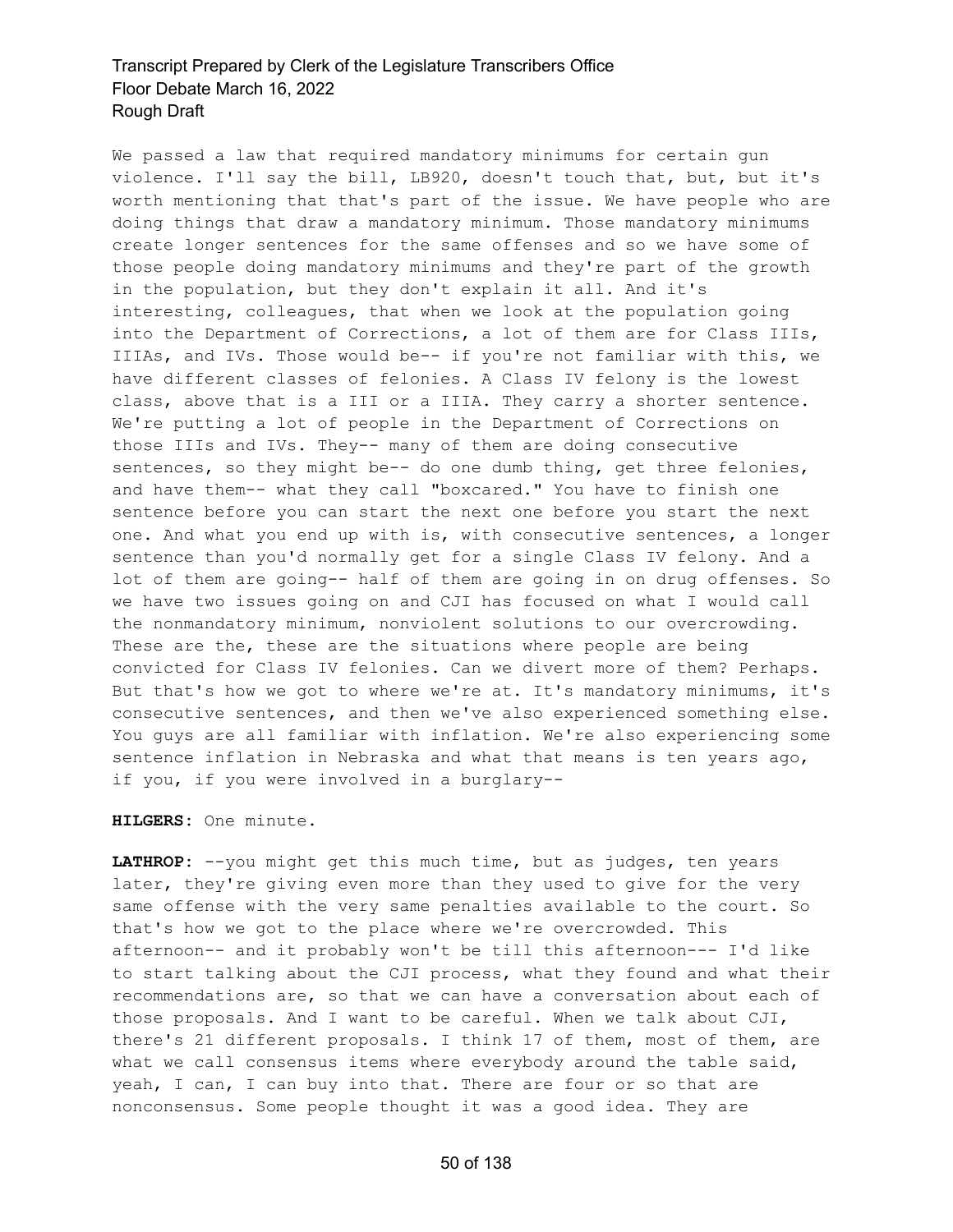responsive to the overcrowding, but other people just couldn't get there because--

**HILGERS:** That's time, Senator. That's time, Senator, yes.

**LATHROP:** OK.

**HILGERS:** Thank you, Senator Lathrop and Senator Cavanaugh. Senator Flood, you're recognized.

**FLOOD:** Thank you, Mr. President. Members, I wanted to have a discussion with Senator Williams and this is in the underlying AM1999 as it relates to program-- Agency 72, the Department of Economic Development, Program 601: Community and Rural Development. Would Senator Williams yield to a question?

**HILGERS:** Senator Williams, will you yield?

**WILLIAMS:** Absolutely.

**FLOOD:** Senator Williams, you and Senator Stinner and others have developed the Rural Workforce Housing Fund. Can you-- this predated my time in the Legislature. Can you briefly explain what the goal of this program is?

**WILLIAMS:** Well, working in economic development across the state, it became very obvious what are, what are the hindrances to growing and workforce is the primary one. And when you dig into that, workforce housing was the primary issue. So in 2017, we passed LB518, which created the Rural Workforce Housing Act and the first Rural Workforce Housing Grant program at that time. In 2020, we reupped and allocated some additional General Fund dollars to that, built more houses. The program has been wildly successful. I would tell you that DED would tell you it's one of the most, if not the most successful program they've ever operated.

**FLOOD:** So-- and, and you have another separate bill-- I believe it's your priority bill, LB1069-- that would reframe the Rural Workforce Housing Fund and make some minor modifications, is that right?

**WILLIAMS:** That's correct. I actually introduced three bills this year: LB1069, LB1070, and LB1071, but LB1069 is the one that extends the original program. It actually, if we don't do anything, would sunset at the end of this year. It extends it for five years and then has some other mod-- a few other substantive changes.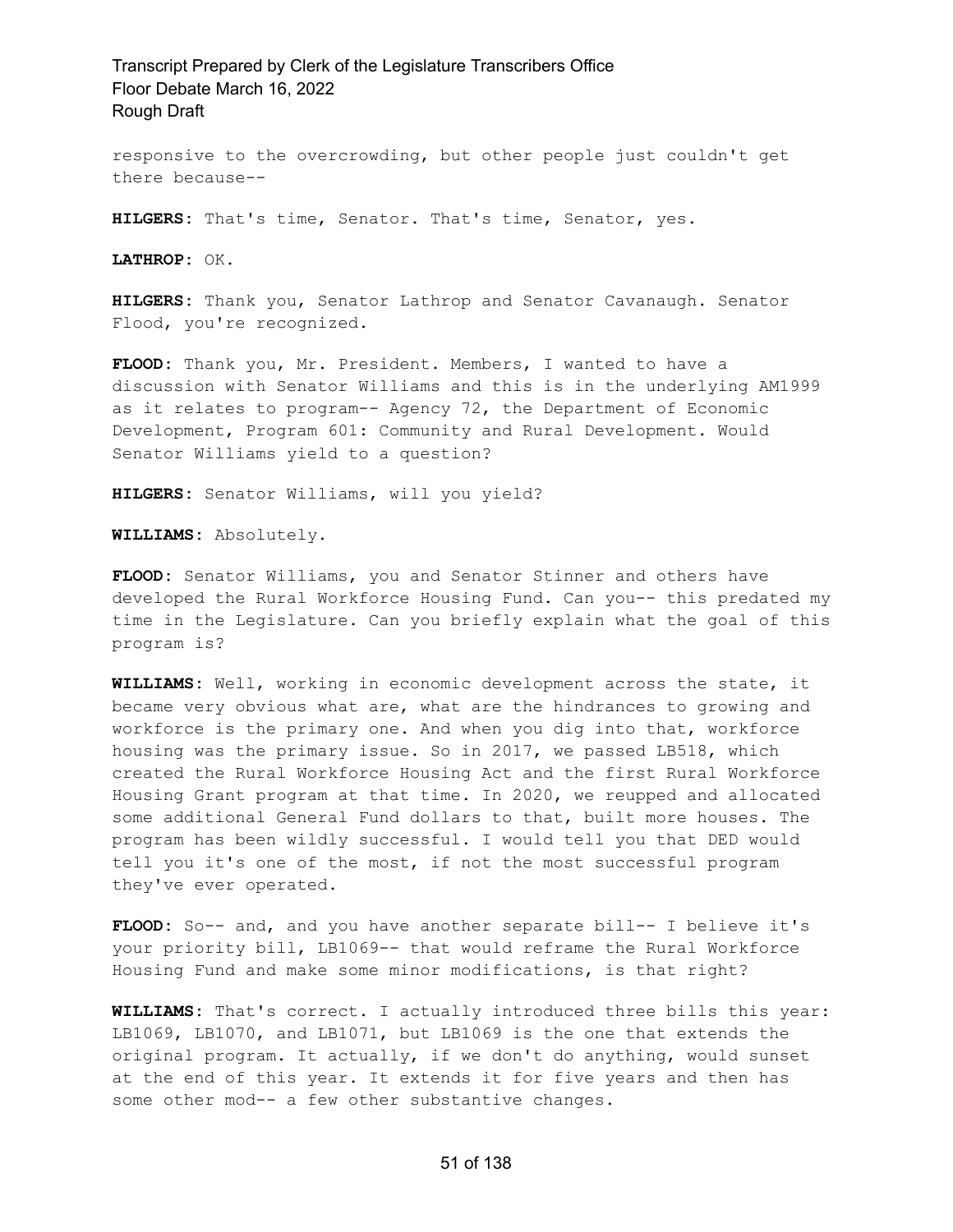**FLOOD:** OK, so two more questions: one is that needs to pass in order for this language to work. Obviously, you're pleased, I'm pleased with the language on page 37 of AM1999, the funding allocated to the Rural Workforce Housing Fund, right?

**WILLIAMS:** That's absolutely correct. LB1069 needs to pass to take advantage of the funding opportunities with LB1070 and LB1071.

**FLOOD:** And the other thing I want to emphasize in, in my support for AM1999 is that we have to make sure that that Rural Workforce Housing Fund has the ability to do what communities need to do. That's one of the benefits over the Affordable Housing Trust Fund. This money would go to an NDO, a qualified NDO, in different parts of rural Nebraska. I'm interested in building housing for folks that are working and happen to be getting an education at the same time. Is that a project that would qualify under this?

**WILLIAMS:** I think one of the ver-- the beauties of LB10-- LB1069 and this whole program is the flexibility that is built in, allowing communities to fit their needs into the bill itself and do that. The definition of workforce housing in the bill is housing that meets the needs of today's working families, housing that is attractive to new residents considering relocation to a rural community, and then it's got some other descriptors. So I, I believe what you're talking about, as long as it is  $a$ , a need that is-- or  $a$ , a type of construction that is meeting that kind of workforce need, I believe it would qualify.

**FLOOD:** Last question: specifically with co-op students that are finishing their final year of college from Wayne State living in Grand Island, Norfolk, wherever--

**WILLIAMS:** Senator Flood, I'm having trouble hearing you.

**FLOOD:** Oh, final question: co-op students living in Grand Island, Norfolk, wherever from Wayne State College in their fourth year of college, working full time, would you think that qualifies?

**WILLIAMS:** I would think--

**HILGERS:** One minute.

**WILLIAMS:** --it would, I would think it would. You would have to look at who's going to own those. I, I don't think this is-- the, the design of this is to build a quote dorm end quote, but if it was housing that would fit under the definition of housing that meets the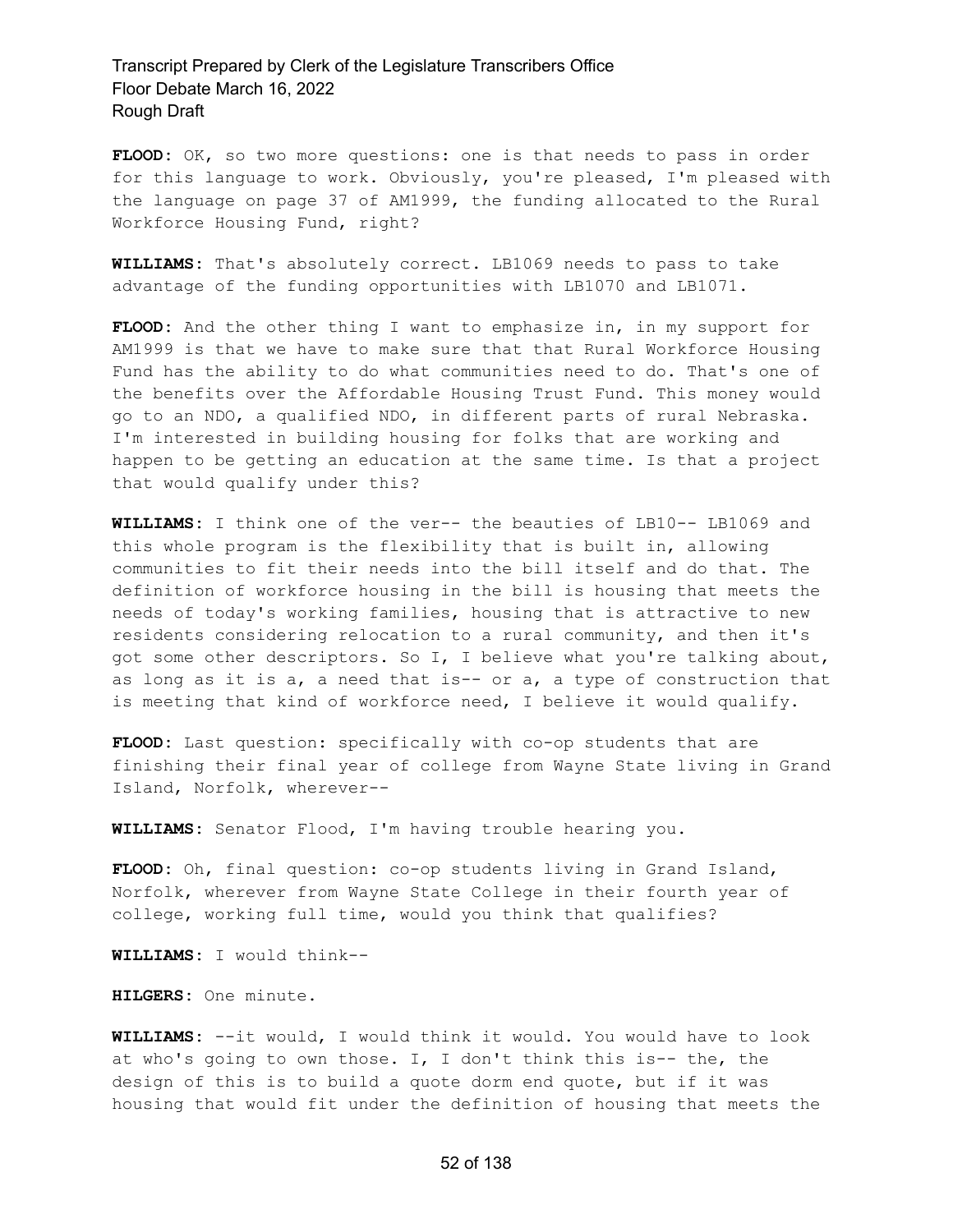needs of today's working families, I think absolutely it could qualify.

**FLOOD:** Thank you, Senator Williams. I really applaud your efforts in rural workforce housing. I think it's absolutely fantastic that the Appropriations Committee agrees and I look forward to supporting AM1999. Thank you, Mr. President.

**HILGERS:** Thank you, Senator Flood and Senator Williams. Senator Matt Hansen, you're recognized.

**M. HANSEN:** Thank you, Mr. President, and good morning again, colleagues. Actually appreciative to come right after that discussion between Senator Williams and Senator Flood. I had brought a bill that had addressed, for ARPA funds, a considerable number of different housing funds, including the rural workforce housing funds. And one thing I just want to put in the record right now is yesterday, I spoke about an appropriation on the cash transfer bill between rural workforce and middle income. After talking with members of the Appropriations Committee and seeing what the ARPA package is looking like, kind of comfortable with our overall housing investments right now. So I've already indicated to the Clerk that I won't be addressing that amendment, not that I necessarily thought we would get there at any time. I just want to provide that for the record. I'm glad we're doing some investments on housing and glad we are working on that issue. I do want to kind of continue discussing what I talked about earlier in terms of mental health capacity and this is kind of an issue that occasionally we get to is people suggest, especially for waiting for regional center for competency restoration. We get suggestions about this kind of notion of why can't they just treat them in the jails or why can't, you know, we do things on that level? And functionally, because of our statutes, it's an obligation of the state and it is, up until very recently, an obligation that had to be accomplished at a state hospital. I believe the correct term was a state hospital for the mentally ill. Functionally, that's just the Lincoln Regional Center nowadays. We have since provided that the DHHS still has to manage it, but can contract with outpatient or other inpatient private facilities in order to address some of that need. Although it's been unfortunate, I think since the hearing, we've learned that they've issued some contracts and they've made some referrals, but I think we're in the single digits in terms of the past couple of years in terms of how well that progress has been made. But I want to go back to the notion of treating in the county jails. And I come from the fundamental position that especially for folks in this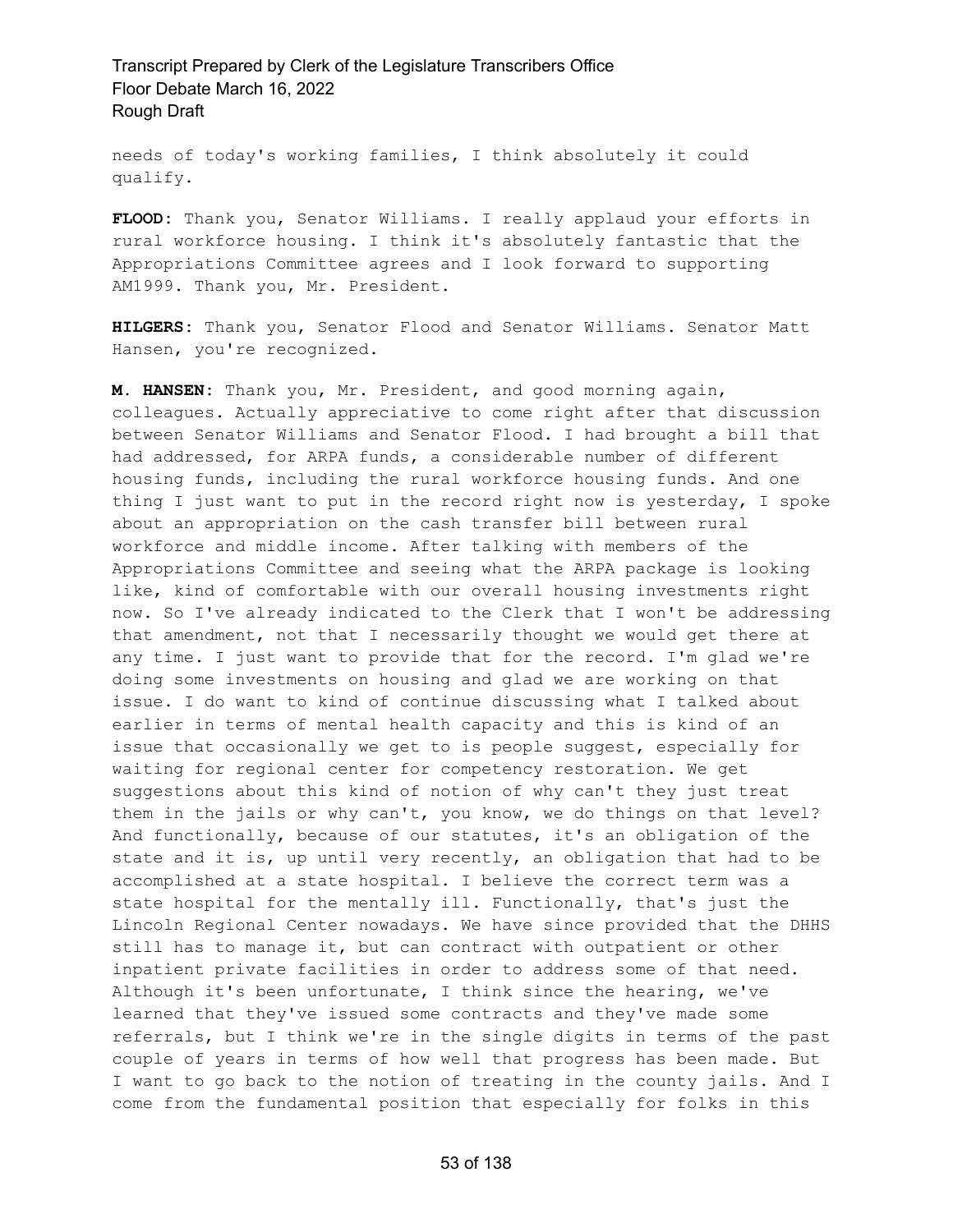population, which is a-- can be a considerably high-need group, that the jails are not appropriate mental health facilities. They aren't designed to be, nor should we start trying to design them to be. You know, certainly supportive of making jails have more ability and more health treatment when necessary in order to stabilize and intervene, but in terms of kind of long-term intensive care, that is not an obligation that we should be expecting of our jails. It's not an obligation we really expect of any other kind of correction facility. That is functionally a healthcare, that's functionally a healthcare procedure, which is why making sure that there's an appropriately licensed-- you know, in my mind, preferably maybe state run or state managed so we can guarantee some minimums-- inpatient mental health facility for addressing the capacity in the state. I think that's the way we need, as opposed to any sort of shift that we can just treat them while they're in the county jails. Working on this issue over a number of years, obviously I come from a Lincoln perspective. I've toured the Lancaster County Jail. I've had an opportunity to tour the Douglas County Jail, which I understand is our largest correctional facility in the state, and see what they have. And the notion that, that that would be a good place to provide, you know, extensive, long-term mental health treatment, I think just doesn't show an understanding of what that facility is. Having been in the medical bay of the Lancaster County Jail and seeing what their space is-- and what their space is being primarily taken up, or at least largely taken up by people with mental health needs in a facility that's [INAUDIBLE] for people who have physical health needs--

**HILGERS:** One minute.

**M. HANSEN:** --you know, physical ailments. And seeing where they're starting from, you can see just by, I think, walking into that room as a policymaker looking at, you know, in one of the newer facilities in the state, what they designed and what they built and what they have and recognizing that that's not a place to provide kind of long-term mental health treatment. That's a place to, at best, stabilize and make sure they have an option to go somewhere else. But that only works if we as a state actually provide for and account for and ensure that there is somewhere else to go. And over the last many years, over my whole tenure, unfortunately, that has not always been the case. Well, there's been, you know licensed beds available, the waitlist can be considerable, you know, measured in months, which puts a large burden on all of our counties to hold people-- often hold people in just holding cells or, you know, regular cells for people who actually need kind of pretty intensive inpatient healthcare.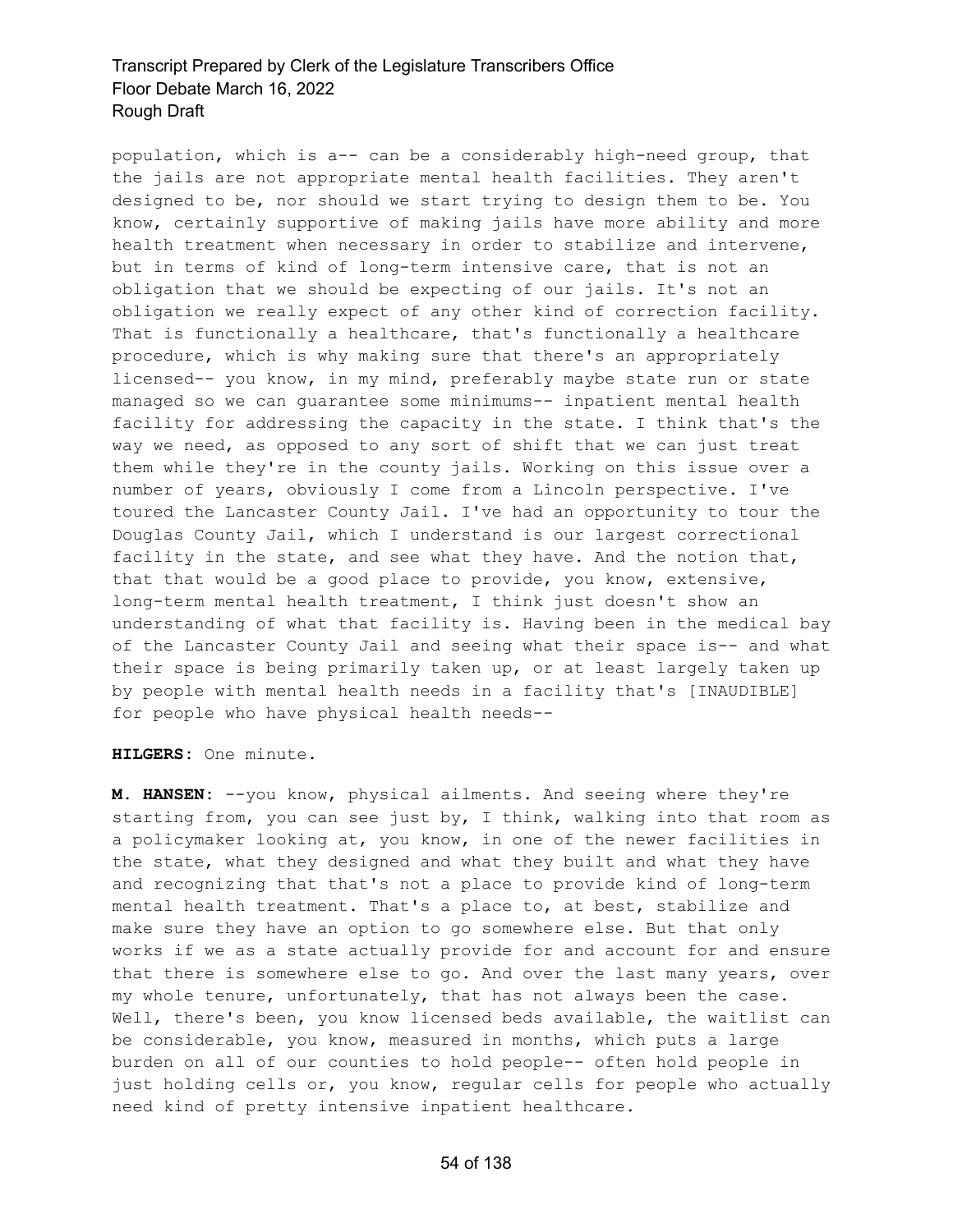**HILGERS:** That's time, Senator.

**M. HANSEN:** Thank you.

**HILGERS:** Thank you, Senator Hansen. Senator Pahls, you're recognized.

**PAHLS:** Thank you, Mr. Speaker. After listening to the conversations we've been having this morning on size of jails, training, helping the individuals, it made me think a little bit about when I was back on the city council. Even though I was not directly involved-- I was indirectly involved because this dealt with the county. It was under their domain, but they were looking at a new concept, the detention- juvenile detention center, which is-- if I can recall, it's the age group between 14 and 19. They were building or they-- right now, they're in the process. It will be finished, I think, in the middle of next year, next summer or the year '23. They're changing their idea of how to work with these young men and, and women. You just don't put them in a box and then eventually let it out. They have formed and I- like I say, I don't have all the details, but they have formed resource centers that the family is involved with. They think if they could get the younger person to change some of those patterns that- dealing with what we're dealing with at the state level, probably should be reduced. Again, smaller or fewer beds and more training of the-- of course, the staff and also educating the young juveniles. Seems like a novel concept, but it seems like maybe the state ought to have that same philosophy of building and not putting a person there forever, giving them skills so when they do go outside of-- and start a new life, they have, have those skills. It's not going to happen if we don't do something. And believe it or not, I think we all know that it's going to cost some money. There's also going to be a cost to some of us on our philosophy. We may have to take a look at how we believe in helping people. Thank you.

**HILGERS:** Thank you, Senator Pahls. Colleagues, we're going to pause the debate and if I could have your attention, please, today is Former Legislators Day. It's an annual tradition in the body in which former senators have come back and visited. We haven't had it over the last couple of years because of COVID, but today we are honored to have the presence of a number of former legislators here with us today. They are not on the floor this morning, but they are in the north balcony and I'm going to read off each of these names and when I do, if you would please stand and be recognized by your Nebraska Legislature, Legislature. First is former Speaker Jim Scheer from District 29, Senator Flood's district, who served from 2014 to 2021. Senator Mike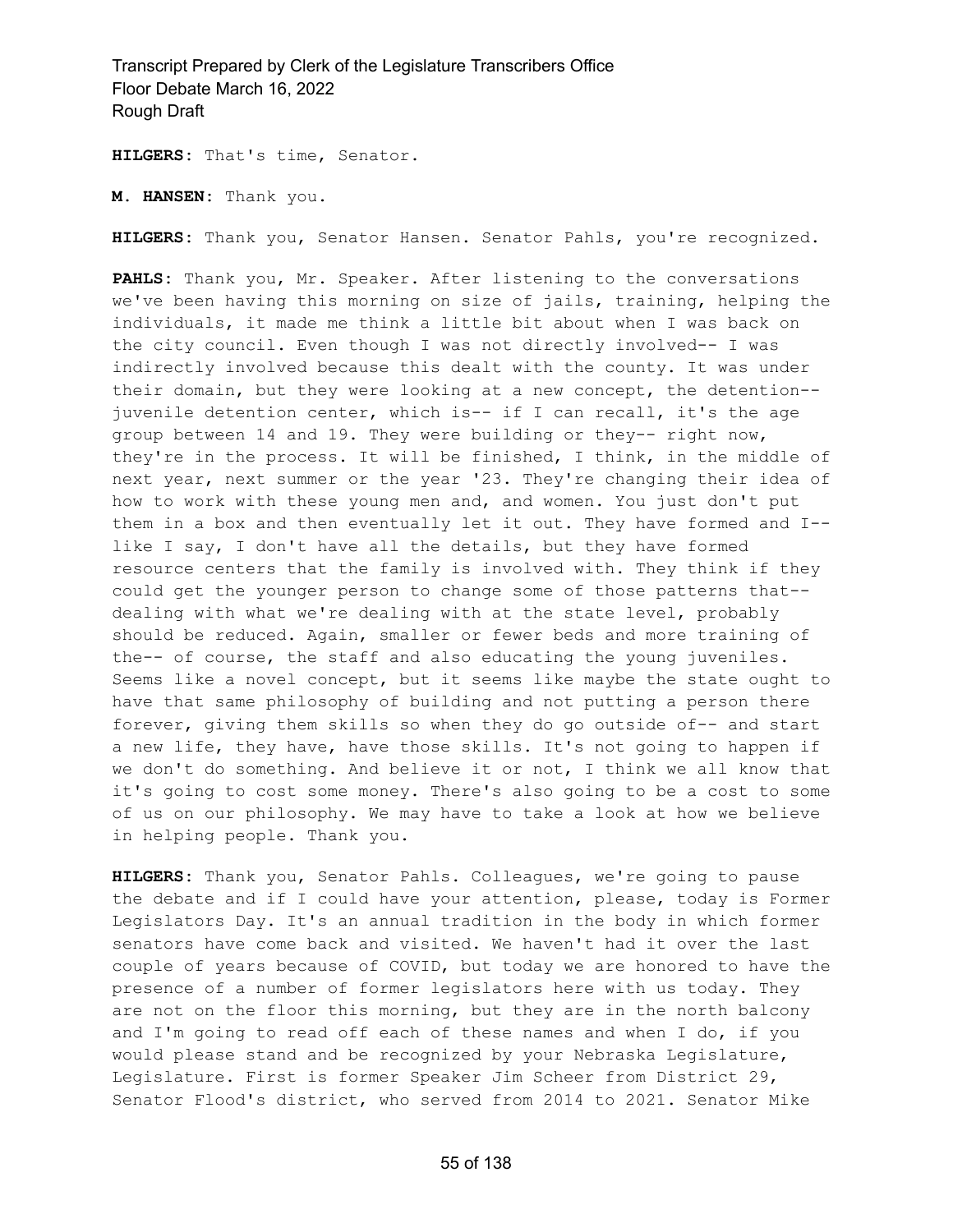Gloor from District 25, Senator Aguilar's district, who served from 2009 to '17. Senator Kate Sullivan from District 41, Senator Briese's district, also serve for '09 to 17. Senator Jerry Johnson from District 23, Senator Bostelman's district. Senator Tom Carlson from District 38, Senator Murman's district. Senator John Nelson from District 6, Senator Machaela Cavanaugh's district. Senator Arnie Stuthman from District 22, Senator Moser's district. Senator Nancy Thompson from District 14, Senator Arch's district. Senator Marian Price from District 26, Senator Matt Hansen's district. Senator Elaine Stuhr from District 24, Senator Kolterman's district. Senator Vickie MacDonald from District 41, also from Senator Briese's district. And last but not least, Senator Carol Hudkins from District 21, my district. Thank you all-- for all coming down today and for your service in the state of Nebraska. Returning to debate. Senator Kolterman, you're recognized.

**KOLTERMAN:** Good morning again, colleagues. I just wanted to give you a little bit of an insight on just how we placed these prisons. In 1996, we were-- in Seward, Nebraska, we had a brand new psychiatric hospital for children. It was called Rivendell and it was a brand new facility south of Seward. They went broke and after, after the dust had settled and after they've been through bankruptcy, the property came up for sale. The next thing we knew, we had the state of Nebraska very interested in putting a prison in Seward, Nebraska. Some of the people in the balcony probably remember some of this. At the time, the people of Seward said, we don't want a prison in our district. We don't want a prison here in Seward. So the people of Seward fought it and we got them to back off. Well, that, that same-- in 1997, LB150 was passed and that was to Tecumseh's prison and that-- they, they started building that prison in 1997 and they hired the staff for that prison three years later in 2000, so it took them three years to build that facility. So there's, there's history behind how we get to where we get and the process that you go through. I will tell you that the best-run prison that we have in this state is in my district and that's the York prison and we have absolutely no problems there. They do a wonderful job and I don't think you hear that of the York prison being in trouble very often in the press. Now, on a different note, I want to talk a little bit about some information I received this morning and I want to compliment the Nebraska Investment Council. As you know, I'm Chair of the Retirement Committee and I'm proud to announce that at the end of the year investments, under the leadership of the Nebraska Investment Council, we've had wonderful results. The state plan and the county plans, which are cash balance plans, had a,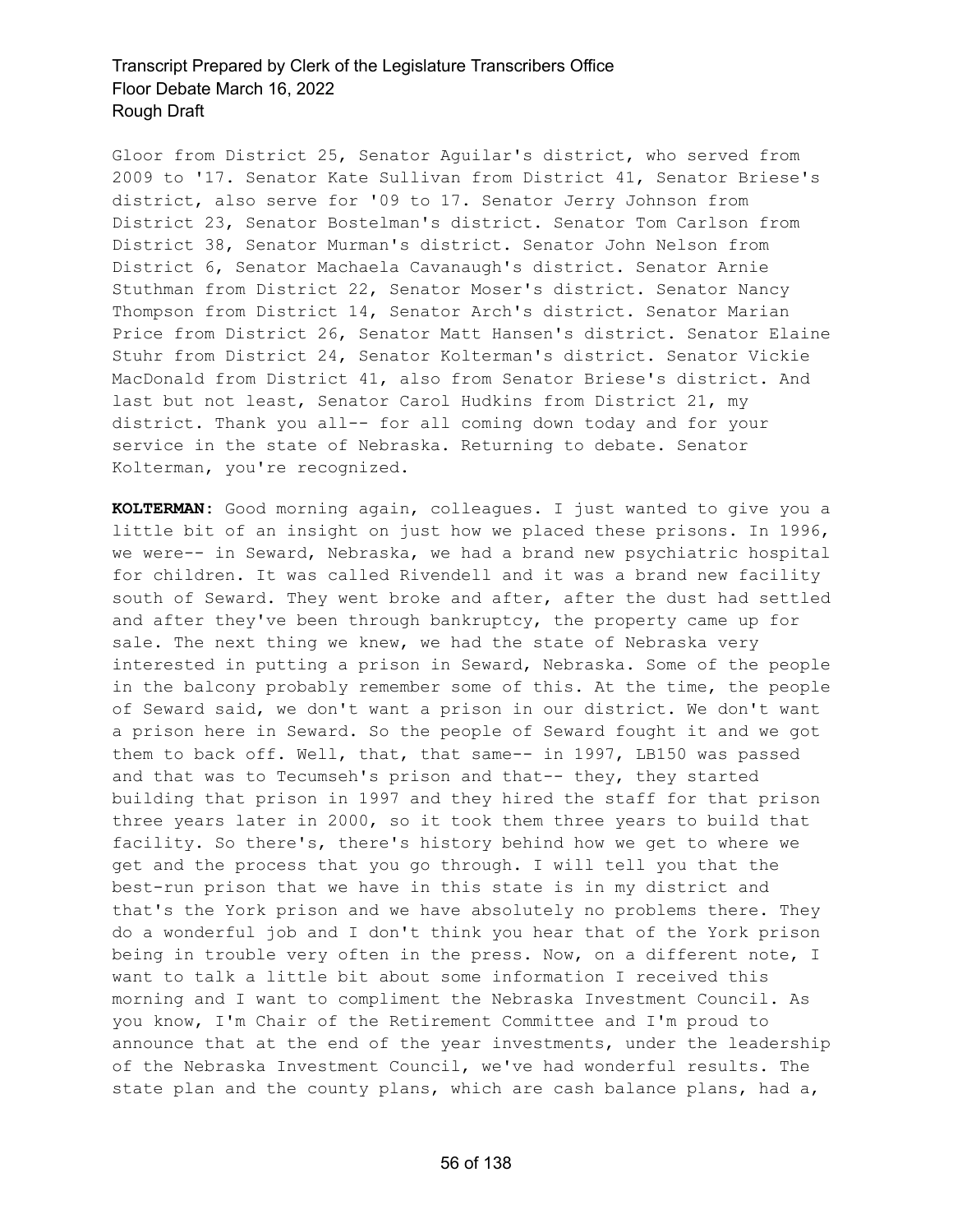had a rate of return of 16.4 percent. Our defined benefit plans, which are the state teachers retirement, the judges plan, and the State Patrol, had a 29.9 percent return on investment and even the Omaha plan, OSERS plan, had a 17.8 percent return on investment. I think a lot of that is due to the fact that we've got terrific leadership in Michael Walden-Newman and I want to give a shout-out to him and his team. The people that are on that committee do a wonderful job and we owe them a debt of gratitude because they serve as volunteers, but I just thought I'd bring those bits of information up. And with that, if Senator McKinney would like the rest of my time, I'd grant it to him.

**HILGERS:** Senator McKinney, 1:38.

**McKINNEY:** Thank you, Mr. Speaker. Before we get out of here, I just wanted to remind everybody of what language in the 13th Amendment says, "neither slavery nor involuntary servitude, except as punishment for a crime whereof the party shall have been duly convicted, shall exist within the United States, or any place subject to their jurisdiction." What that basically says is slavery is legal in prisons. And also those who see prisons as a economic development tool pretty much just saying we see legal slavery as a economic development tool and we should build more plantations in the state of Nebraska. And if that's OK with you, then just say it on the mike.

**HILGERS:** One minute.

**McKINNEY:** Thank you.

**HILGERS:** Thank you, Senator McKinney and Senator Kolterman. Senator Wayne, you're recognized.

**WAYNE:** Thank you, Mr. President, I haven't engaged in-- a whole bunch on this conversation. I just want to remind folks as we go through here, you should go through the actual bill and look line by line. I didn't think I was gonna come up this quick, so that's good to know. But I want us to really think about-- and I'm going to break it down into categories: water, trails, prison reform, investments in people, and investments in housing. And I, and I think what, what concerns me is we have-- in the urban area, we have well over 20, 20 senators and the urban and rural divide in this budget is, is real. You have to look no further than the housing piece. But then you start adding the water versus people component, you're looking at roughly \$386 million on water and trails-- \$336.8 million on water and trails. And when you compare that to the urban sector, and that's including Lincoln and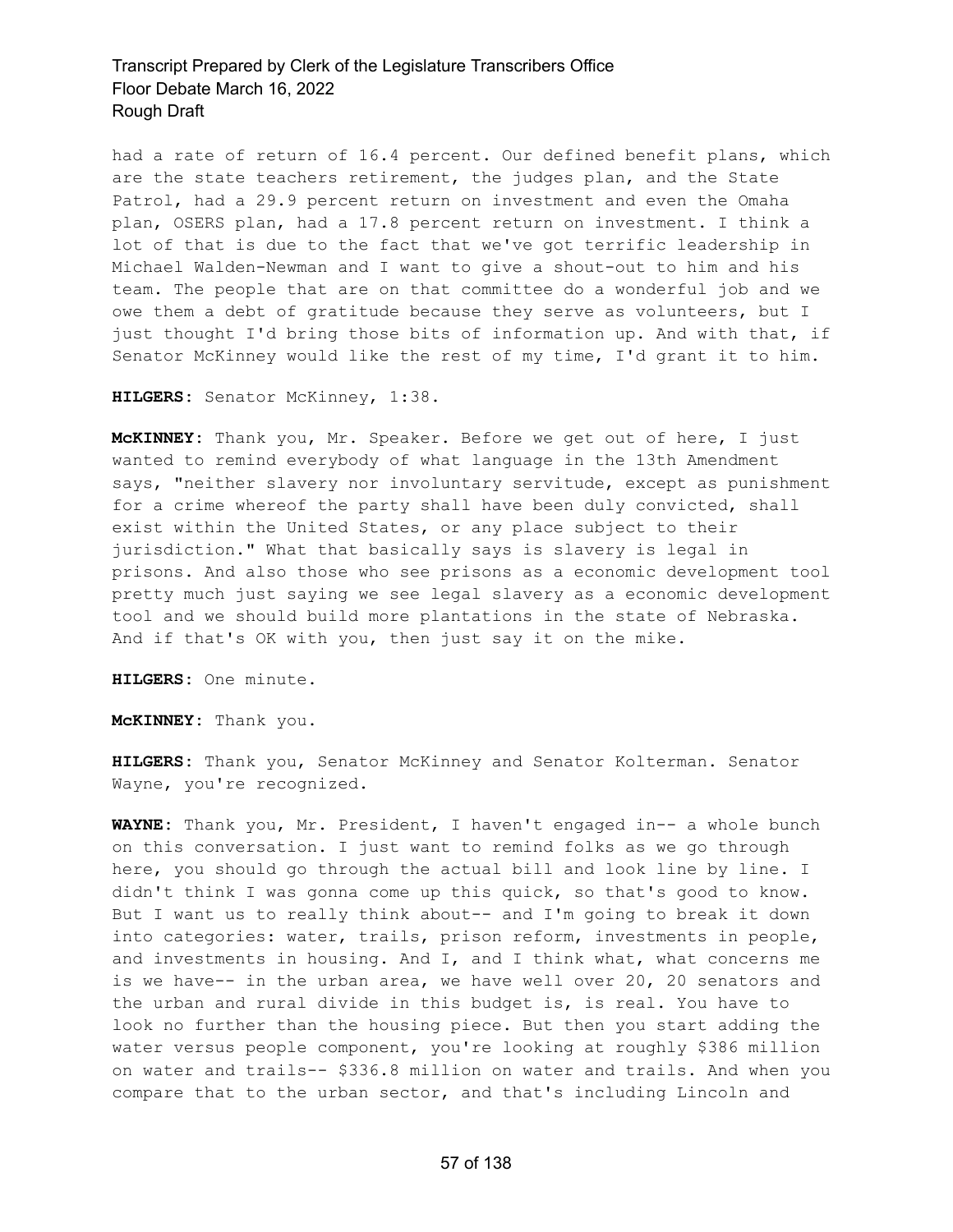Omaha, there, there is a significant, a significant less of investment. And so I just don't know how-- let me just put it out there. I don't know how Democrats can vote for this budget. And I believe in the party system because there's two-party system, I believe they're a collection of that-- that system itself is just a collection or a market basket of ideas. And so you tend to say you're a Democrat because you believe in certain things. You tend to say you're a Republican because you believe in certain things. And in the middle, there is this purple area where you, you kind of comingle some basic thoughts around economic development, around some, some basic things. But I don't know how you're going to come to north Omaha and campaign. I don't know how you're going to come to Lincoln and campaign for votes or ask for supports from other fellow Democrats when you're leaving a group of people, groups of people behind. I don't-- I'm just struggling with this overall budget and the cash transfers and how we're OK with voting for the budget. And then I'm going to flip the script and say I don't know how conservatives vote for this budget. When you think about--- what I've always heard for the last six years with the conservative ideals and the free markets that the conservatives versus liberals believe in, I, I don't know how either, either side can vote for this budget. If you're a progressive and you're a liberal and you believe in humanity and, and putting people over profits, I don't know how you vote for this budget. If you're a conservative and you look at the spending without real pathway forwards and you believe pulling yourself up by your own bootstraps, I don't know how you vote for this budget when we are literally growing government in areas just to make sure we take care of stuff. Like, I-- not even stuff that we need, just-- we're going to build a lake. We're going to help Lake McConaughy get more boats. We're going to help Niobrara area beautify themselves, be-- so they can somewhat compete with South Dakota. And then some of our biggest potential economic developments, we're, we're going to have-- we're not going to really invest those dollars. And I know yesterday we joked about internships and things like that and there was the conversations about it and I don't mind putting money towards interns. I don't mind putting money towards growing, growing in Nebraska and I think our lake has that base. But when I look at the budget--

**HILGERS:** One minute.

**WAYNE:** --that doesn't-- this, this budget does not reflect humans, does not reflect humanity, in my opinion, does not reflect putting people first. And so I would like any party on Appropriations to-- I'm not going to get into the prison conversation. I've said it last year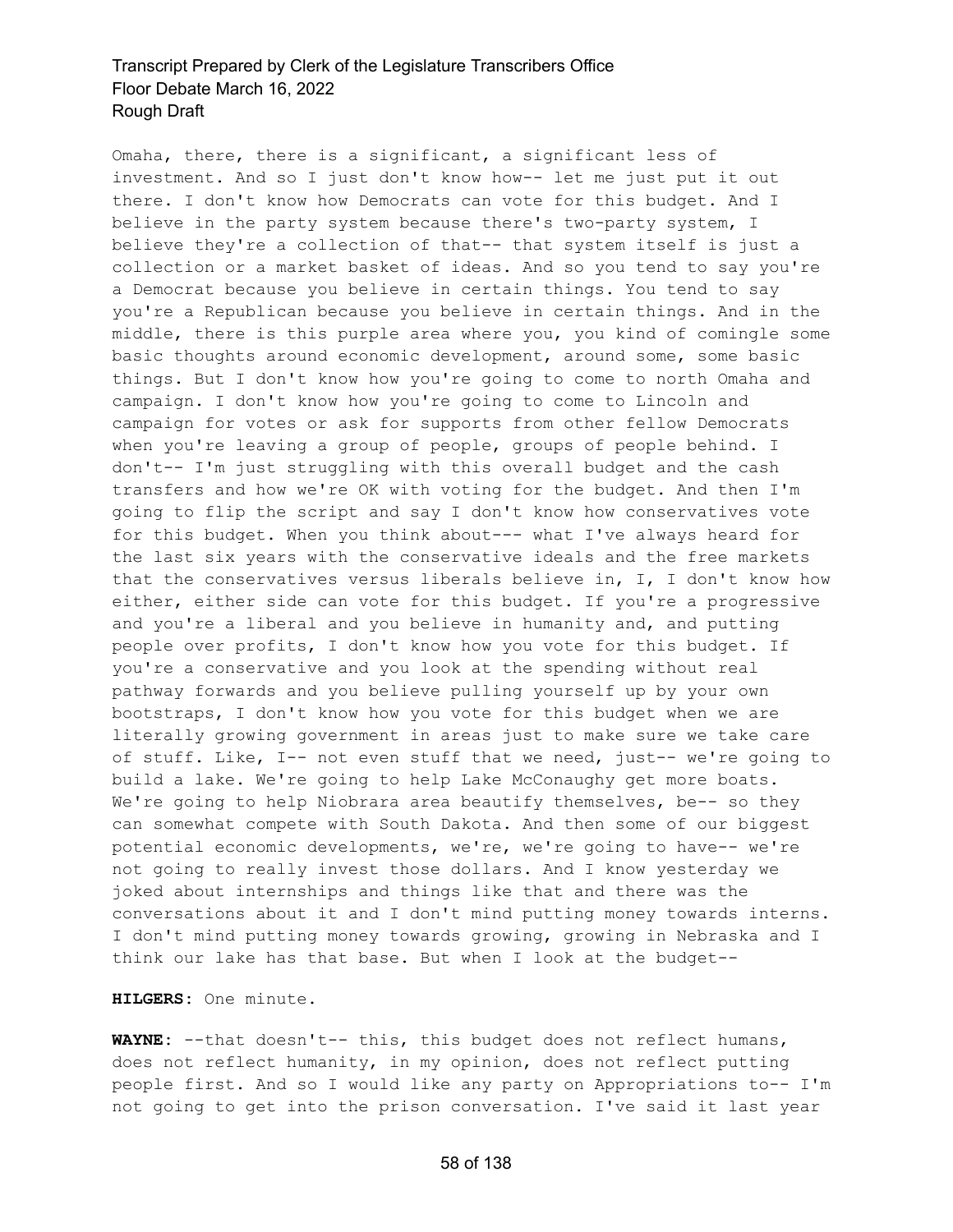when we talked about setting aside of stuff, that-- simple math, math 101. Based the rate we're growing, by the time we finish the prison, you're going to have to build a new prison, so that's not very conservative. That's not conservative at all. Then you're just going to have to build another prison in five more years. That's not conservative. I don't understand that, but we'll get up here and tout conservative values and be tough on crime, but you haven't told me how we stop building prisons. We're going to buy in fourth-- building four or five prisons because you can't build your way out of it and that's just truth. So I hope after lunch, Appropriations Committee members start talking about all these cash transfers--

**HILGERS:** That's time, Senator.

**WAYNE:** --and don't-- thank you.

**HILGERS:** Thank you, Senator Wayne. Senator John Cavanaugh, you're recognized. This is your third opportunity.

**J. CAVANAUGH:** Thank you, Mr. President. So I know we're almost to lunch and it's my third opportunity, but I wanted to keep talking about what I was talking about. I know everybody's been talking about lots of different things about this and, you know, Senator Wayne just made a number of good points, but the one that struck me was about if we-- it's not very conservative to spend a bunch of money building a prison that then by the time you finish it, if you don't do anything differently, you're going to have to build another new prison. And so he's right in the actual, literal sense of conservative and I think in the political sense as well. The conservative thing to do would be to solve the problem from a supply side, I guess, as people would say. We need to stop sending people into incarceration that don't need to be incarcerated. Obviously, there are some people. If you look at the- that same report I was reading earlier, which again is the NDCS Quarterly Population Summary, October 2021 to December 2021-- lists the number of people who are incarcerated and by offense, by highest level offense. So you have homicides at 574, sex offenses at 1,068, assaults at 1,303, and there's robberies, weapons, arson. But then you go down, 770 drug offenses, which is 13.78 percent of the population. You have 250 -- 235 theft offenses, 4.2, 4.2 percent of the population; fraud, 42 people; other, 114. I guess they have so many categories, I don't know what other is. And then they have it by crime and they have a kind of broken out. You can all look at this yourself. They have squares, I guess. It doesn't give you a percentage, but they were for just property and drugs. They look like they make up about a quarter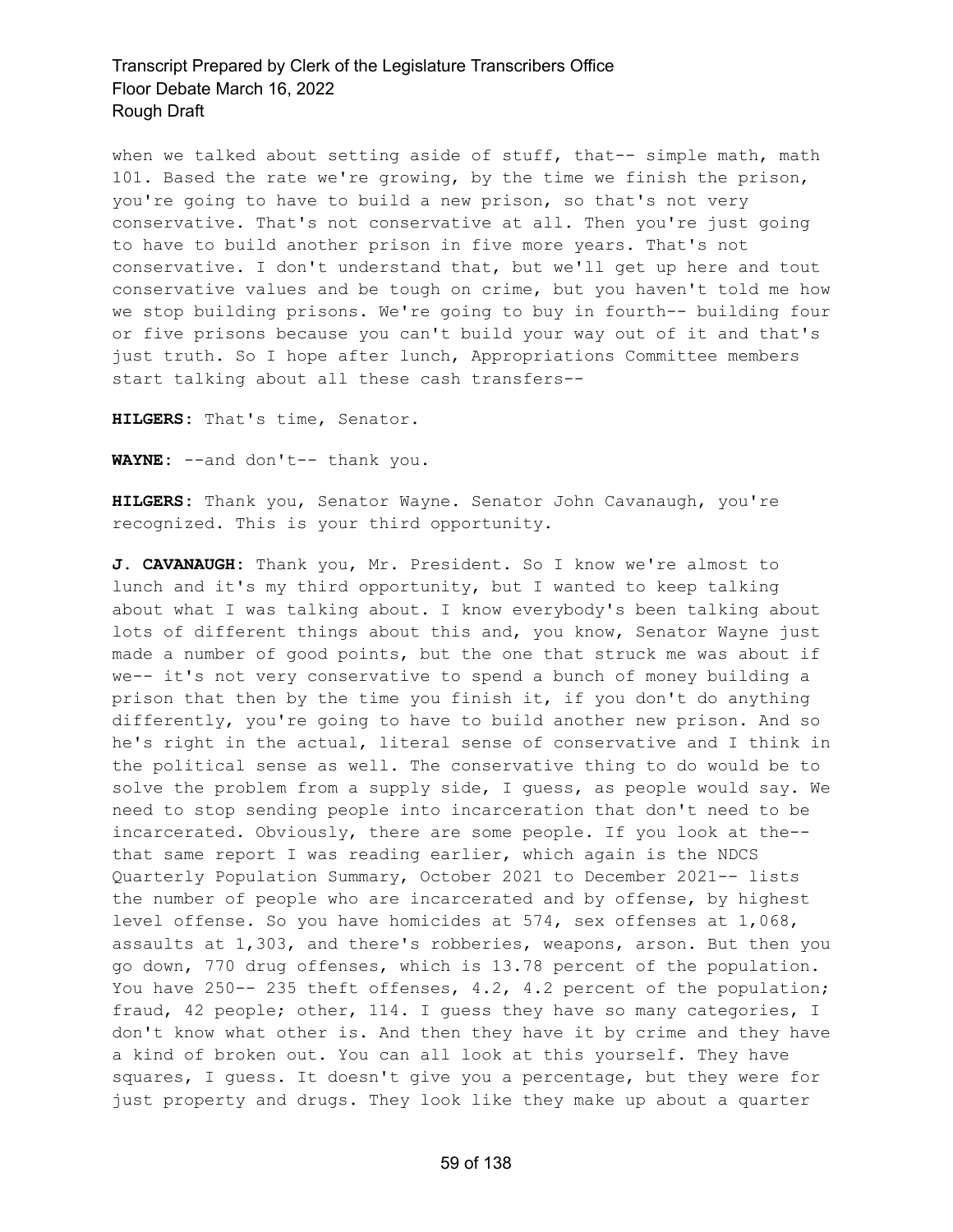of the whole population. Obviously, people can disagree about which things require incarceration and which ones don't. There's certainly a lot of individuals. If we have a good-faith conversation about actually solving these problems, we can probably find a lot of things that we agree on. And the CJI group came here, met with a lot of stakeholders. They met with me, they met with a lot of people that I know in the-- both the prosecution, law enforcement, defense bar communities and talked to them about our criminal justice system, talked to a lot of judges. I know as well about issues that we face and ways-- and there were a lot of, as Senator Lathrop said, consensus items. There were some items that were consensus among I would call the stakeholder community, the people out-- outside of the, the, the Legislature and the executive branch and even the judicial branch here at this kind of higher level. But the folks out on the street, the ground floor of our-- of the criminal justice system, of the judiciary system have more agreement than I think it was adopted or recommended by the committee. But the-- there are consensus items and if we have a good-faith conversation about it, people recognize that to achieve our objectives, we should not be incarcerating people just because of that, that their mental health or drug or alcohol problems have them come in contact with the criminal justice system. People do commit serious offenses that they need to be taken out of society for, for the protection of society and sometimes for the protection of themselves and that's not what we're talking about. We're talking about--

**HILGERS:** One minute.

**J. CAVANAUGH:** --thank you, Mr. President-- things like possession of a controlled substance or in some cases, third-offense shoplifting. People don't necessarily know about all of the different levels offenses, but there's what we call "enhanceability," which is you get a sub prior-- you get an offense, a subsequent offense, and then a third offense. In the case of shoplifting or theft, a third offense becomes a felony for which people can go to prison, can spend time in our state penitentiaries for stealing small amount from a grocery store or a convenience store. And I can tell you it happens. I've seen it happen and it is a problem and it is maybe not-- well, the theft offense is on here, like I said, 235 people. How many of those people are in there for those lower-level theft offenses, for those shoplifting offenses? Not saying that we don't want-- that we want to give people a free pass. I'm not saying that we want to encourage people to shoplift, but we need to be reasonable about how we respond to these things and then we need--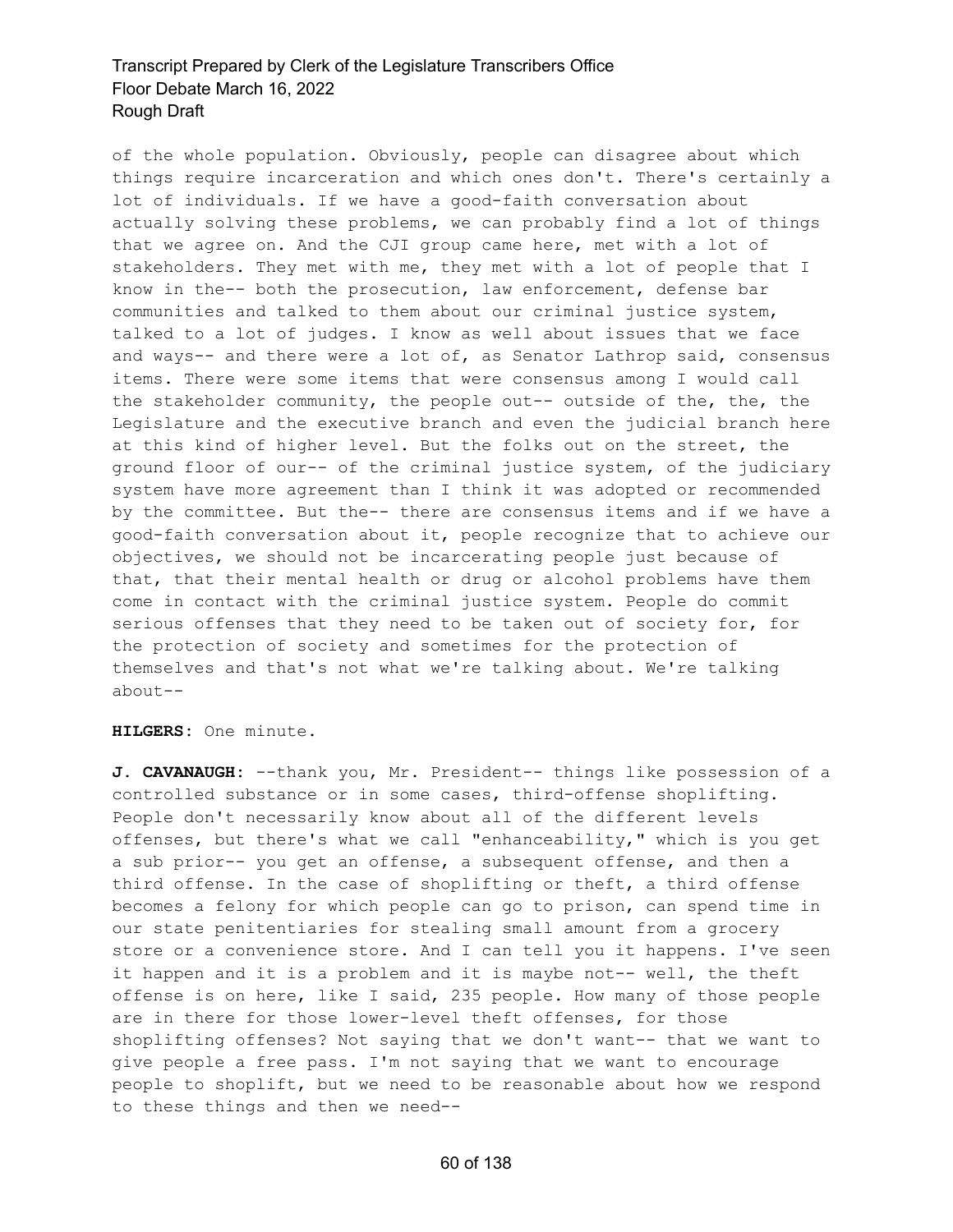**HILGERS:** That's time, Senator.

**J. CAVANAUGH:** Thank you, Mr. President.

**HILGERS:** Thank you, Senator Cavanaugh. Mr. Clerk for items.

**ASSISTANT CLERK:** Thanks, Mr. President. Amendment to be printed: Senator Geist to LB920. Senator Albrecht, motion to place LB933 on General File pursuant to Rule 3, Section 20(b). That will be laid over. And the letter from Senator Hughes as Chair of the Exec Board stating that LB1014 has been designated as a Speaker's major proposal for 2022. That's all I have. Excuse me, sorry, Mr. President. Senator Hunt would move to recess until 1:30 p.m..

**HILGERS:** Thank you, Mr. Clerk. Colleagues, we'll keep the queue for the afternoon debate. You've heard the motion. All those in favor say aye. Opposed say nay. We are in recess.

[RECESS]

**FOLEY:** Good afternoon, ladies and gentlemen. Welcome to the George W. Norris Legislative Chamber. The afternoon session is about to reconvene. Senators, please record your presence. Roll call. Mr. Clerk, please record.

**CLERK:** I have a quorum present, Mr. President.

**FOLEY:** Thank you, Mr. Clerk. Do you have any items for the record?

**CLERK:** I have nothing at this time, Mr. President.

**FOLEY:** Thank you, Mr. Clerk. Members, we're going to move to the 1:30 p.m. item on your agenda. It's on the back page of the agenda. Mr. Clerk.

**CLERK:** Mr. President, LB1073, Select File. Senator McKinney, I have Enrollment and Review amendments pending.

**FOLEY:** Senator Wayne, you're recognized to open on LB--

**ASSISTANT CLERK:** Senator McKinney.

**FOLEY:** Oh, I, I apologize. Senator McKinney for a motion.

**McKINNEY:** Thank you, Mr. President. I move to adopt the E&R amendments to LB1073.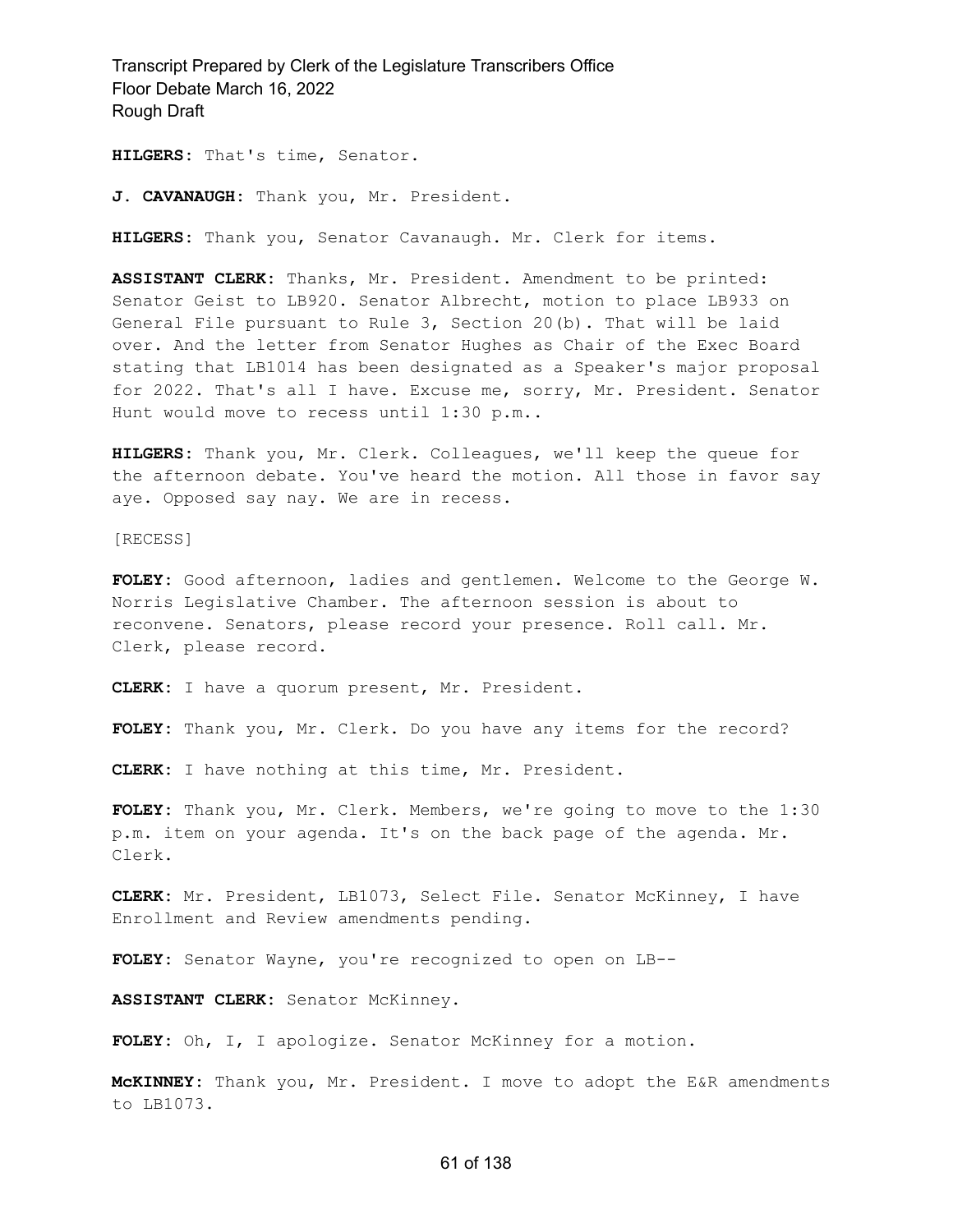**FOLEY:** Members, you heard the motion to adopt the E&R amendments. Those in favor say aye. Those opposed say nay. The amendments have been adopted.

**CLERK:** I have nothing further on that bill, Mr. President.

**FOLEY:** Senator McKinney.

**McKINNEY:** Mr. President, I move to advance LB1073 to E&R for engrossing.

**FOLEY:** Members, you heard the motion to advance the bill. Those in favor say aye. Those opposed say nay. The bill is advanced.

**CLERK:** Mr. President, pursuant to that action, Speaker Hilgers would ask unanimous consent to expedite LB1073.

**FOLEY:** Without objection, so ordered. We will move back to the morning agenda where we left off, LB1011.

**CLERK:** Mr. President-- I'm sorry, excuse me, Mr. President.

**FOLEY:** Sorry, Mr. Clerk. Members, those of you who were in the queue, we dropped the queue when we took on that other 1:30 p.m. bill, so you'll need to re-- punch in again. Thank you. Mr. Clerk.

**CLERK:** Mr. President discussed this morning, pending is FA74 from Senator Lathrop to the Appropriations Committee standing amendments.

**FOLEY:** Senator Brewer, you're recognized.

**BREWER:** Thank you, Mr. President. I was going to stay out of the back and forth on this, but when Senator Blood kind of cracked open the door, I decided I would kind of pick up where we left off. So everybody understands part of the reason I took an interest in what was happening with the prison is I was on the LB127 task force, had a chance to go around and see all of our facilities all over the state; everything from the facility in McCook, which was, I think, an impressive program they got out there, to the women's prison in York, which I think of all of the facilities, is the best run. But when we get to the two primary ones that we're talking about with Tecumseh and Lincoln, what was obvious from the tours and the time we spent there was Tecumseh was poorly built, poorly built in the fact that-- for example, the doors swing instead of slide on a rail with teeth where someone can force open the door relatively easy, part of what happened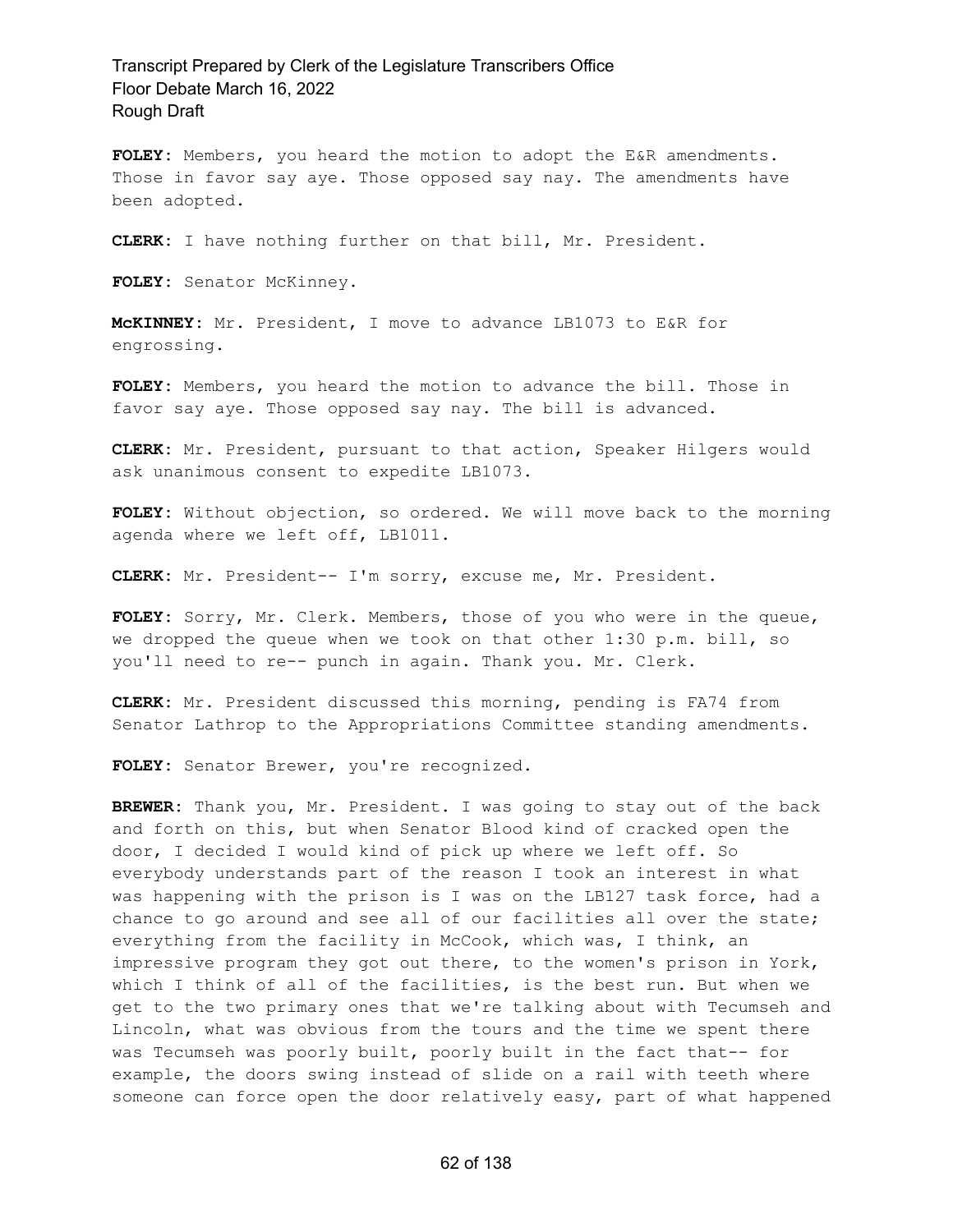with the uprising that they had on Mother's Day. So if you look at those two prisons, they both got problems. Now I understand the desire to keep the numbers down and I think somewhere there's, there's a way to address some of those issues. But if we just stop for a second and look at the quality of life and the facilities that we have, I have spent a lot of time, as I said earlier, between the veterans groups that I go out to speak to, to the Native American groups I go out and spend time with, bible study, whatever it is out there that I've been part of, what I've seen is that you can add a new section. You can rehab some of that prison, but it-- think of it as an old Studebaker car; leaks some oil, runs most of the time. It can get people from A to B, but it's pretty limited and it never-- and it's never going to be any better. Now there's this new Chevy van, it's got air conditioning and lots of nice features, and that's kind of how I'm looking at things now is we don't have to have a system where we, we have to do both, where you're going to say, listen, we can't have a new prison because it means that we're going to incarcerate more people. Well, let's just step back for a second and say our prison system has aged or has issues that we can't, we can't fix while we got a full prison of people. Now can we take Lincoln and say-- modify it to where it's maybe the lowest risk that we have? Sure, probably could, but we're going to have to do some work to do that. We have nowhere to take everyone. Now, if you have a facility that is designed correctly-- and I have not seen the design on the new prison. I don't know if anyone has-- and it is set up so that the guards are in a contained area, prisoners can move from spot to spot with a little more ease, if it's got better lighting, if it's got better cafeteria and kitchen, if, if it's got better commissary, if everything about it makes their life better, I struggle with the idea that we will stay with what we have because at some point, we have to build a new prison. We can't let what we have degrade to the point where their life is miserable. Now, it may not be a whole lot above that now, all the more reason we, we should look, at least for the sake and the quality of life of the people there, that we don't give them no hope for the future. Now, I know that's not the view of many, but I think if we just step back from the issues for a second and look at honestly saying where are we with our prison system, we have to do something. Now, Senator McKinney is going to--

#### **FOLEY:** One minute.

**BREWER:** --ask me if I want to build a prison in Gordan. If we took everybody in Sheridan County, we, we couldn't staff a prison even if we wanted to and I'm pretty sure my, my brother that's the sheriff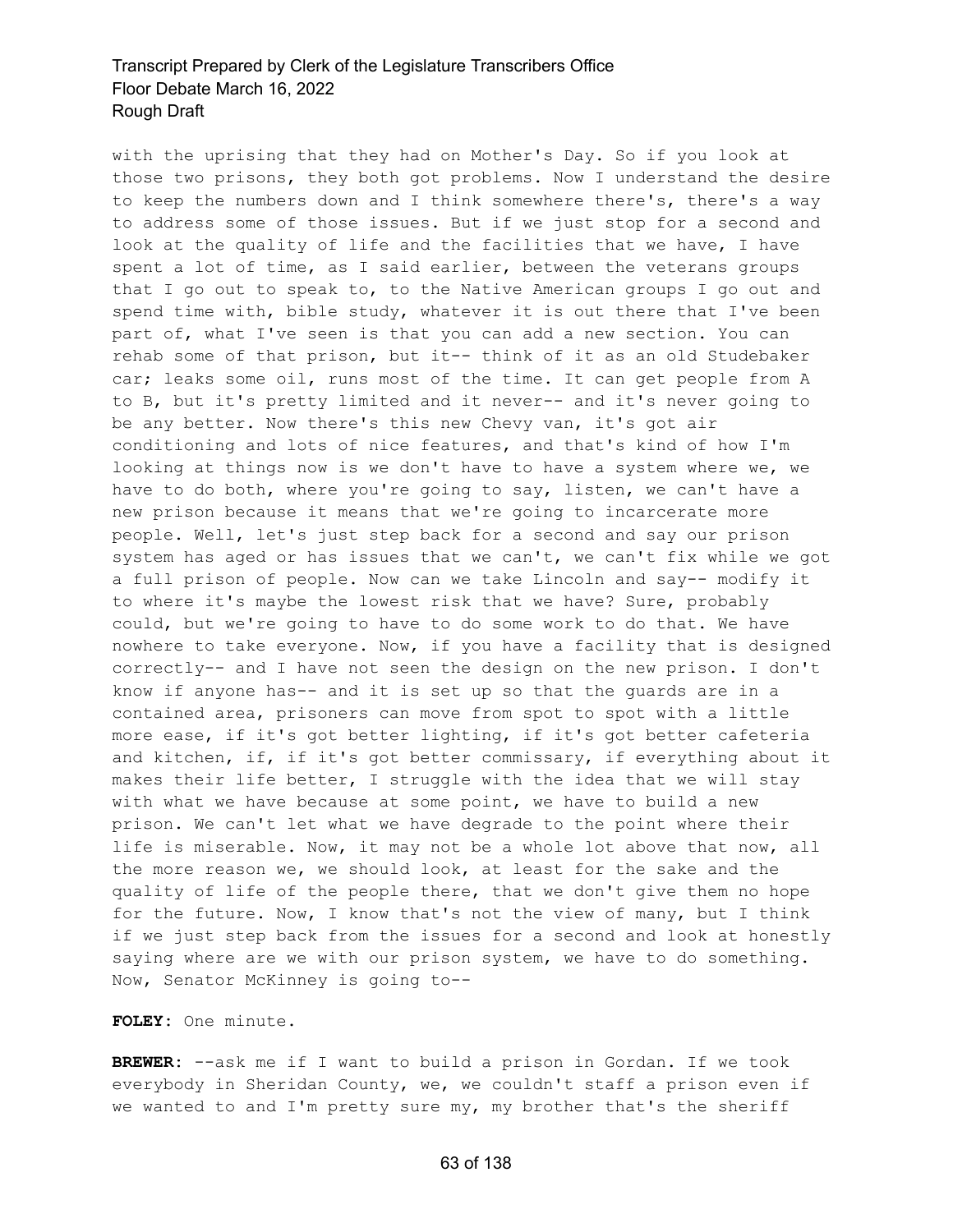would hang me at High Noon for the idea. So I think he's got a valid point that this isn't something everybody wants to have in their backyard. Now, I still think we have to at some point be honest about what is the best for those in prison? And, and we really do have our limited facilities right now. I remember when Tecumseh was built, it was built with a concept that it was far enough out to where you could come from Lincoln and Omaha. In reality, it's far enough out nobody wants to come from Lincoln or Omaha, so, you know, Tecumseh maybe it wasn't thought through as well as it should have been. But Lincoln, if you, if you go out there, it is old-school prison. Now they've--

**FOLEY:** That's time.

**BREWER:** --done a lot to--

**FOLEY:** That's time, Senator Brewer.

**BREWER:** --improve it. Time?

**FOLEY:** That's time.

**BREWER:** OK. Thank you.

**FOLEY:** Thanks, Senator Brewer. Senator McKinney, you're recognized. This is your third opportunity.

**McKINNEY:** Thank you, Mr. President. Would Senator Brewer yield to a question?

**FOLEY:** Senator Brewer, would you yield, please?

**BREWER:** I would.

**McKINNEY:** Thank you, Senator Brewer. I have a question. Not that-- you kind of answered one of my questions I wanted to ask, but if we were to vote this year to build a prison, it would take five-plus years to be completed and we would still have a prison overcrowding crisis. What should we do about that?

**BREWER:** Well, we have to, we have to take an action. So I think you're on the right course there because you're right. And again, I'm not sure why it takes five years to build a prison, but we're going to use that as a guideline right now. It takes five years. We're going to have to figure out a way to sort out who can stay and who can go because you can't continue to have no, no more beds available. And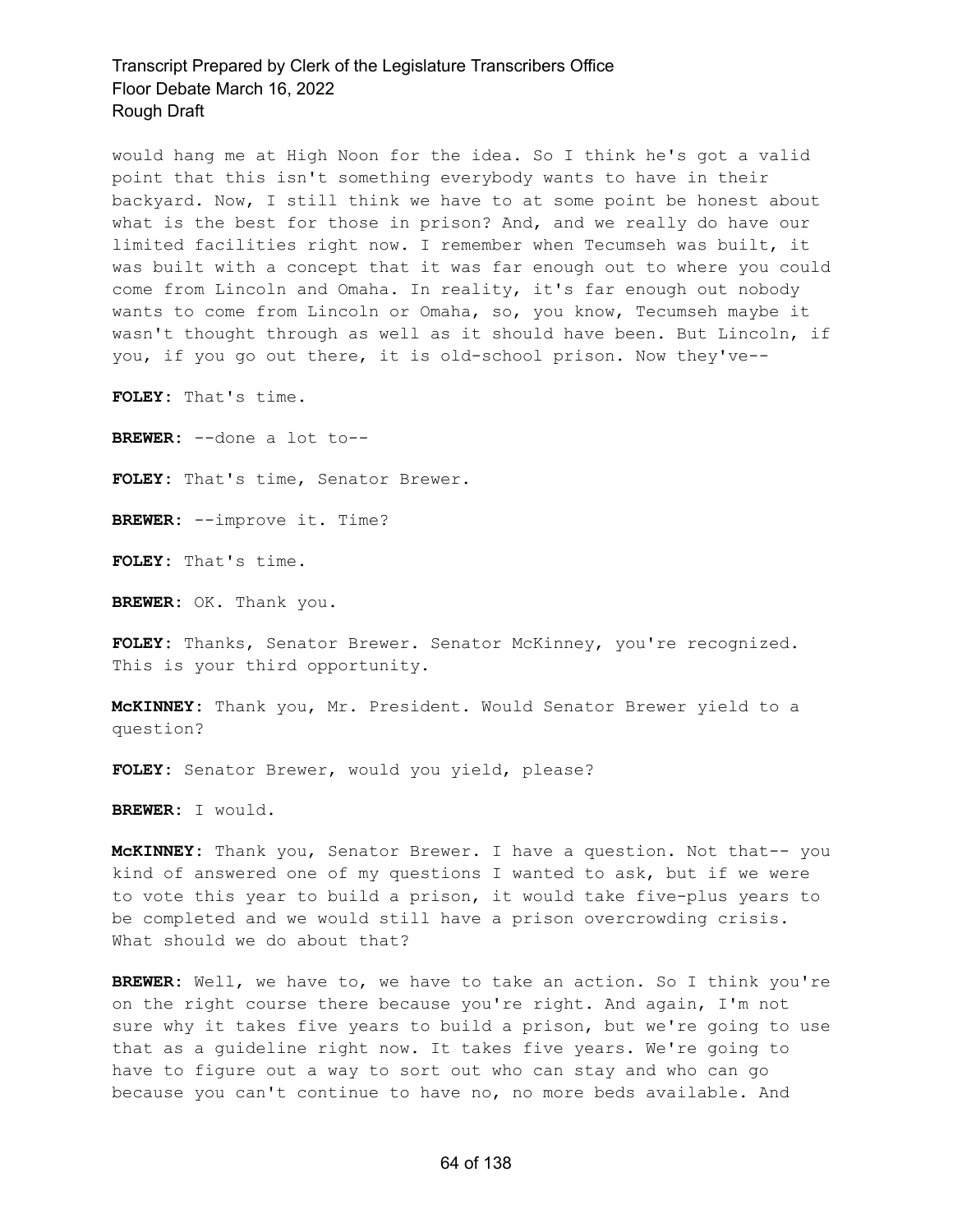your idea of looking at those that are senior that are of a certain age, something we've got to look at because if they're not a threat to society, I think you've got a good point in that, that we need to consider whether or not that is something that we should be eating beds and, and time up with because they're not going to be a threat to society. And then we're, we're looking at reform in the sense of, of how do we find penalties that sort those who should be in prison from those who really aren't an issue? And, and that's the part where I, I need to know more. I need to figure out what right looks like and, and so I'm not going to dive into that. Mine was a real basic question with just quality of life for those that are there.

**McKINNEY:** And I understand that and I appreciate that. I, I do believe we should be improving the quality of life for individuals inside, but I think we have to-- especially because there are multiple studies that won't be completed until the summer that we need to really make a sound and justified decision on whether or not we go forward with trying to build a prison. And that's something we need to think about. I know some people think, yes, let's build another prison because NSP is in the state it's in, but I repeat, the department could have done a lot of maintenance over the last, I think, eight years Director Frakes has been in that position, but they've elected not to. So I'm not really too sure how much the department actually cares about the people inside because if they did, they would have began to do something prior to coming to this body and asking us to build another prison. That's something else we should think about. Why did they defer the maintenance for so long and then come to us with a proposal for a quarter-billion-dollar prison or more? Which-- even if we decided to vote to build it, we still have a overcrowding crisis. So I appreciate that Senator Brewer is at least open to having that conversation because sometimes I feel like it's always, no. It's no, no, no. And I'm not saying anyone has to agree with me, but we have to have open dialogue back and forth to come to a decision. If we're a body and we're supposed to work as a team, we all can't be on our, our different sides at a table and never have a real conversation about the situation based on political views. We can't pay-- we cannot play politics with the lives of our taxpayers, the individuals inside and outside. We have to be able to get to the table and actually have real discussions about what do we do about criminal justice reform in the state of Nebraska? Because we're currently the worst and we're trending to be even worse and I don't find that being acceptable. I don't know how you attract anybody to come to our state. I don't--

**FOLEY:** One minute.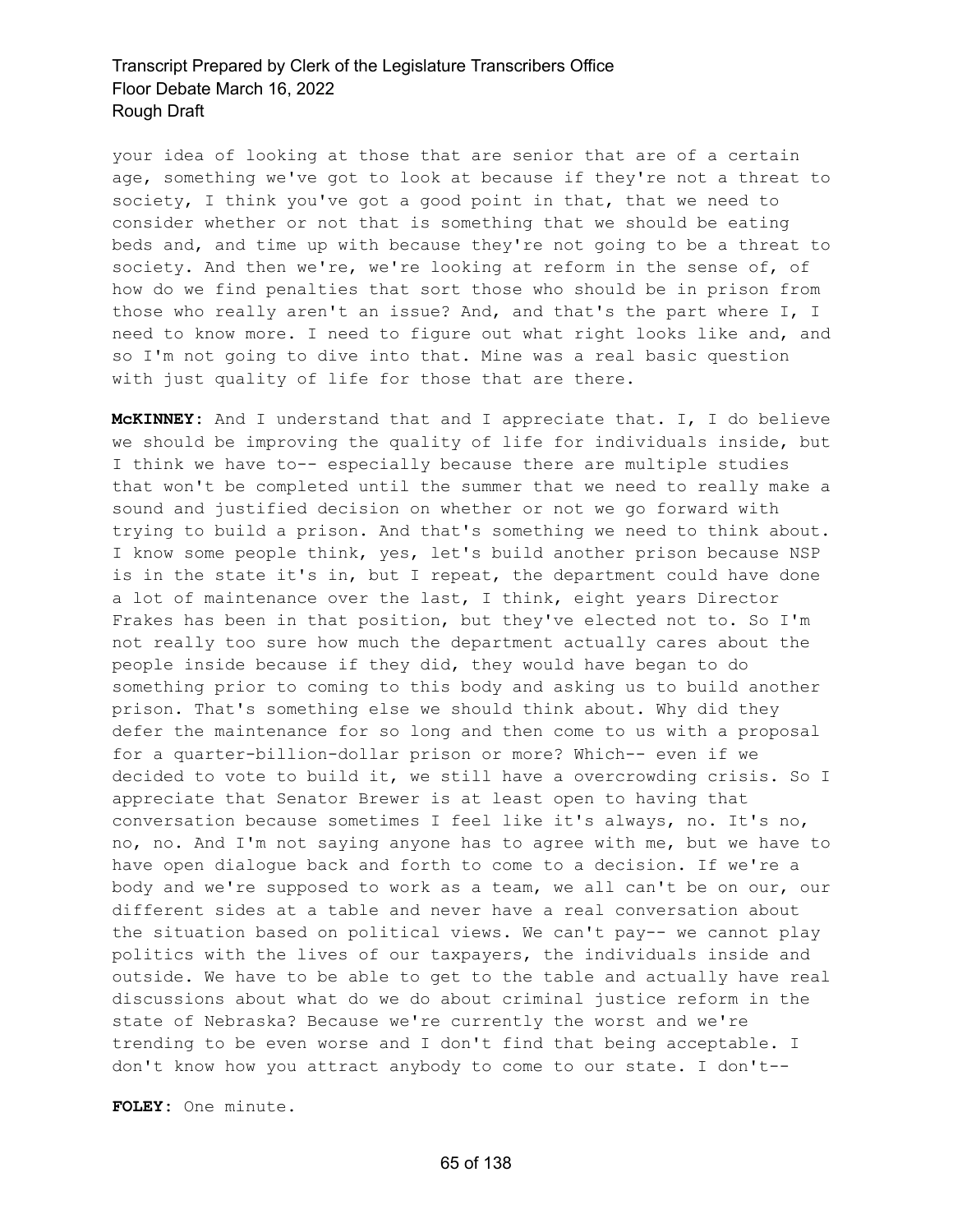**McKINNEY:** I really don't understand. Thank you.

**FOLEY:** That was one minute, Senator.

**McKINNEY:** Well-- I'm good, thank you.

**FOLEY:** Very good. Thanks, Senator McKinney. Senator Linehan.

**LINEHAN:** Good afternoon. I'm sorry, I got something in my eye. I just have some more questions on the budget, but this is kind of general and I won't take my full five minutes. So going through the budget, I know in a lot of the programs that, that we're increasing the funding with cash funds and I think this is probably normal. I just don't know. So is there any place in the budget book where we can look and we see how many of the cash funds we're taking to increase spending in other programs? And I just have a question on page 52 at the top, it's lines 1 through 4, it says, the Needy Families program-- did I ask this question already? Maybe I did, but I don't think I got an answer. It's the intent of the Legislature to continue to pay child care providers at the seventy-five percentile in '23-24 and '24-25 using the same federal funding sources. Then a couple pages later, page 54, it's the total amount-- OK, so it's page 54, line 15 and 18, and this is to do with Medicaid-- medical assistance. The total amount appropriated for medicaid nursing facility rates for the Program No. 348 includes amounts for rate enhancement and any other purpose related to medicaid nursing facility services and shall be used-- this is the new language, I'm sorry-- and shall be used as the base for funding appropriations in '23-24. So I guess my question is, is that normal that we put in bills-- I thought there was something-- we can't tell future legislators what to do, but this says they shall be used. So I just, I just don't know if that's normal language and why it's in there. And again, the bigger question is if we're using all these cash funds to do the increases in the rates, that's fine, but does it go into the base-- which it means-- it looks like it does, so then the base is going to be a lot higher. And are we playing that out-- do we have enough cash funds to keep paying that or are we going to have to use General Funds because I don't know. I know I've worked enough with these numbers on Revenue and Appropriations that every time you move one number, it moves all the other numbers. So I'm just trying to figure out not just what does to '22-23, but are we-- what are we doing in the out-years with this budget? So thank you. With that, I'll of my time back to the president.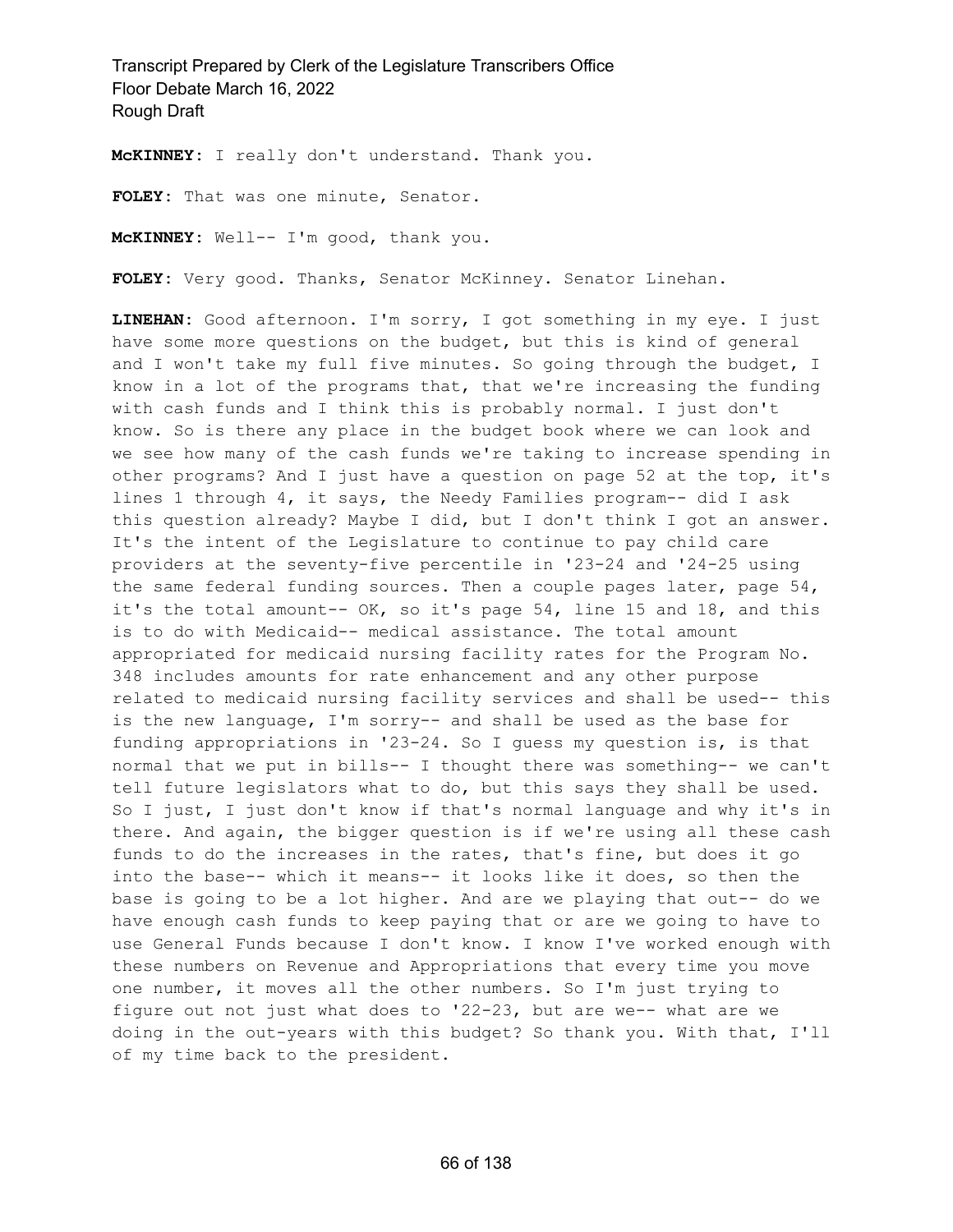**FOLEY:** Thanks, Senator Linehan. I see no other members wishing to speak. Senator Lathrop, you're recognized to close on FA74.

**LATHROP:** Thank you, Mr. President. Colleagues, I'm going to close on this and then pull the amendment and go on to the next one after I get done speaking and dispense with the vote and the call of the house and all that. But I do want to make a couple of points and, and I appreciate Senator Brewer's concern for the state of the penitentiary. I have the Alvine Engineering report and I can see that the-- and, and frankly, I have visited the Pen. I-- you know, they didn't take me down into the, the mechanical rooms of the place, but I've seen the pictures in the Alvine report. I've, I've read the entire Alvine report and it is a-- it is near its end of life and I think that's hard to argue about. You've certainly heard the Governor talk about how it needs to be replaced. But when we, when we come into here- this body and say we need to replace the prison, that other stuff we'll get to, we're trying to separate two issues that I think are, are absolutely tied together. You can't separate what we're going to do with the population from what we need to build, how much we need to build, where it ought to be built. Those are all questions that are, are related because if we do no criminal justice reform, if we make no changes, then the proposal to spend \$270 million on a new prison is inadequate. You'll need at least twice that much space and you'll be talking about \$500 million instead of \$270 million and, colleagues, that will just get you to design capacity by 2030. But the problem will continue because the rate at which the average daily population is growing will continue to grow at 2.5 percent, a couple of hundred people a year, and then you're going to be in a situation where you are building 200 beds a year just to keep up. The can has been kicked down the road long enough. And it would be nice if this were not our problem, it would be nice if we could hand this off to the next Legislature, but sometimes it's our turn to make the tough decisions and this is one of those, this is one of those moments. This is one of those subjects. We have a crisis and for a long time, the crisis was blurred by the crisis with staffing, which was allowed to get so bad that we still have people spending three days a week locked down because we don't have sufficient staff, even with the pay raises, and we're still shuttling people into some of the institutions because we don't have enough staff. Might we get to a point where we'll have enough staff? Perhaps, but it's a ways off. It's a ways off and we're opening more beds, 384 beds down at the Lincoln Correctional Center. We can't staff that. We're short 150 people now. It will require 200 more, and we don't have them. So this conversation about facilities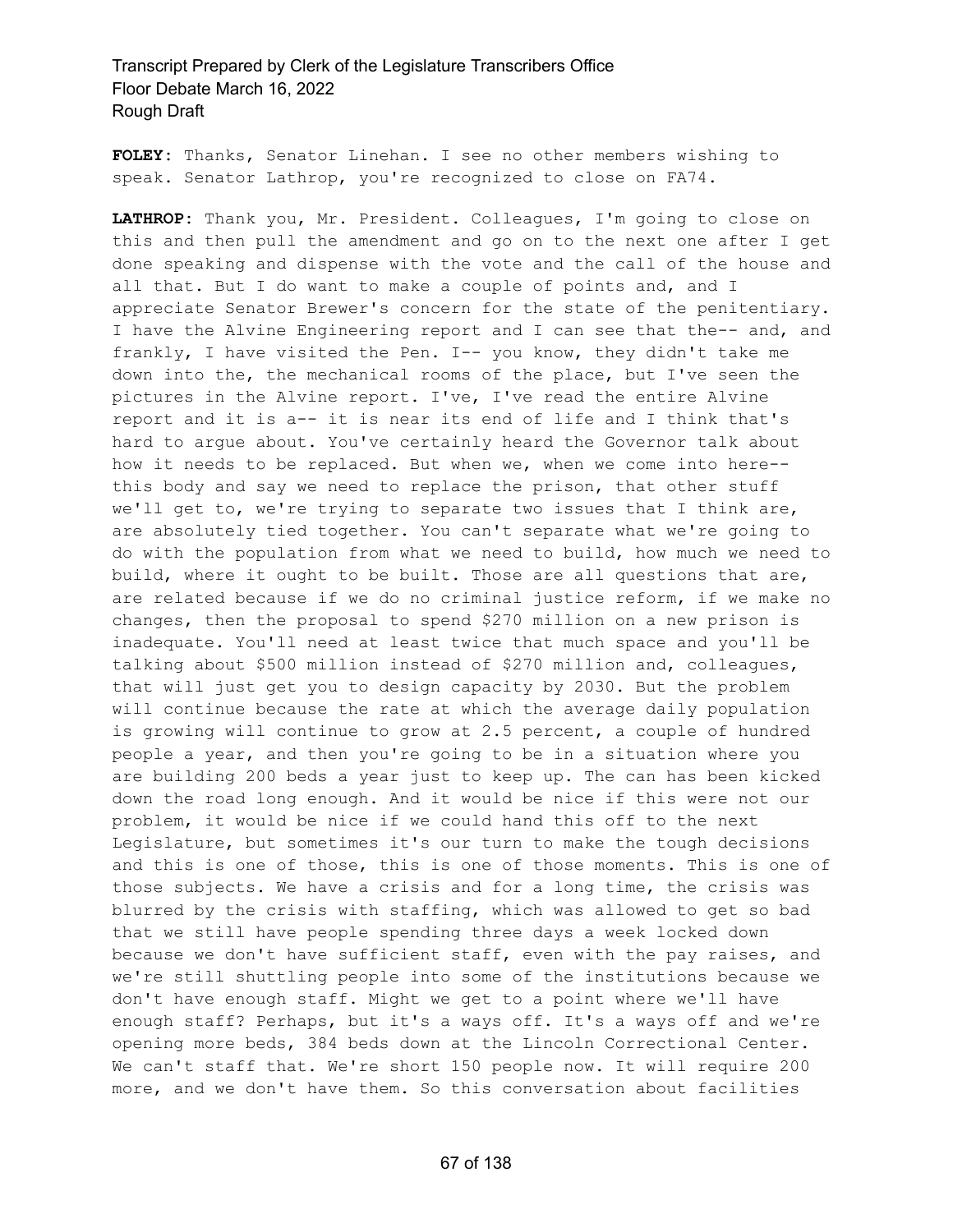and the conversation about reform have to happen at the same time. Otherwise, otherwise, we're accepting the notion that we can build 1,500 beds. We don't know which kind we need and it won't solve the problem. It won't solve the problem. This is not new, either. I mean, this has been a long time coming. If you look at that chart, you can see we have been in an overcrowding crisis for longer than the time it was declared. We amended the statute and required the Governor to declare the emergency--

**FOLEY:** One minute.

LATHROP: --and I-- did you say a minute? I haven't seen any sense of urgency to resolve any of the problems that relate to overcrowding. When I introduce the next amendment, I'll begin the conversation on the CJI process. I want to talk to you about why we invited them in, how they came in, what the process was, and then we'll talk about the ideas for our consideration that have come out of that process. And with that, I will ask to pull FA74.

**FOLEY:** Thank you, Senator Lathrop. FA74 has been withdrawn. Before proceeding, items for the record, please.

**ASSISTANT CLERK:** Thank you, Mr. President. Amendments to be printed: Senator Wayne to LB1011 as well as LB29 and Senator Erdman to LB283. Communication from the Speaker referring LB335 [SIC LR335] to the Reference Committee for referral to the appropriate standing committee. Pursuant to that reference committee report, referring LR355 to the Education Committee. That's all I have at this time, Mr. President.

**FOLEY:** Thank you, Mr. Clerk. Next item, please.

**ASSISTANT CLERK:** Mr. President, next item. Senator Lathrop would move to amend with FA75.

FOLEY: Senator Lathrop, you're recognized to open on your amendment.

**LATHROP:** Thank you, Mr. President, and good afternoon once again, colleagues. As I've suggested, the problem with overcrowding has been evident for many years. The emergency was declared by the Governor July of 2020 because he was mandated to by statute. Our current population is at 152.3 percent of design capacity, 152 percent of design capacity. The Diagnostic and Evaluation Center, colleagues, where people-- where men go for their first stop and on their way to the Department of Corrections, as of the latest data from the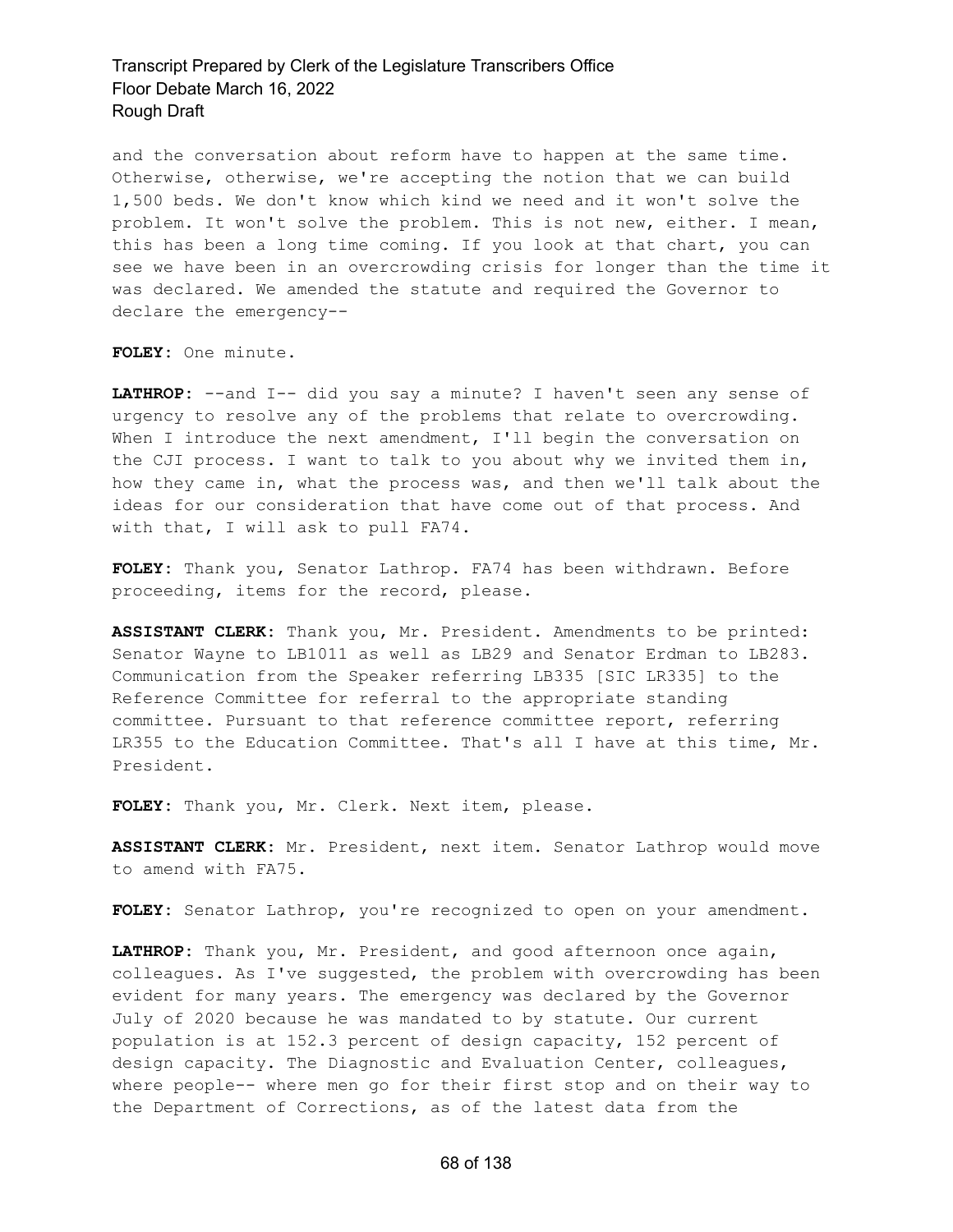Department of Corrections, is at 355 percent of design capacity. People are sleeping on things they call boats. They call them boats at the-- they're little-- they look like little children's toboggans. They drop them in the-- in common areas and sleep on those. OCC, 195 percent; LCC, 169 percent; Community Corrections in Omaha, 192 percent; the WEC center in McCook, 186 percent of design capacity. We have an overcrowding issue and as a consequence of what was obviously an overcrowding issue and attempts that I made last year to pass legislation that were, were vetoed, I initiated the process of inviting CJI into the state of Nebraska. CJI is the Crime and Justice Institute. They have been in other conservative states. Understand this idea of criminal justice reform is a conservative movement. It's about, it's about the cost of corrections. Ours has gone up 50 percent in ten years. We're at \$273 million a year from \$179 million a year before we build this facility. This is a conservative movement. Senator McCollister read the organizations that support this kind of work. We brought in CJI. I encouraged the Governor to participate and the Chief Justice and they agreed and we brought them in because we have a problem. And understand when we brought in CJI, when we brought in CJI, it's criminal justice reform and by definition, by definition, colleagues, criminal justice reform means instead of being tough on crime, which we've done for a generation as we've packed our prisons, being smart on crime. Where do we get the best bang for our buck when it comes to reform and keeping our communities safe? And a lot of states have done this and it's been a conservative movement because they see the mounting cost of the departments of correction across the country. And while other states who have bought into the dep-- to criminal justice reform have seen their populations go down, ours is one of two states in the country that have watched it go up over the last decade. We're out of step and we're not spending the taxpayer's dollar wisely because at the end of the day, the measure isn't did somebody spend 19 years or 20 years in prison? The measure is are we keeping the people of Nebraska safe, safer, or less safe? These reforms that have been enacted in other states have not resulted in increase in criminal activity and that information is available on the Judiciary Committee website in the form of a report from CJI. It doesn't. That's a talking point and it's misinformation. They were invited to this state by the Governor, the legislative branch- myself, and the, and the Speaker-- as well as Chief Justice Heavican. They came to Nebraska and they went through our data. They went through all of our data. They went through Probation, Parole, Corrections, court data, and they told us where the problems are. They told us where our trends are and they shared that information and they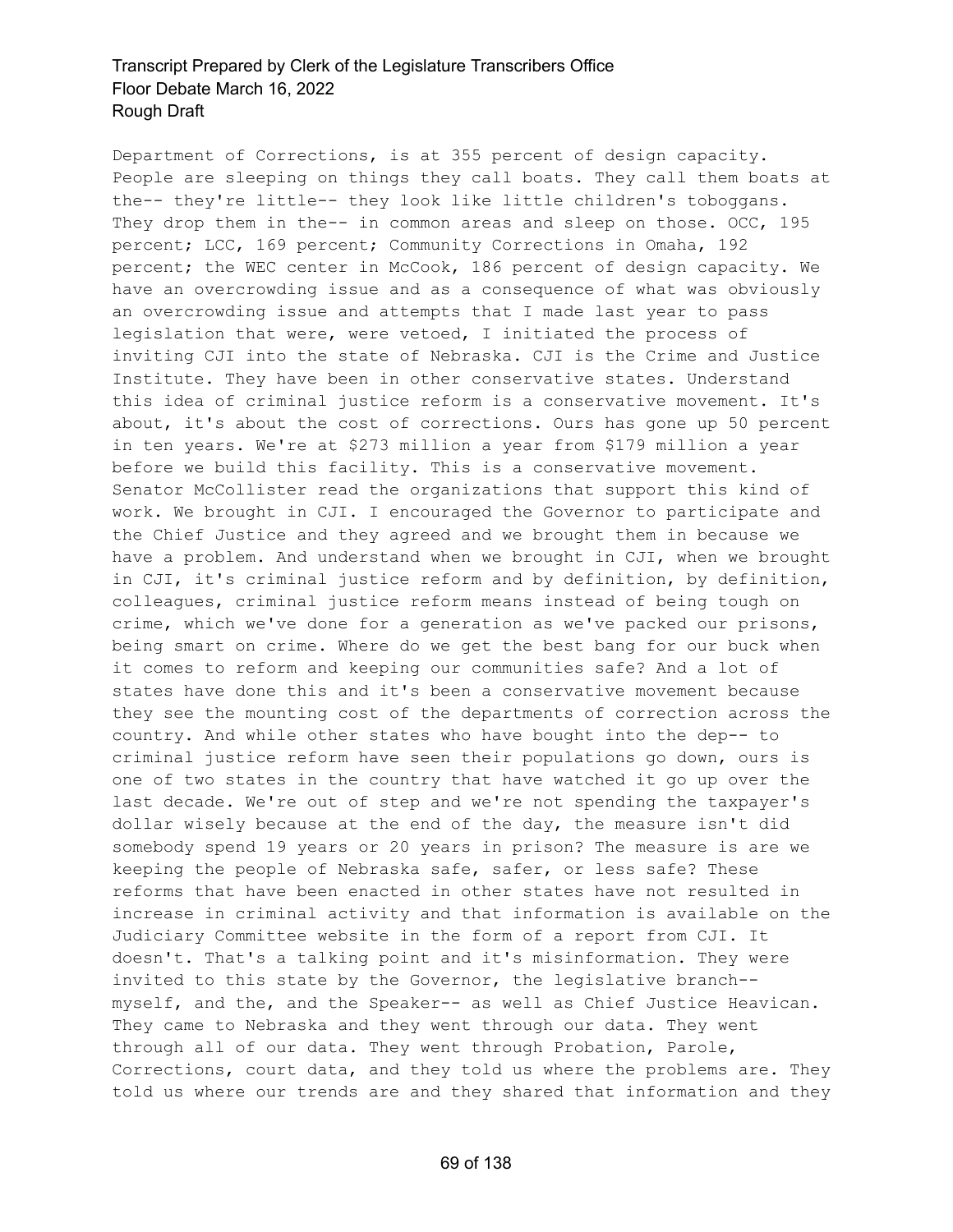didn't come with a solution. They didn't come and tell us, you have this problem, here's your solution. Once they spent two days presenting the data to the working group of about 15 people that included three senators, three members of the judiciary, the Governor, some public defender, prosecutor, some law enforcement, those three- that large group broke into three different groups and they each looked at different aspects of the process: before you get brought into the department, how long you spend there, and what happens on your way out and they've made recommendations. And the recommendations, some of them you will hear called consensus recommendations, where everybody says that makes sense to me. And I'm just going to say something about the consensus items, colleagues. They're not the ones that move the needle. I'll go through them all and we can talk about them today. Happy to answer any questions. But where, where we change the trajectory of our population is in the nonconsensus items. There are things that affect sentences, how long somebody spends there. And I want you to know before we even get into these that the nonconsensus items don't affect mandatory minimums for violent crimes. They don't affect mandatory minimums for gun violence. That-- we didn't touch it. We touch a lot of things and I'll go through them in my opportunities to speak. I wanted you to know what the process look like and I want you to know that it's data driven. When CJI came in, this isn't speculation. It's not opinion. It's not philosophy. It's not perspective. We got data and we, we also had the benefit-- and CJI, when they come in, they also tell you what works and what doesn't; that will make a difference, that won't make a difference. It's data, though. It's data. So when you take somebody who has got a drug problem and you violate them and put them back in prison, do you have a better outcome or, or are they more likely to recidivate? Turns out they're more likely to recidivate. Putting them back in prison doesn't help. That's an example of information that they brought with them and was available to the CJI working group. I'd like to start by talking about the first option. And I'll call them options rather than recommendations because it's hard to call something that wasn't a consensus item, a full recommendation, but it was a recommendation of the committee that they at least be available for our consideration. And the first one is to establish just a streamlined parole process for certain eligible individuals. And so let me explain what that looks like. Nonviolent individuals will be released on their parole eligibility date without a hearing if they meet these two criteria: there is no outstanding residential treatment program requirement and no Class I misconducts in the last 24 months. If they qualify, they will meet with a parole officer or the-- pardon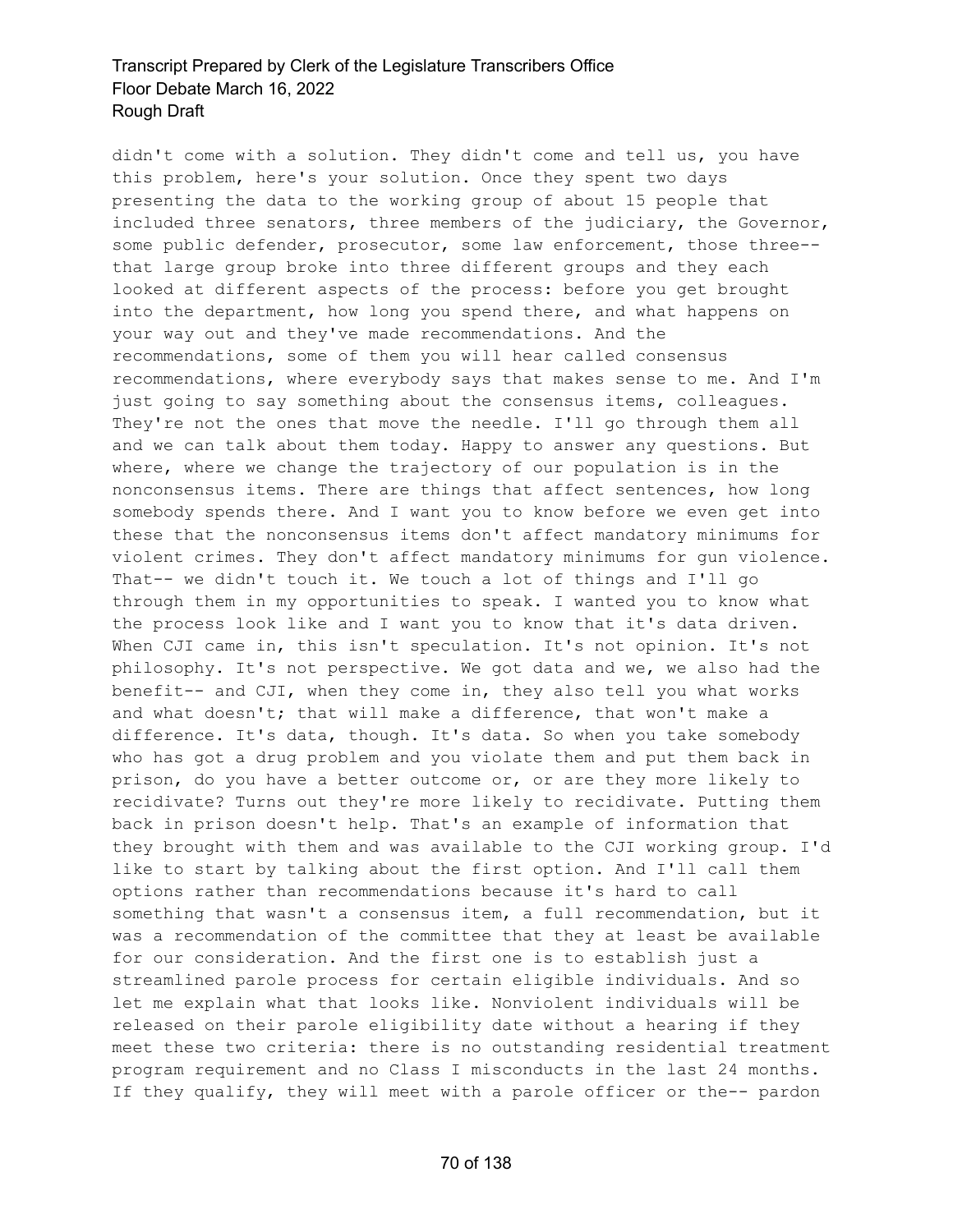me, the Parole Board and enter into a contract two years before their parole eligibility date. Why are we doing this and what's the advantage? We are doing this to create certainty for the inmate. For a lot of inmates, it-- the parole process feels arbitrary. Should I cooperate? Are they going to let me out? I don't know. If they qualify-- by the way, this is a consensus item-- if they qualify--

**FOLEY:** One minute.

**LATHROP:** --if they qualify, then they enter into a contract. These are people that are nonviolent, people that are two years from their parole eligibility date. And the contract basically says, you know what, you don't need any inpatient treatment and if you don't get any misconducts, you're out in two years on your parole eligibility date. What does that do for the institution? What does that do for the inmate? For the institution, it means that that person's going to behave themselves. They're more likely to keep them-- their nose clean while they finish the balance of their sentence and move towards their parole eligibility date. And for the Parole Board, that means one more small case they don't have to deal with so they can focus on more high-risk individuals. It frees up time for the Parole Board. The, the head of the Parole Board was on board with this notion and that is the expedited parole process.

**FOLEY:** Thank you, Senator Lathrop. Senator McCollister. Senator McCollister.

**McCOLLISTER:** Thank you, Mr. President. Good afternoon, colleagues. Next amendment. I'm glad we're moving ahead as we move this afternoon. I always start my talk about criminal justice reform referring to 1980 when there was only 1,400 people on our system, but then we had the '90s: three strikes, you're out, enhanced sentencing, other factors that built up our prison population to unacceptable levels. And you can use the chart that Senator Lathrop gave us to see how that, how that has increased. We've talking about the CJI work group and would Senator McKinney yield to a few questions?

**FOLEY:** Senator McKinney, would you yield, please?

**McKINNEY:** Sure.

**McCOLLISTER:** Senator McKinney, were you on the CJI work group?

**McKINNEY:** Yes, I was.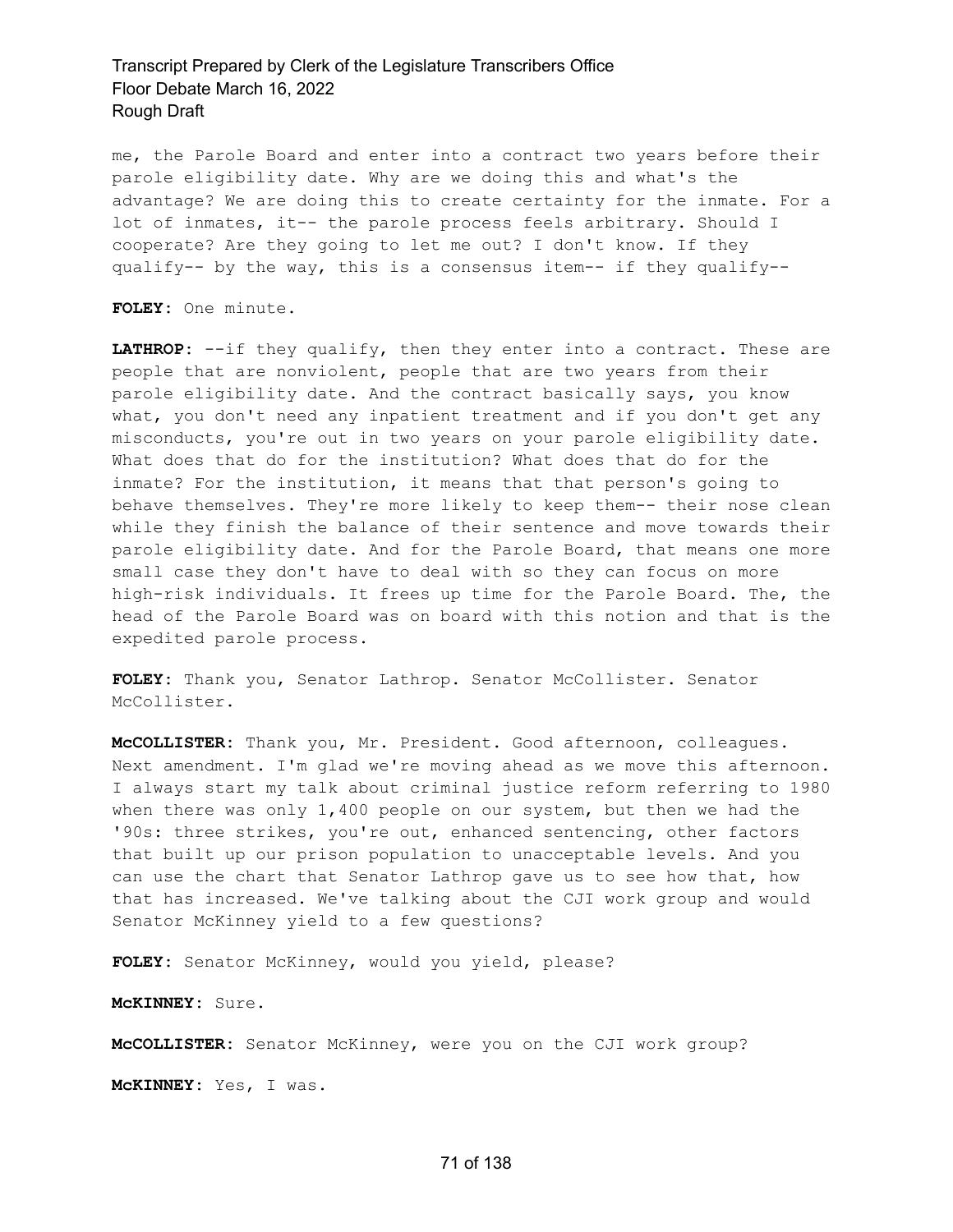**McCOLLISTER:** What-- of the three branches or the three efforts, which one did you serve on?

**McKINNEY:** I was on to the sentencing subcommittee.

**McCOLLISTER:** Well, some of the elements that we talk about in sentencing include consecutive sentences--

**McKINNEY:** Yes.

**McCOLLISTER:** --mandatory minimums. What, what was the discussion about those two particular strategies for criminal justice reform?

**McKINNEY:** With consecutive sentences, we were looking at how there was an increase in judges using their discretion to consecutively sentence individuals and for the mandatory minimums, we were having discussions about decreasing mandatory minimums for low-level drug offenses.

**McCOLLISTER:** Where their information provided to show that those particular elements, consecutive sentences and mandatory minimums, don't increase public safety?

**McKINNEY:** Yes, I think, you know, the examples from other states like Utah show that we could do this with-- and it would be smart as well.

**McCOLLISTER:** OK. There was 21 recommendations, is that correct?

**McKINNEY:** Yes.

**McCOLLISTER:** And how many did the group unanimously adopt?

**McKINNEY:** 17.

**McCOLLISTER:** And what of-- were the, the four others that you chose not to adopt?

**McKINNEY:** The, the four others were geriatric parole for individuals who are incarcerated that are, you know, seniors pretty much, modifying drug possession penalties, discourage the use of mandatory minimum sentences for nonviolent felonies and allow credit to be earned during a mandatory term towards the nonmandatory portion of a sentence, and the 21st one was ensure consecutive sentences are used consistently and appropriately across the state.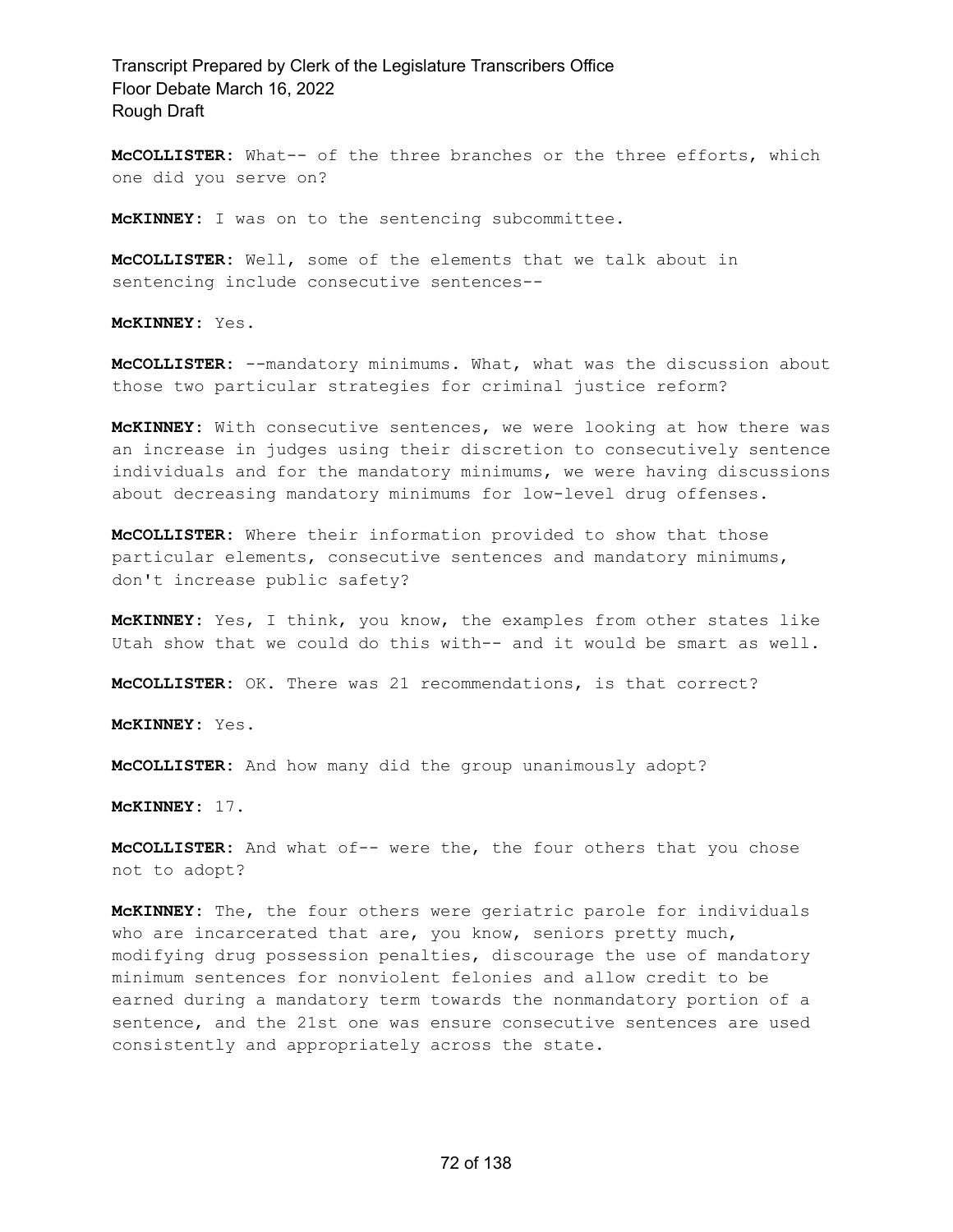**McCOLLISTER:** We talked about geriatric issues this morning and I think we discussed the fact that we can actually prove that those people in those senior ages don't recidivate. Is, is that correct?

**McKINNEY:** Yes and contrary to popular, popular belief, individuals serve long-term sentences, especially once they get past a certain age, have a low recidivism rate.

**McCOLLISTER:** Yes. Well, that would be a good strategy for us to adopt. Any clue how many people would be eligible for parole if we were to adopt such a policy?

**McKINNEY:** Oh, that's a good question. I can't say an accurate one off the top of my head, but it would be a good number of people.

**McCOLLISTER:** I think we made that study last year and I'm thinking it was easily 60, but perhaps as number-- a number as high as 100 folks in the--

**FOLEY:** One minute.

**McCOLLISTER:** --system right now would be, would be eligible. One minute? Thank you. Next question: when it comes to sentencing reform, what were the-- some of the issues that surfaced from those that object to sentencing, sentencing reform?

**McKINNEY:** There were conversations about public safety, thinking about victims, basically not wanting to be soft on crime. People think they're already doing their job, but they've incarcerated the tenth-highest black incarceration rate in the nation. So those were the conversations.

**McCOLLISTER:** How about technical violations? If a person had a small technical violation on parole, how often are they sent back to prison?

**McKINNEY:** I think that was 40 percent.

**McCOLLISTER:** And I think some states have-- no longer ask people to go back to prison for a small technical violation, is that correct?

**McKINNEY:** Yes and we had discussions about halfway-back houses and things like that for individual--

**FOLEY:** That's time, senators.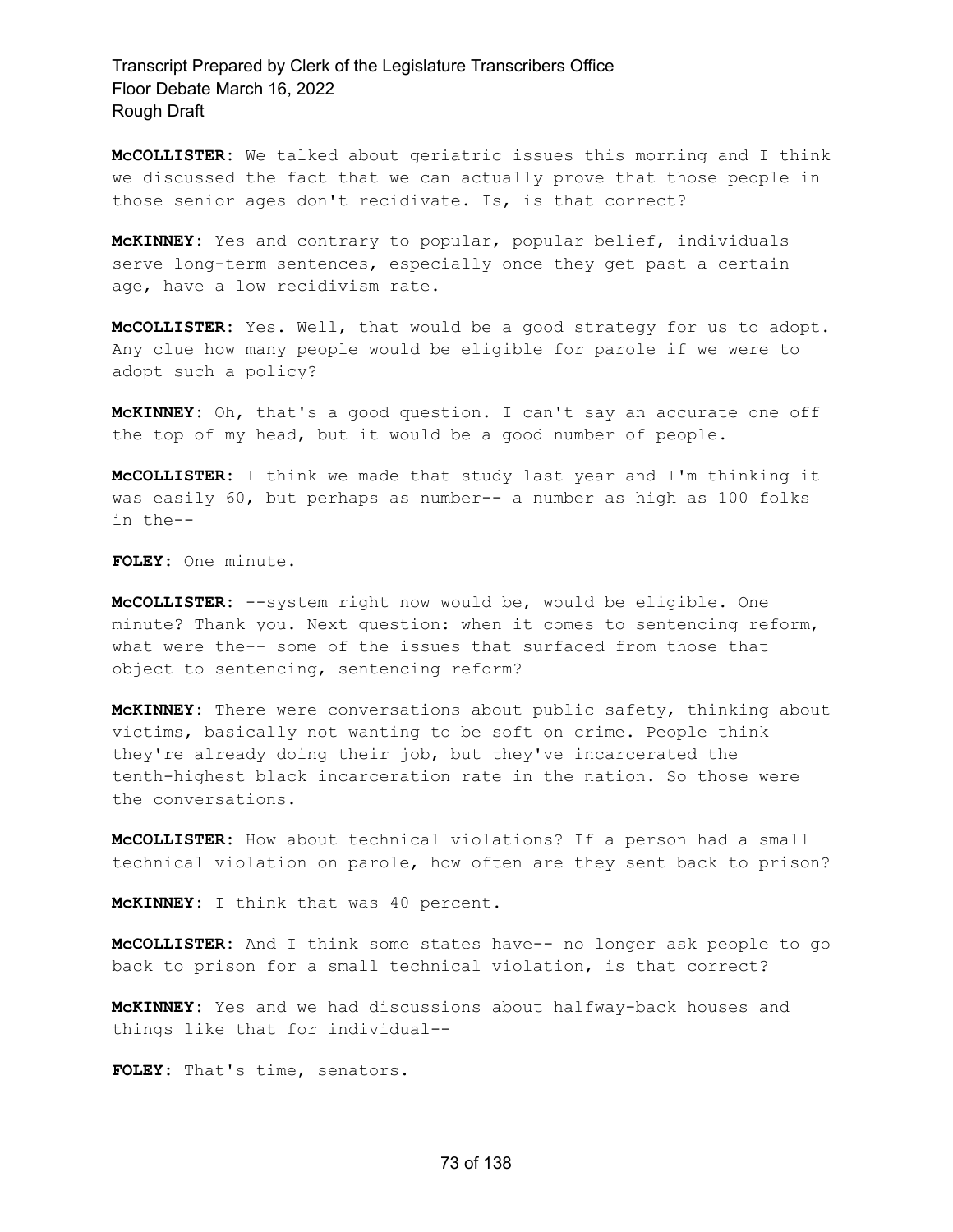**McCOLLISTER:** Thank you, Senator McKinney.

**FOLEY:** Thank you, Senator McCollister and Senator McKinney. Senator McKinney, you're next in the queue.

**McKINNEY:** Thank you, Mr. President. But Senator McCollister, we had conversations about, you know, looking at how do we address technical violations and possibly having a halfway-back system to not necessarily send those individuals back, but have a system kind of, kind of close to how the federal system is where they have halfway houses and, you know, slowly reintegrate individuals back to society. The, the CJI process was an interesting process, to say the least. I went into it trying to be as optimistic as possible, but going into it, I clearly stated in the first meeting that, you know, are we here to actually do something or are we here to pay lip service and say we tried, but we couldn't come to agreements on anything? And in my honest opinion, I was trying to be optimistic, but once we got to actually figuring out what the options were and the recommendations, the true colors were shown. It felt like individuals were willing to go through the process just to say we tried. We're not actually willing to take the necessary steps to change our criminal justice system in this state and that's the problem. Individuals were allowed to express their opinions on the options or if we want to call them recommendations. Everyone did and we had our opinions on things. Then once it came time to release those documents, people got hesitant, wanted things to change. It took longer for the final report to come out because of that and now we have a bunch of amendments on LB920 because the process wasn't a good-faith process; it was to pay lip service. And you could stand up and say no to this and no to that, but the facts are the facts. We're either going to do something about criminal justice reform in the state of Nebraska or we're going to continue to have a prison overcrowding crisis. And people can stand up and talk about public safety, but I would just tell you that having a schedule, for instance, a, a 4-3 schedule where people are able to roam around inside, for example, Tecumseh, for-- from Monday to Thursday, but they're locked up Friday, Saturday, and Sundays for 72 hours, that's not safe. That, that creates a whole bunch of crisis. People have reached out to me about not getting medication, not getting proper medical treatment, being mistreated by the guards, not getting showers when they were supposed to. How is that humane? We have to do something. Again, I repeat, if we elect to build a prison, it will take a long time for that prison to be built, which means we'll still have a prison overcrowding crisis that we don't address, but we're-- a lot of people will walk away happy saying, no, we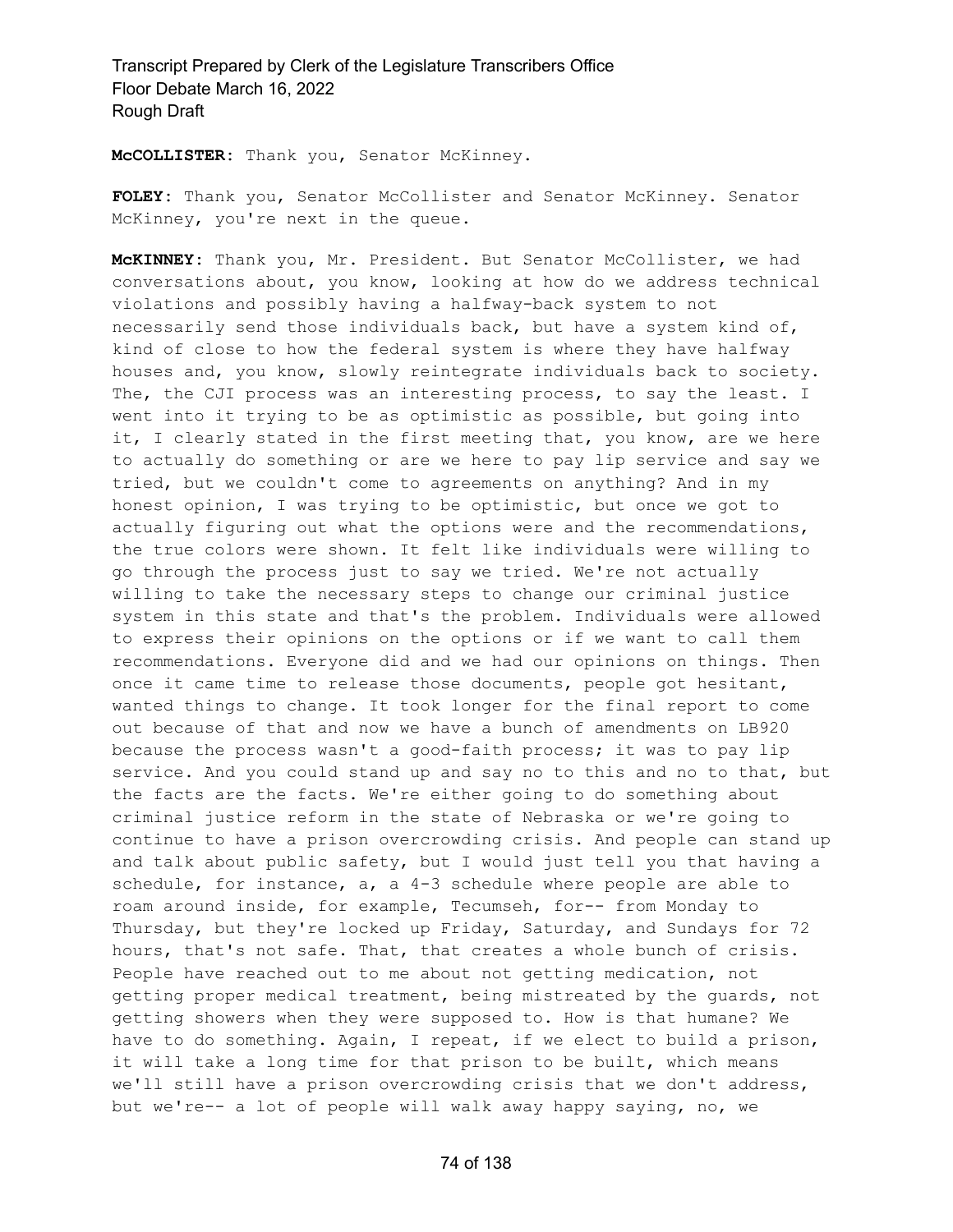decided to build a prison. We are tough on crime in Nebraska. Don't come to Nebraska because we're tough on crime, but people are standing up talking about humanity. How is that humane? And then we, as a nation and as a country and as a body, stand up and talk about other nations across the world, about the atrocities and injustices that they do, but we don't want to hold ourselves accountable. America has been one of the worst places ever in history, from slavery to mass incarceration, but nobody wants to even address that. They want to ban that from schools. People do. It's, it's crazy. It makes no sense. And then you wonder why people want to leave this state, why we can't retain people or anything else like that. Because you want to build prisons, you want to stay stuck in the '90s tough on crime, which- and for instance, in north Omaha, being tough on crime hasn't helped. Over-- impoverished my whole life, the crime is what it is because instead of investing in people, we've elected--

**FOLEY:** One minute.

**McKINNEY:** --to lock people up, which hasn't helped my community or Senator Wayne's community or Senator Vargas' community at all. But y'all don't care because y'all don't have to live at night and lay in your bed and hear gunshots and hear people get shot around a corner. You don't have to hear the sirens all night. You don't have to wake up and answer those phone calls about who got shot and who didn't get shot, where was it at? You don't have to hear that. We have to live that. But instead of being smart and investing in communities, you want to build prisons and be tough on crime and it makes no sense. And somebody please stand up and make it make sense to me. I welcome you to. Thank you.

**FOLEY:** Thanks, Senator McKinney. Senator John Cavanaugh. Excuse me, Senator. Before I-- let me just jump in here for a second. Senator Halloran would like us to recognize six fourth-graders in the Zion Classical Academy in Hastings, Nebraska. Those students are with us in the north balcony. Students, please rise. We'd like to welcome you to the Nebraska Legislature. Senator John Cavanaugh.

**J. CAVANAUGH:** Thank you, Mr. Lieutenant Governor. So I again rise in, I guess, support of FA75 and, and opposed to building a new prison, especially without any substantive reform. And I wanted to talk about the-- I had an opportunity. I went with Senator McKinney and we went and visited the concerned lifers at the state pen on August 6 of this year and we sat down with them for an hour or so and talked about prison life and talked about, you know, the system and a lot of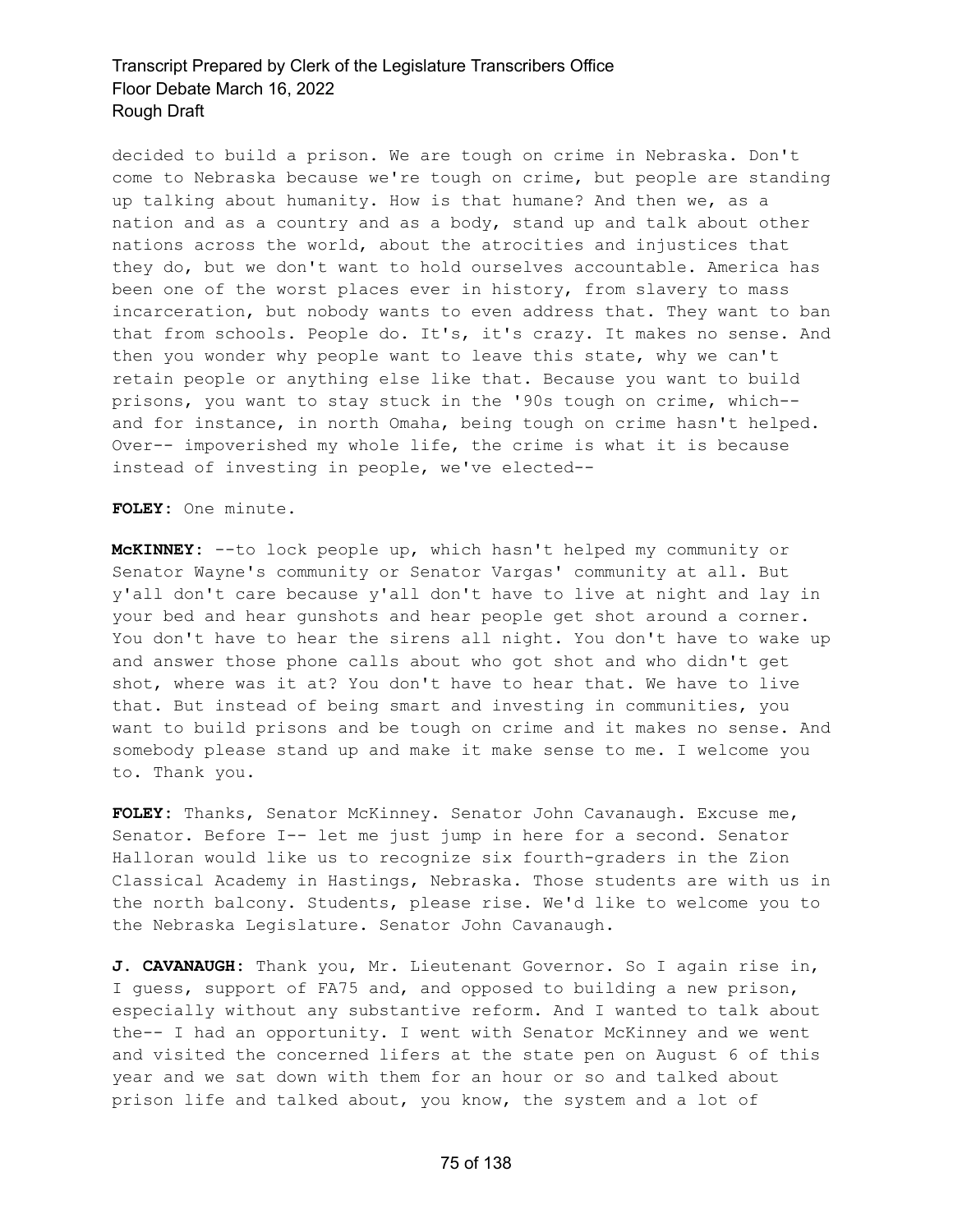different things. I know other folks here have had the opportunity to go and visit other institutions and see them and meet with people. But I wrote down a couple of quotes that I thought were relevant and interesting and, and I actually asked the guys if I could read them when I-- when we were there. So there's one that I think is particularly relevant to this conversation: how you want someone to come out is how you treat them while they're in. And that was a gentleman named Todd Cook talking about how we need to make sure that we are making programming available to people. We're not, we're not treating people in an inhumane way, a lot of the things that Senator McKinney just talked about that-- where it's hard for people to feel like a human when they can't get a shower and they can't communicate with their family and they can't get basic necessities. And we treat people-- we-- some of these people will be in there for life, the concerned lifers. Not all of those folks will be there for life. There-- some of them are doing long terms of incarceration and ultimately would get out at some point and-- but just them, but everybody that's in, most of these people are going to come, come out of the, the system and they're going to come back and live in society; some of them after a year, some of them after 20 years, some of them maybe after 50 years. And we don't focus enough on making sure that people come out better than they went in; better equipped, better prepared, and helping them deal with whatever issue or reason led to their incarceration and by which I mean decreasing the likelihood that they're going to reoffend, whatever offense, commit another offense, and that is the, the objective, is to decrease crime, to decrease the number of individuals who are the victims of crime. One of the ways we decrease the number of victims of crime is by decreasing crime, is by making sure that individuals who may potentially commit a crime are not going to commit it for whatever reason. And we do that by helping people with mental health and drug and alcohol treatment. We do that by making sure that people have opportunities and that is not just building another facility and it is not focusing on longer sentences and more stacked sentences. So there are ways to work on that and that actually serve the,, the objective that we all agree with, that we all espouse. It's just more complicated. We're taking a long-- a lot of time to talk about this, taking opportunity because it is a complicated issue. It takes time, it takes effort to understand, takes interest, and we're having this conversation in a longer format for that reason. Because the short answer is lock more people up, but that's not the right answer. It's not the constructive answer. It's not a useful answer. The long answer is making these types of changes, systematic changes, institutional changes, that will actually serve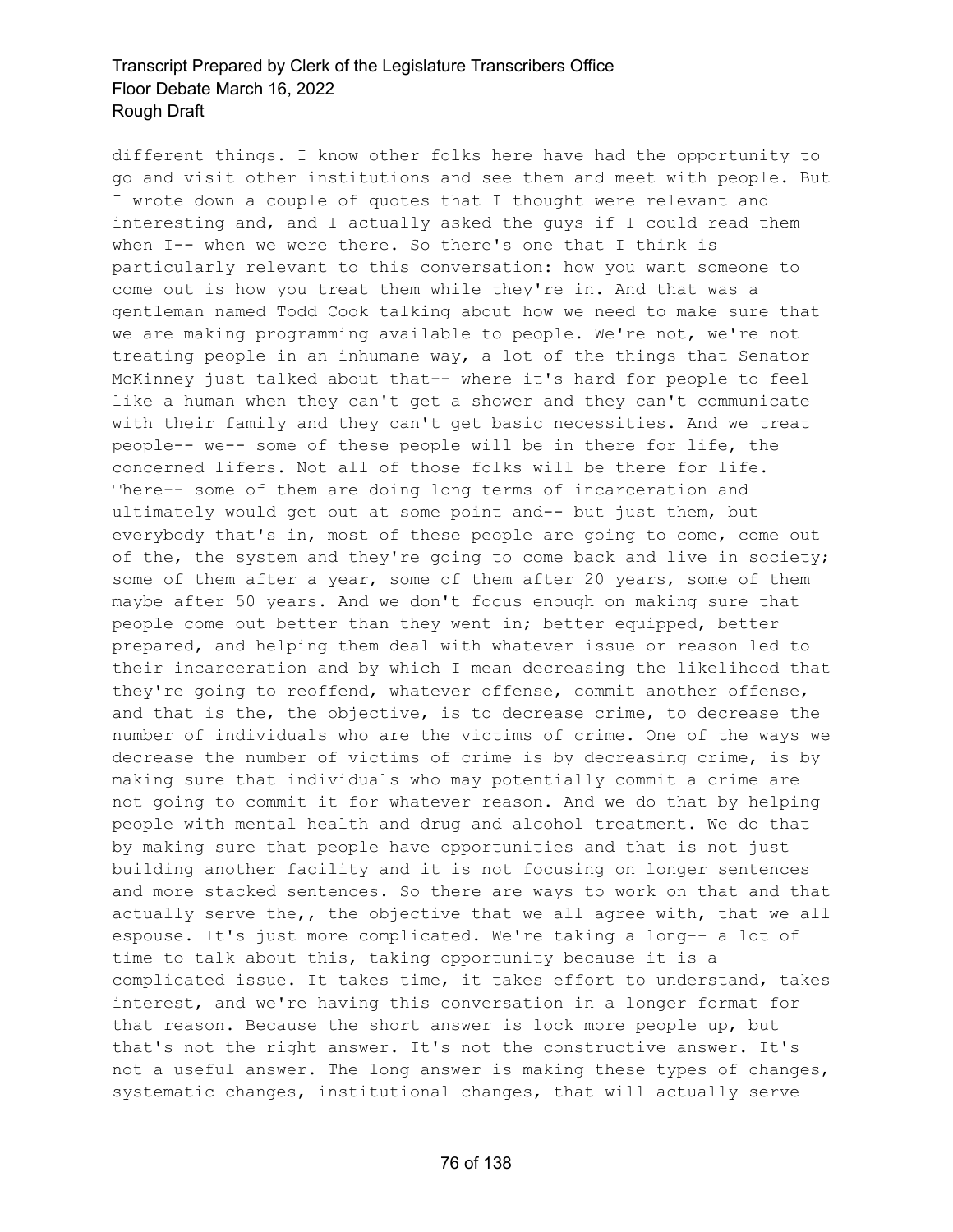the state's aims and our goals and be more efficient, cost less, and have a better outcome. The other quote is one that-- it said it's about who you are and not--

**FOLEY:** One minute.

**J. CAVANAUGH:** I'm sorry, it's not about what you've done, it's about who you are. And this was a gentleman named Lance Allen who said that a lot of these people, these concerned lifers, did do something terrible and they-- a lot-- they express remorse and regret and yet they're still human beings who are still part of our community, even though they're incarcerated. And they, they should be treated as an individual and not always-- or not, not treated as the worst thing that they've done. And so it is important in this conversation to remember to reflect upon the fact that we are talking about people's lives. And I know we're not trying to diminish the victims of crime, not trying to say that people aren't entitled to justice, but we need to make sure that we are cognizant of the fact that there, are there are humans on both side of this issue and this, this situation. Thank you, Mr. President.

**FOLEY:** Thanks, Senator McCollister-- excuse me, Senator Cavanaugh. Senator Machaela Cavanaugh.

**M. CAVANAUGH:** Thank you, Mr. Lieutenant Governor. Good afternoon, colleagues. So this amendment, I think, strikes any changes to the capital improvement project, which I haven't gotten to yet, so I don't know how much that would be, but I'm certainly going to take a look at it and possibly vote for it if we get to vote on it. I've been going through the budget, as one does, and I just-- I really don't have the words for how much I dislike this budget. It reminds me of LB1107 in 2020 where put a whole bunch of things together, too big to fail. Too big to fail is never a good approach. It's not about compromise at that point. It's about forcing everyone to do something that is completely against what they want or believe in because they're going to put something else in there. It's making you decide against doing what you believe is right and doing what you believe is wrong and putting those things together so that you have to do what's right and wrong at the same time. I don't believe that the canal should have been in the main-- this budget. I don't believe that the lake should be in this budget. I don't believe that the prison should be in this budget. If the intention is for this budget to die on the floor, then I understand why those things would be included. They are very controversial. It is a lot of money that helps no one. It does not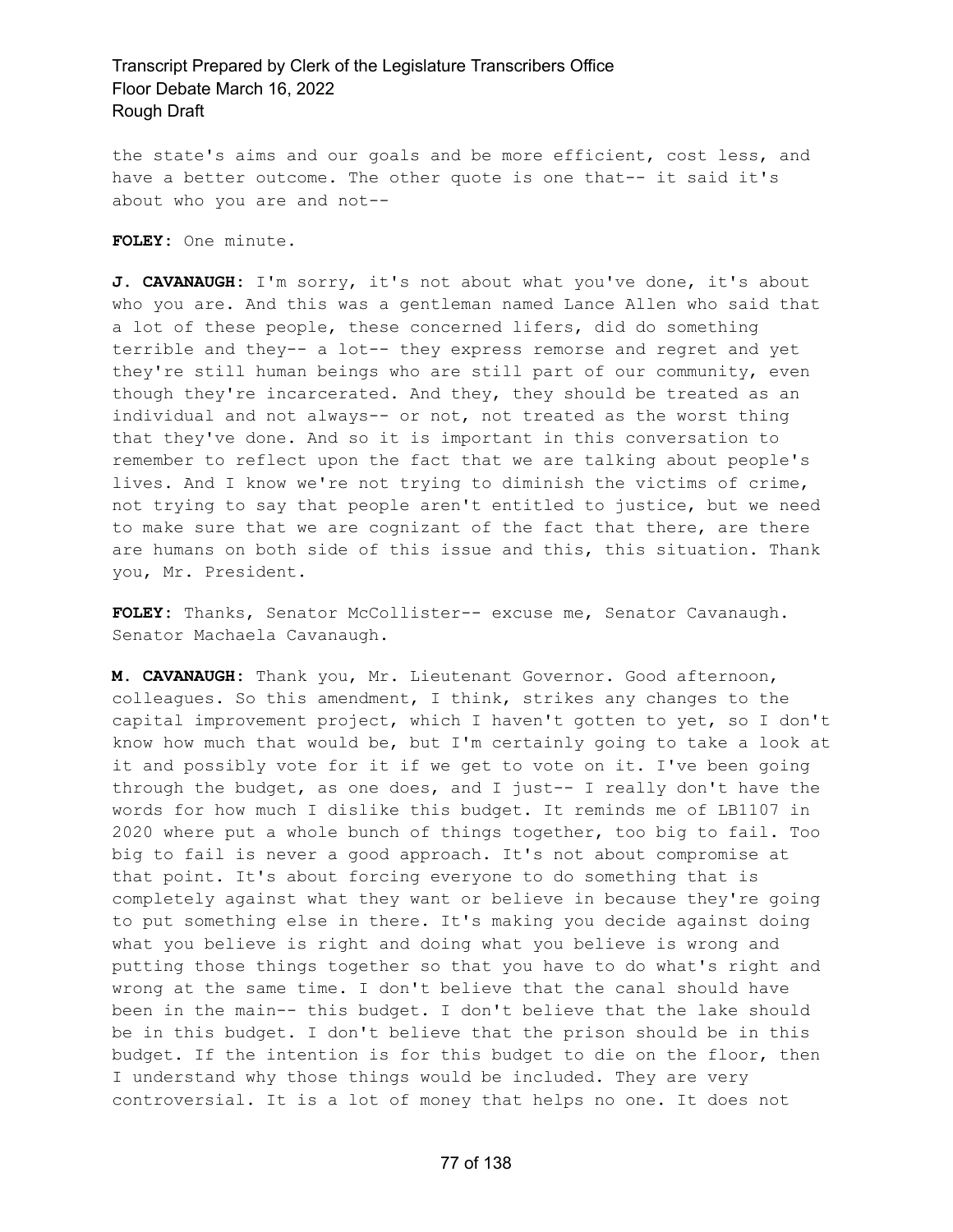improve the quality of life for anyone. Yes, it secures water rights in the future, which in the future might yield something, but it is not doing anything for the immediate needs of the people of Nebraska. And if we're not going to do anything for the immediate needs of the people of Nebraska, then I would go back to Senator Linehan's income tax bill and say, well, at least this does something for the people of Nebraska. This bill does some things for some people in Nebraska. It includes reimbursement rates. It adds money to the food bank. It has some money for middle-income housing and rural housing, but nothing compared to the things that it could, first of all, do for all of those things and nothing compared to what we are doing for these other things: the prison, the lake, the canal. The prison, the lake, the canal; comes down to those three things. You put those in this budget, this budget is toxic to me. The prison, the lake, and the canal. I should not be forced to choose between giving people and in-- a raise from \$12 to \$13 who are providing essential services and then just throwing, in my view, away hundreds of millions of dollars because- why? Those things should be decided on their own merits. Those things should be their own standalone bills to be debated by this body: the prison, the lake, the canal. And those things are such huge projects that there's so much within them to be debated. Let's take the lake. Jedi, STAR WARS, whatever you call it.

**FOLEY:** One I-- one minute.

**M. CAVANAUGH:** Thank you. I don't oppose everything in that bill. There are things in that bill that I think are infrastructure and necessary, but they're being attached to building a recreational lake and that's forcing the senators who represent those districts where the water infrastructure improvement projects are happening to vote for a recreational lake even though you don't think we should, even though it will take farmland away from family farmers because we're going to have to use eminent domain. Ask yourselves what you're being asked of to do here today, to do on all of these bills, and is it right and is that how you want to legislate? Because it's not how I want to legislate. Thank you.

**FOLEY:** Thank you, Senator Cavanaugh. Senator Tom Brandt has a very special guest with us today. His mother, Janet Brandt Murray, from Plymouth, Nebraska, is with us in the north balcony. Mrs. Brandt, could you please rise? We can welcome you to the Legislature. Senator Lathrop.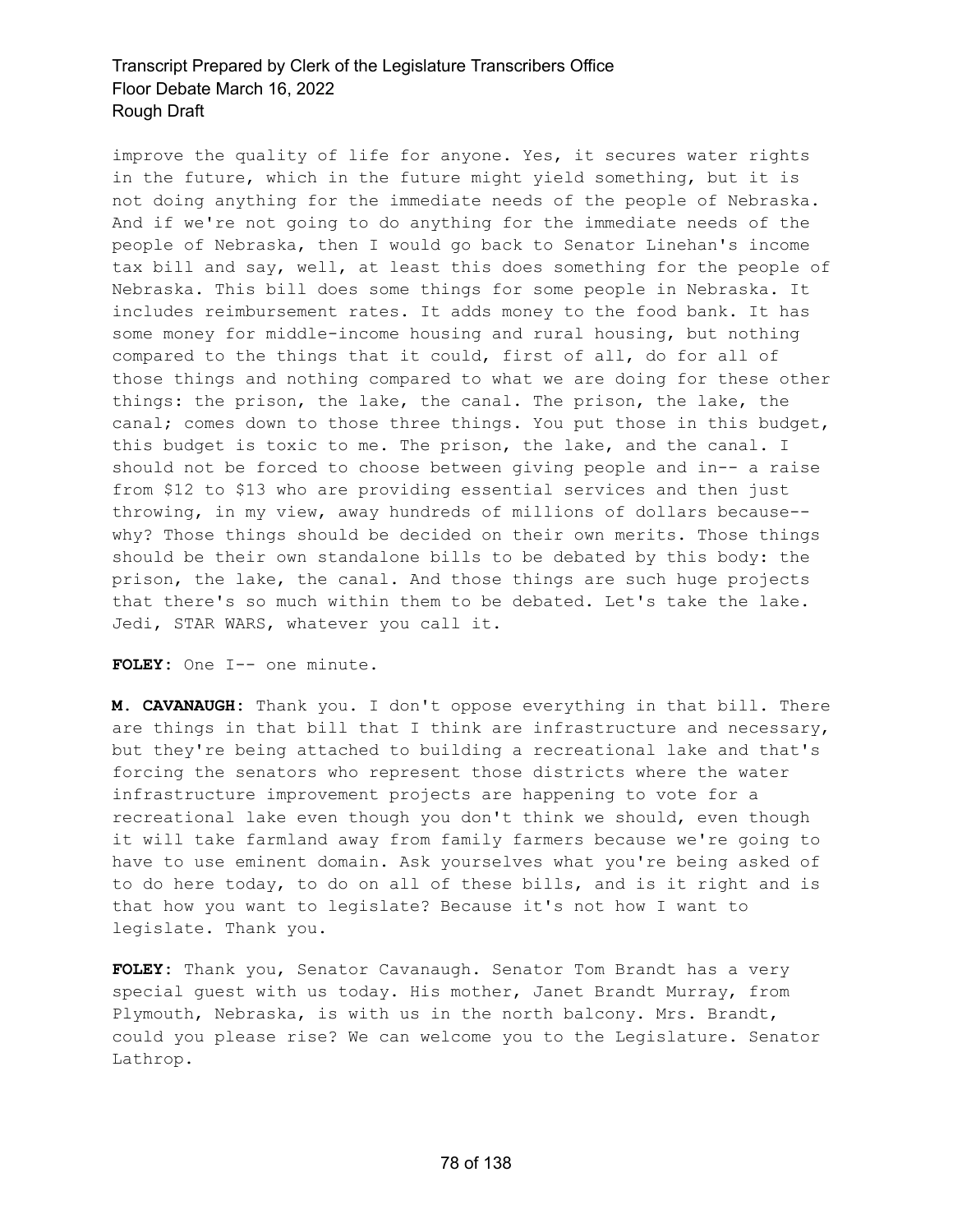**LATHROP:** Thank you, Mr. President. When I last spoke, I was talking about the first option, that having to do with expedited or streamlined parole. That, that recommendation or that option also included a second aspect and I'd like to visit with you about that now. Right now, we have about 14 considerations that are taken up by the Parole Board as they decide whether someone is a suitable candidate for parole, whether they should be paroled or not paroled. The working group that I was in that included the head of the Parole Board recommended-- and it was a consensus item-- that we narrowed the considerations down to six. I'm going to read those for you in a second, but I want you to know the rationale behind that. And the rationale is this: when there-- the, the considerations that have been taken off of the list of considerations are those that are more subjective. And the reason for that is is that we want inmates to feel that parole is achievable, something they can do and have clear guidance for what it takes to get to parole and not have something that is so subjective that they go, there's no point in even trying. And that, that's part of the concern that some inmates have, recognized by the Parole Board themselves, and the recommendations are that we limit or have six considerations. I'm going to read those to you so that you know these considerations are fair considerations, they're more objective considerations, and they will benefit both the Parole Board and those seeking or considering seeking parole itself. The first one is the Parole Board will consider the following factors: (1) the adequacy of the individual's parole plan, including sufficiency of residence and employment history; (2) the individual's prior criminal record, including the nature and circumstances, dates and frequency of previous offenses; (3) the individual's institutional behavior; (4) the individual's previous experience of parole and how recent such experience is or was; (5) whether an individual has completed a risk and needs assessment pursuant to Section 83-195; and (6) the perspective of victim or victim's representative on the parole application. But that is the first recommendation, that's the logic for the first recommendation or the option, and I'll go on to the second one. The second option that this group developed and it is a consensus item is to increase the number of assistant parole-- pardon me, assistant probation officers-- they call them APOs-- in the state and pairing those individuals with probation officers who manage high-risk caseloads to ensure that officers are able to follow evidence-based, evidence-based practices and to ultimately maintain and improve high success rates of probation supervision. It will first be a pilot in one county or probation district in order to assess the impact of increasing the number of supportive personnel within the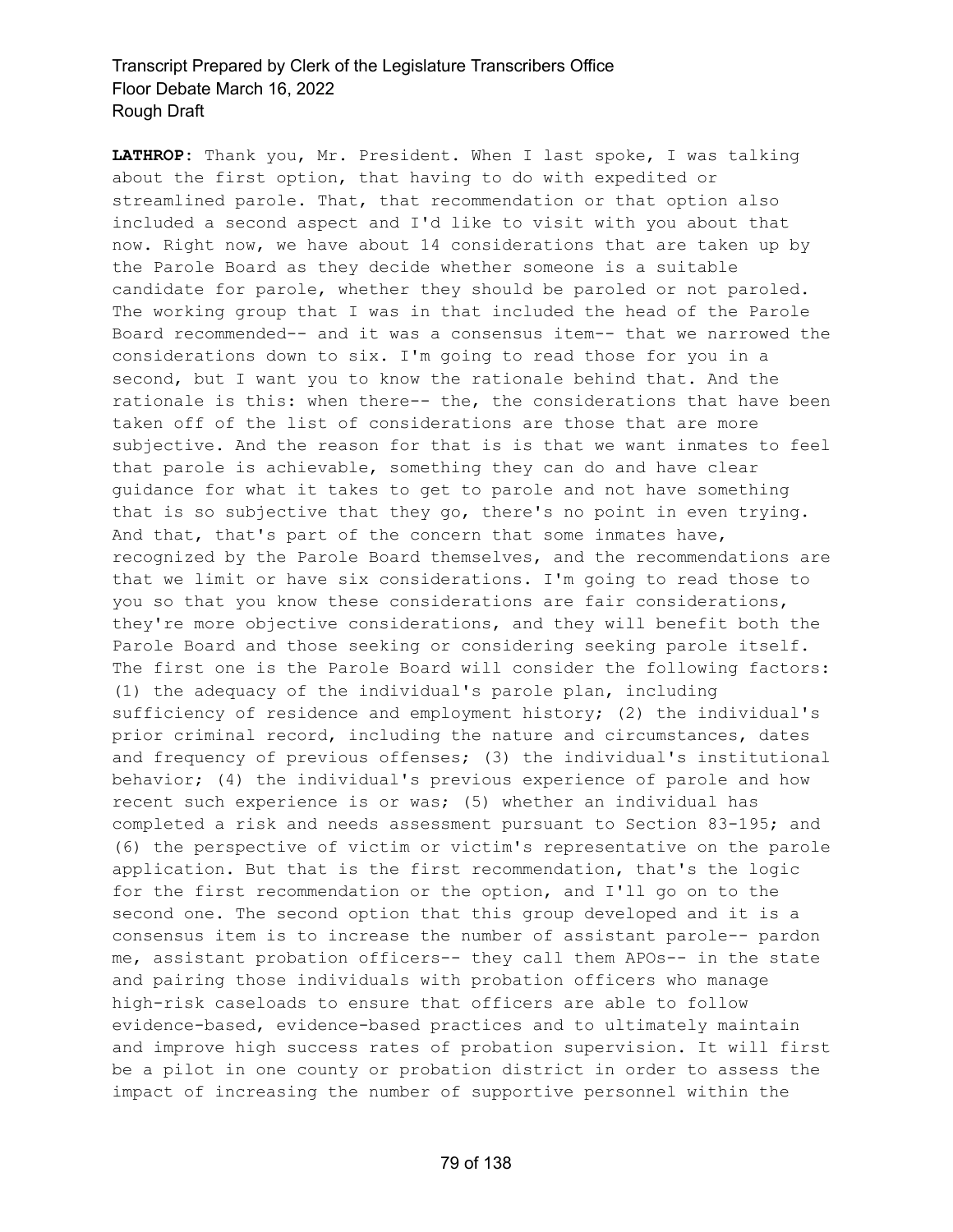probation workforce. Why is that important? Some time ago, I think it was in LB605, we established post-release supervision. They are followed by-- so some people with lower-level felonies, when they are discharged, they will have post-release supervision in addition to those that just have straight-up probation. And what we've seen with post-release supervision is now probation is dealing with some higher-risk individuals, people that need a little more attention--

**FOLEY:** One minute.

**LATHROP:** --people, people who need a little more oversight. By establishing assistant parole-- probation officers, it allows our probation officers to focus on the high-risk, high-need individual. It gives them help without having to hire an actual trained probation officer. This will help our probation officers cover more ground, cover more cases, and be able to do a more effective job focusing on the high-risk, high-need person. It is a good idea and for that reason, it was a consensus idea in the workgroup. I'm out of time?

**FOLEY:** 13 seconds.

**LATHROP:** Thank you.

**FOLEY:** Thank you, Senator Lathrop. Senator Walz.

**WALZ:** Thank you, Mr. President. I've been really trying to take some time today to read this report from the Nebraska Criminal Justice Reinvestment working group and I don't know if you all have copies of this. And if you don't, I would suggest that you get it because it has some really great information about-- just about the, the process and the recommendations. I honestly have to say I appreciate the conversations that we've had so far about the process and the recommendations that were made, the options that were made in the-- in this, in this report. I am not an expert. I'm not an expert in this area and that's why I rely heavily on Senator Lathrop, Senator Pansing Brooks, Senator DeBoer, Senator Wayne, Senator McKinney, and many other people to talk about the findings and I rely on them to help me understand what the recommendations are and why they're important. I, I'm kind of disappointed that there are so few senators on the floor right now. This is an important issue. Adding prisons without reform is a waste of taxpayer money and unless we address the root of the problem, we're going to continue to just throw money away. More important, this really is a waste of a life for a person who has the capacity to succeed and really add value to their communities if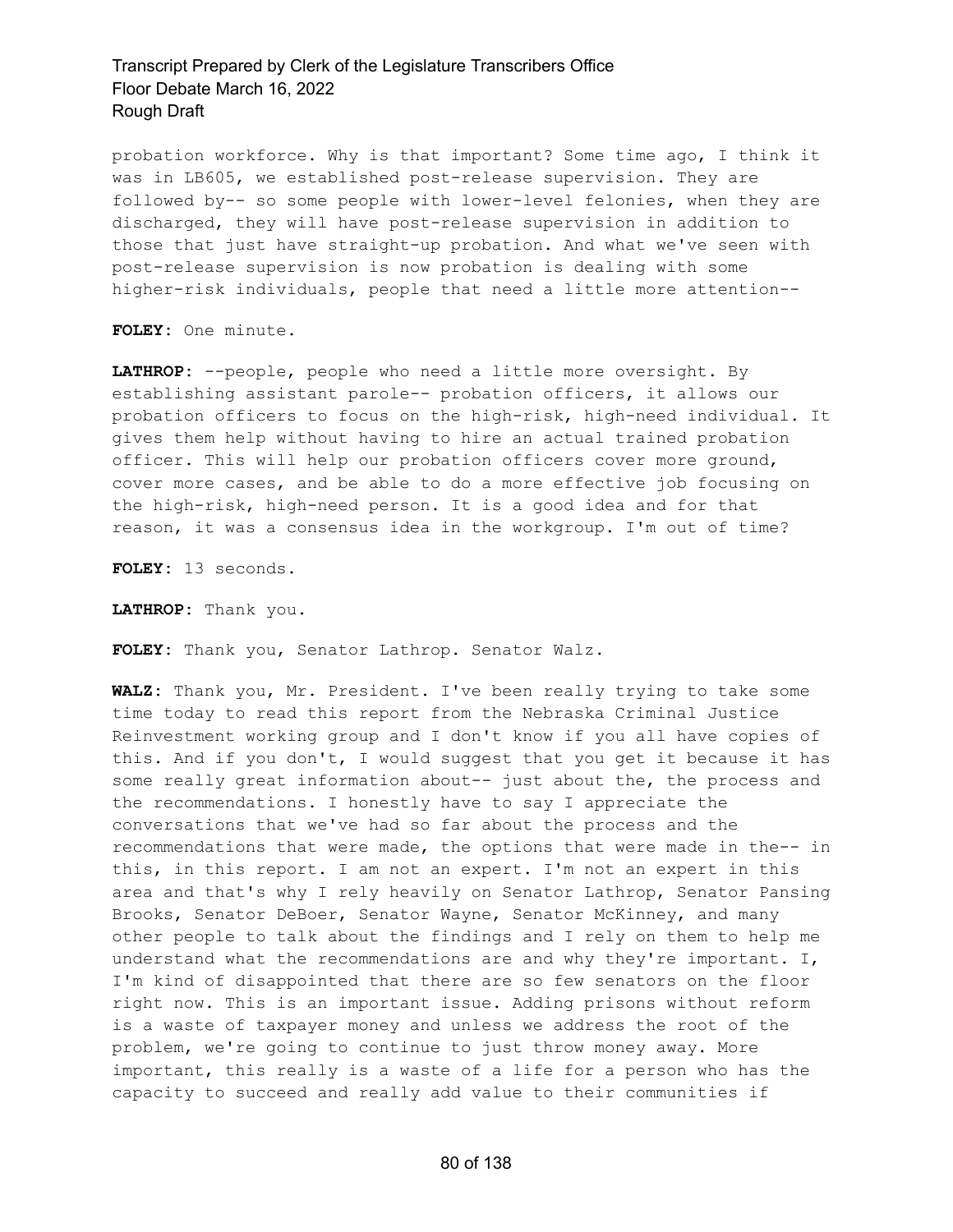they're given a chance. So I'm going to continue to listen. I really appreciate the conversation. I appreciate the information and I would like to yield the rest of my time to Senator Lathrop.

**FOLEY:** Thanks, Senator Walz. 3:00, Senator Lathrop.

**LATHROP:** Did you say 3:00?

**FOLEY:** 3:00.

**LATHROP:** Thank you, Mr. President. The third option for our consideration coming out of the CJI process is generally established supportive housing programs for individuals on supervision in the community, specifically developing a supportive housing program to provide accountability and intensive support to individuals on parole who commit technical violations without revoking them fully back to prison. Let me tell you what this is about. So when we place somebody on parole, they have, they have-- they are accountable to a parole officer, right? They have to check in, they have to maintain employment, they have to have a suitable housing, and they also have to take drug tests. And sometimes, sometimes people on parole will be late checking in, they might have a dirty UA, not a law violation. They haven't been caught committing another felony. We're talking about technical violations. This is a consensus item, I believe-- it is-- because recognizing-- and those who were involved in this process recognize that sometimes people trip up, but they don't need to go back to prison. Forty percent-- this is a-- Senator McKinney just answered this question, 40 percent of parole revocations are the result of technical violations. So do we send them back to prison where they will then take a bed or do we find a place-- I like to call it a halfway-back house, right? Somewhere, parole is establishing a pilot program. Senator McDonnell and I have worked on a larger program than that, but in the short term, we'll have 15 beds in a facility that will be established by parole. Here's what it does. If somebody is just completely ignoring the probate-- the parole officer and doing nothing they're supposed to, back they go.

**FOLEY:** One minute.

**LATHROP:** But if somebody is late checking in, they're supposed to call on Monday and they call on Tuesday, if they just need a little more structure to succeed, this is what they would go to. It's a great idea. Senator McDonnell and I saw this over in Council Bluffs when we toured a facility over there where they take people who will succeed,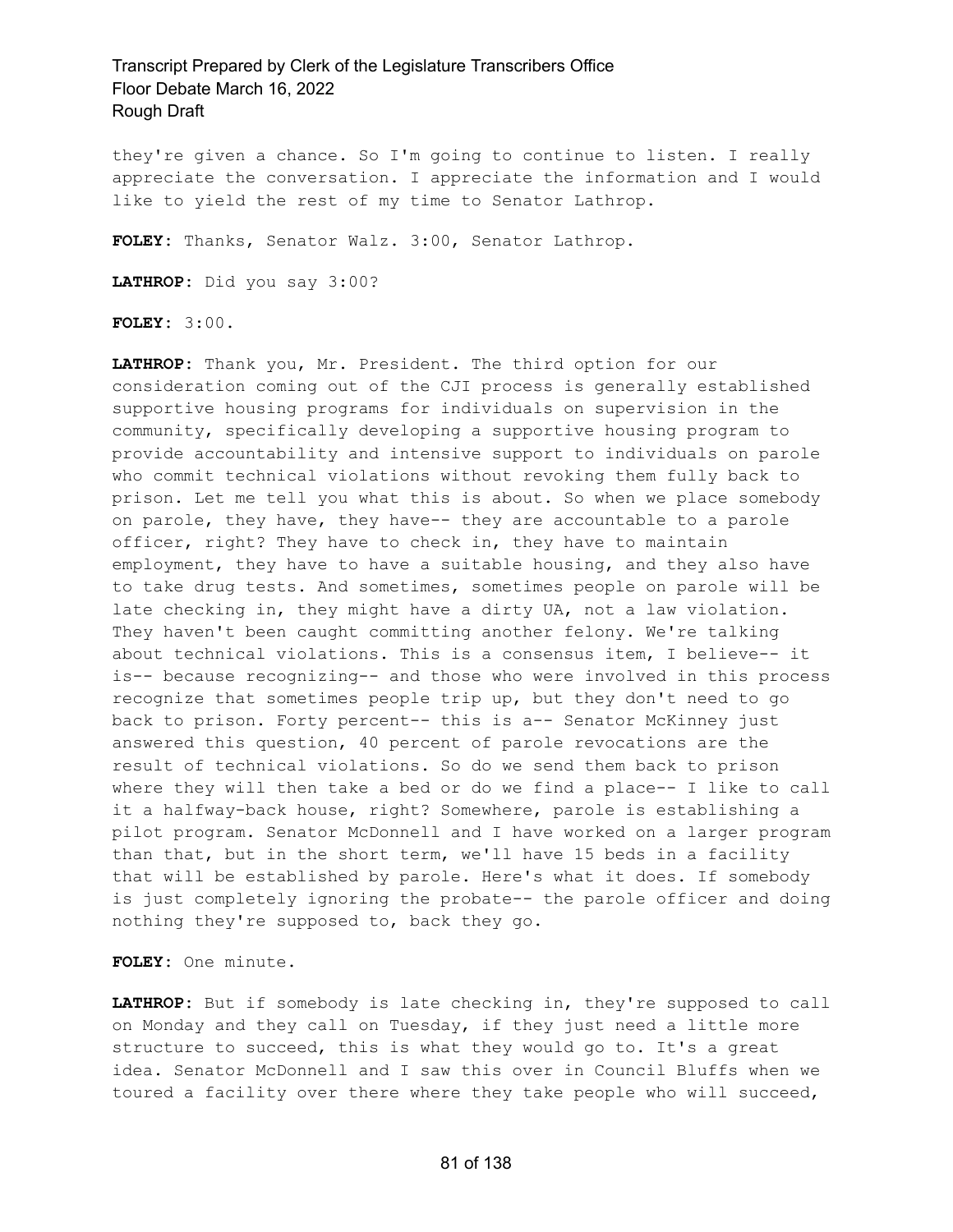but they need a little more structure and it's OK, you're going back to the, the halfway-back house. Ross Cotton [PHONETIC] calls it the prep house. I think that's offensive to some guys that went to prep, maybe John Cavanaugh, that would be about it. It is, it is a, it is a really thoughtful, a good idea. It may well help to have some of our technical violations on parole spared the expense of going back, expense for us of having them back at the Department of Corrections and that is--

**FOLEY:** That's time, Senator.

**LATHROP:** --option number three. Thank you.

**FOLEY:** Thanks, Senator Lathrop. Senator Hunt.

**HUNT:** Thank you, Mr. Lieutenant Governor. I appreciate a little Omaha humor with the Creighton Prep joke. I'm really going to miss Senator Lathrop in this body and I've known that and we've talked about that, but listening to him discuss this bill at length this morning and, and throughout yesterday, I've learned so much from him about how the criminal justice system in Nebraska actually works, different terms that he uses that I didn't know. And it just gives me a lot more clarity to the process that I think is a value add that we will really be losing in this body. I also appreciate what he was talking about, the halfway-back houses for people who just need a little bit more structure. Colleagues, if I were ever incarcerated and I got to come out on parole or probation, which by the grace of God, I haven't been basically. I mean, I've-- I make mistakes like everybody does. And a lot of times, I think that the reason people end up incarcerated or not is just a matter of luck. But I'm the kind of person who needs a lot of structure in my life and I think if I were on parole and I had to check in at a certain time, at a certain place, at a certain date, and I couldn't go outside a certain boundary, that's something I would frankly have a lot of trouble with and probably a lot of people in this body too. I'm thinking specifically of one constituent of mine who I corresponded with when he was incarcerated many years ago and when he came out, he came back to live with his wife and his family in my district and he kindly actually offered to campaign for me and knock doors for me. And he became an important resource to me, understanding what it's like to be incarcerated and understanding what it's like inside the prison system because he kindly shared that experience with me. And he is now incarcerated again on one of those technical violations. I think that he told me he went to Vala's Pumpkin Patch with his family and that was technically outside the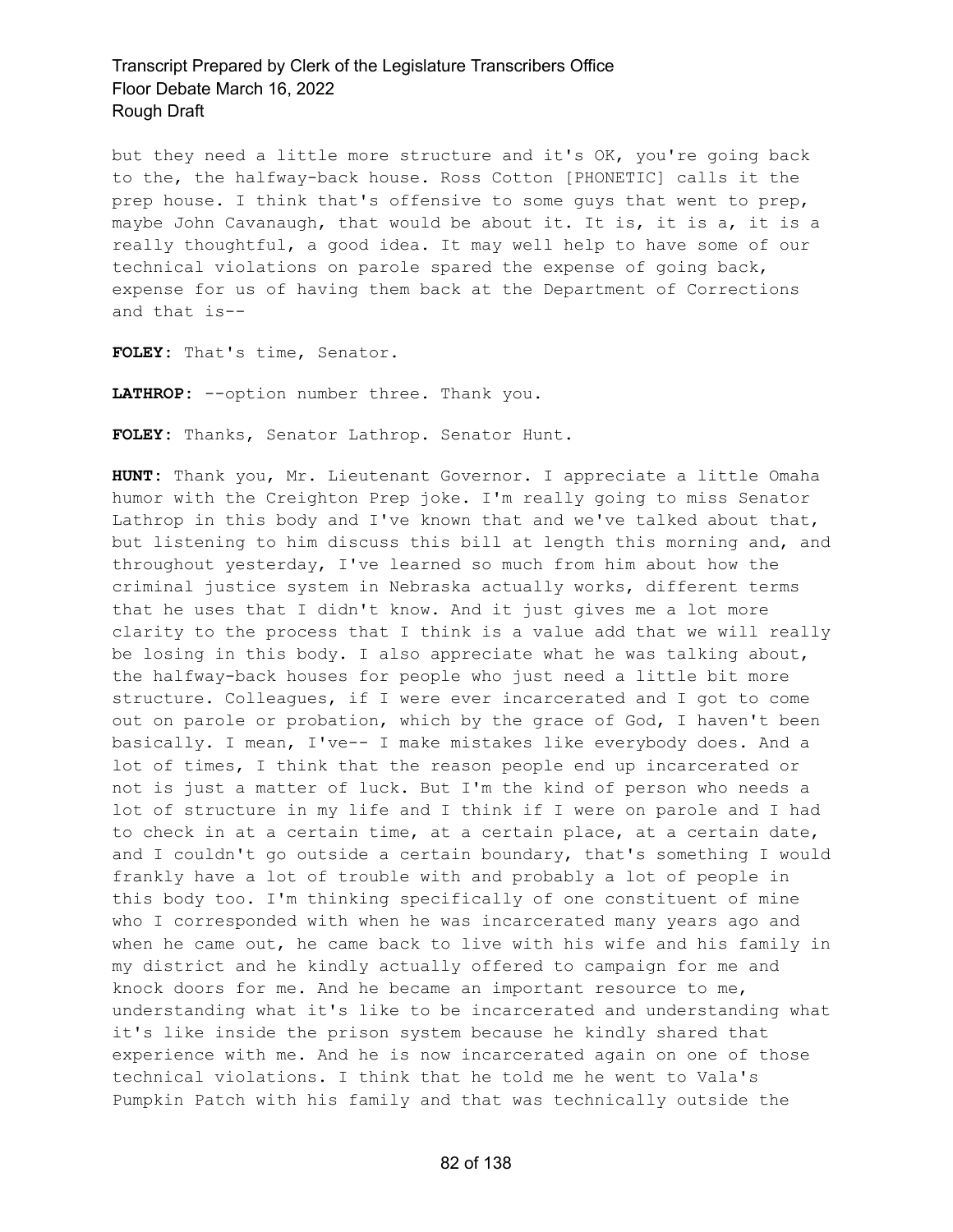boundary of the area he was allowed to go and now he is back in the correctional facility in Lincoln. So colleagues, how is that keeping anyone in Nebraska safer? I mean, we've got someone who's trying to become civically engaged, who wants to reintegrate into his community, who's spending time with his family doing really wholesome, positive things, and our reaction to that is to send him back to prison. So when we talk about examples of, of overpopulation in Nebraska and that we're putting people in prison who don't really need to be there and so that's why we need to look at these criminal justice reforms that Senator Lathrop and Senator McKinney have been talking about, that we heard through CJI, that we've heard through different consultants we need. But then I hear the Governor or I hear certain folks in this body say, but we can't do that because we're going to be soft on crime. The crimes, quote unquote, that we're talking about in many of these cases is just like what my constituent did, the technical violation of going outside your parole boundary by taking your kids to the pumpkin patch for Halloween. I mean, that's the level of the reality of the experience that we're talking about. And I think that there's just some misunderstanding about what's being soft on crime really is because when you're reincarcerating these people who are not a danger to society or to anybody or to themselves or to their families, that's not making society safer. It's not doing anything for public safety. And it's probably worse-- harder on crime or I don't know what. It's probably making us less safe if we keep antagonizing and harassing these citizens, these neighbors that we have in Nebraska who are trying to do the right thing. I participated in the ACLU/ALEC--

**HUNT:** One minute.

**FOLEY:** Thank you, Mr. Lieutenant Governor. I participated in the ACLU/ALEC seminar and discussion that was facilitated by Senator McCollister in December 2020 that he spoke about and that was another really great opportunity. I know several of us where there, a lot of colleagues showed up to that one. And I was listening to it in the car, actually, I was driving my child. We were going to the Great Sand Dunes National Park in Colorado. So, you know, mid-pandemic, like, we're going on our little vacation road trip, driving across Nebraska to Colorado. And it was a really great environment to listen to that conversation because it was easy to focus on listening and then I had my child with me in the car and they were listening to. And then it was easy to have a conversation or discussion in the car about criminal justice reform, about incarceration in Nebraska, and then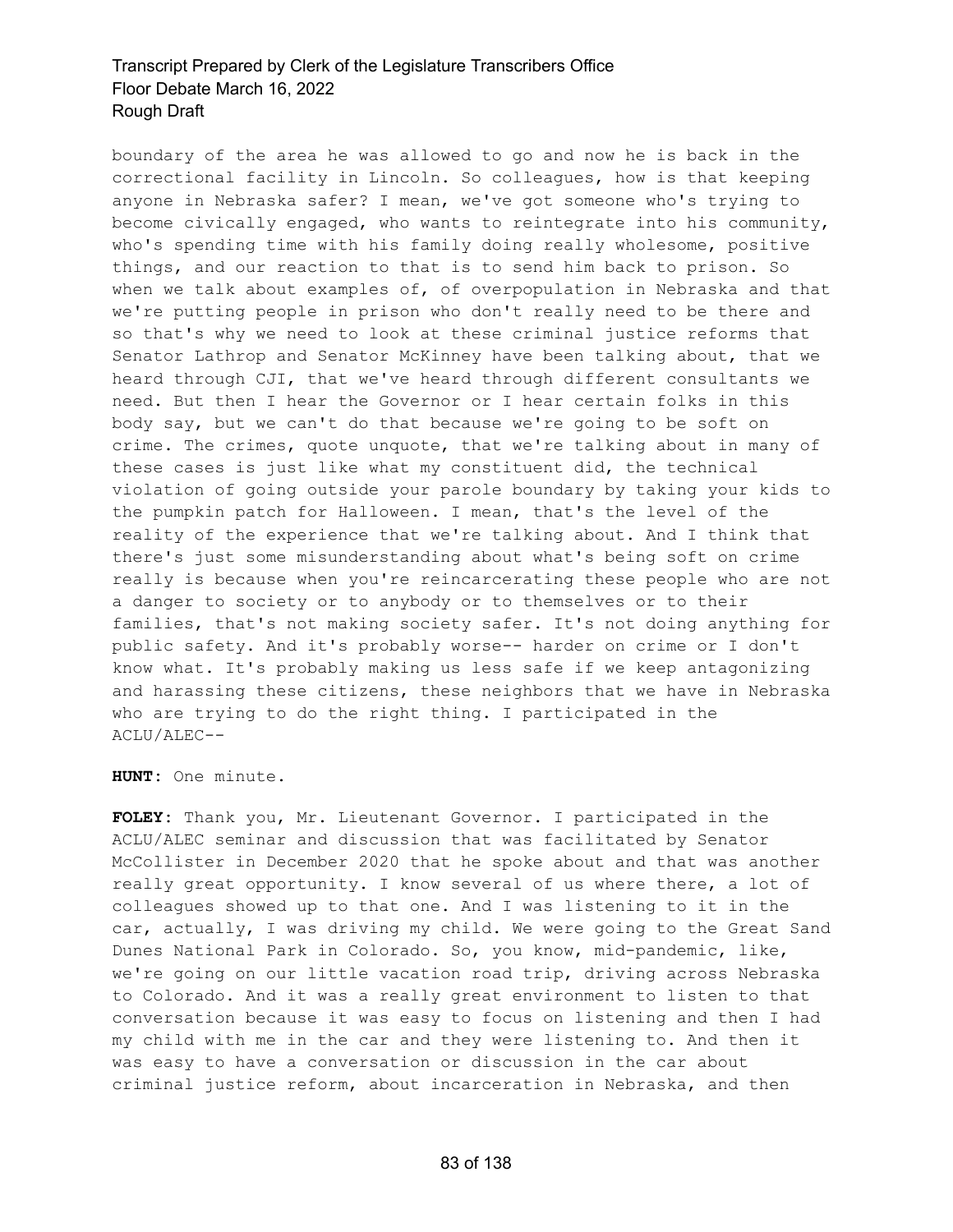hearing all of these solutions from both sides of the political divide--

**FOLEY:** That's time.

**HUNT:** --about-- thank you, Mr. Lieutenant Governor.

**FOLEY:** Thank you, Senator Hunt. Senator Wayne.

**WAYNE:** Thank you, Mr. President. I'm not going to get on the prison discussion, I think we've been saying that a lot, but what I did pass out to colleagues is a chart that I kind of spent doing time yesterday when the-- and the day before and when we were drafting our amendment to LB1024, why we're justifying a cash transfer of \$225 million. And if you look at waters and trails-- and that's everywhere outside of Omaha, Lincoln, really, but we'll just talk waters and trails-- we're going to spend in special projects, according to these budget adjustments, \$318,550,000. Rural specifically special projects, we're going to spend about \$105 million in the budget. We talk about military and military bases. That includes our Nebraska-- not our Nebraska Air Force, but our Nebraska National Guard. We're spending about \$60 million-- a little bit over, almost \$61 million. Then when you get down to prison reentry, you'll notice we have a \$4.3 million adjustment and that'll keep going for the next couple of years. That was part of the \$13 million contingency-- prison contingency fund we had last year. But then when you get to what's actually happening inside of Omaha and Lincoln, it's only \$20 million. I just feel like I heard the Speaker say when we talk about ARPA funds, they want it to be balanced through our congressional districts. That's what I want our special projects through our budget to look like. What I didn't include is our overall salary increases. I didn't include YRT, \$15 million because I believe the YRTC serves kids from all over the state. I didn't include the 15 percent adjustments for most of our providers because they serve everybody across the state. If we want to get technical, there's probably more in Omaha and Lincoln because there's more people, but it's based off of people, not necessarily a special project. But I find it interesting when you add them all up, when you add them all up, we're looking at roughly a little over-- let me get the right number here. Technology is always great. So outside of Omaha and Lincoln, the, the actual city limits, we're looking at over \$484 million of what we would deem special projects. And I think-- and I'm not discounting-- well, there's probably one in here I'm-- two maybe I'm discounting, I think we should have a conversation about, but I'm not really opposed to any of those. But for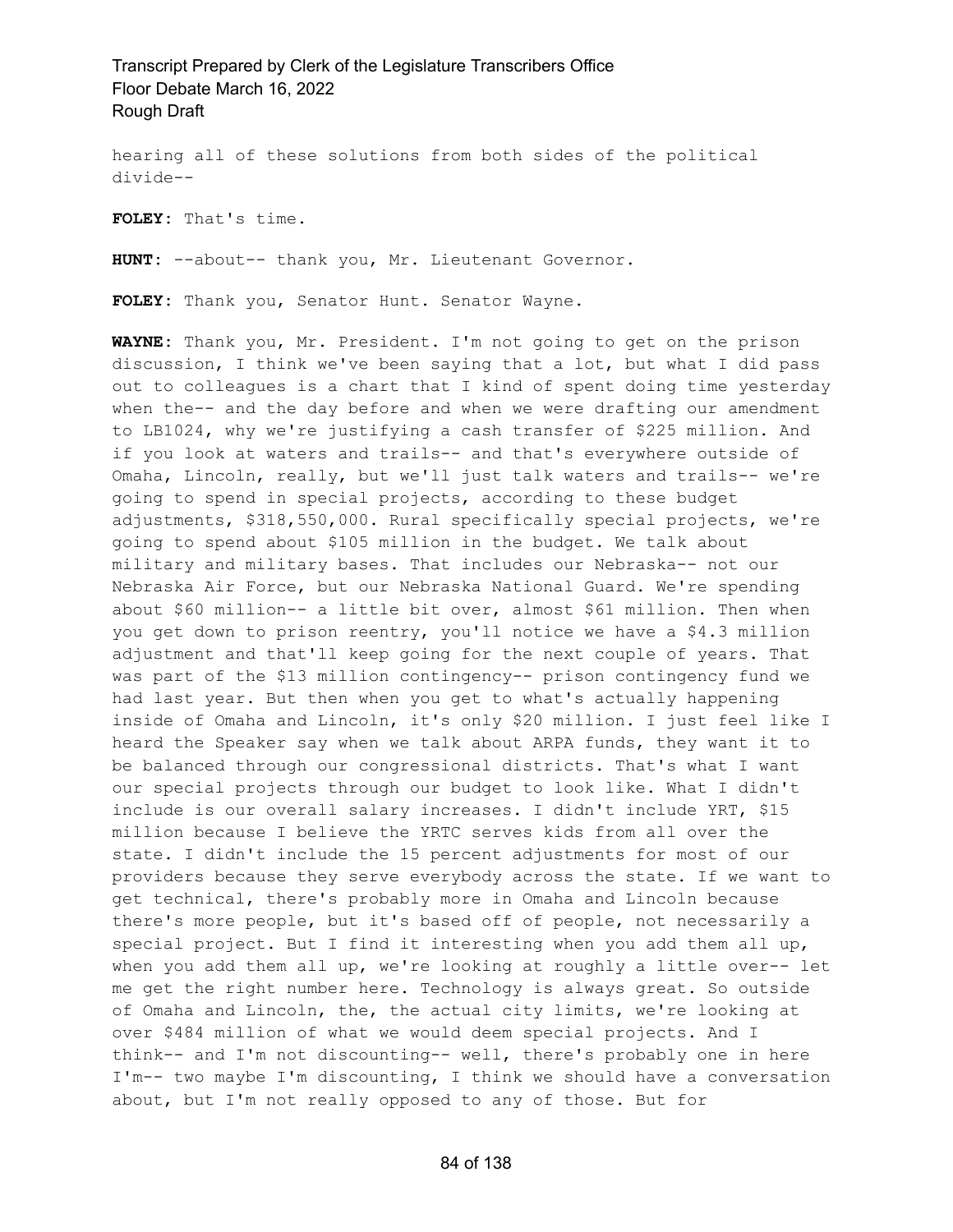hypothetical reasons, let's say you think a lake between Omaha and Lincoln is somehow strictly going to benefit Omaha and Lincoln. We can include that in the number. We can also include the National Guard readiness in Bellevue. What I won't include is STRATCOM because not everybody can go there. So even if you subtract those out, we're looking at over \$393 million dollars of special projects outside of Omaha and Lincoln. That's why I'm having a hard time supporting the budget. I can talk about the prisons, but I feel like you guys are hearing enough about that or you should probably keep listening because there's going to be more information you should hear about. But just from a overall math perspective, looking at numbers for numbers, Omaha and Lincoln, proportionally based off of the budget, budget adjustments, aren't, aren't involved in the conversation for special projects. I don't know if you want to call it special projects, but that's what they are. So we have \$484 million roughly out of the \$700 million-- according to the, the budget adjustment report, \$725 million-- that are going to special projects outside of Omaha and Lincoln. And then you wonder why I'm saying, if you say you support north Omaha, show me in the budget. And what I'm not going to let happen on the ARPA conversation-- so I'm, I'm, I'm foreshadowing this right now--

**FOLEY:** One minute.

**WAYNE:** --you don't get to get away and say you're investing in north Omaha with federal dollars. I'm asking the state to step up now. The state should step up just as much as what we're doing with federal dollars. You don't get to say we got a pot of money from the feds and now we're investing in north Omaha. That's no longer good enough, Appropriations Committee. It's no longer good enough to this body for me. We have to put state dollars in and so on AM1024 that I filed yesterday, we're going to ask for a \$225 million cash transfer to balance out this-- what I think is not equal or not equitable, whatever word you want to use, because it qualifies for both-- budget that were laying out before us today. Thank you, Mr. President.

**FOLEY:** Thank you, Senator Wayne. Senator McCollister.

**McCOLLISTER:** Yeah, thank you, Mr. President, and good afternoon again, colleagues. I've talked a lot about my time at the Platte Institute and my job as executive director there was to hire PhDs that would write about policy and give us a direction to go. And one of those, those papers we wrote was with the Texas policy organization, Right on Crime, and apparently we finished that report in 2011, maybe 2012, but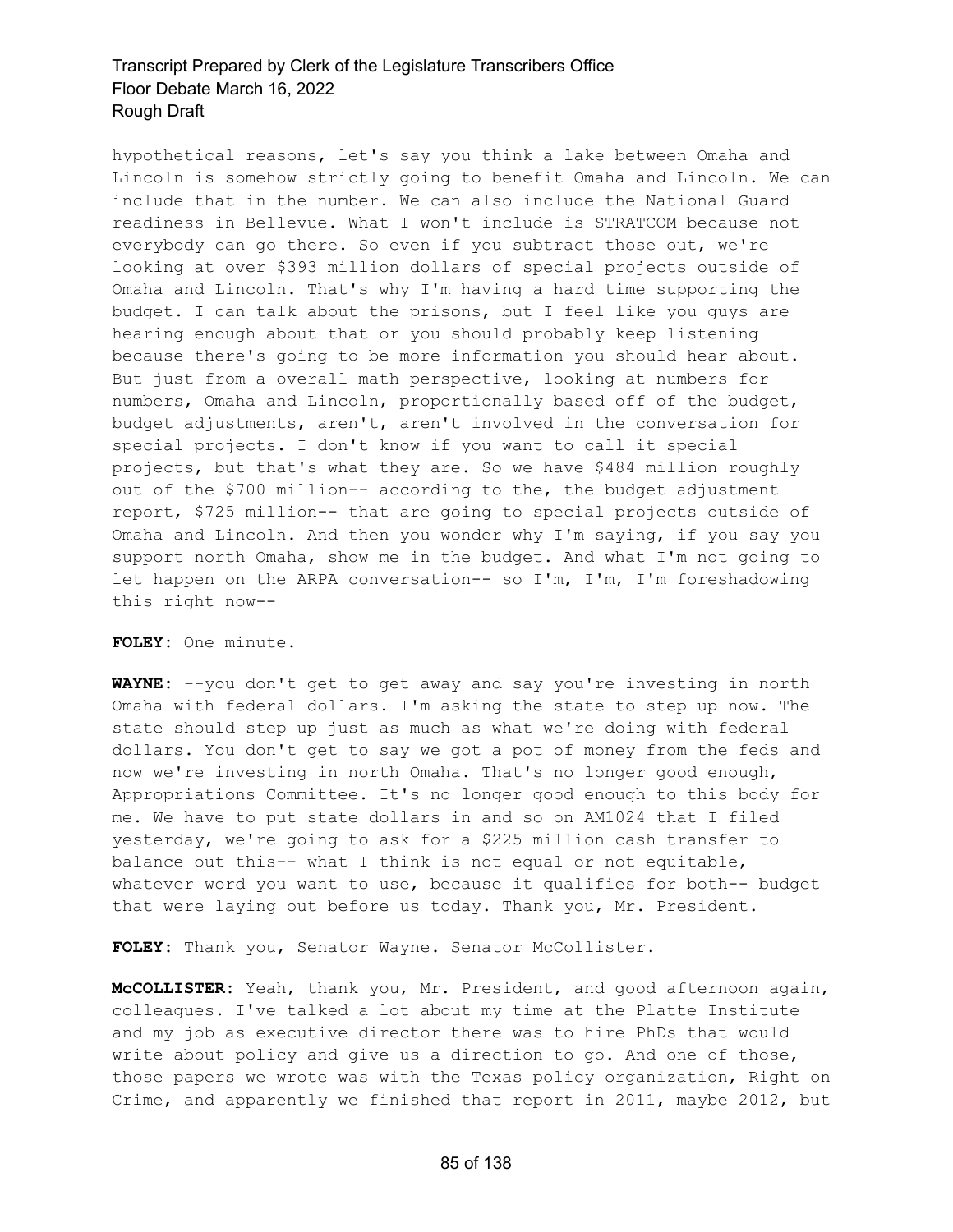we really didn't take that advice and that's unfortunate. Why do I say that? Nebraska is only one of four states that experienced increased incarceration rates since 2010. Nationally, the number of incarcerated citizens under state or federal jurisdiction across all states and territories declined by 11 percent between 2009 and 2019, while Nebraska's population continued to increase. In addition to pushing capacity of states prisons to their limits, Nebraska's rising population is occupying, occupying a sizable portion of the state's budget. Corrections expenditures have increased over 1-- over 51 percent since 2011, from 199-- one \$179 million dollars to \$272 million in 2020, not including the additional-- at that time, only one \$130 million, but now it's approximately \$272 million estimated to cover the cost of a new prison. Nebraska is hardly alone in this regard. Since the early 1970s, state prison populations across the country expanded rapidly and the state officials have spent an increasing share of taxpayer dollars to keep pace with soaring prison costs. From the 1980s to the mid 2000s, spending on corrections was the second highest growing budget item in state budgets. We have talked about occupy-- opportunity costs and if you spend increasing amounts of money on prisons, that reduces the amount of money you can spend on north Omaha, south Omaha, lowering income tax rates, property tax reform. That's not possible if we're continuing to spend extra money on prisons. What are some of the key findings that we should talk about? The length of stay for incarcerated individuals in NDCS has increased 38 percent in the last decade, driven largely by increasing sentence lengths and decreasing patrol rate-- parole rates and that's been a problem. I think the decrease in parole rates has occurred just in the last decade and maybe it's we're afraid to let people out. I don't know what the problem is, but we need to deal with that issue and I'm hoping when LB920 comes up, we can deal with that issue. Another key finding, these trends are great-- these trends come at great cost to the state, with Corrections expenditures growing over 50 percent since 2011 to more than \$270 million in 2020. Yet in spite of this investment, recidivism rates have increased over time, with 30 percent of those released in 2018 returning to NDCS custody, up four points since 2008. Perhaps it's the issue that Senator Patty Pansing Brooks claimed, where those people to jam out are more likely to return. That's something we need to deal with. The training we need to give those people needs to occur before they jam out. So these are some of the issues we need to deal with. Nebraska is an outlier. We need to make the--

**FOLEY:** One minute.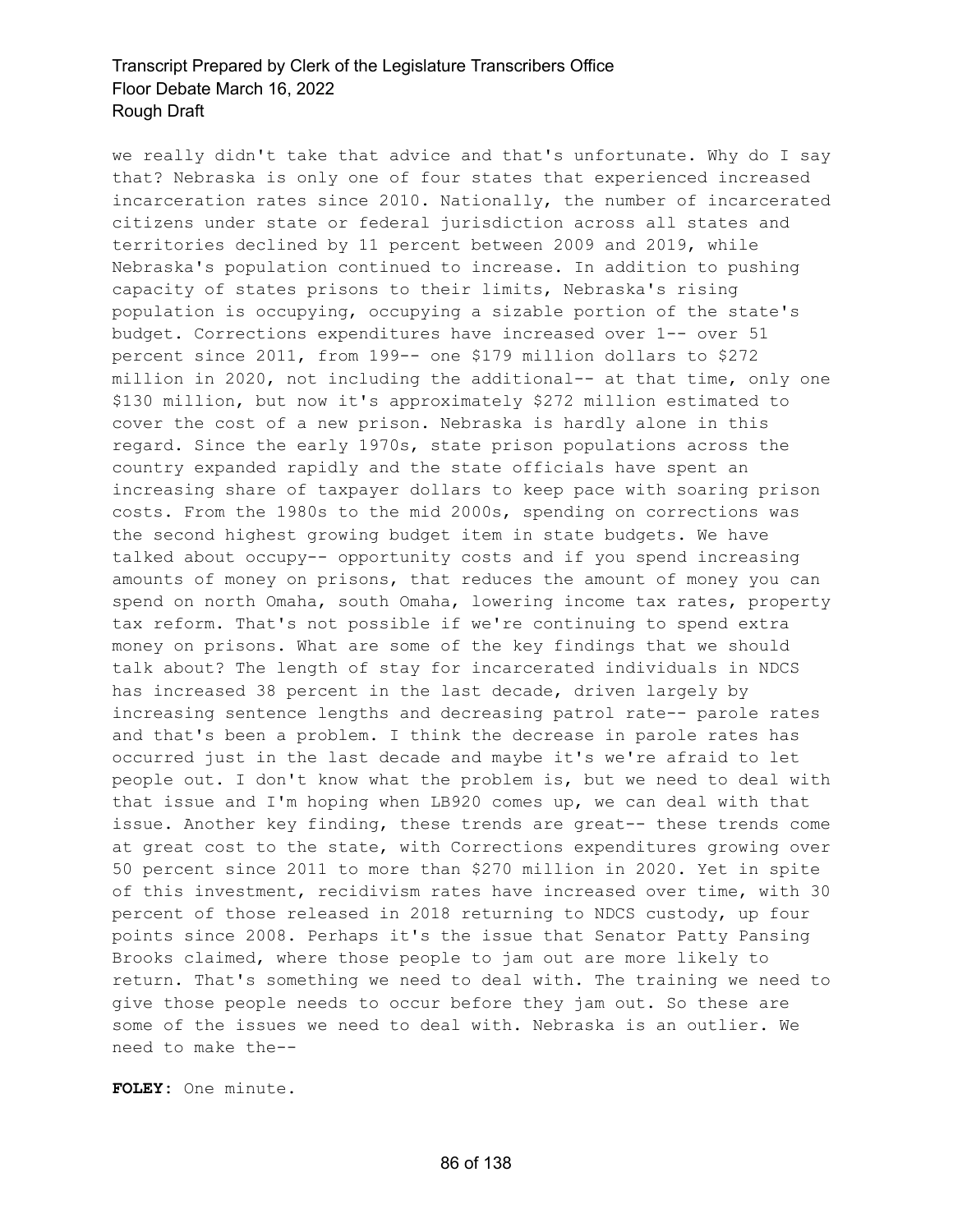**McCOLLISTER:** --trip that many other states have made. Thank you, Mr. President.

**FOLEY:** Thank you, Senator McCollister. Senator McKinney.

**McKINNEY:** Thank you, Mr. President, I rise again in support of FA75 because I just don't think we should be setting aside any money for a prison, but to continue-- to more so continue the conversation. So we have the First Step Act, which was passed in Congress and signed into law by President Trump, and then we have LB920. They have some similarities. So one, limit use of consecutive sentences. In the First Step Act, which was passed, it reduce mandatory consecutive sentences for multiple firearm convictions by eliminating a stacking provision which previously resulted in a 25-year mandatory minimum. And will be LB920, it attempts to limit the use of discretionary consecutive sentences to cases in which aggravating factors are present. Would Senator Murman yield to a question?

**FOLEY:** Senator Murman, would you yield, please?

**MURMAN:** Yes.

**McKINNEY:** Senator Murman, I'll, I'll read this again. So we're on the topic of limiting the use of consecutive sentences. In the First Step Act, it reduced mandatory consecutive sentences for multiple firearm convictions by eliminating a stacking provision which previously resulted in a 25-year mandatory minimum. LB920, which Senator Lathrop introduced, attempts to limit the use of discretionary sentences to cases in which aggravating factors are present. Which one is-- which one goes further, in your opinion, the one in the First Step Act or the one in LB920?

**MURMAN:** Could you repeat that one more time?

**McKINNEY:** All right. So in the First Step Act, it reduced mandatory consecutive sentences for multiple firearm convictions by eliminating a stacking provision which previously resulted in a 25-year mandatory minimum. In LB920, it attempts to limit the use of discretionary consecutive sentences to cases in which aggravating factors are present.

**MURMAN:** Well, I do believe the judge should have discretion.

**McKINNEY:** That's understandable. Do you think what was done in the First Step Act went further than LB920?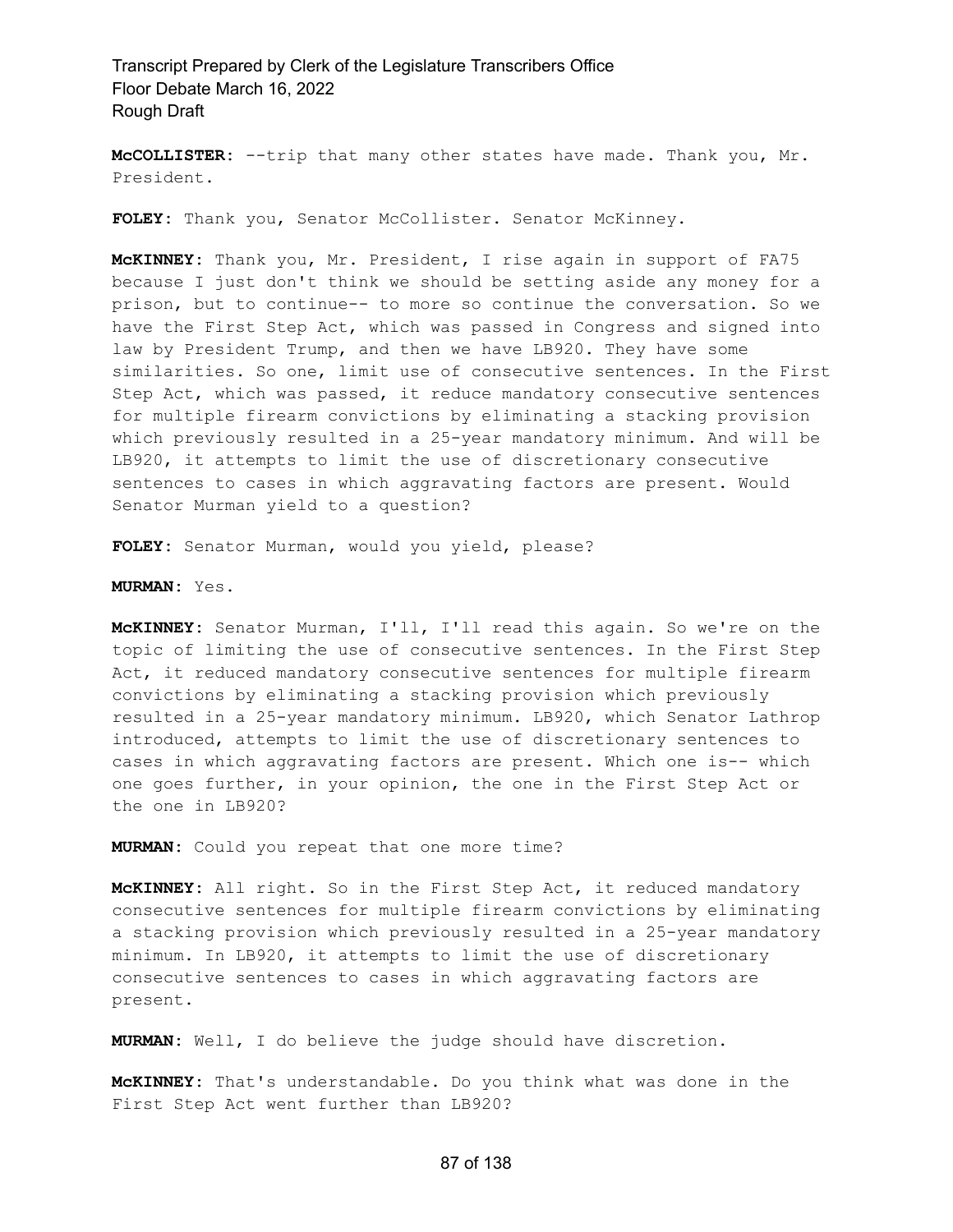**MURMAN:** I'm still not quite following the language in the two examples, but I do believe the judge should have discretion on sentencing.

**McKINNEY:** OK, thank you. Senator-- you're all right. Senator Clements, would you yield to a question?

**FOLEY:** Senator Clements, would you yield, please?

**CLEMENTS:** Yes.

**McKINNEY:** I'm not sure if you've been listening to the conversation. So we're on the topic of limiting the use of consecutive sentences. In the First Step Act, which was passed by Congress and signed into law by President Trump, it reduced mandatory consecutive sentences for multiple firearm convictions by eliminating a stacking provision which previously resulted in a 25-year mandatory minimum. In LB920, which Senator Lathrop introduced, it attempts to limit the use of discretionary consecutive sentences to cases in which aggravating factors are present. Which one you think goes further?

**CLEMENTS:** Which one goes further?

**McKINNEY:** Which one do you think-- what's the word? I guess I ask which one could you live with?

**CLEMENTS:** Well, I'm comfortable with the state statutes that we have now.

**McKINNEY:** All right. Thank you. And I'm asking--

**FOLEY:** One minute.

**McKINNEY:** --these questions because I think, you know, we need to understand what's, you know, on, on the plate for us as a state, you know? We had a bill passed in Congress that I believe went further than what LB920 is doing and we can't keep the status quo in Nebraska because that has led to the tenth-highest black incarceration rate, the worst prison overcrowding crisis in the country, and a lot of other things. So if you haven't, I'll seen this around to you guys so you guys can look at it and kind of get a better understanding of what I'm trying to ask, but thank you.

**FOLEY:** Thank you, Senator McKinney. Senator John Cavanaugh.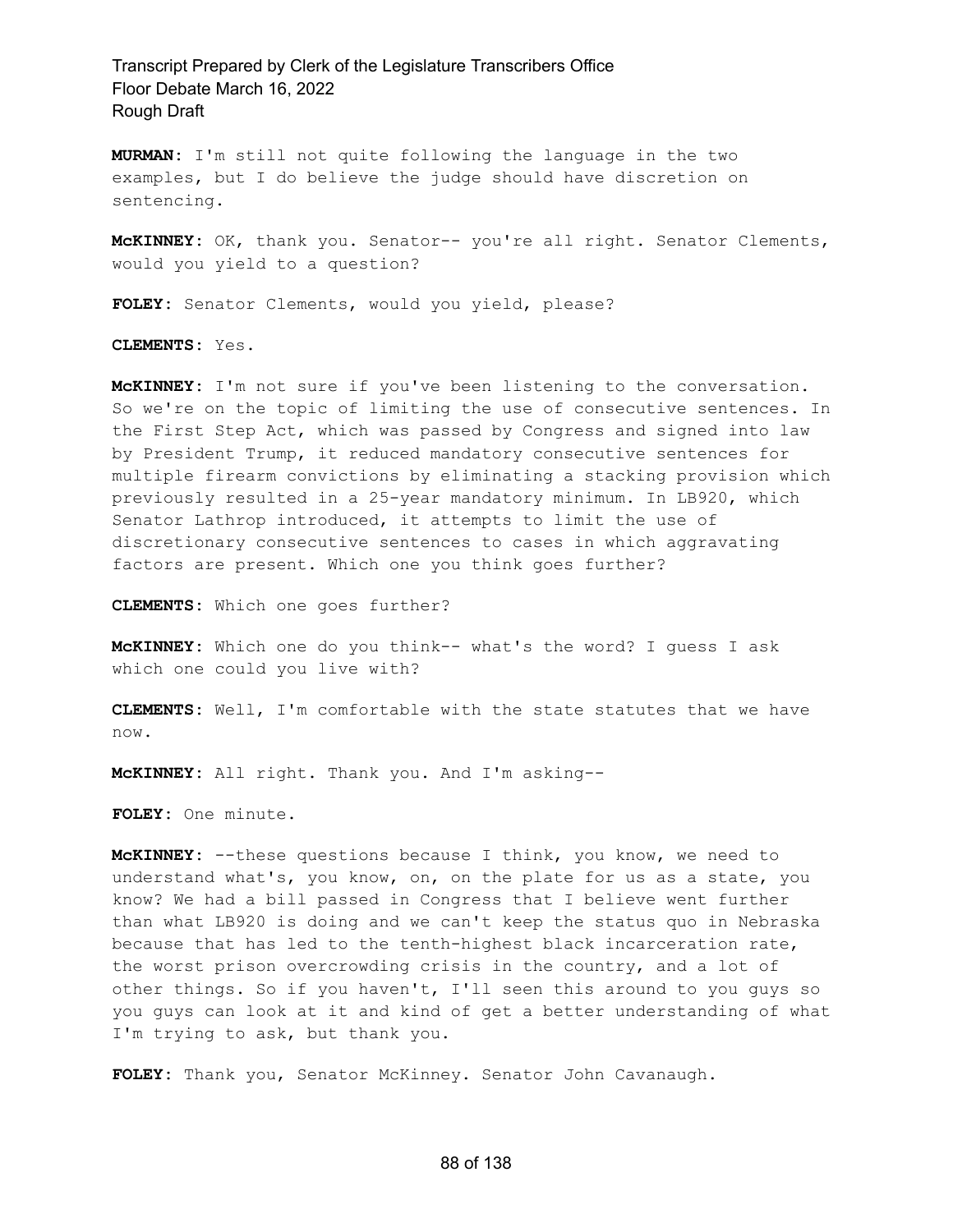**J. CAVANAUGH:** Thank you, Mr. Lieutenant Governor. Well, first I want to just address I had circulated a, a pin and, like, a little flier from the Irish American State Legislators Caucus. Being that tomorrow is St. Patrick's Day, I know there's a party that some people are going to do this evening. I just thought if anybody needed some sort of Irish paraphernalia to wear to the party, I wanted to make sure you all got it a day early so you could wear it tomorrow and tonight, but that is from our, our friends in Ireland in interest, I suppose, of continued friendship with the United States and recognition of I think it's 100 years of Irish independence this year. So that's what that is. If you have any questions, I'd be happy to talk about it off the mike. So I wanted to kind of just reiterate what Senator Lathrop was talking about in terms of some of these recommendations and go back to the one I think he just talked about the-- his most recent time on the mike is establishing supportive housing programs for individuals on supervision in the community, which I think is option three in the CJI report. And I previously talked about the recidivism, the, the number of people going back in the-- from the report, the quarterly jail census, prison census report that includes the number of people coming back for technical violations. And in the month of October and November, as we-- as I noted, they were more than 50 percent technical violations. In the month of December, it was close to 50-50. And if you look at the recommendations, if you look at the CJI report, the basis of the recommendation says while statewide prison admissions are decreasing for new admittance, meaning new people going into prison for a sentence, having just been sentenced by a judge, that that number is going down, they are increasing, for individuals returning to the prison for parole revocation, admissions to NDCS, Nebraska Department of Corrections Services, due to parole violations have increased from 2011 to 2020 and one in six admissions to NDCS come from either parole or PRS failures. And so the reason that this is important is one of the things leading to our problem, our crisis, our overcrowding is the fact that we are having people serve their sentence, get paroled, get into the community, and then they have a violation, a technical violation in more than 50 percent of those instances, and then being sent back to custody. That's a problem on both ends, right? That's a problem in terms of the, the crowding issue because we are housing more people, but it's also a problem from that humanitarian aspect of this-- these individuals have served the- their sentence up to and completed the programming that we asked them to complete in custody to qualify for parole, gotten on parole and started a life, which is what we want them to do, and then they've had-- as Senator Lathrop pointed out, the technical violations can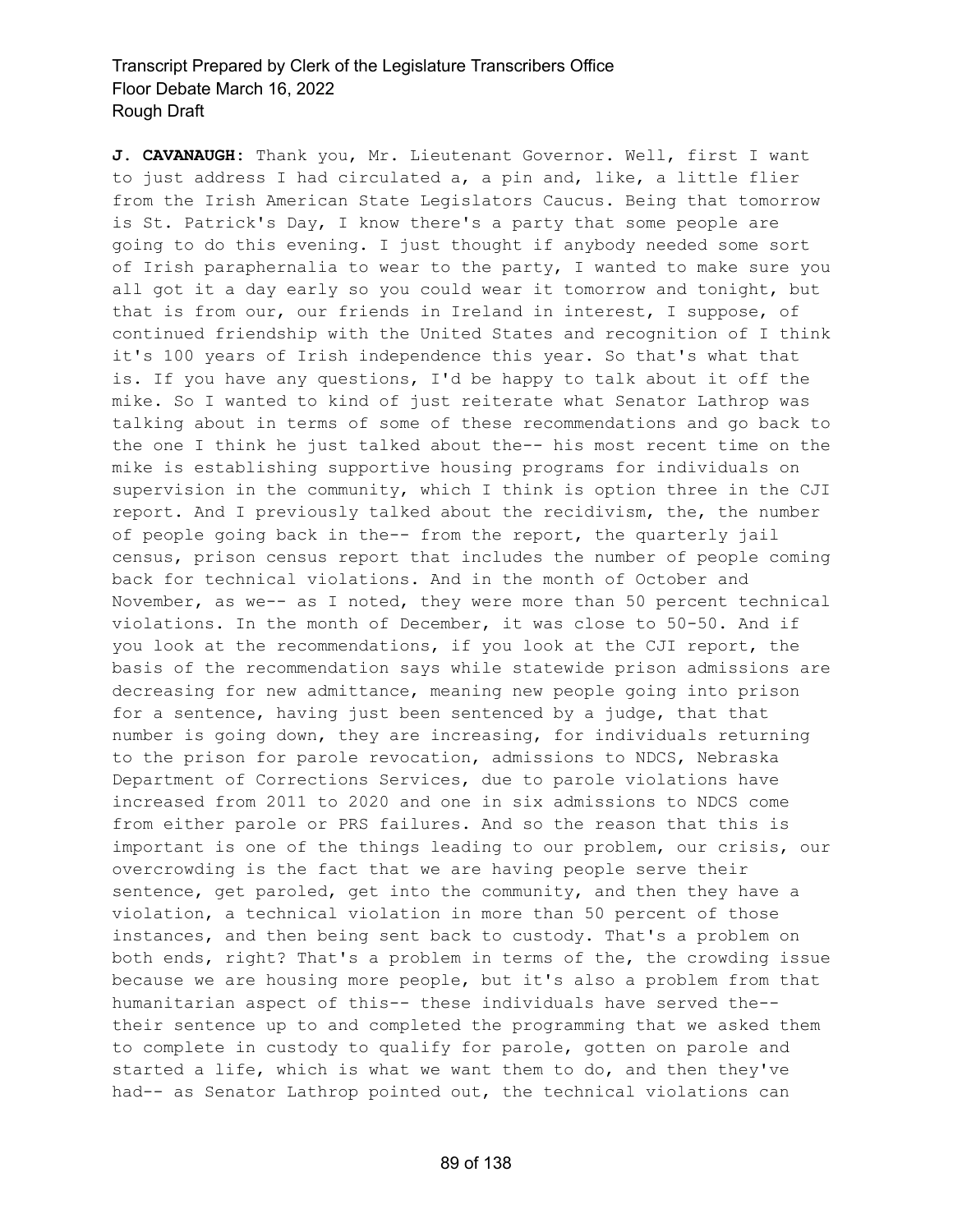include being late, having a positive UA, which means testing positive for drugs, which people I know are quick to say yes, using controlled substances is illegal. It's against the law in the state Nebraska currently. It would be a violation of your terms of release and it, it is not a good idea on top of that. However, a lot of people when they get out, they are still-- they're obviously living in a new environment, which is-- we all are quick to say it is certainly better than being in prison, but it is different than what you become used to in that period of time. So they're adjusting, they're trying to find their place in that world outside or they're trying to find a job, trying to get a place to live, try to reconnect with their family, which was difficult because we charge people to make phone calls and to write emails when they're in prison. So we're disconnecting people from their communities. And so--

**FOLEY:** One minute.

**J. CAVANAUGH:** --they get back out and they have some kind of problem that they are not equipped to deal with and they revert to the thing they know, which can be a substance, and then they have a positive test and we send them back to prison for that. That is not serving the long-term aims of getting people back into a productive life for them. It's not serving the long-term aims of decreasing a number of people in custody. It's not serving long-term aim of decreasing crime. It is not serving any of our objectives. It is costing us more money. So this-- creating supportive housing is helping people solve one of those problems that they face as they come back out and as they try to reintegrate into society and that is why it's a good recommendation. That's why it's in the, the program here and that's why it will help in one way. There are many other recommendations that we can keep talking about, but that is one small thing we can do to help alleviate the crowding crisis we have, help people achieve the objective that we set out for them and that we are trying to accomplish as a whole as a state. And I'll push my light, talk about the next one. Thank you, Mr. President.

**FOLEY:** Thank you, Senator Cavanaugh. Senator Machaela Cavanaugh.

**M. CAVANAUGH:** Thank you, Mr. Lieutenant Governor. Good afternoon, colleagues. OK, continuing on with the budget. So there's a lot of- for those following along at home, there's a lot of sort of-- this is happening over eight hours, but also really quickly. So we are working on a massive budget, the largest budget the state has ever done, and we have the whole Fiscal Office basically sitting over the side over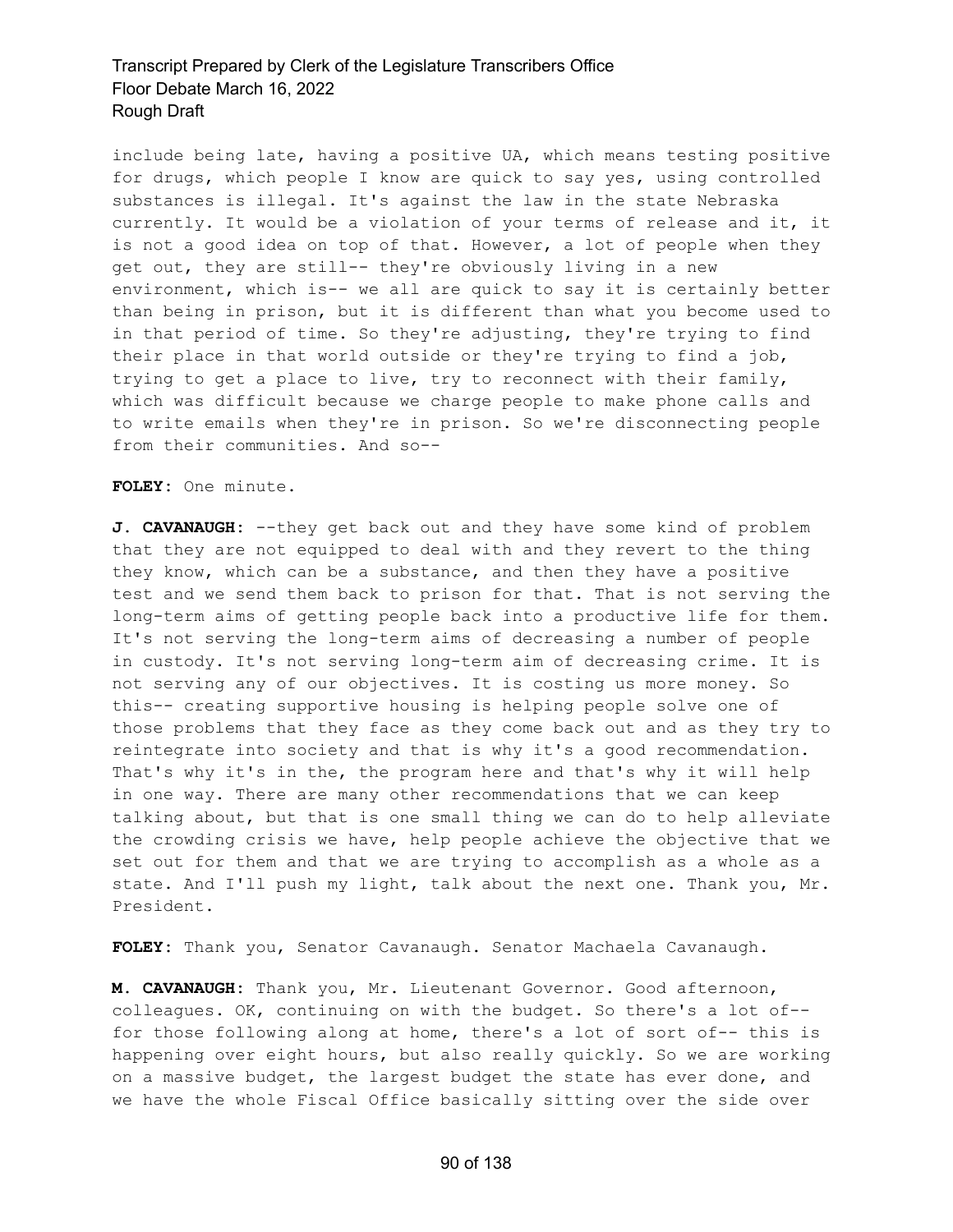here and the Appropriations Committee and the Fiscal Office have been working on this all year. They get the bill, the bills out, they worked on it over the weekend, and we start debating it immediately. So when you see us all reading here, it's because this is basically our time to really dig into the budget and ask questions and asking questions, I think, is really important. So I'm just figuring out what these three different pieces are. So the piece that we talked about yesterday, LB1012, that was creating cash-- new cash funds for different projects that we have going on. The bill that we have in front of us today is the actual appropriating language for those various projects. And then the next bill up is the directing the transfer of the funds by the Treasurer to those cash funds. So these are working in a series and at each point, there's a lot of overlap as to what's in these. And it in some ways gives us an opportunity at every stage to talk about whether or not this is how we want to spend this money. The canal is in all three of these bills. Jedi is in all three of these bills. The prison is actually in two of these bills because we don't have appropriating language. So it's not in the current bill, but it is in the final bill where we, where we send the money, where we transfer the money, where the money moves from us to that fund. So each step of this is important. Each step has a reason, but this one right here that we are debating-- and I will say yesterday, I found it very refreshing. The conversation in the debate around LB1012, it was the first time in a long time that I felt like the entire body was engaged around the conversation, which was great. There was real questions back and forth happening and that's great. We were creating new cash funds. But today we are talking about the actual appropriation of the budget and the Chamber has been not very full and there's been pretty much the same people talking. There's a lot in this bill. You don't have to just talk about prisons. Some of us, that's what we're talking about. That's what we care: criminal justice reform, sentencing reform, not-- spending money on people, not prisons. But this is really, really important and I personally feel like eight hours isn't enough to be debating over \$1 billion and how we're going to spend it. And I would really encourage, colleagues, for you to start getting in the conversation because if you're not getting in the conversation, then what are you doing here? This is the only thing that we have to do. This is, this is our-- we are constitutionally required to do this. Everything else, we are not required to do, but this we are required to do. So I would really just encourage everyone to-- even if you don't want to talk, just engage in the conversation--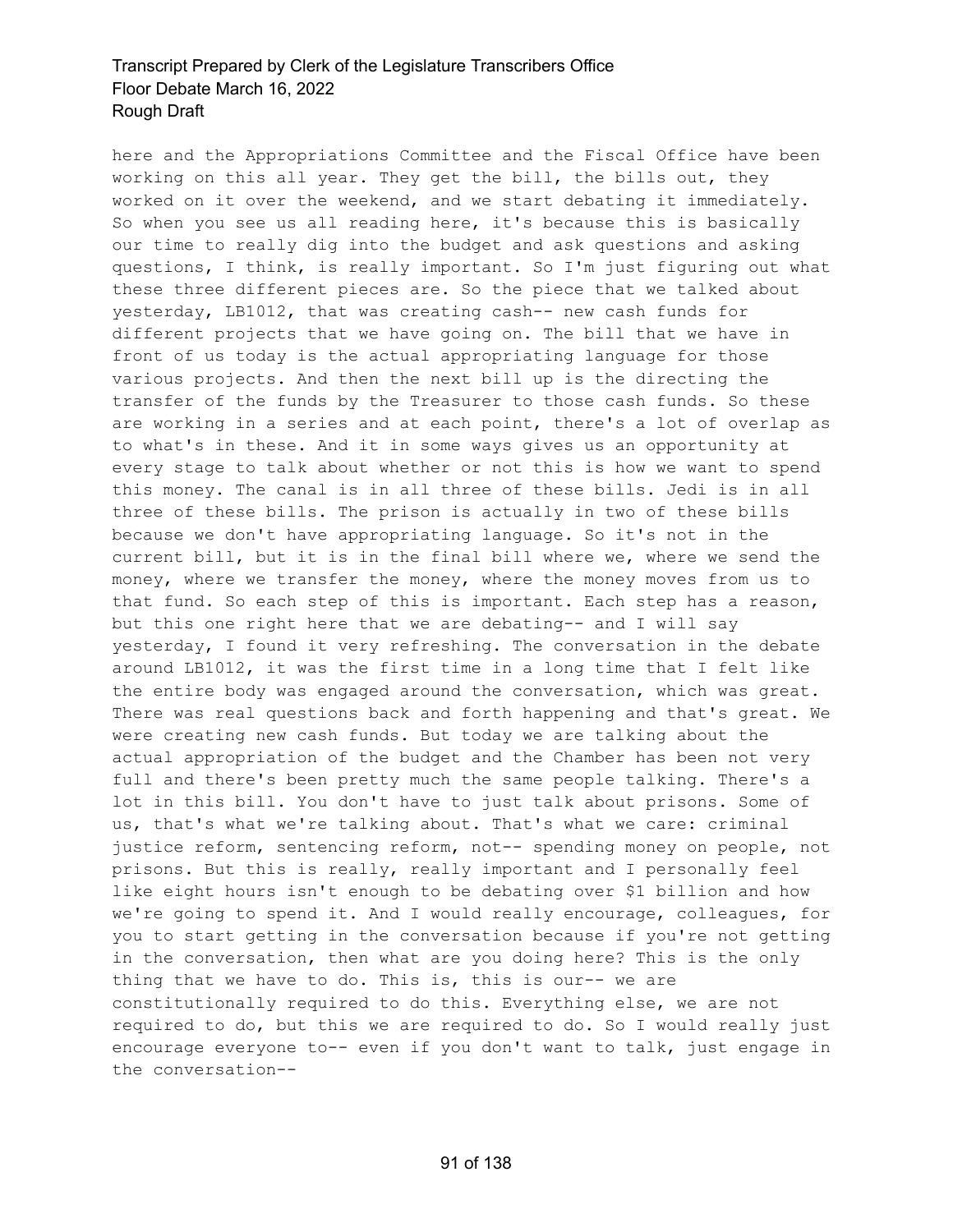**FOLEY:** One minute.

**M. CAVANAUGH:** --on the floor. People did this yesterday and I feel like it was productive. One minute, OK. Well, probably less than one minute now. So there just-- there's a lot more in this budget that I want to talk about, so I won't even get started now. I will take another turn. Thank you, Mr. Lieutenant Governor.

**FOLEY:** Thank you, Senator Cavanaugh. Senator Ben Hansen.

**B. HANSEN:** Thank you, Mr. Lieutenant Governor. First of all, I just want to actually praise Senator Lathrop for his, his drive and his passion for prison reform. Over the last four years, I've-- I know he's been a champion of that and he's always been trying to move the needle in a certain direction. And so with that, I just have a couple of questions if Senator Lathrop would, would yield, please?

**FOLEY:** Senator Lathrop, would you yield, please?

**LATHROP:** I'd be happy to.

**B. HANSEN:** I, I appreciate a lot of information you've been giving me off the mike and I think that's helping answer a lot of my questions. But I think one of the questions that I had-- and it might have been several times you've mentioned this, that there have, there, there have been many states around the nation that have reduced or changed their sentencing laws. How many of them, if you know, how many of them have also had an end-of-life prison like we do?

**LATHROP:** A what prison?

**B. HANSEN:** And end-of-life prison, I think we kind of use that--

**LATHROP:** Oh, I think Utah went through that. My recollection is that CJI made that in the presentation of information to the broader group of senators. I think they talked about their experience in Utah--

**B. HANSEN:** OK.

**LATHROP:** --where Utah was looking at kind of the same place we're at. Do we build more, how much more do we build, should we do reform first, which they did.

**B. HANSEN:** OK, I, I just want to make sure we kind of differentiate the different states that might have an actual functioning prison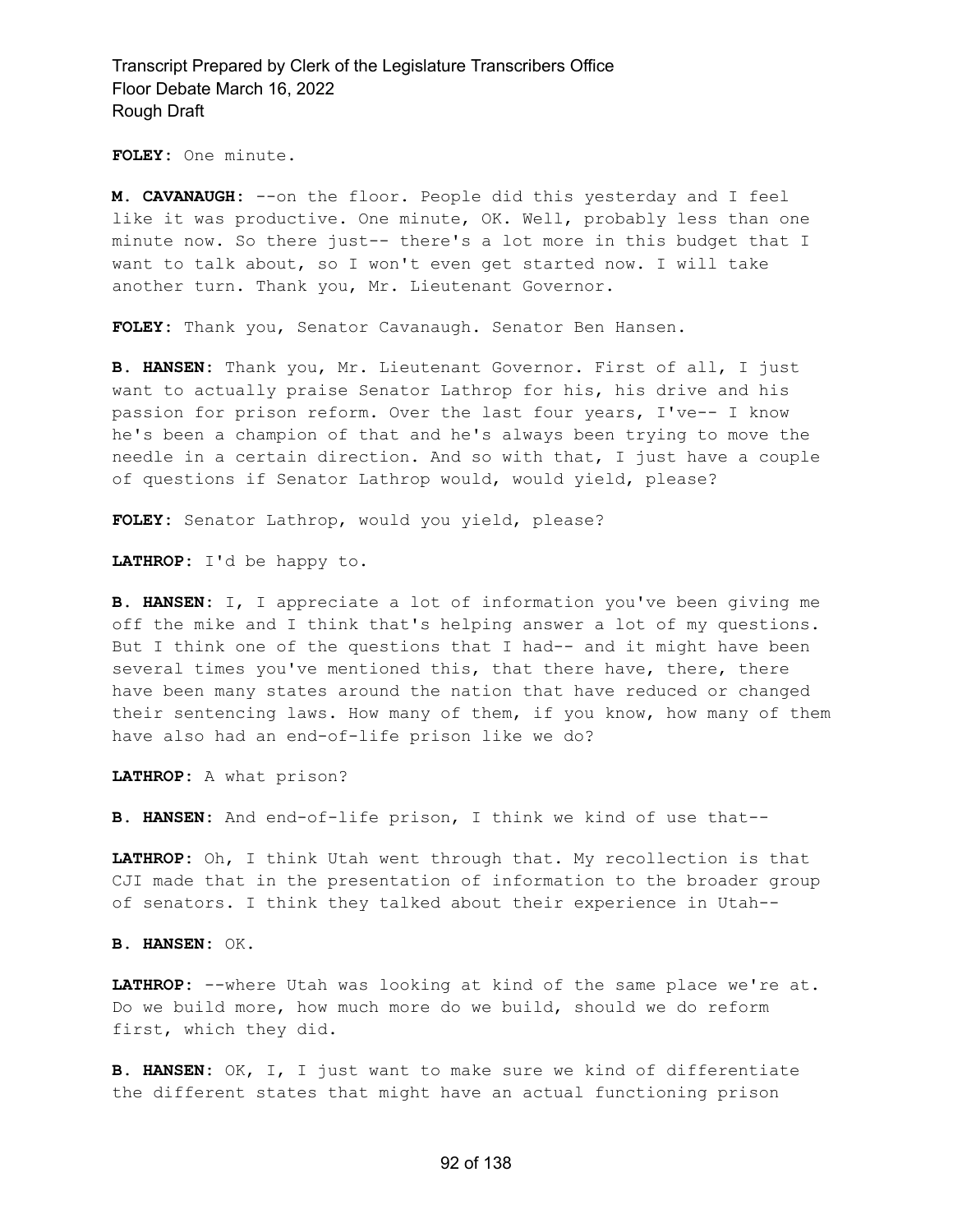that's maybe more modern versus one that we're-- we're kind of in between a rock and a hard place where we have a-- we, we really do have to replace our prison that we have now because, according to the report, they even said it's an end-of-life prison. And the people that I've talked to have said it's, like-- you know, the age of everything in the prison is making things difficult and even unsafe for many of the employees. One of the things that we did also discuss and, and you did answer it, I believe, was Utah, from my understanding, when they reformed their sentencing laws back in 2015, 2016, did see a drop-- it was somewhere around, I think, 18 percent in, in prison population, which makes sense. However, what they did see a significant increase was the amount of parole-- or probation violations because there was a lot more people on probation now. They saw a huge increase in parole violations, which then led to an increase in incarceration rates. I know that's something maybe you can address. You have some information and I asked you about that so I can give you some time later to address that if you want or if you want to--

**LATHROP:** OK.

**B. HANSEN:** OK.

**LATHROP:** I'd be happy to--

**B. HANSEN:** Yes.

**LATHROP:** --because you do have information.

**B. HANSEN:** Thanks and also-- want, want to-- I am not completely opposed to sentencing reform for nonviolent, nonviolent crimes. I know it might seem a little bit out of the realm of my, my colleagues or, or my political philosophy. However, I think that when it comes to Nebraska, I think that needs to be also in conjunction with building a new jail. I think we need a new jail, a new prison. Washington County recently just built a new jail. They had to increase-- I, I can't remember exactly the amount of beds that they have, but they pretty much tripled the amount of beds that they had. And I got a chance to tour that facility and I was just amazed on the, the technological change they had from the old from the new prison. They had this big command control center in the middle where they could view everything. The facilities were much better. From my understanding, employee satisfaction rose quite a bit. Their-- they felt more safe. Healthcare options were different. The ability to have programming and increase expanded education with this new facility was improved. And so when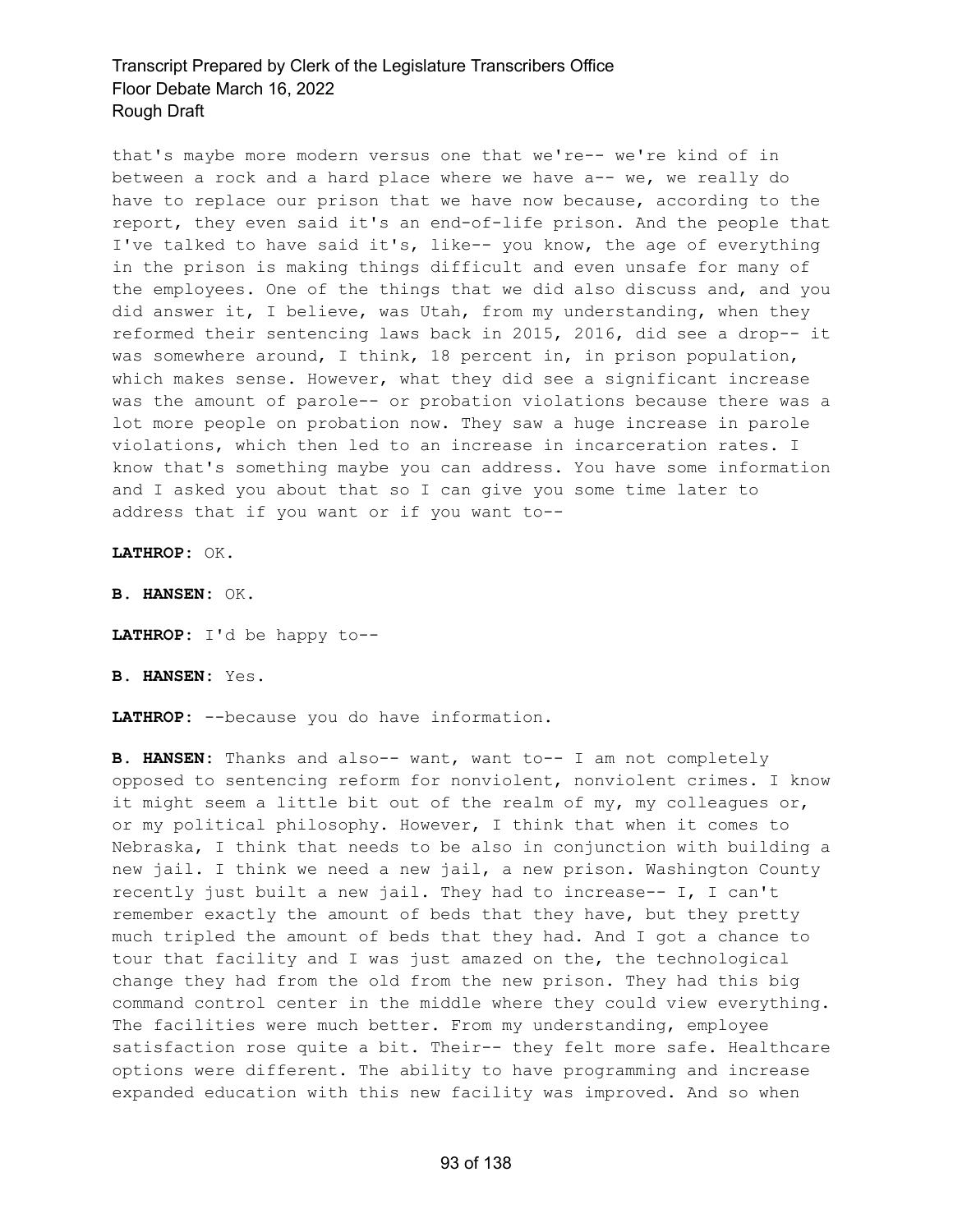we, when we talk about we need to improve programming, we need to improve-- you know, we need to decrease the amount of people going into prison. I think first, we have-- I think with a new prison, we will address a lot of these problems--

**FOLEY:** One minute.

**B. HANSEN:** --when we can build new prison, when we can have better facilities to have better programming. I think one of things we always mention also is that we can't get employees to, to work here. I think if we build a new facility, we might be surprised. First of all, (a) they're going to feel more safe because from my understanding, that's one of the main reasons of why they leave. It's not-- we-- not how much we pay them, but actually how unsafe they feel. And so with a new facility, I think we'll address one of those major concerns and we- the employee retention will go higher along with pay. But also, I think the, the, the life or the lifestyle of the prisoner will also dramatically increase, helping with positivity, helping with reform, helping with education. So maybe won't see the recidivism rate we have now. So I think, you know, which came first, the chicken or the egg? I think the jail, in my opinion, should come first, also, perhaps in conjunction with looking at--

**FOLEY:** That's time, Senator.

**B. HANSEN:** --some possible reforms of nonviolent crimes.

**FOLEY:** That's time, Senator.

**B. HANSEN:** Thank you, Mr. Lieutenant Governor.

**FOLEY:** Thank you, Senator Hansen. Senator Lathrop.

**LATHROP:** Thank you, Mr. President. I'm glad Senator Hansen went immediately before me because I'd like to respond to his concerns, thoughts, questions. Utah, that was looking at a very similar situation, their data suggested that in 2015, their crime rates were actually going up relative to the national average and they were in the predicament that we find ourselves in: do we build? What do we build? What does it look like? Utah took a thoughtful approach and said, let's get the, let's get the criminal justice reform piece put in place and then we'll know what to build and how much to build and what it needs to look like. I can tell you, I don't-- I'm, I'm not opposed to new facilities, better facilities for the incarcerated, as well as the people that work there. It doesn't, it doesn't change the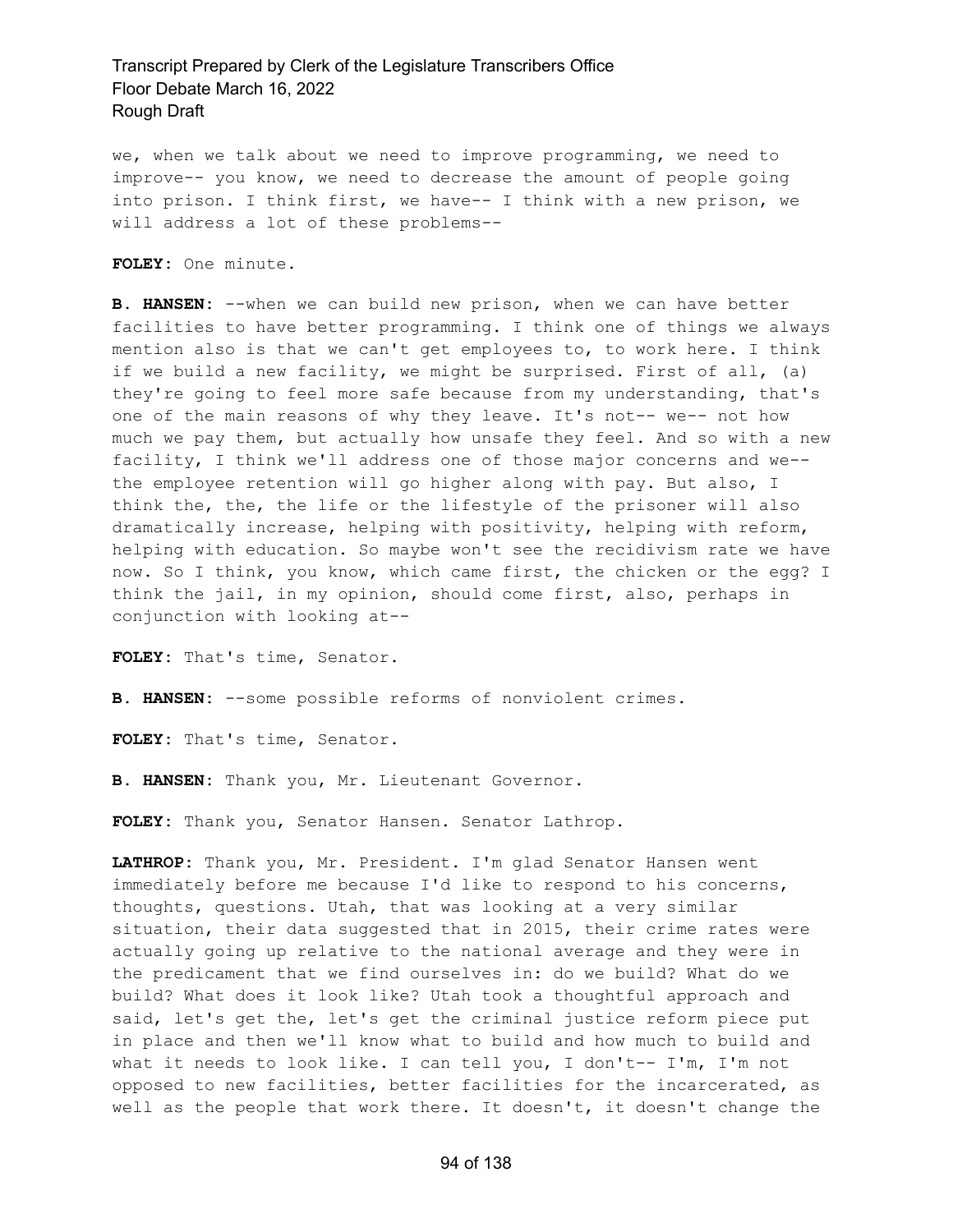fact that the population is still growing. Nevertheless, Utah's experience was that after they instituted reforms, their crime rate decreased by 26 percent, while its arrest rates decreased by 19 percent and its imprisonment rates reduced by 4 percent. So they didn't experience a problem relative to public safety as a consequence of making those kind of reforms. That said, colleagues, I want to go on to the fourth option from the CJI process and that is to create- have the Administrative Office of the Courts and Probation develop internal guidance-- so this is a-- this is not necessarily a part of LB920, but something that would happen independent of that-- establish guidance and training for probation officers across the state regarding the use of early discharge policies and the criteria which must be met by the individual on probation prior to the officer's submission of early discharge, as well as the key components to include in the early discharge summary report. So here's what happens. Research indicates individuals can reduce their sentence or their supervision by-- or provide-- if we provide incentives for positive behavior, that can result in the super-- supervision of individuals that are at higher risk. Under state law, a probation officer is authorized to submit an application for early discharge at any time during supervision and required to submit it when the individual on probation is in compliance with all conditions, not had a major violation in six months, and is at a reduced risk of recidivate- recidivating and has served three-quarters of the imposed sentence. So what this option is intended to address are those individuals who are well-behaved. They're, they're eligible to be discharged early from probation, but across the state-- and you can see on page 27 of the report-- across the state, people getting off of probation early varies from county to county. There needs to be more consistency in that process. This would be an internal guideline established by the Office of Probation to incentivize people to get off probation sooner by being compliant, allowing the probation officer to focus on the higher-need, higher-risk population. The fifth option from the CJI process relates to two individual sections, but broadly speaking, it's to narrow the broad sentence ranges by tailoring punishment to specific levels of seriousness and specifically that relates to burglary and low-level theft.

**FOLEY:** One minute.

**LATHROP:** This consensus item would create degrees of conduct within burglar-- within the burglary statute to differentiate levels of conduct severity and harm by separating the types of burglary based on the building types, for instance, separating a home invasion, which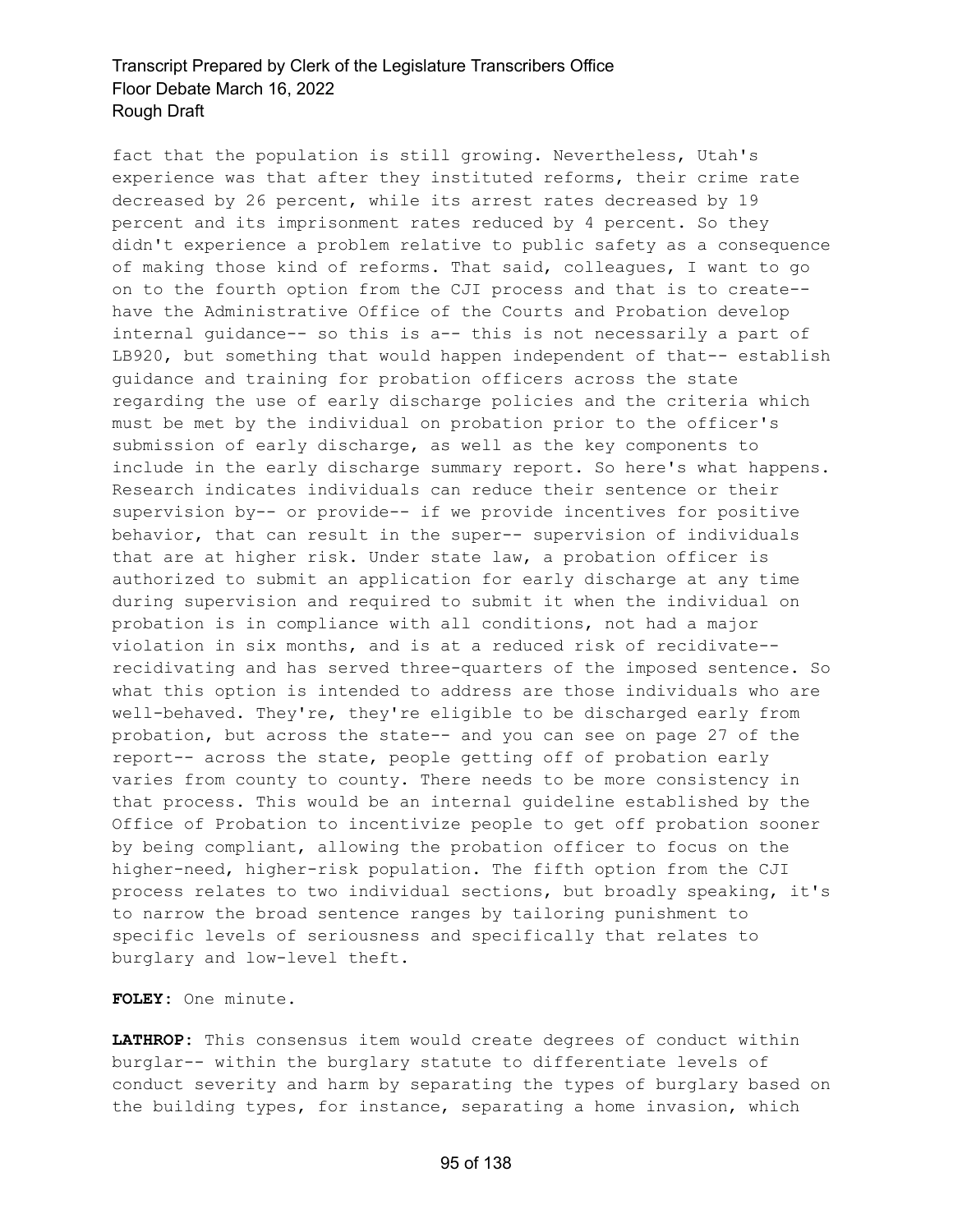would be the highest level of burglary, from a nonresidential or a commercial structure. We're one of the very few states that don't grade burglary according to the type of structure which has been entered during the burglary. That is a consensus item, actually. And the second one, briefly, is you can get a felony conviction if you shoplift at a misdemeanor level twice. One of the recommendations is simply to say modify the habitual theft statute to avoid lengthy incarceration for low-level conduct by establishing the theft of any amount--

**FOLEY:** That's time. Thank you, Senator Lathrop. Senator Pansing Brooks.

**PANSING BROOKS:** Thank you, Mr. Lieutenant Governor. I stand up to just add a little bit more to the conversation, then I'm going to give some time to Senator Lathrop since he's asked me for it. I just want to point out that the JFA study shows that, that recent growth in the Nebraska Department of Correctional Services has risen 4.4 percent for admissions between '18-- between 2018 and 2019, with 15 percent decrease in parole releases. If we cannot do a better job on parole and getting people the programming that they need so that they can become safer to be able to come out in our communities and let-- I guess we're just doing what we're going to do, continue paying for prisons and do nothing else to solve the problem. We continue to pay for these prisons and we do nothing to solve the issues. Texas does. I, I guess they're better legislators than we are. I, I just don't understand why Texas is closing prisons and we want to continue to build them. It's against the national trend. It's against what makes good business sense. And now I'd like to give the rest of my time, Mr. Lieutenant Governor, to Senator Lathrop.

**FOLEY:** Thank you, Senator Pansing Brooks. Senator Lathrop, 3:30.

**LATHROP:** Thank you, colleagues. I'm going to jump ahead because option number six is going to require five minutes and I, and I don't want to try to do that one too quickly. Let me talk about number seven and the next time I'm on the mike, I'll talk about number six. And number seven, a consensus item, is to increase the education for stakeholders about young adults involved in the criminal justice system. So we all are familiar with the fact that there are juveniles. Those are the people that are not yet 19. And those, those individuals, depending upon their crime, are-- they have an entire process available to them in the juvenile court. But what science has taught us, science has taught us is that young people, their brain is not fully developed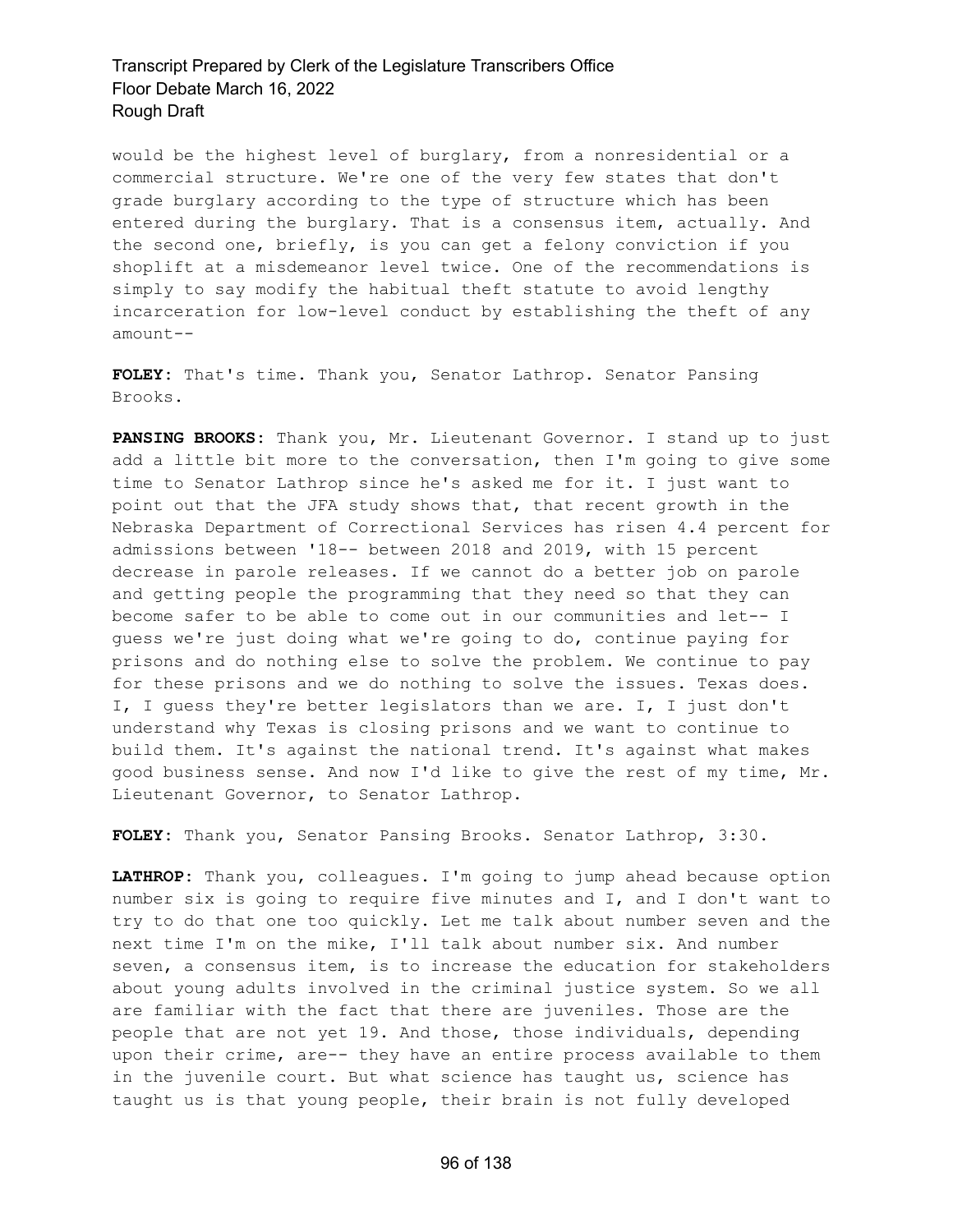until they're 25 years old or right around there. And why is that important in the criminal justice context? Because we call them emerging adults. They are, many of them, actually adults and if you look at statistics on who commits the most crime at what age, you're going to see the bell curve at its peak at about 19 or 20. In other words, that's where most of the offenders-- the age of most of the offenders and it goes down to sort of a normal level after about 30. Why is that important? Because when we're trying to fashion punishment, when we're trying to develop problem-solving courts, it's important to recognize that people in that emerging class-- emerging adult class, they're going to do things that are impulsive and they're going to do things that are yielding to peer pressure. We certainly see that even with serious crime. We see it take place with all sorts of crime. This option merely requires that people be educated on that fact and take it into consideration as we fashion policy, as well as sentence some of these more youthful offenders. How much time do I have?

#### **FOLEY:** 1:15.

**LATHROP:** OK. Number eight is expand problem-solving courts and I'll start on this, but this one may require a little more time as well. It's important for you to appreciate, I believe, option number eight is expand problem-solving courts. This is very much a goal. It, it doesn't require-- well, it does, but it, it is a goal. It's something we hope to do. It's problem-solving courts, as many of you know, are a tremendous success. We take high-risk, high-needs individuals and place them into a problem-solving court, which is a, a type of probation, if you will, where they are accountable to the court. A judge will see them on a regular basis. They have a case worker that makes sure that they are getting the treatment they receive, staying sober, maintaining their employment, and doing the things that many of them have gotten off track from. It is a very positive thing. When we talk about problem-solving courts, it is broad enough to include veterans' courts, emerging adult courts, drug courts. We even have a pilot program--

**FOLEY:** That's time, Senator.

**LATHROP:** --for mental health courts. Thank you.

**FOLEY:** Thank you, Senator Lathrop. Senator Hunt.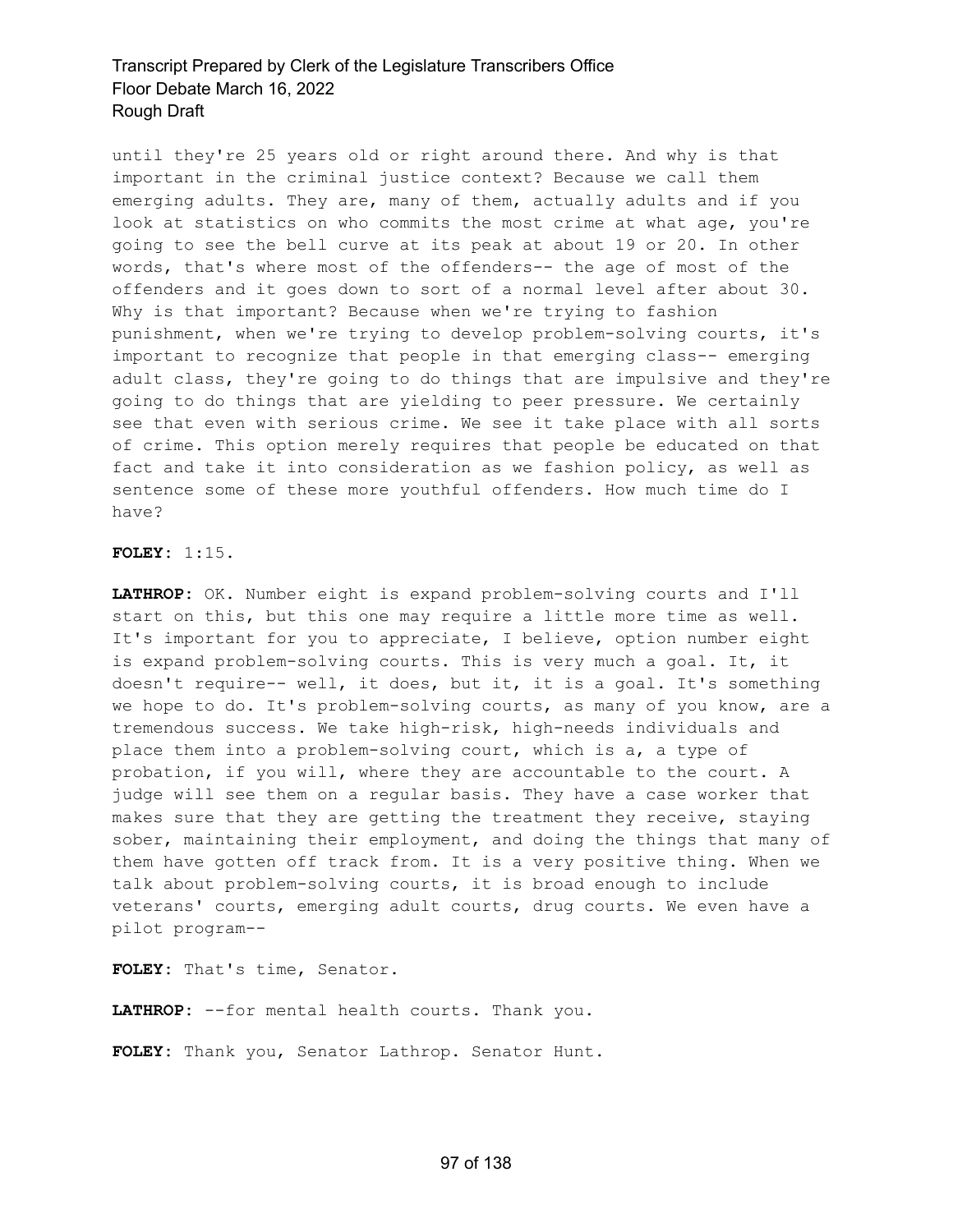**HUNT:** Thank you, Mr. Lieutenant Governor. On my last time speaking, I was talking about the seminar with the ACLU and ALEC that was organized by Senator McCollister that I participated in. And I want to share some things that were discussed by the facilitators. I won't read the whole thing, but I wanted to-- I say that this is from the facilitator, so people don't think this is my own words or something. But one of the things they say is, so what's the path forward for our most overcrowded prison system in the nation? Any meaningful effort to reach a 50 percent reduction in incarceration in Nebraska must include a concerted effort by lawmakers to stop introducing or endorsing any legislation to create new chargeable criminal offenses, particularly legislation that duplicates or overlaps with existing offenses. Lawmakers should also move to correct or repeal existing laws that dictate unduly long sentences, such as mandatory minimums. Reducing the amount of time served even by a few months could significantly reduce the state's prison population. Further, a focus on front-end reforms that reduce the number of people who come into contact with the correctional system in the first place is essential. Pre- and post-booking diversion programs should be expanded in an effort to direct people out of the criminal legal system, particularly those who may benefit from access to treatment and support for people with disabilities. To address the booming probation and parole population, Nebraska policymakers can look to California, where reducing the parole conditions for lower-risk people has proven successful and saved the state money. I'll interject here and say there are other states besides California that have done this if some of you are allergic to the word California. Don't get too hung up on that. Were Nebraska to adopt the reforms outlined in this blueprint and achieve a 50 percent reduction in its prison population, the state could save nearly \$140 million by 2025, money that could be spent on schools, infrastructure, and services for citizens or simply given back to taxpayers in the form of tax breaks. Adding prisons to Nebraska without any criminal justice reform is going to end up being a waste of money. And the reason we're taking time talking about that on this bill is because efforts of leaders in this body to make a deal for a new prison or for renovations to prisons that we have or any kind of capital construction related to incarceration. Many people have said I'll support the new prison, I'll, I'll support appropriating money for that type of endeavor if others agree to criminal justice reforms. It's kind of a negotiation and a trade-off that we're trying to do and we're not there. And that's a really frustrating thing because what am I supposed to conclude, what is anybody supposed to conclude when you hear one side saying, we want to build a new prison, but we don't want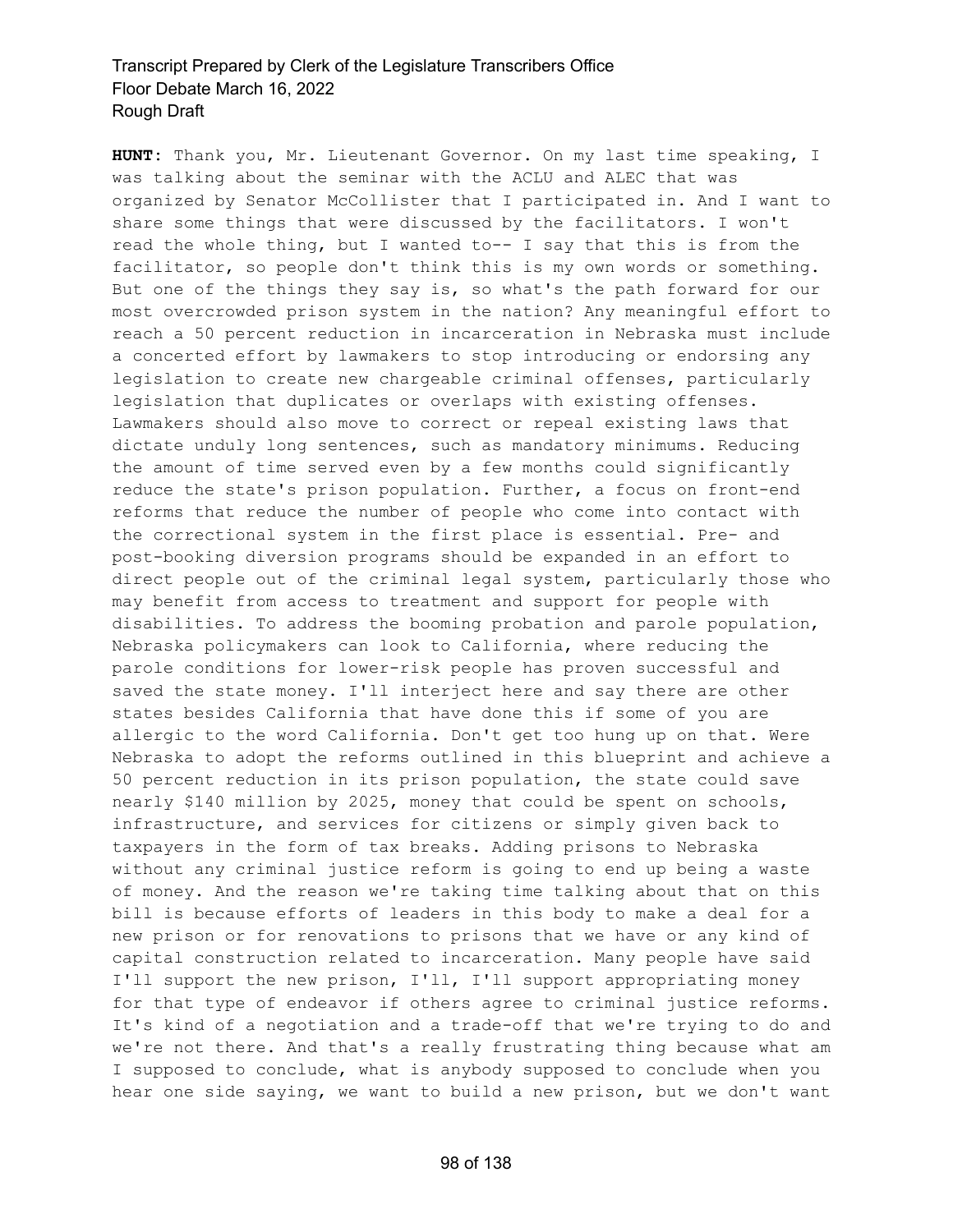to do anything to reduce the prison population so that in a few years from now, when we finish this new prison that we've appropriated funds for, we have to build another one? OK, well then that puts the state in a new problem-- in a new position that creates a new problem of not having enough money, ongoing flow of revenue into Nebraska to keep making a new prison every three to five years. I think that to people who are advocating for this, colleagues, that is the goal. They want to keep having to build a new prison all the time because then that opens up Nebraska to finally having private prisons in the state, which we don't--

**FOLEY:** One minute.

**HUNT:** --have private prisons in Nebraska right now. But if we keep having the demand of needing to lock people up because we're not doing any criminal justice reform, then that's going to open the door, you know, five, ten years from now for future Legislatures to say, maybe it's time for us to finally start contracting with private prisons. And this is something that can definitely directly benefit politicians. To me, this is a completely calculated and strategic political move to support private prisons that then can come back and support politicians in their efforts to gain wealth and power. So when we say that we're going to have to keep building prisons down the line, I think that that's by design, colleagues. I don't think that's an accident. Thank you, Mr. President.

**FOLEY:** Thank you, Senator Hunt. Senator Morfeld.

**MORFELD:** Thank you, Mr. President. Colleagues, I have not spoken this afternoon as an actively practicing attorney on this topic and so I thought I would speak up a little bit. So first off, I've been on the Judiciary Committee for the last eight years and when I came in in 2015, a lot of work had been done already on LB605 or what would become LB605. So as a freshman senator, I came in and about a year or two of work had been done in terms of looking at what are we going to do to responsibly create some policies that would stop the tide, particularly of nonviolent offenders going into our prison system and being able to do that in a responsible way that keeps our communities safe. Now, in order to get LB605 across the finish line-- and I was not an integral part of this because as a freshman senator and just trying to figure out where the restrooms and my office was-- but at the time, a lot of legislative leaders that were leading the charge on that had to make a lot of concessions in order to get LB605 across the finish line. And those concessions, quite frankly-- many of those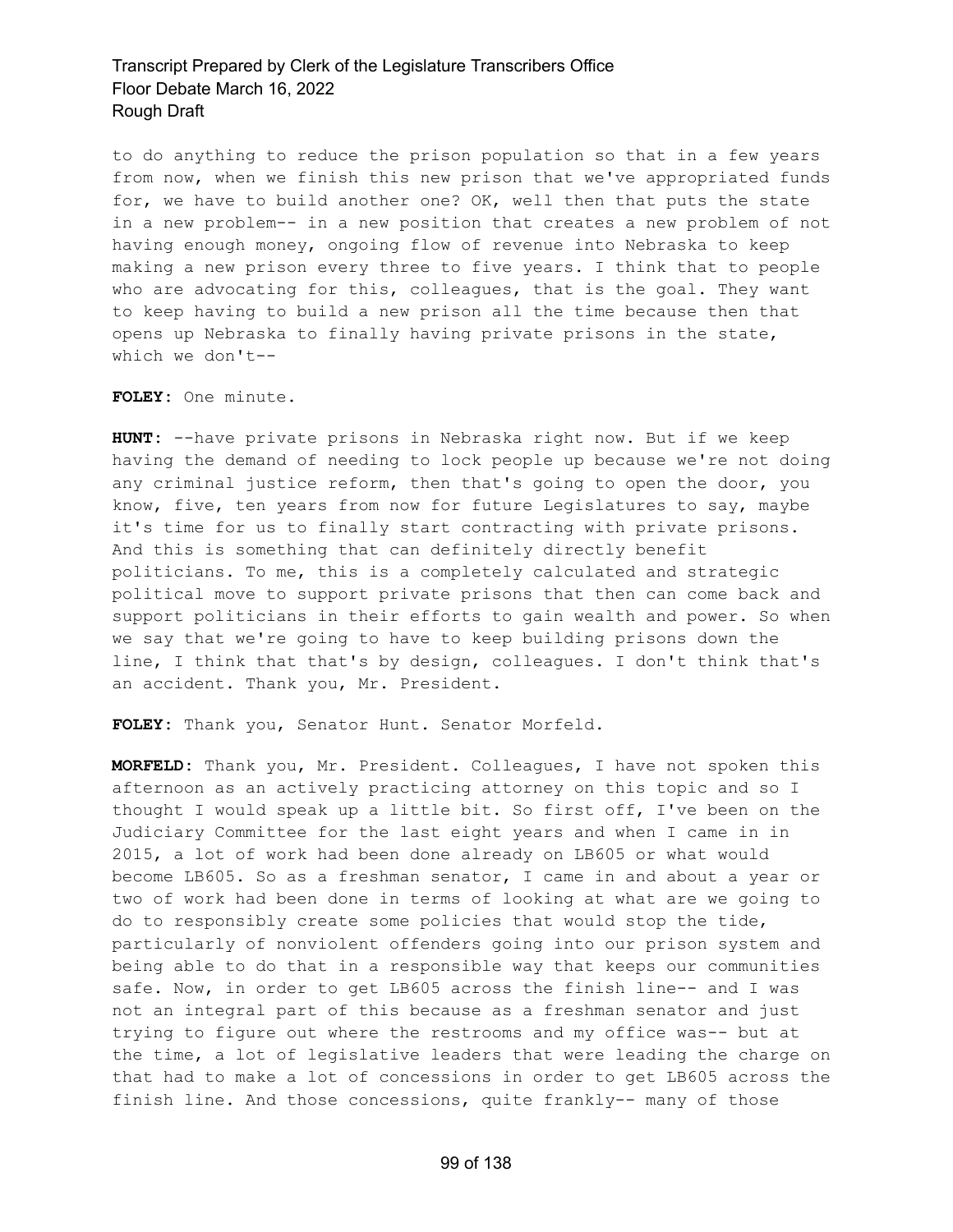concessions, quite frankly, were things that allowed the state to continue down the path that it had already been headed. And the experts at that time said, hey, listen, like, you can make these amendments to get it across the finish line, but these are some pretty serious gaps and holes that are going to lead to continued overcrowding. And here we are seven years later and some of those things that were identified then were identified again as some of the root causes. And the bottom line is, is that this responsibility is ours, to set the policy and set the standards across the state. And we cannot rely upon-- I shouldn't say we can't rely upon, but in the end, this responsibility sits with us. The county attorneys and law enforcement prosecute and enforce a law based on the laws that we have on the books and they have the discretion to do so. Now we can disagree with their discretion. I often do in some cases, and I've been fairly vocal about that in a different role, in a different capacity. But in the end, we have to take the leadership and we have to set the standard because otherwise, depending on who the county attorney is, depending on who the law enforcement officer is, they're going to use their discretion. And in some cases, that discretion, particularly for nonviolent crimes, leads to overincarceration of people that could (1) have accountability, but (2) have that accountability in a setting that is more conducive and more productive, not only for them but also our community and our society. And so this is up to us and I can tell you one thing that isn't going to work is that's not doing anything because that's been pretty much the case over the last seven years. And now we have literally the most overcrowded prison system in the entire country and we're not going to be able to build our way out of this problem because we have a more fundamental and root cause of the problem in our policy and in our laws, so we have to do something. The other thing that we have to address is the accessibility of mental health access and then also community corrections as well.

#### **FOLEY:** One minute.

**MORFELD:** We have to be able to provide more resources for community corrections. We have got to provide more access to mental health supports. Because I tell you what, a lot of the crimes, a lot of the issues that we are facing are substance abuse related that are often- where often the root causes mental health issues and people are self-medicating. They're self-medicating because they still don't have access to healthcare, they don't have access to mental health supports. And in some cases, we've had prosecutors come down to the Judiciary Committee and tell us that the only way to get somebody help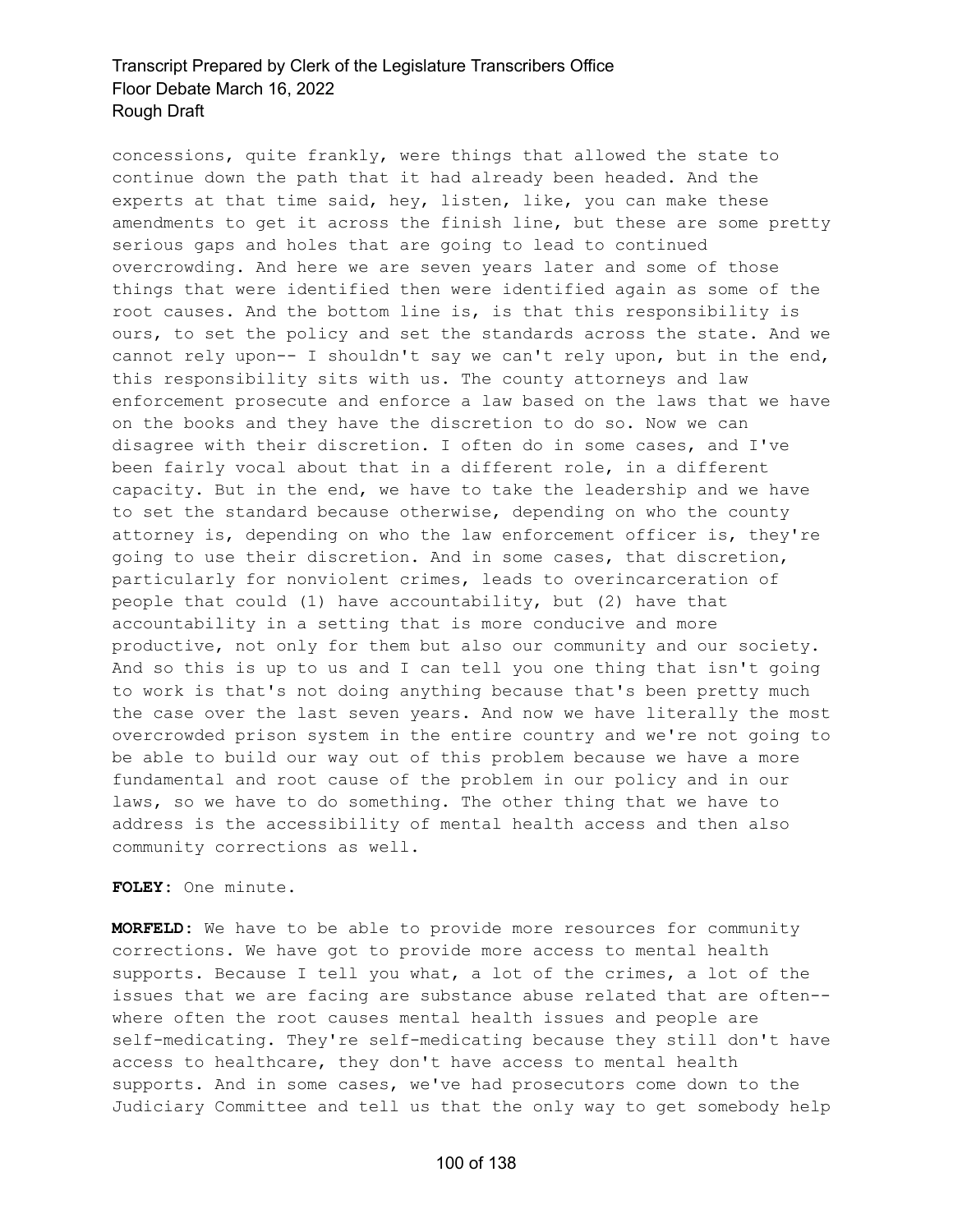was to prosecute them, which is not what they wanted to do, but that was the only way to get that individual help. And colleagues, if we don't take away anything in this body on criminal justice reform, it should be that one thing that when you have prosecutors coming down to the Judiciary Committee and the Education Committee, in some cases, saying the only way that I could get somebody help and keep my community safe was to prosecute them, even though I don't think I should and it's not just, we've got a problem.

**FOLEY:** That's time.

**MORFELD:** We have to take action. Thank you, Mr. President.

**FOLEY:** Thank you, Senator Morfeld. Senator McKinney, it's your third opportunity.

**McKINNEY:** Thank you, Mr. President. First, I rise in support of FA75, but I also would say that I had one of the pages pass this out to each one of you. It's the First Step Act compared to LB920. Again, the First Step Act was passed in Congress and signed into law by President Trump. Secondly, I was sitting there thinking. I was, like, you know, what if the pandemic didn't happen and there, there weren't any ARPA funds? Would the state be willing to invest, invest into north Omaha? And I'm just wondering, it, it-- would the state be willing to? So would Senator-- [RECORDER MALFUNCTION] yield to a question?

**FOLEY:** Senator Wayne, would you yield, please?

**WAYNE:** Yes.

**McKINNEY:** Senator Wayne, if there weren't any ARPA funds, as of now, do you think our state would be willing to invest into north Omaha?

**WAYNE:** Based off of the current budget before us and based off of history, very little investment, I believe.

**McKINNEY:** There's currently \$175 million set aside, not expended, but set aside for prison. What could you do with that \$175 million?

**WAYNE:** Well, we could start an airport project that would allow businesses, at least five businesses who have publicly committed to coming down to north Omaha and creating around 400 jobs that are livable wages, high paying jobs. The average salary-- salary is around \$65,000 a year. We could do at least 20. We can do at least 20 to 40 million in affordable housing. We know we currently have a backlog of

#### 101 of 138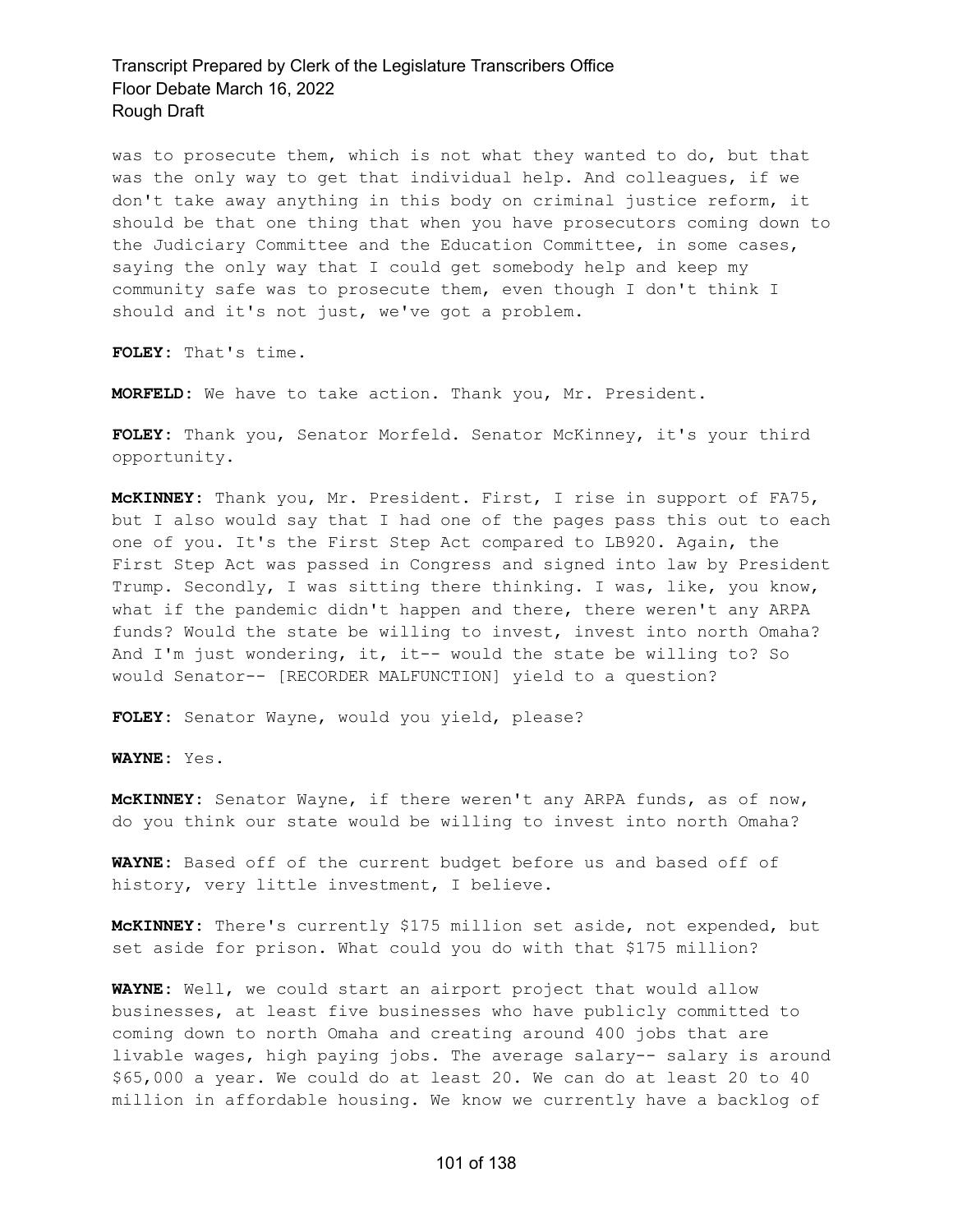about 5,000 affordable homes of approximately 1,000 affordable unit apartment complexes. So that's just right there. We can come up with 175 off of this, those two projects alone that would fundamentally transform north Omaha. And if you take it from a mathematical perspective, if we're able to reduce those four census tracks, plus the other 12 census tracks that have 16 higher percent more of African-American males in the judicial system, that would pay for itself by the reduction in recidivism. Because studies show if you have a living-- livable-- living wage job and you come out of incarceration or you're already going through the system, if you have a livable wage job, it actually reduces your incarceration rate and recidivism rate about 27 percent. So that's about \$5 million a year, you could save so just off of housing people. So mathematically, the 175 million would pay for itself within about 15 years.

**McKINNEY:** So are you saying investing in people and not prisons would be a better solution for our state?

**WAYNE:** Not just for our state, but for some of the hardest hit communities. But absolutely, if you just look at the math, that's what I said earlier, conservatives shouldn't support this budget. If you just looked at the math on the prison alone, the math doesn't make sense.

**McKINNEY:** I agree with you. I do not think it's fiscally responsible to continue to put proposals for prisons on the table and not invest in communities that have been the hardest hit for decades upon decades.

**WAYNE:** I agree with you, Senator McKinney. How many times have we-- I mean, we do most of our meetings in north Omaha, and there is a need and a want to do better and be better, we're just looking for-- for the state to level the playing field.

**McKINNEY:** I agree with you, it shouldn't just be the federal government that's willing to address these inequities. I think the state of Nebraska has responsibility in itself to invest substantial amount of dollars into our communities and other impoverished communities across the state.

**WAYNE:** I agree with you. I got a phone call that maybe my district might be a potential site for a prison. That's not the way I want to bring jobs to north Omaha, and that's what I relayed to Director Frakes and everybody else. We need good paying jobs, not--

#### 102 of 138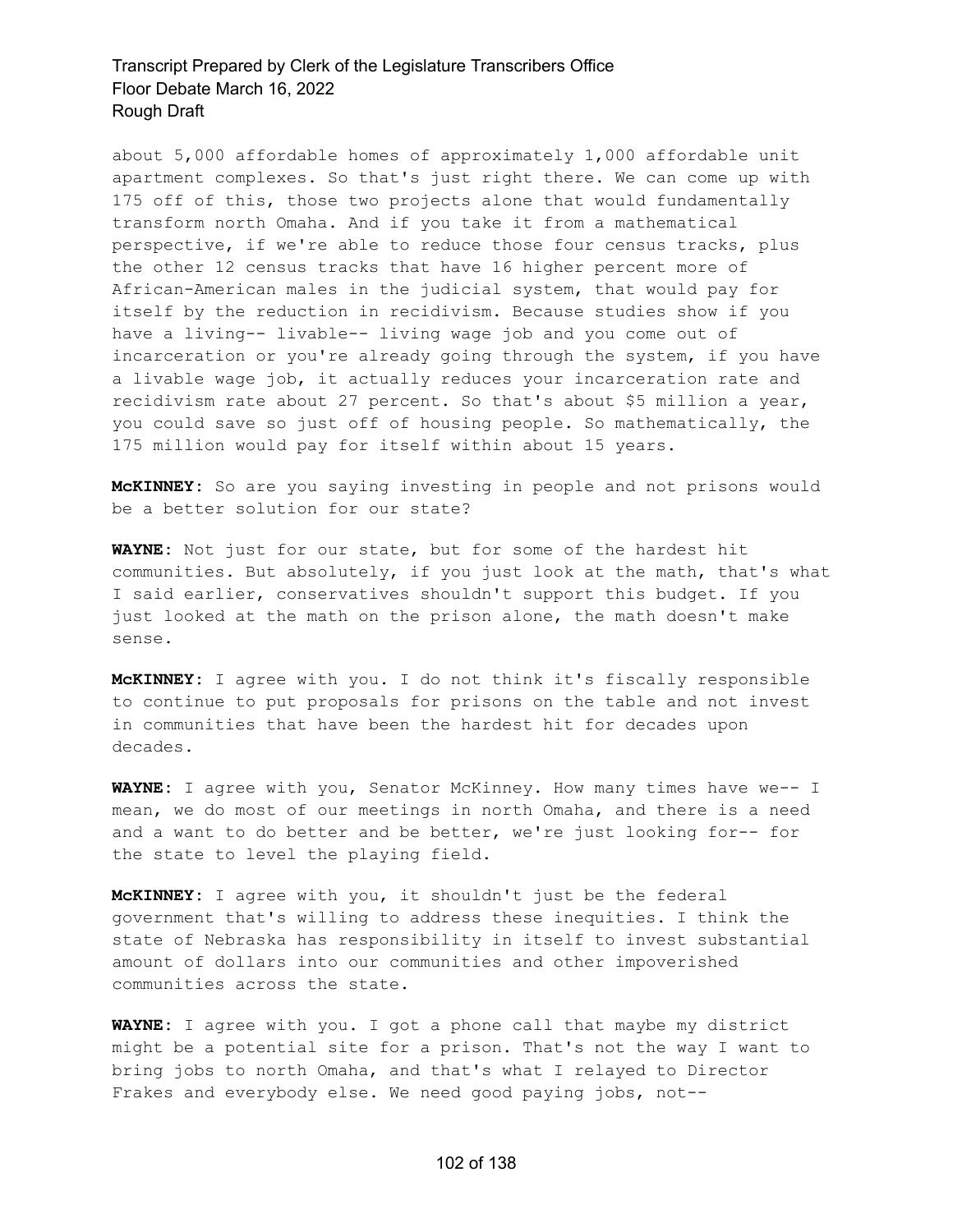**FOLEY:** One minute.

**WAYNE:** --necessarily involve the system. But while you brought that up, Senator McKinney, if we just had an extra thousand community beds in Omaha, there are enough employers right now who could take those individuals and they could work making \$25 an hour at manufacturing facilities in both of our districts, like Lozier is looking for third shift operators and warehouse people every day. So we have them. We have over a thousand people right now listed as community corrections who are sitting in prison instead of out in the community serving the rest of their time.

**McKINNEY:** And I think that needs to change because I get many calls about people being classified as community, but they're stuck in Tecumseh in maximum security. And we're talking about humanity and the mental well-being of these individuals. Just imagine being classified to be in community, working yourself back in the community, but the state wants to keep you in a maximum security facility that is on a four-three schedule and for three days out the week you can't leave your cell and you barely get--

**FOLEY:** That's time.

**McKINNEY:** --medical attention. Thank you.

**FOLEY:** Thanks, Senator McKinney. Senator John Cavanaugh.

**J. CAVANAUGH:** Thank you, Mr. President. That was good conversation. And so I wanted to kind of circle back to conversation I heard some people talking about earlier about the reducing the jam out release- releases, which is the Option 6. And I know several people have talked about this. And I heard Senator Morfeld talking about LB605, which was the last kind of big reform we undertook. And one of the reasons, so in LB605, the Legislature reduced sentences under Class 4, 3A and 3 felonies and also put those-- made those a mandatory straight sentence, which is you only give somebody a one year, one determined- determinate number of years. So on a Class 4, it's zero to two years. So you would give somebody a-- a 2-year sentence and they do that sentence. After they do that 2-year sentence, then they would be placed on post-release supervision, which is essentially parole, although administered by the probation office. And so that's how those worked to-- and the idea was that having people on a period of community supervision after a term of incarceration decreases recidivism. And what the Legislature at that time failed to do was to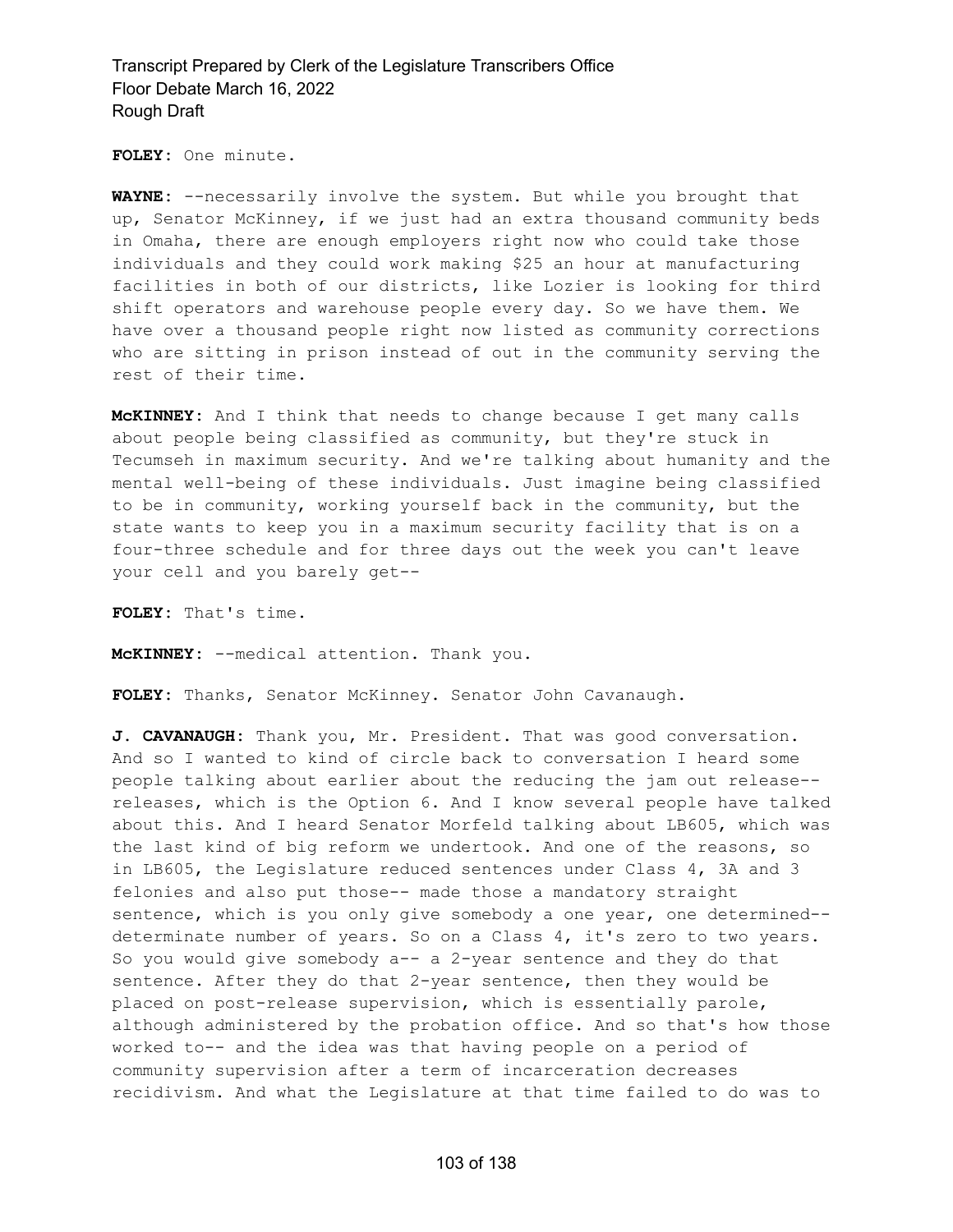reinstitute a rule that had previously been in place where the top number and the bottom number needed to be different at that- originally, I think it was a 20 percent number, which meant that the top number sentence could be no-- it could be the maximum and then the bottom number, meaning the parole eligibility number could be no more than 20 percent of what the top number was. The reason for that is that the difference between the top number and the bottom number is the time in which an individual is eligible for parole but not eligible for full release, meaning not jamming out. And that period of time that the person spends in that window, they could still spend it in custody. So if a judge gives somebody a 10 to 20, they have that 10-year window, which with good time is again the 5-year window, but they have that whole time in which they could potentially be paroled and be on community-based supervision and be subject to that supervision and services to-- as kind of a step down level of supervision, from custody-- in custody to out of-- out of custody supervision in the community. And that helps with reducing recidivism by making sure that people have that kind of stepped down supervision, which then, of course, make sure that they are continuing to follow the programs. And so that's the reason for that-- the difference in the top number, bottom number, suggestion in the-- in the report, as it says 27 percent of those released in 2020 would serve their entire sentence and had no supervision following the release from custody. So that-- that is the problem presented in Option 6 and the reason why it's important. It would be helpful for individuals to have a community-based corrections, in-between have a parole eligibility window that is larger than a few days or a few months, which is really what is happening. Many of the sentences we're getting to the exact same sentence being a 20 to 20 or a 10 to 10 and the-- in LB605, the Legislature did say that a sentence had to be indeterminate, which meant that the top number and the bottom number had to be different and the way a lot of judges has-- have interpreted that to mean is they have to be different by at least a day. So there have been instances where somebody gets sentenced to, you know, 9 years and 364 days to 10 years, or really something more likely 9 years, 6 months to 10 years, or something along those lines where the amount of parole eligibility--

**FOLEY:** One minute.

**J. CAVANAUGH:** --Is insignificant to the point where they don't have a real opportunity to be on parole. Often, they don't even have their parole eligibility does not coincide with a meeting of the Parole Board. So that's another reasonable fix suggestion that can actually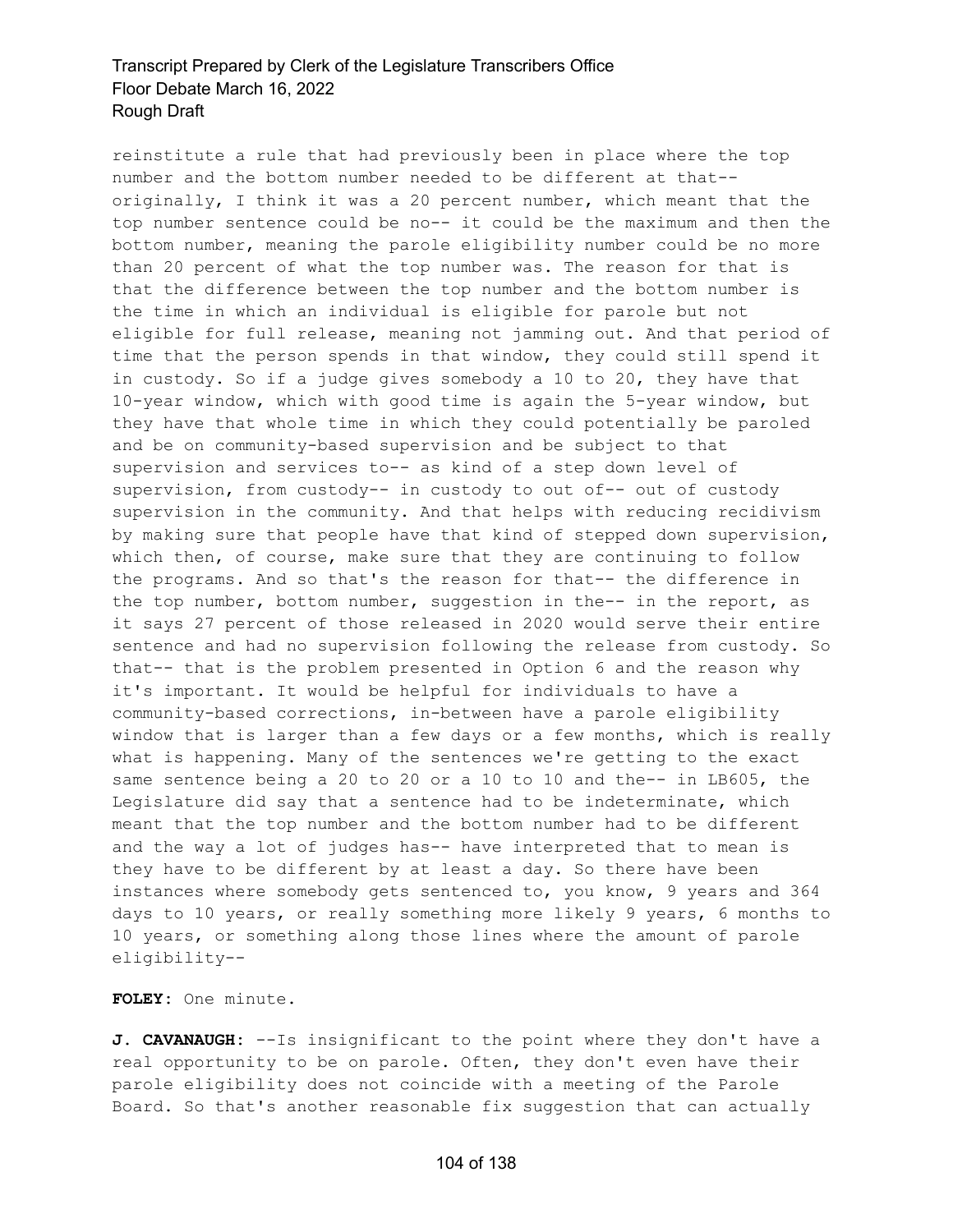serve the objective, the long-term objective of rehabilitation, community safety, decreasing crime, helping all sides of this issue and saving us money in the long run. It is smart, it's rational, it is logical and it serves the objectives we state. And so that is why this is a suggestion in this report and why it would be a good idea to adopt a difference in the top number, bottom number, creating a window for parole eligibility. Thank you, Mr. President.

**FOLEY:** Thank you, Senator Cavanaugh. It was your third opportunity. Senator DeBoer.

**DeBOER:** Thank you, Mr. President. I will yield my time to Senator Lathrop, who asked me for it.

**FOLEY:** Senator Lathrop, 5 minutes.

**LATHROP:** That sounded kind of weird, but thank you. No, I very much appreciate the time, Senator DeBoer, very much. Colleagues, I want to talk about jamming out. And if you don't hear anything else today, this is the part you want to listen to because so far we've been doing the consensus items and frankly, they don't move the needle. And this is actually a consensus item, reducing jam outs. 27 percent of those released in 2020 served their entire sentence and no supervision following the release from custody. Over the past 10 years, half the people who have jammed out have done so because they had a flat sentence. There's a consequence to this. First, they get no incentive to the person to take active steps to become a good parole candidate by participating in treatment and other recidivism reducing programs. These sentences, flat sentences, do not account for the possibility that a person can significantly change while or during the period of incarceration, and third, the person is released with no support or supervision at the conclusion of a flat sentence. This is really, maybe the most important consensus item we'll talk about. When a person jams out, that means that they-- they spend their entire sentence and they don't parole. OK? If you-- if you don't parole, then you, we call it getting a gate check. They give you a \$100 check and you're on your own. You are accountable to no one and you get no services. You walk out of there and you go back to wherever you came from, the circumstance that you were in. The-- the opposite of that is to be paroled. To be paroled means that you have gone through your programming. You have been found by the Parole Board, by the way, appointed by the Governor, the Parole Board has found you to be a suitable candidate for parole. And when you're paroled, colleagues, when you're paroled, you are given services. So they might help you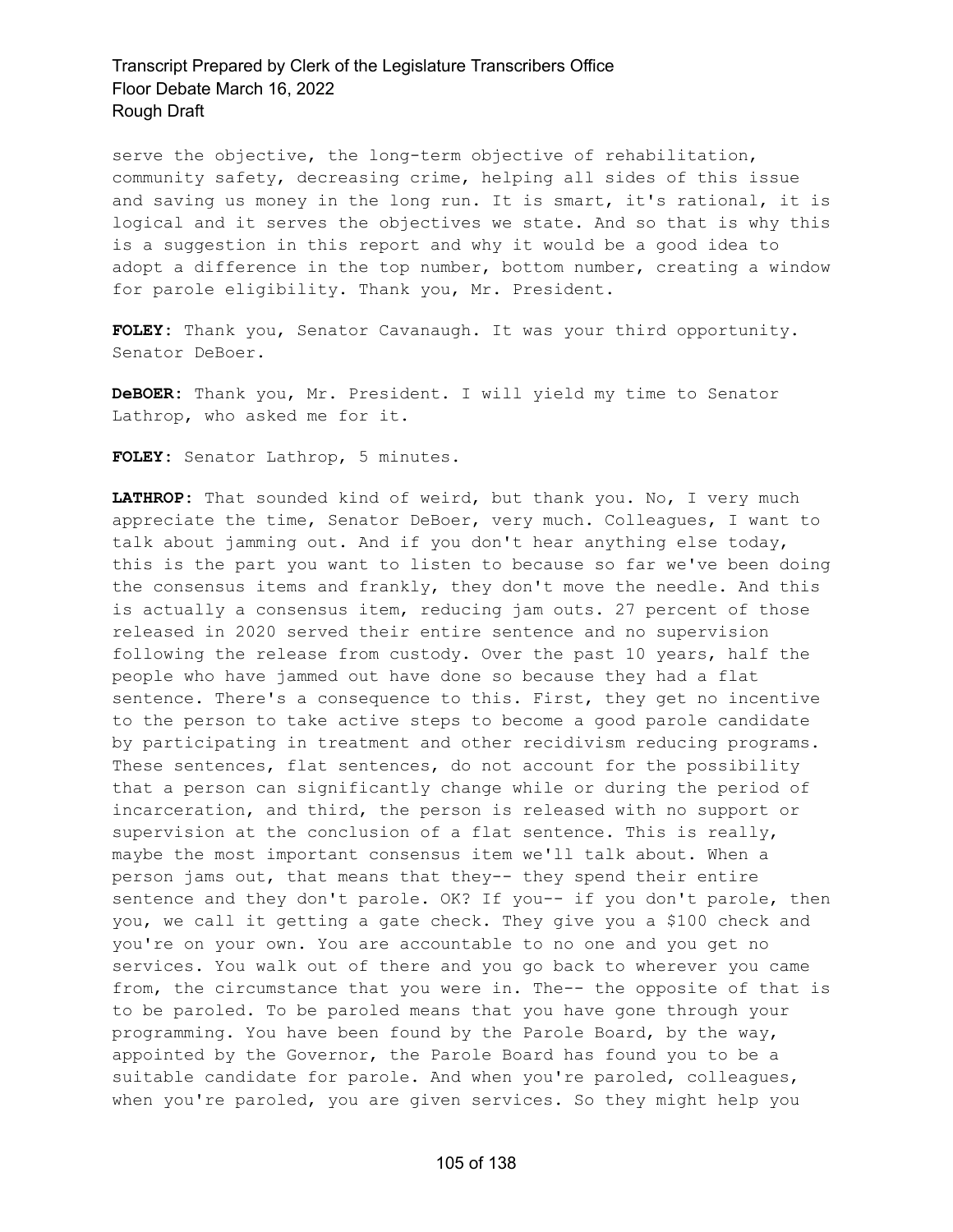find a job. They might help you find a place to live. They give you services and importantly, you're accountable to somebody. So now, for a period of time, after I leave the gate, I have to talk to a parole officer and I might have some additional programming to do. I might have outpatient alcohol treatment. I have-- I might have a list of things that I need to do besides maintain a job, stay off of drugs and alcohol, or at least drugs, I'm not sure about alcohol, and maintain employment. Right? So you got a job. You got a place to live. You're accountable. You're-- you're-- have to answer to somebody. And by the way, I think the cops can pull you over and check you out anytime they want. I might be overstating that, but I think-- I think I'm right. So how do people end up currently jamming out instead of patrolling? Well, there's a couple of different ways, but the one that's most consequential is that their sentence is flat. So for most of the more serious crimes, you get an indeterminate sentence, you get a high number and you get a low number. Your jam out date, with good time, if you don't lose it, is half of the high number--

**FOLEY:** One minute.

**LATHROP:** --and your parole eligibility date is half of the lower number. If you have a sentence that's 48 to 50 years, that window is so narrow that most of these guys go, I got a flat sentence, I'm just going to jam out. Well, that defeats the purpose. This is a consensus item. It is the foundation for the nonconsensus items that I'll talk about later. This is-- Chief Schmaderer himself said, I don't like guys jamming out. I want them on parole. I know who they are. I know where they're at. I know what they're doing and I know they're accountable to somebody and they're getting some services. This is the most important recommendation because it provides the foundation for those things that were nonconsensus items which may lead you to say, then what's the problem? Which is exactly the problem. If we don't want people to jam out, then we need to do something about sentence structure.

**FOLEY:** Time.

**LATHROP:** And that's where we get into the nonconsensus items that I'll talk about soon. But we do not want people to jam out. We want them to parole.

**FOLEY:** That's time.

**LATHROP:** We want them to go to the programming.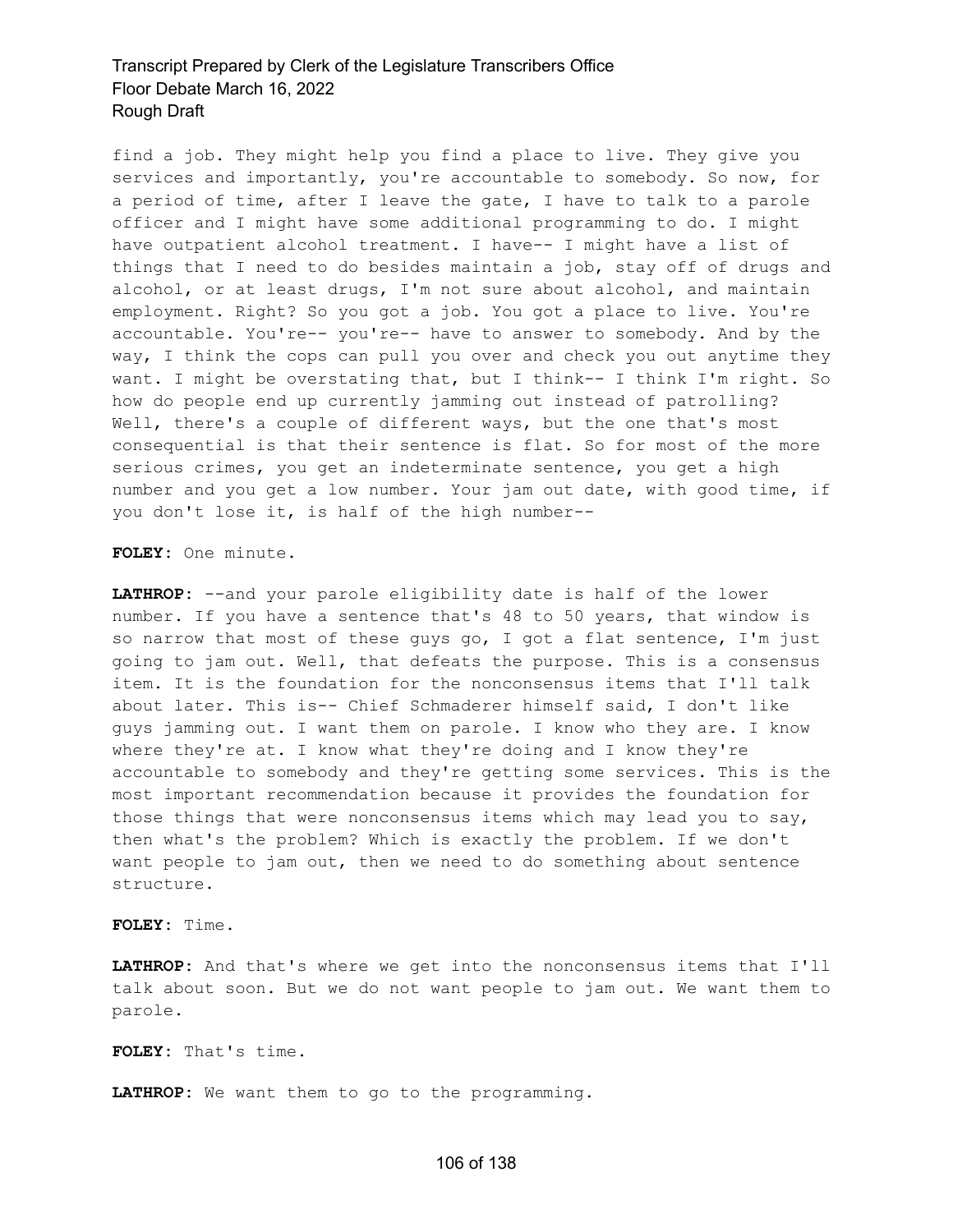**FOLEY:** That's time, Senator.

**LATHROP:** We want them to have the services. Thank you.

**FOLEY:** Thanks, Senator Lathrop. Senator Machaela Cavanaugh, your third opportunity.

**M. CAVANAUGH:** Thank you.

**FOLEY:** Excuse me, Senator, I apologize. I promised the Clerk to read a couple of items in the record.

**ASSISTANT CLERK:** Quickly. Thank you, Mr. President. Amendments to be printed: Senator Dorn to LB700 and Senator Hughes to LB805A. Additionally, your Committee on Enrollment and Review reports LB1184, LB1165, LB29, LB855, and LB905 to Select File, LB905 having E&R amendments. Additionally, your Committee on Enrollment and Review reports LB1073 as correctly engrossed. That will be placed on Final Reading. Notice of Committee Hearing from the Education Committee. Senator Briese introduces LR337, LR338, LR339, and LR340, LR337 referred to the Executive Board. Excuse me. They all are referred to the Executive Board, Mr. President. That's all I have-- and amendments to be printed. Senator Briese to LB939, Senator Pansing Brooks to LB741 and Senator DeBoer to LB741. That's all I have at this time.

**FOLEY:** Thank you, Mr. Clerk. Senator Machaela Cavanaugh.

**M. CAVANAUGH:** Thank you, Mr. Lieutenant Governor. He didn't ask me for it, but I'm going to give it to him anyways. I'll yield my time to Senator Lathrop.

**FOLEY:** Senator Lathrop, 5 minutes.

**LATHROP:** Was that to me?

**FOLEY:** Five minutes yielded from Senator Cavanaugh.

**LATHROP:** Thank you, Senator Cavanaugh. I appreciate that. Again, as I appreciated Senator DeBoer's time. Colleagues, I want to keep talking about jamming out and so people jam out for a variety of reasons, but they are generally people who do not-- by-- by definition, they're people that don't parole. There might be a variety of reasons someone doesn't parole. A lot of it is sentence structure. The low number is too close to the high number and a lot of offenders, if you're doing 10 years, many of them will say, I don't care if I get out six months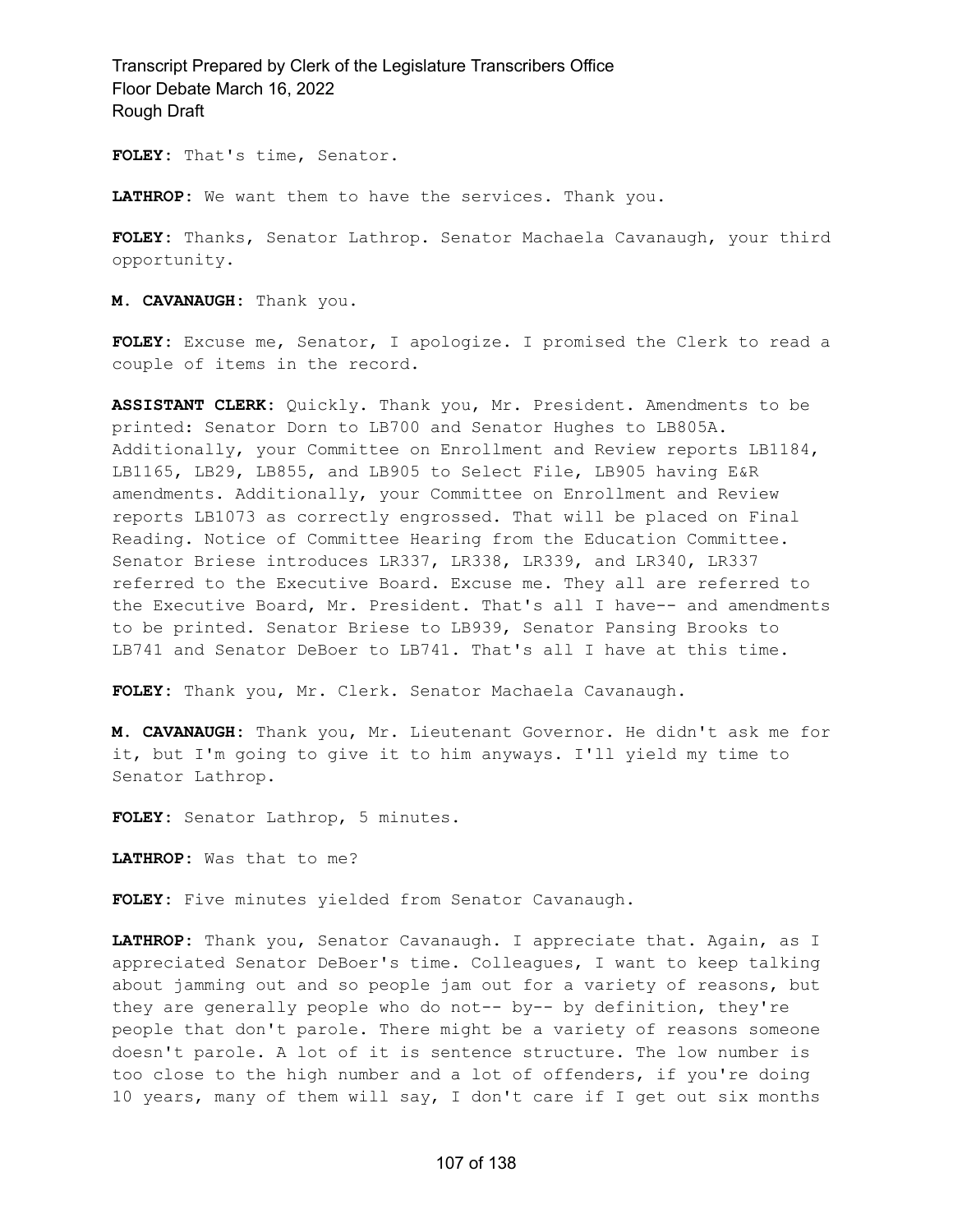earlier, I don't want this guy following me around and I don't want to go through substance abuse treatment. OK, that's a choice they can make, but we're incentivizing that choice by giving what we call effectively flat sentences. It can be a sentence where the numbers are so close to one another that an inmate says, I'd rather spend six more months here than to go through the programming. I'd rather spend six more months here than be accountable to somebody when I get out. If I want to get out and start using street drugs again, I don't want to be on parole because that's going to be a parole violation, right? So people choose not to go through the parole process, but if you provide a big enough incentive and they realize, you know, I could get out of here a couple of years earlier, I got to go through programming. I get some services. Somebody is going to help me, but I got to be accountable to this parole officer. And that isn't an easy life. You're reporting a lot. You are jumping through a lot of hoops. You have to behave yourself and you have to do a UA test, right? They're going to-- they're going to make you-- they're going to test your fluids for the presence of street drugs. And you have to report on certain days and they tell you who you can live with and who you can't live with and what you can do. And you have to maintain employment and it's not easy. It's not easy because a lot of these people have an experience, that kind of structure before they ever got convicted of the felony that sent them there in the first place. And what we want to do is have sentence structures that incentivize that, and it is puzzling to me that our group met and we found that jamming out across the board is something we want to avoid. Law enforcement, prosecutors, you name it, everybody recognizes the jam art-- jam outs aren't a good thing. That it is far better to have somebody on parole because they succeed more often. They succeed more often because they have that structure. Right? Not unlike, maybe your kids. Sometimes they need more structure, sometimes they don't. But the parole officer can work that person, stay in contact with them, support that person and help them to be successful when they get out. So when we get to the nonconsensus items and they'll be the last, probably the last four that I talk about, when we get to the nonconsensus items, you're going to see that they're about having people have some incentive to not jam out. And that really, and most importantly, is having some separation between the two numbers in your sentence. You can get an indeterminate sentence and you-- to incentivize them to sit in the Department of Corrections and say, if I jam out, I'll be here--

**FOLEY:** One minute.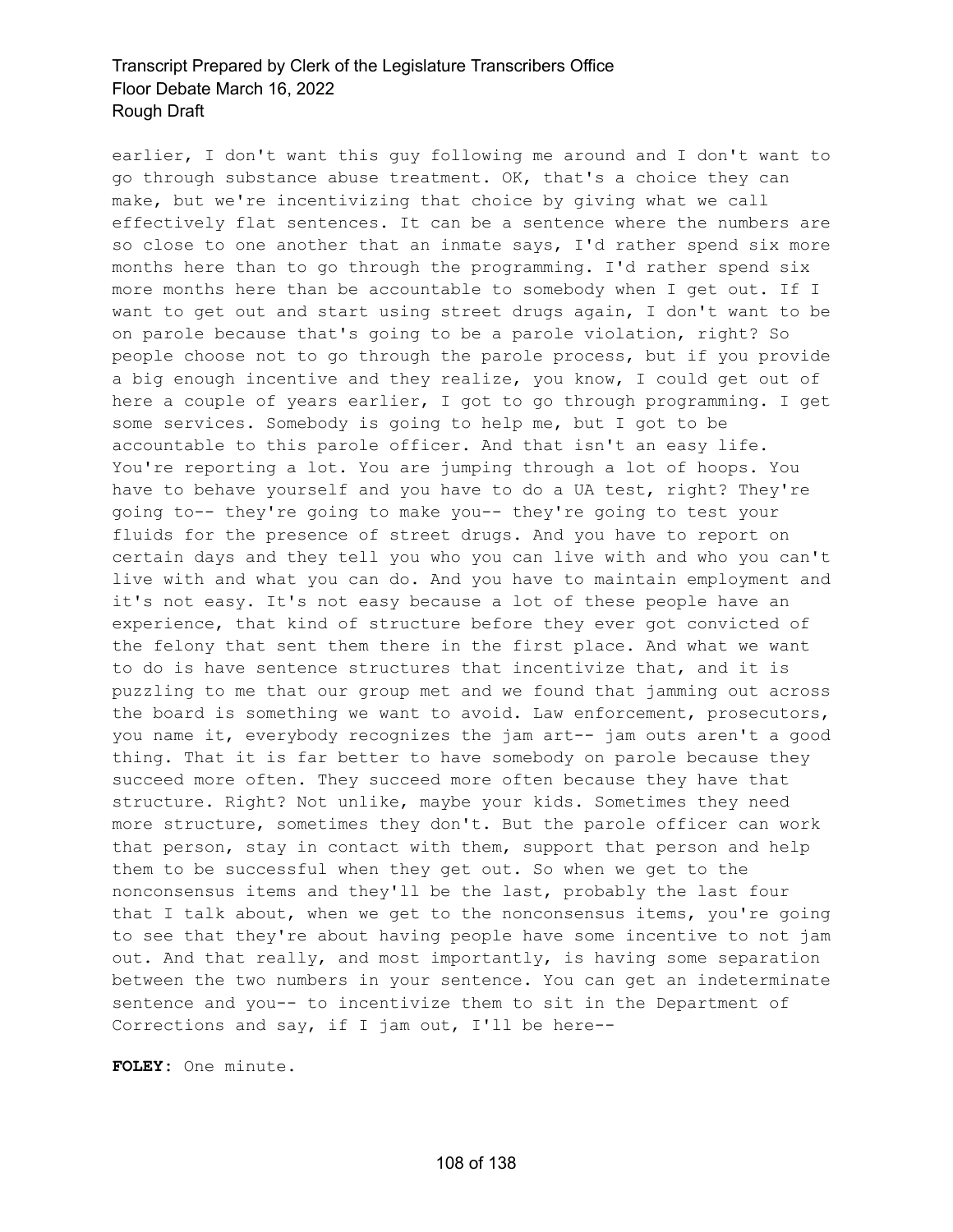**LATHROP:** --8 years, and if I-- if I get parole, I could be out as early as four. Maybe they get paroled, maybe they don't. And it's really important to know two things. Ninety-five percent of these people are coming back to our communities, 95 percent of them. And having them come out on parole is far superior. And when we get to those things that are more contentious, which is where it gets politically difficult, if the sound bites and the rhetoric are all about being tough on crime, then-- then that's when you start to get nervous about this. I get the-- I get the idea, but I can't get there. But now it's up to us. It's our turn to solve one of our problems. And by the way, this stuff is being led by conservatives who realize-- did you say time?

**FOLEY:** That's time. Thanks, Senator Lathrop. Senator Pansing Brooks.

**PANSING BROOKS:** Thank you, Mr. Lieutenant Governor. Well, I've decided to just find this comical now because we-- I've brought the one-third rule to get rid of these determinate sentences every biennium since I got into this Legislature. I've been trying to talk you all into understanding that these flat sentences and you may be confused by the words determinant and indeterminate, but it's just what it sounds like. A determinate sentence is a determined sentence, such as 12 to 12 years or 10 to 12 years. So an indeterminate sentence is something that with a broader intersection of time like 5, 5 to 15 years. So what's happening is that we're getting mad at these people and we're going to throw the book at them. And so what happens is we give these-- these determinate sentences and the judge decides, yeah, we're going to-- we're just going to throw the book at them. The county attorney's want to throw the book at them and we're going to make darn sure they stay in as long as they can. Well, guess what happens? So they don't get the programming. So even if-- even if it were 10 to 12 years, they would theoretically be eligible for parole for at half of that time, so that's 5 to 6 years. Well, the problem with an inmate who's paroling is that they are subject to supervision. And guess what? They don't want to be subject to supervision. They want to get out and be free of the whole system, not have anybody checking in on them, not have anybody trying to tell them to check in and give urine samples or whatever is necessary. So we've been talking about this since 2015, and all of a sudden-- we're all of a sudden talking, oh well, gosh, we should think about doing either the one-third rule or the one-half rule. And that one-half rule says that the sentence cannot be-- the minimum cannot be greater than one-half of the sentence. So if the original-- if the sentence allows somebody to be put away for 12 years, then the minimum cannot be greater than half of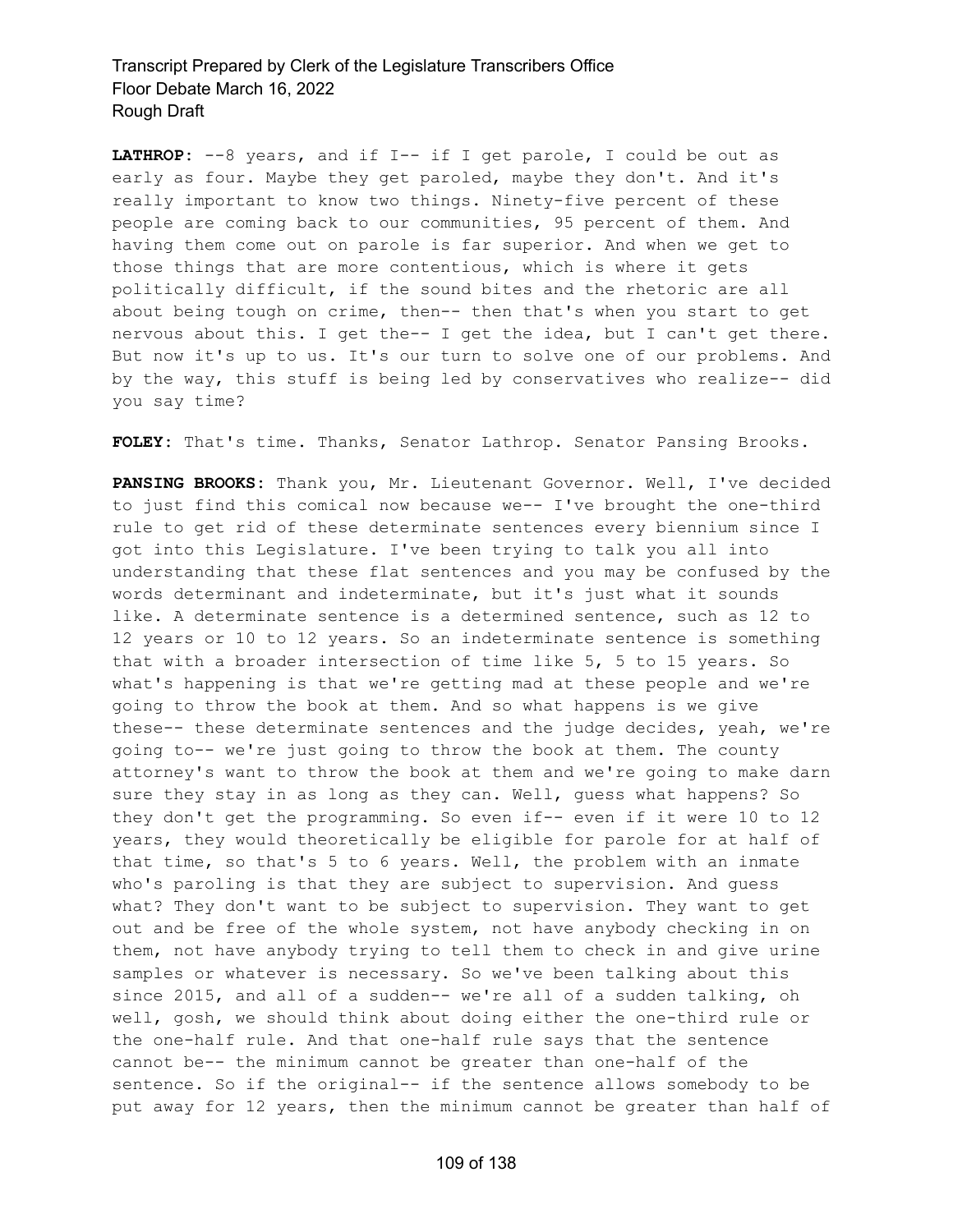that. So that means the sentence is 6 to 12 years. At that point when the-- when the-- we know that with good time, if the-- if the inmate is acting appropriately, they get to come up for parole at half of that time. So that would be, if it was a 6 to 12-year sentence, that would be 3 to 6 years. Now that doesn't mean that the inmate is going to be let out in three years, but it does mean that he can come-- he or she can come before the Parole Board at that time. And so the issue is, the person goes before the Parole Board and the Parole Board says, there is no way in heck that we are going to let you out now, which is reasonable because, what? Why is it that they're not letting them out? Yes, because they have not had the programming. So they have not had the programming required and so, of course, they're not going to be let out. They-- they haven't followed through the issues, but of course, we aren't providing all the program that they-- programming that they need. So we are part of the problem. It's interesting because they're-- in the JFA report, there's a part about this that it says the Nebraska justice system has a multipronged sentencing structure comprised of both flat, determinate and indeterminate sentences. A determinate sentence sets a fixed term of incarceration without an opportunity for parole. So again--

**HILGERS:** One minute.

**PANSING BROOKS:** --it's a determinate sentence. If a person with a determinate sentence loses any good time, the entire sentence will be extended. An indeterminate sentence includes a maximum term to be used to compute a defender's discharge date and a minimum term to be used to compute the defendant's parole eligibility date. Again, with parole eligibility, there's much greater chance of not jamming out. The most infamous jam out was Nico Jenkins, who jammed out straight from solitary confinement, threatened that he was going to kill people, and he did. So, we are our own worst enemies here. We're not only costing the state millions of extra dollars, but we're also our own worst enemies because we are not making the state safer by these laws. It was an indeterminate sentence includes a maximum term used to compete-- to compute a defendant's discharge date and a minimum term to use to compute the defendant's parole--

**HILGERS:** Time, senator.

**PANSING BROOKS:** --eligibility date. In '72, the Nebraska--

**HILGERS:** That's time, Senator.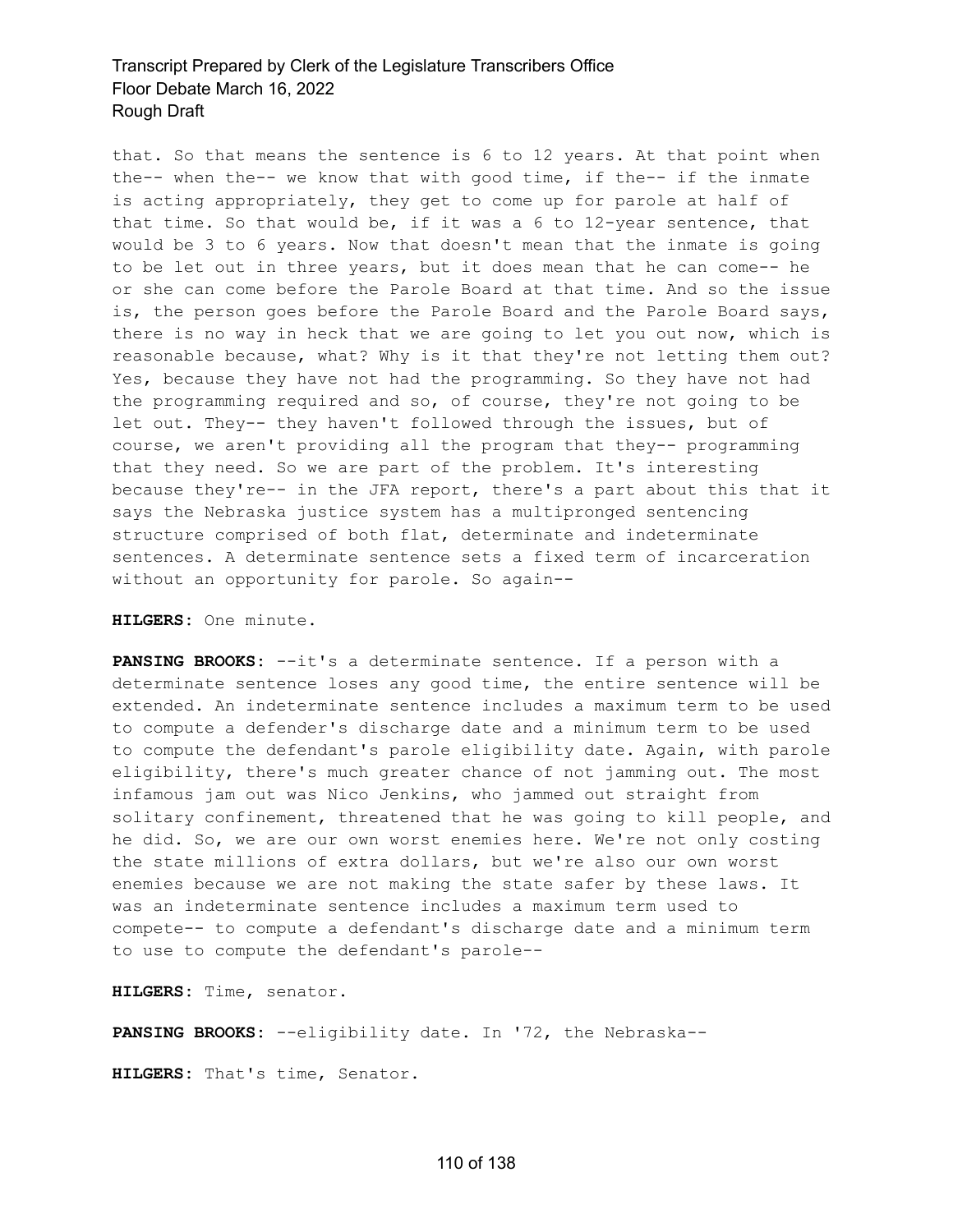**PANSING BROOKS:** Oh, sorry. Thank you.

**HILGERS:** Thank you, Senator Pansing Brooks. Senator McCollister, you're recognized. This is your third opportunity.

**McCOLLISTER:** Thank you, Mr. President. Good afternoon, colleagues. On our previous times on the mike, we talked about the parole system, and one of the problems we have with the parole system is that the number of people receiving parole has dropped. I'm not exactly sure why that's occurred the last four or five years, but it has dropped. Maybe Senator McKinney has an answer or can give me some rationale for that. Senator McKinney will you yield?

**HILGERS:** Senator McKinney, would you yield?

**McKINNEY:** Sure.

**McCOLLISTER:** Wanna talk?

**McKINNEY:** Senator McCollister to respond to that, I would say there's probably a multitude of issues. I think we need to rethink the functioning activities of our Parole Board. But also it was brought to my attention earlier this week or last week, that the Parole Board has only met 50 percent of the time as a full body. A handful-- like last year, like they only meet as-- they've only met as a full body 50- they only meet as a full body 50 percent of the time. The other times, there's either at least one person gone 50 percent of the time and when you look at the numbers, there's a decrease in parole. However, you said, for people being allowed on parole when there's less than a full body.

**McCOLLISTER:** Are they required to have everyone in attendance in order to conduct a meeting?

**McKINNEY:** I wish they did. I don't know for a fact, but I think we need to look at that.

**McCOLLISTER:** So let's change our focus a little bit and talk about probation. And some states offer those people coming out of the corrections system less time on probation then others. In fact, I think Nebraska, is a-- is a obligation to set probation at five years. Is that-- is that correct? Or some states and I guess a certain number of states have allow no more than two years on probation because they've found that there's diminishing returns with the longer terms of probation.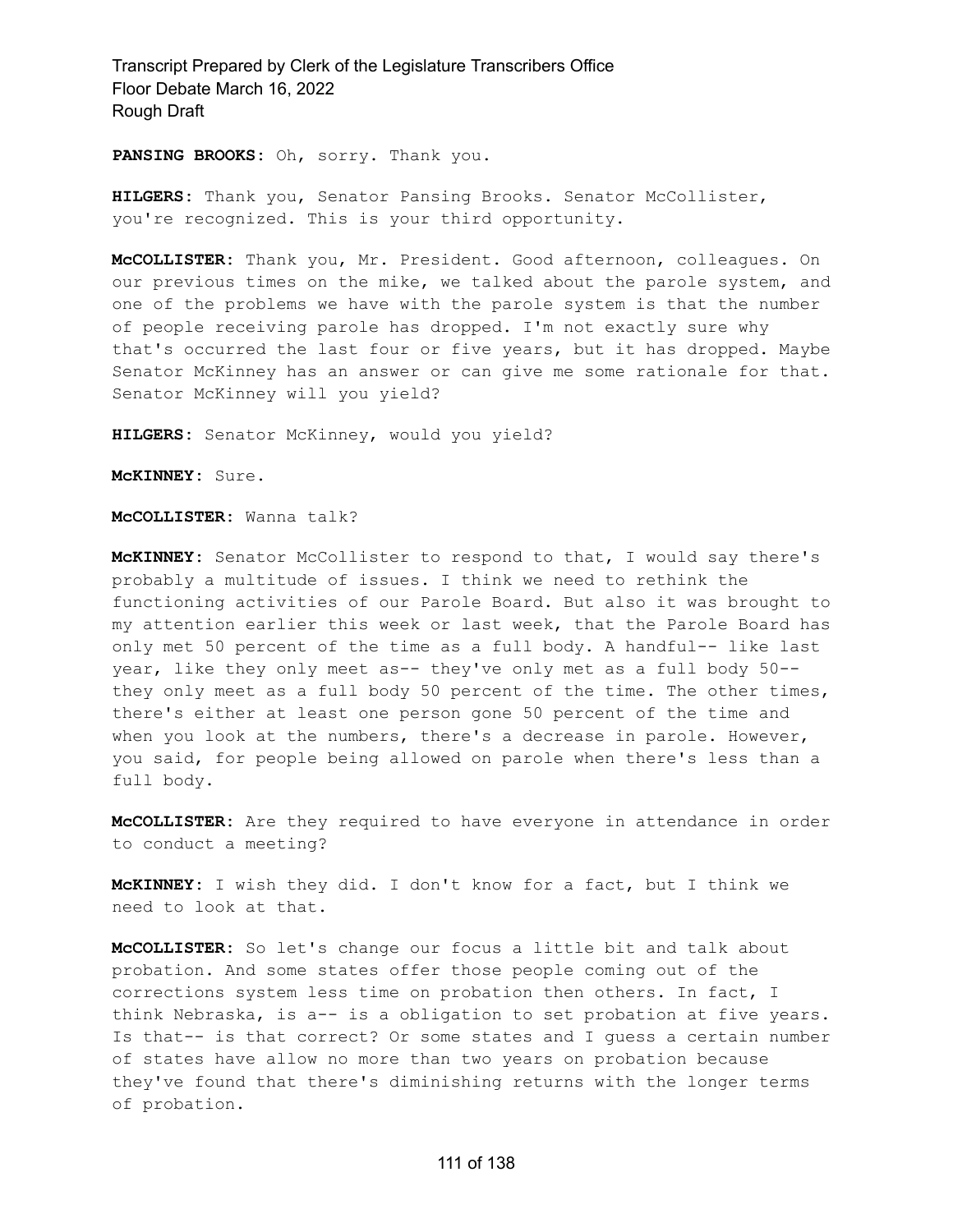**McKINNEY:** I would agree with that. I believe the longer someone stays on probation, the more likely that they're going to reoffend just by nature of life happening. And when you think about technical violations or something like that, you've on probation for three years and you miss a meeting and you go back to prison, but you've been out and you haven't done anything for three years. They send you back. You go to Vala's pumpkin patch or an accident because after three years, you may forget maybe I can't cross into Sarpy County, but you go back to prison. You've established a life, you got a livable wage job, you taking care of your family, but you get violated and sent back.

**McCOLLISTER:** One other issue is, we've been talking about technical issues with pro-- probation and some states limit incarceration for technical probations to no more than 30 days. But I don't believe Nebraska has a policy. Are you aware of a policy with technical violations in Nebraska?

**McKINNEY:** I'm not aware, but I think that would be a smart policy, and I don't think you should be sent back.

**McCOLLISTER:** Yeah, last question. Some states allow for a driver's license suspension for failure to pay fines or fees. Does that occur in Nebraska where you can get your driver's license revoked?

**McKINNEY:** Oh yes, you can if you fail to pay a fine or fee. If you're-- if you have back child support, they take your license, which I think is dumb. If you want somebody to pay child support, why would you take away their ability, they don't--

**McCOLLISTER:** Thank you, Senator McKinney. I yield the balance of my time to Senator Pansing Brooks.

**HILGERS:** Senator Pansing Brooks, one minute.

**PANSING BROOKS:** Thank you. Thank you, Senator McCollister. So just to finish my really exciting story and description of determinate sentences, the CFA report says on page 5, in 1972, the Nebraska Legislature mandated indeterminate sentencing by operation of law. The indeterminate sentencing was mandated by operation of law under a statute that year. And if a judge attempted to pose-- impose an indeterminate sentence, a statutory minimum sentence was automatically used in contravention of what the court had decided to determine the inmate's parole eligibility. We attempted to do the same kind of work, but after-- after LB605 when CSG came in in 2014, it was recommended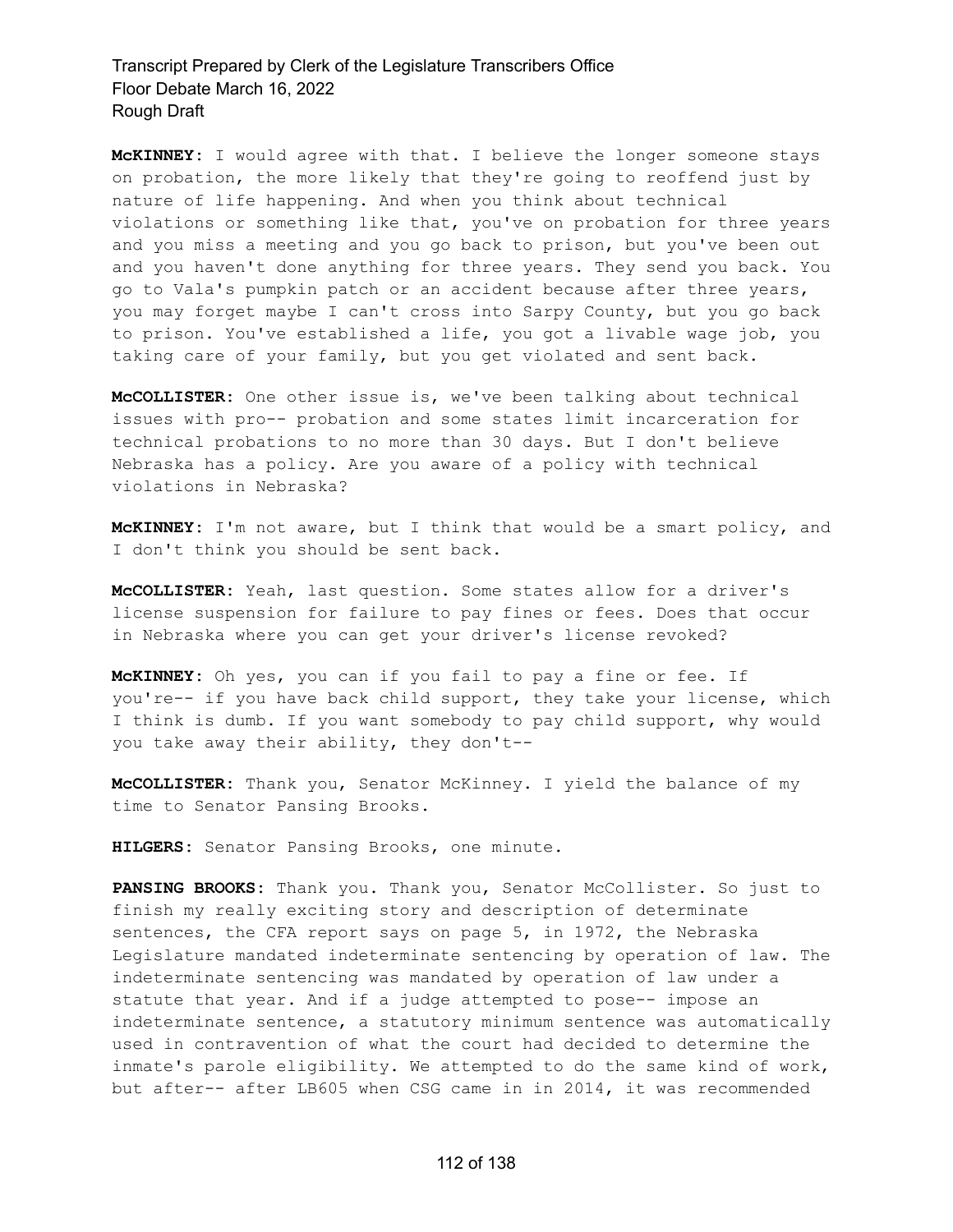to get rid of our determinate sentencing to go back to what we were doing. And we still have the same problem that-- it has been recommended by study, after study, after study. Thank you, Mr. President.

**HILGERS:** Thanks, Senator Pansing Brooks, Senator McKinney and Senator McCollister. Senator Hunt, you're recognized. This is your third opportunity.

**HUNT:** Thank you, Mr. Speaker. As I said adding-- adding a new prison without adding any reforms to our criminal justice system is going to end up being a waste of money. And it's not a fix because in a few years, the incarcerated population that we have in Nebraska is going to continue to outgrow the space that we have for them. And I want us to ask ourselves if this isn't a little bit by design. I think that there are a lot of people who are interested in bringing private prisons into Nebraska, and people are very strategic, long term, and so I think making sure that we can house our own prison population is going to be imperative if we want to stop something like that from happening. And we cannot do that unless we can also reduce the people that we have going into our system. There is a web of-- of a huge-- a huge network and list of ways that we can do that, whether that's through improving educational opportunities or improving food security, reducing poverty, having more jobs that people can do. Reducing the-- the qualifications that we have for certain state jobs. I just saw-- I just saw this news that I thought was really great, just a moment ago, that said, Governor Larry Hogan, who's in Maryland, today he announced the launch of a multipronged first in the Nation Workforce Development Initiative to formally eliminate the four-year college degree requirement from thousands of state jobs. That's the kind of thing that we know could keep a lot of people from reoffending. And also, you know, making sure that people who have backgrounds can get jobs like that. And these are all part of the huge web of solutions that have been brought to us by different experts in criminal justice reform that opponents have completely rejected. But we can turn on the spigot and have a seemingly endless amount of money reoccurring to keep building new prisons. And I don't think that that's a conservative approach to government. And it's going to erode continued-- continue to erode the public services that we have in the state that are already eroded. I don't think it's that super different from the movement we see to privatize education. You know, we-- we have needs in our public schools. We're not funding them. We have needs in our carceral system that we're not funding. And eventually, we're going to have people in state leadership who say we need to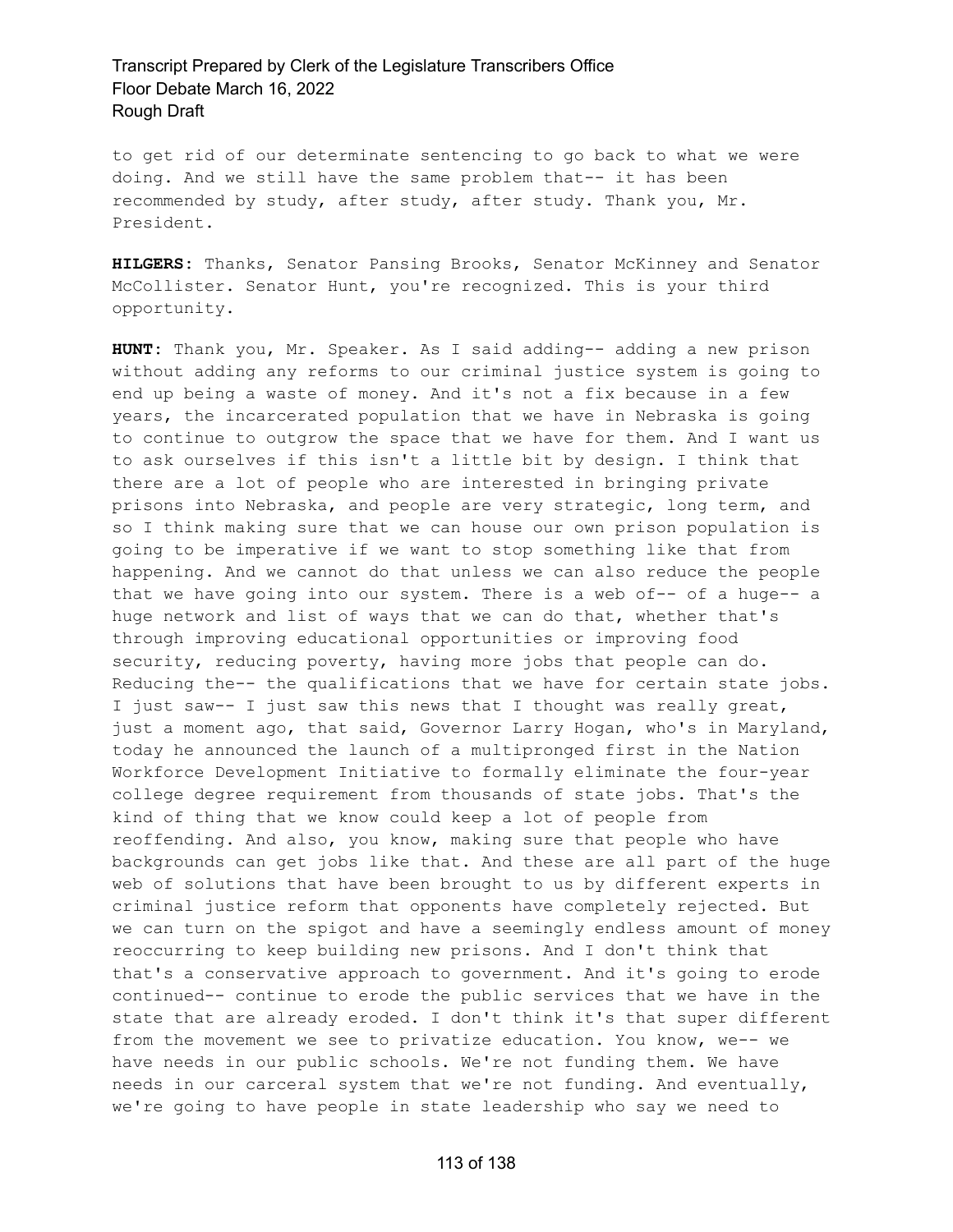start looking at private solutions for that. In education, you know, that's-- that's school choice and school vouchers and charter schools and tax credits for private schools and things like that. And in incarceration, that's going to be private prisons. The three biggest businesses that government is in is medication, incarceration and education. And these are things, you know, health care and public safety and education that are in the basic best interest of every single Nebraskan. And I want to make sure that it's always public funds that are supporting those institutions and not private dollars, potentially, where we don't know where that funding is coming from. They aren't accountable to the public. There's no oversight from government. You know, I'm certainly not one of those people who is saying government is the answer to things. But what I will say is that public oversight is always something that improves any government system. So the more public oversight we can have in our carceral system, that's going to come when it's funded with public dollars, and that's something that I want to keep secure in our state and something that I think we need to do more of with our health care system and our education system as well. But in this Legislature--

#### **HILGERS:** One minute.

**HUNT:** --our habit of setting aside really large sums of money for things that are not certain yet, for things that we haven't completed the study on, for things that we don't know the feasibility about yet, that's a big problem. We have to stop rubber stamping things that are not set in stone, especially just because I think we've got a lot of money kind of burning a hole in our pocket. We've got our Governor going out. We have many leaders in this body here who are trying to build a legacy and leave something behind before they're term limited. And I think a lot of people are kind of going on a shopping spree and this isn't responsible. It's not being good stewards of public tax money when we keep rubber stamping things that are not set in stone. The Governor will be gone. Scott Frakes will eventually be gone. Many of us will be gone and we will be worse off than when we started. Thank you, Mr. Speaker.

**HILGERS:** Thanks, Senator Hunt. Senator Dorn, you're recognized.

**DORN:** Thank you, Mr. Speaker. And a little bit of the conversations have at least been going on lately. I want to thank some of the people for getting up and talking about, I guess, jamming out and parole. Going to yield my time here to Senator Lathrop, but I'd like him to talk a little bit specifically about has COVID-- or how has the work

#### 114 of 138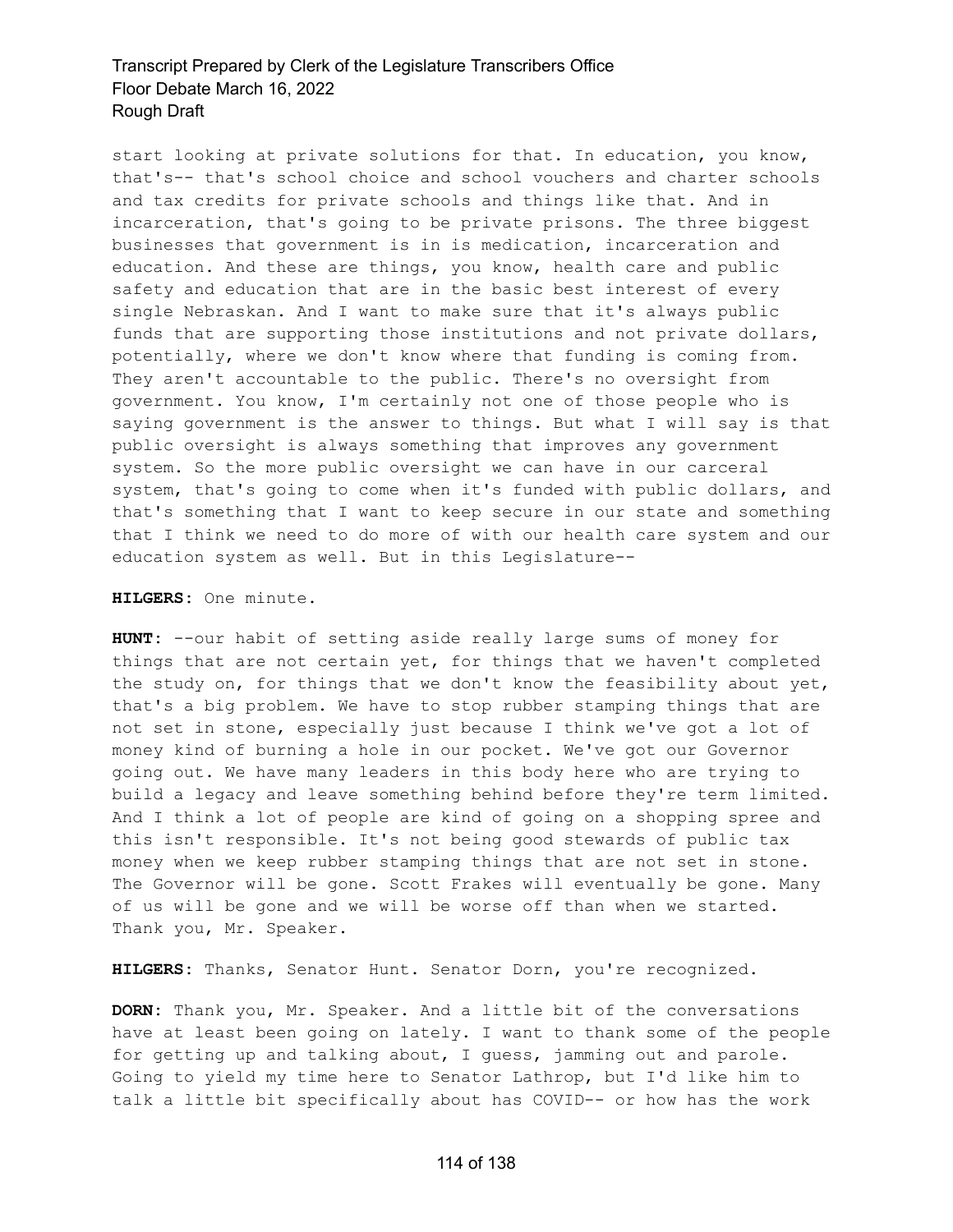staff or all those things affected parole, and that ultimately leads to, you know, more people jamming out and stuff. If you could visit with that a little bit, what-- why are the reasons we're having not so many people qualify for parole?

**HILGERS:** Senator Lathrop, 4:24.

**LATHROP:** Thank you for that question, Senator Dorn. So you had a COVID piece in there. COVID-- COVID affected my understanding. My understanding is COVID affected the ability of the Parole Board to get five members there at any given time. You need three affirmative votes to get parole and when a Parole Board arrives and two members can't make it for whatever COVID-related reasons, then that effectively means you need a unanimous decision from the three people that showed up. I know that we had complaints coming from some of the people who were before the Parole Board, and they said, when there's only three people there, any one person can veto or stop a parole from happening. We have five members for a reason because we asked the Parole Board to manage risk, right? If we wanted to-- wanted to have zero risk tolerance, we would put a Parole Board in place that always says no, right? We'd fill up our prisons and no one would get parole. We have to rely upon the Parole Board and these are the Governor's appointees approved by this Legislature. We have to rely on them to use their judgment to-- to look in the file, to talk to the offender or the inmate to determine, is this person a suitable risk? There is always risk because we're dealing with a population that have demonstrated their ability to commit felonies, or they wouldn't be before-- before the Parole Board. But their job in our process is to manage that risk. Try to reduce the risk as much as they can. Not unlike Director Frakes' responsibility with community corrections. If he sends somebody over to community corrections, that guy can be on work release, or the inmate, can be on work release and Director Frakes is managing risk. We're always managing risk when it comes to the Department of Corrections, parole and probation, and we rely on them to do assessments. They have standardized assessments that help them inform them of the ability. Parole Board is also going to look at how you behaved when you were in there. Have you been on parole before and then-- then we had to violate you because you wouldn't talk to your parole officer or you absconded, and we had to drag you back here from Colorado. You're probably not going to get parole or you're going to be in there a while before you do. So we-- that's a really important function. And we in the Judiciary Committee, when we are approving a candidate for the Parole Board, we had that conversation. You understand that you are responsible for managing the risk, keeping--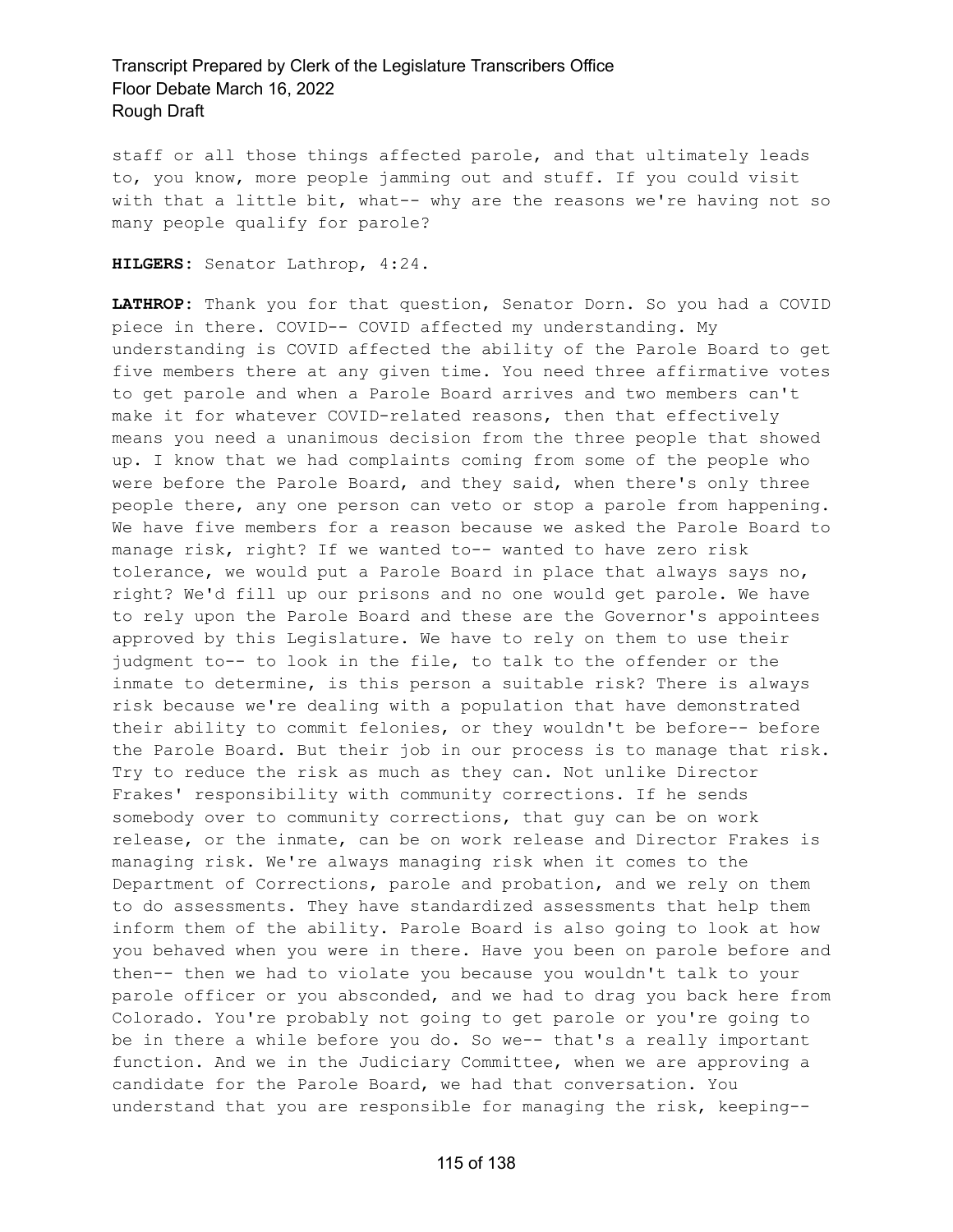keeping society safe, but that doesn't mean nobody gets parole. It means you're trying to decide who are the best candidates. And do we have people that violate parole? Yeah, we do. We have a good number of them who will have some kind of a violation. 40 percent of them are technical violations. A lot of them are another felony. Back they go, they get another charge and they get a violation of parole, and they're back at the Department of Corrections. So I have great respect for the parole officers. The Parole Board and the work they do.

**HILGERS:** One minute.

**LATHROP:** But it's really important to understand that they are managing parole. The effect of COVID. I can only tell you a sort of secondhand what I've had people say that sometimes they weren't at a full compliment and that became an issue because it's harder to get three votes when there's only three people or four people there versus five. And if you get someone who's particularly risk adverse, then if they're typically a no, then you got to-- you got to rely on the others to give you the three affirmative votes to get you across the finish line. They are also reviewing violators to determine what's the appropriate sanction. So they're a busy group of people doing a lot of hard work and trying to manage the risk and-- and keeping in mind the public safety is their Northstar, but that we can't keep people in there until they all jam out.

**HILGERS:** That's time, Senator. Thank you, Senator Lathrop and Senator Dorn. Senator Matt Hansen, you're recognized.

**M. HANSEN:** Thank you, Mr. President. I was inclined to-- encouraged to turn on my mike by the story Senator Lathrop earlier was talking about-- about jam outs, and I think the concept of jam outs is very much something we as Nebraska have to continue to work on and continue to solve. And I'm going to talk about kind of my limited experience working on this particular issue and then I'll yield my time to Senator Lathrop if he wants it later. But the concept of jam outs, and as Senator Lathrop described, is in many circumstances, it's literally an individual who has served every day of their sentence in the state pen, the state correctional institution and has literally completed 100 percent of their sentence. They've served up until the last day, which means, of course, that regardless of that day, regardless of that is, they're let out. So in addition to the obviously lack of supervision, the lack of any sort of supervision post-release as well as transition to community, it also leads to some absurdities occasionally, including with the gate check that has been mentioned. I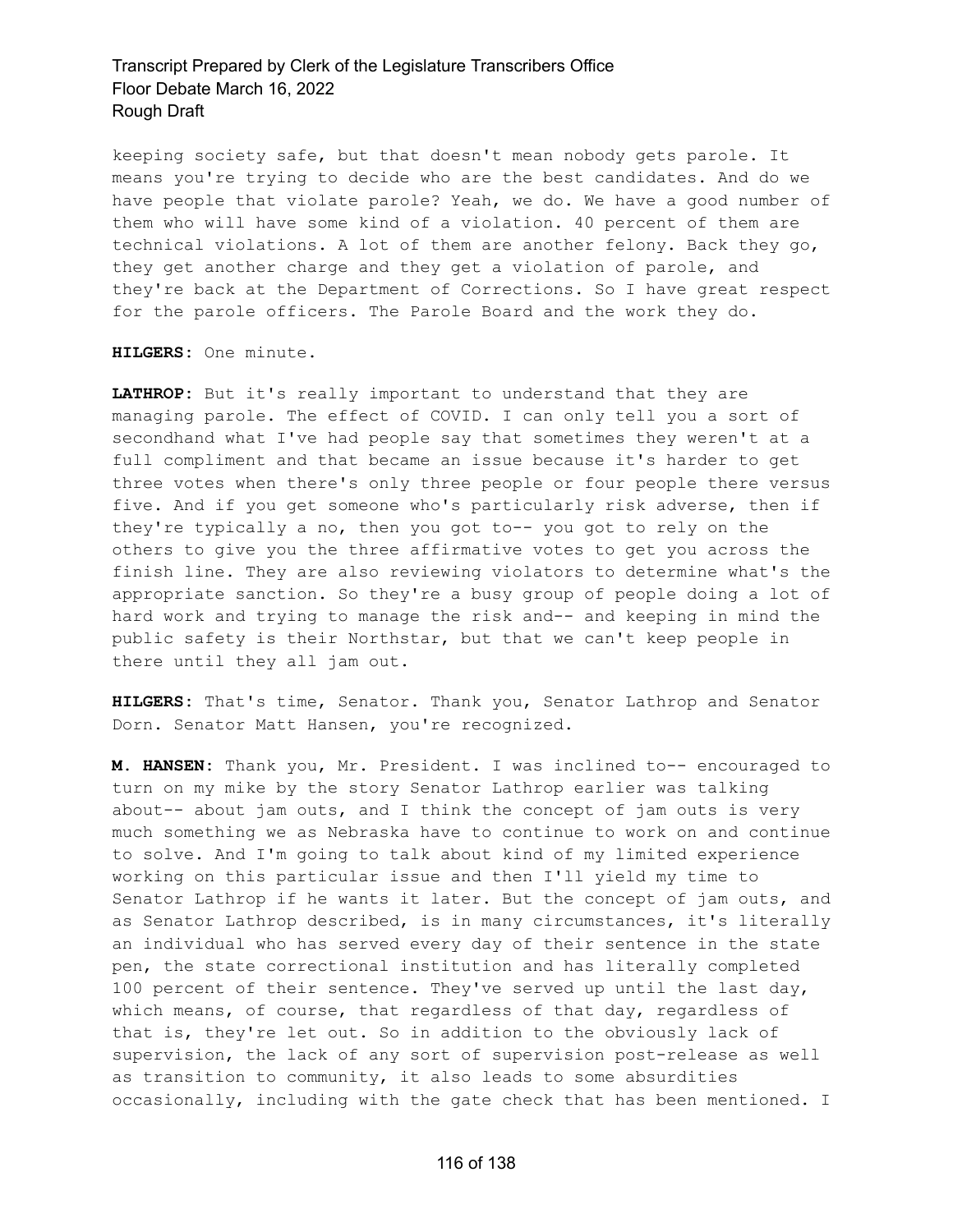worked on this issue trying to-- ultimately in a bill we passed several years ago, allowing individuals to have an opportunity to get a state ID before they leave prison and talk about that for two reasons why it's important. One is the jam out date can fall on any particular day. And I had a person who was working in a nonprofit talk to me about somebody who jammed out on Thanksgiving morning. That was just what happened to be the very last day of their sentence and they were let out of prison on Thanksgiving morning, didn't have anywhere to go and most places were shut down. And so they had to have somebody from the nonprofit. Luckily, this person who planned ahead and looked up their phone number and called them collect from a payphone outside the prison to come pick them up. And that is what happens when people jam out, like they're just literally let out the door. In addition to the complication, why this nonprofit cared was when you are released with the gate check, it's difficult to even cash the check because you don't necessarily have an ID, let alone a bank account. And of course, you have to pay money to get the ID, but all of your money is in this gate check, which has this catch-22 of how do you get a driver's license? How do you cash check, back and forth. Department of Corrections, I understood, started working with the issuing bank of the checks that they would at least have a recent release-- released inmate license and that one particular bank would use that as proof of identity to cash the gate check. But again, that was still an individual who had to know that, figure that out and get themselves to that bank in order to get those funds. And again, this is usually just for \$100 or slightly more. That might be all of the kind of startup money they have in the world to reestablish their life. So what happens then is, of course, there are nonprofits that work in this area, including we had a nonprofit here in Lincoln that was working on issues related to providing and making sure that persons experiencing homelessness had access to identification. It's basically helping people who are homeless get state IDs. Well, what they were finding is once that kind of program got up and running is that a lot of the people that they were helping were people who were almost immediately recent releases from some of the state institutions here in Lincoln. Primarily the-- the state penitentiary. So we were literally releasing people. They were jamming out. They were getting a check they couldn't cash with no plans and where to stay, where to go. And they were often walking across town to one nonprofit they heard about, and that nonprofit was then helping them front the money to go apply for a state ID and then taking them to the bank where they could go cash the check. And that was a service we were relying upon both the individual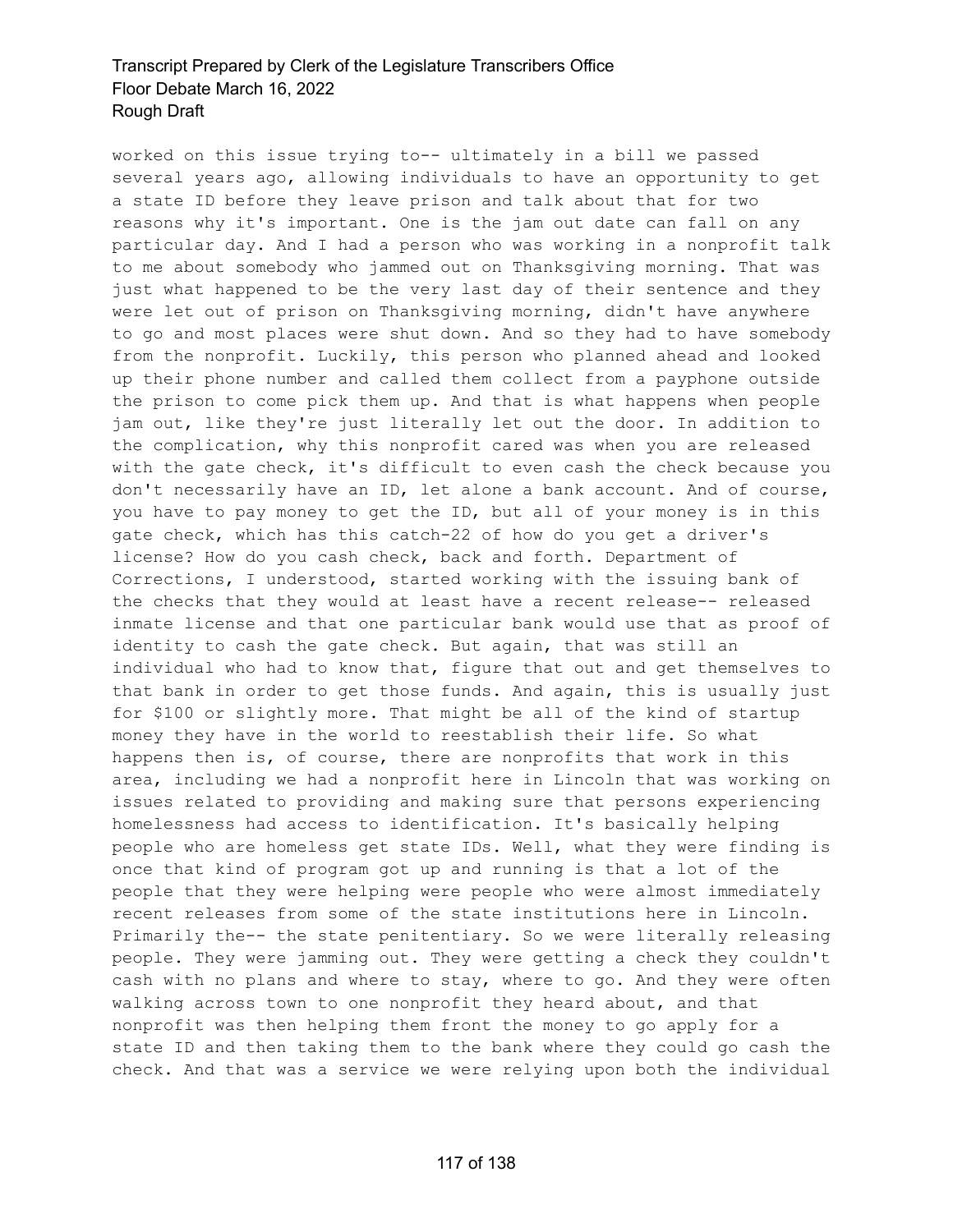jamming out of the correctional institution to figure out in a local nonprofit--

**HILGERS:** One minute.

**M. HANSEN:** --to really pick up the slack. And that's the situation. We're just the logistical issues of the jam out. I'm not talking about even all the recidivism measures or supervision or all the other benefits. Those are just some of the issues that we in the state have let happen as we've neglected kind of our post and our post-release of corrections system by encouraging and allowing so many jam outs. It is just kind of an absurd thing of people standing outside on Thanksgiving morning, making a collect call to hope somebody from a nonprofit will call and pick them up and take them somewhere. Like that's the situation we're leaving people leaving the state pen from. Thank you, Mr. President.

**HILGERS:** Thanks, Senator Hansen. Senator Morfeld, you're recognized.

**MORFELD:** Thank you, Mr President. Colleagues, I want to kind of start where I left off there. I think that it's important to start grounding ourselves back into some of the summary takeaways of CGI analysis. And I know that it's been discussed a few times by Senator Lathrop and some others, but I pulled up some of the summary takeaways because I wanted to sink in just a little bit more if we can. Nebraska's prison population has grown 21 percent over the past decade. This growth is largely due to increases in the length of stay due to longer sentences and a decreasing percentage of parole grants, which was discussed by Senator McKinney and a few others. It'd be nice if the Parole Board show up to work every once in a while. Through admissions-- though admissions have declined, the majority of admissions are still for nonviolent, low-level offenses. Though the admissions have declined, the majority of admissions are still for nonviolent, low-level offenses. Despite a 50 percent in the correct-- increase in the corrections budget, prisons are over capacity and recidivism rates are growing. So that should be a clear sign that what we're doing up until this point isn't working and we need to make changes. Further, it's not on this summary side because I was just pulling up the slides from CJI that I had on my phone, but crime rates are actually down. Crime rates are down overall as a state, and yet our prison population is going up because we have longer sentences, particularly for nonviolent crimes, or we're filling the prisons with folks who committed nonviolent crimes, who have been proven in other states and in other places to be more successful with accountability. So there's still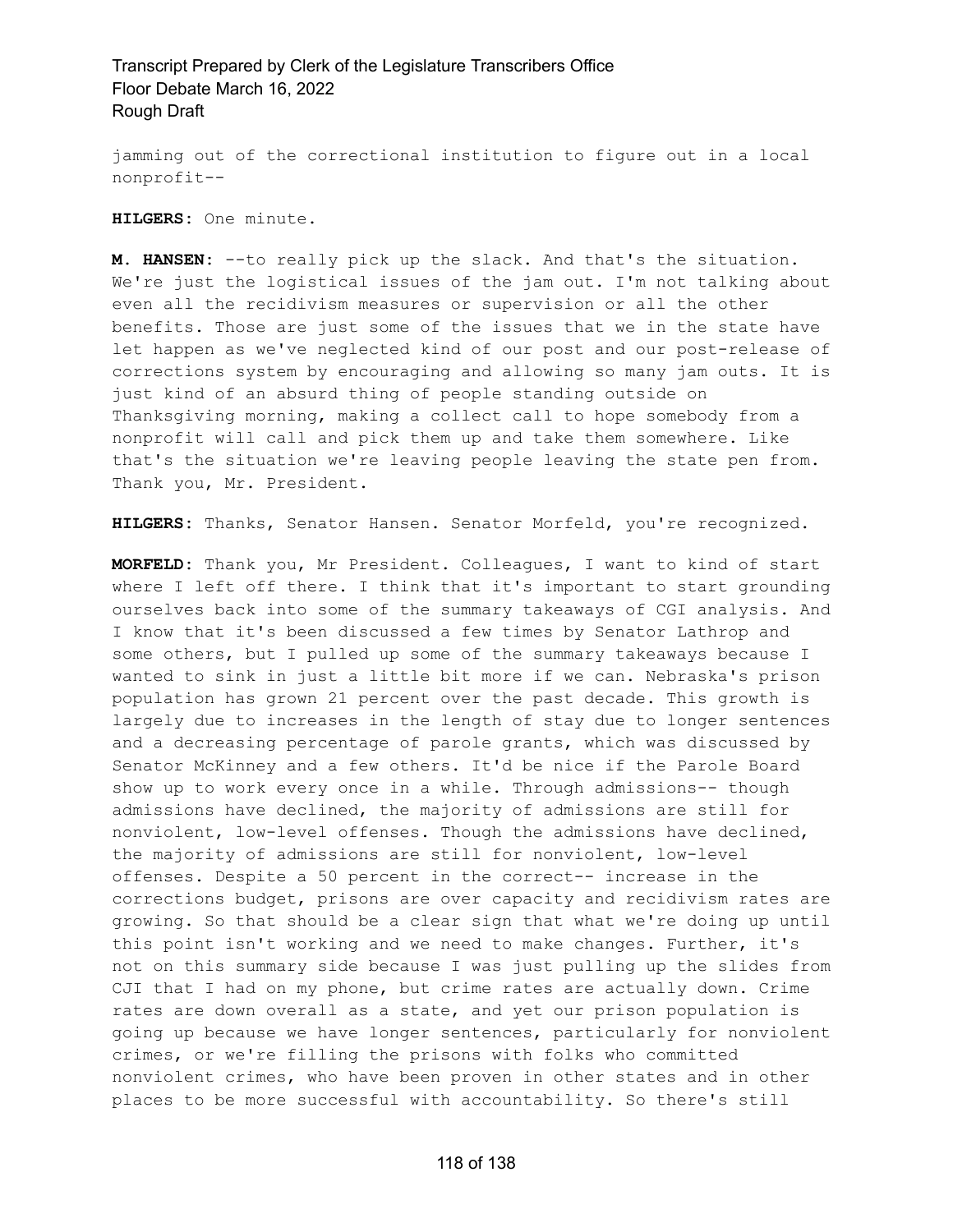accountability, but through community corrections and through rehabilitation and providing other types of services. This not only keeps our community safer because they're able to provide for themselves, they're able to get the help that they need, but it also ensures that there is accountability. So these community corrections programs, and if you-- if you've gone to any of the-- the drug court graduations or the veterans' court graduations and you hear all of the requirements in order to pass that, it's pretty incredible. So these aren't programs where, you know, there-- there's accountability, quote accountability, and then they don't show up or-- or nobody knows where they're at or whatever the case may be. These are really intensive programs that are quite frankly tough for people to pass, particularly people with substance abuse problems. And we all know somebody in our lives that has dealt with a substance abuse problem. And it's generally not solved the first, second or third time because it's a disease that leads people to doing things that are against the law and crimes, and there must be accountability. But we also must acknowledge the fact that these are folks that oftentimes need help and if we don't get them the help they need, they go into the prison and then they come out worse than when they went in in the first place, because 99 percent of the people that go into our criminal justice system are coming back out and are going to be grocery shopping right next to you, are going to be at your parks, going to be with you in your workplace. There should be a strong incentive to make sure that they have the supports and resources to be successful. If they go into the system--

**HILGERS:** One minute.

**MORFELD:** --they're more successful when they come back out, which quite frankly, is rarely, if not ever happening right now in our current system. When you're this overcapacity, people are rarely ever coming out better than they went back in-- than they went in. And oftentimes they're going back in. So colleagues, we need to do something different. What we are doing is statistically not working. It's making our communities actually less safe because it's increasing recidivism and we have to take a different approach. Thank you, Mr. President.

**HILGERS:** Thanks, Senator Morfeld. Senator Blood, you're recognized.

**BLOOD:** Thank you, Mr. President. Fellow senators, friends all, I stand currently in support of the floor amendment, but also in support of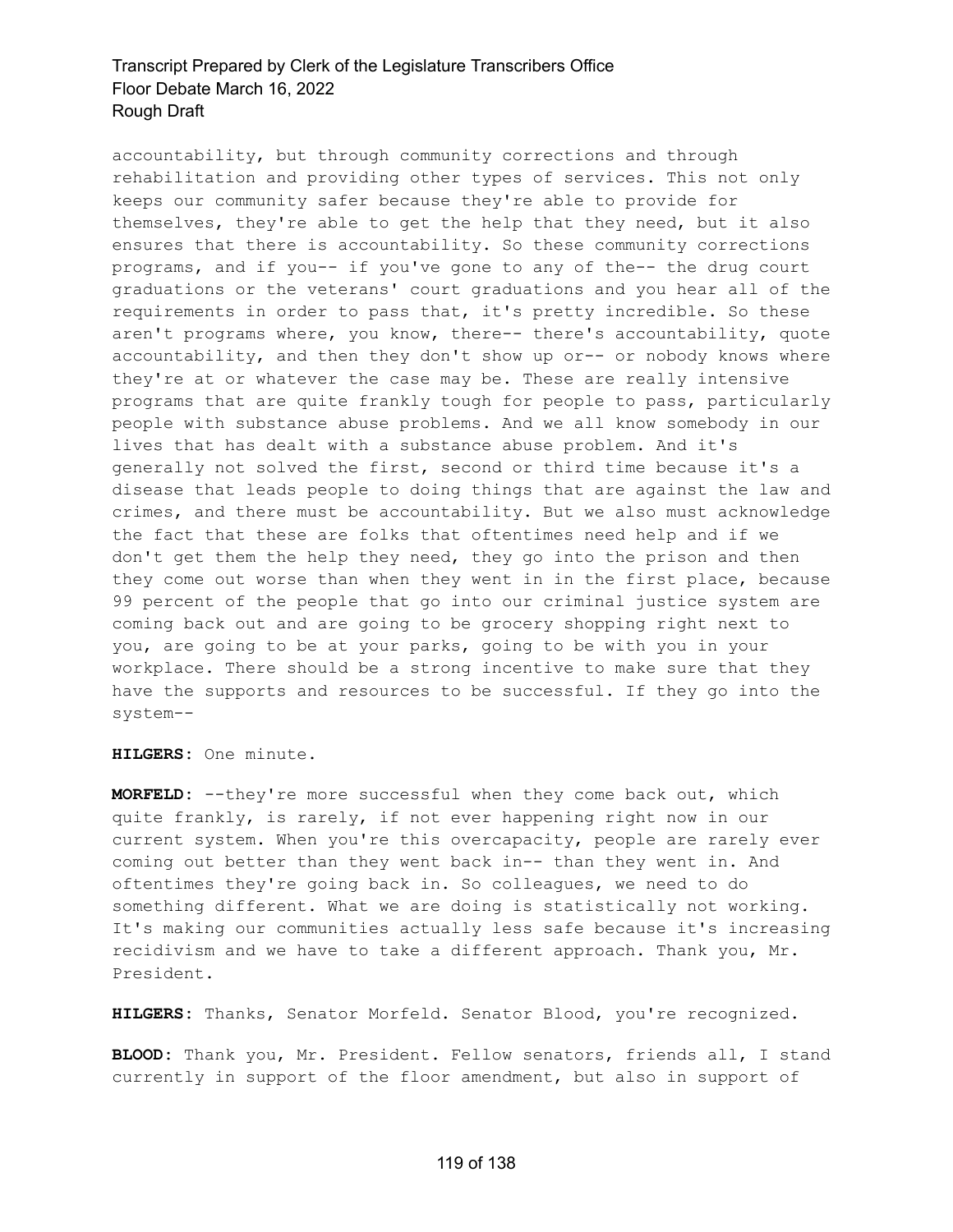the amendment and the underlying bill. With that, I would ask if Senator Lathrop would be willing to yield.

**HILGERS:** Senator Lathrop, would you yield?

**LATHROP:** I would be happy to.

**BLOOD:** Thank you, Senator Lathrop. Senator Lathrop, are you willing to go down the memory lane with me right now?

**LATHROP:** It sounds like it.

**BLOOD:** All right. I thought, we need to stir things up here, he's getting sleepy. So do you remember in 2013-- and these aren't trick questions, so I'm going to try and guide you the best I can. Did inmates sue the state of Nebraska over prison overcrowding? Do you remember?

**LATHROP:** I know that inmates filed suit against the department for the circumstances of their confinement.

**BLOOD:** Do you remember off the top of your head, and I have the answer if you don't, in November 2014, what the percentage of our capacity was over capacity?

**LATHROP:** I think we were at 150.

**BLOOD:** 159 percent.

**LATHROP:** OK.

**BLOOD:** So that previous June, we were at 151 percent. Do you remember what a 140 percent triggers with our executive branch?

**LATHROP:** Well, the statute, and I have a copy of it here, says that the-- the Governor may declare an overcrowding emergency at 140 percent. We did amend that, I think, in 2015 to say if you are not below 140 percent, an emergency shall be declared July of 2020. And that was done and we remain in that emergency.

**BLOOD:** And a federal judge can also do that, is that correct or not?

**LATHROP:** A federal judge did not do that. That was all statutory.

**BLOOD:** But they say that they can, can they?

#### 120 of 138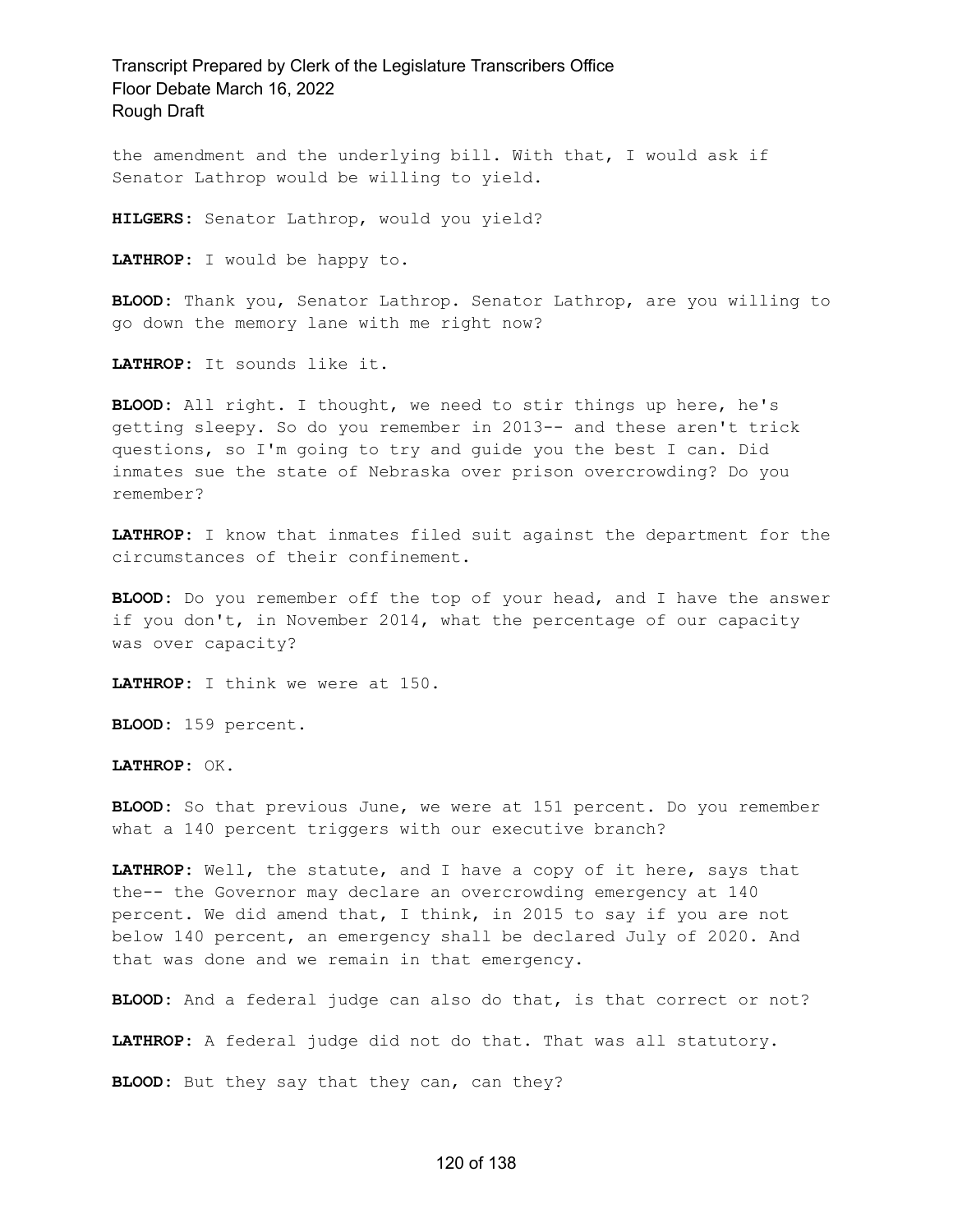**LATHROP:** If-- if a federal judge in the case against the state was dismissed. In fact, claims against-- those types of claims that are filed in federal court aren't just, we're overcrowded, judge order something. It really is those things that you don't get because you're overcrowded. So I'm not getting sufficient medical care, sufficient dental care, ADA compliant. Those-- those things that are symptoms of the overcrowding are the basis for the lawsuit. And in this case, the inmates attempted to turn it into a class action. That was denied and the case was resolved one way or the other and dismissed shortly after that.

**BLOOD:** But a symptom of what was going on.

**LATHROP:** Pardon me.

**BLOOD:** But a symptom of what was going on, unhappy with the overcrowding.

**LATHROP:** Yes.

**BLOOD:** Taking it upon themselves to try and create change. And during that time-- and I just want to make it clear again, if we were to look at the flow chart of state government, where in the flow chart does the prison system fall. Who-- who's-- out of the three branches, who's responsible for the system?

**LATHROP:** Oh, the executive branch is responsible for running the Department of Corrections.

**BLOOD:** All right. Thank you for that. So at that time, would you say that was accurate that you and Senator Ashford and a few others who actually sat on that committee that you had Senator Heineman come, I think, was in December 2014, that you continually preached at that time that just-- that justice reinvestment was mandatory at that time.

**LATHROP:** So in 2014, we had a special investigative committee that looked into the miscalculation of sentences in addition to some Nico Jenkins stuff. And what became clear when we did the Special Investigative Committee is a lot of the scandals that were associated with the Department of Corrections at the time were a function of the executive branch attempting to resolve overcrowding through what became known as--

**HILGERS:** One minute.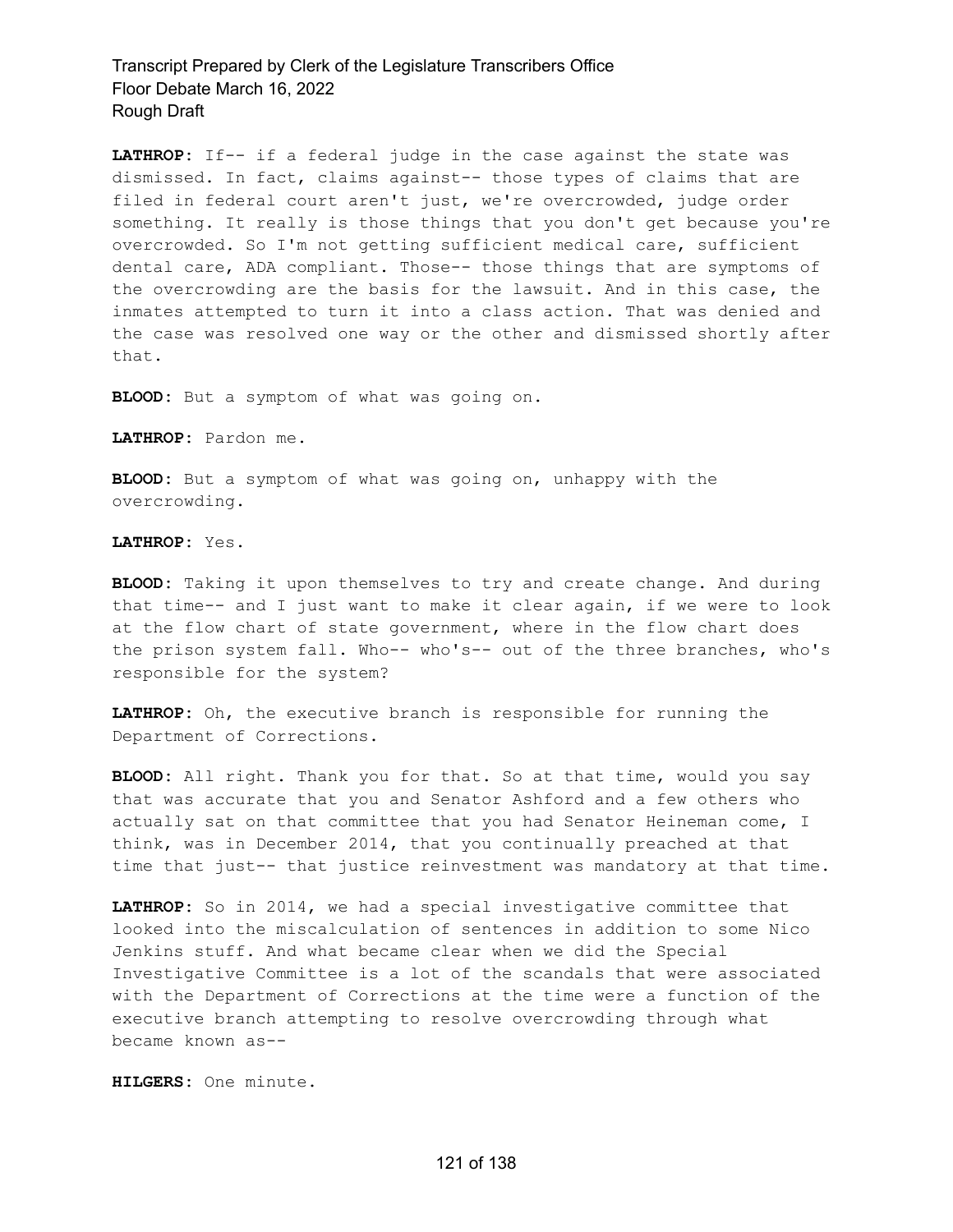LATHROP: -- no cost options, which is paroling people that probably weren't good candidates, developing a furlough program that didn't go through the Administrative Procedures Act. And-- and then they just started having people leave with an ankle monitor and-- and finish their sentence on their couch.

**BLOOD:** And is that when the Anderson decision started being discussed more?

**LATHROP:** My recollection is Anderson was, what do we do with the people whose sentence were miscalculated and they are out? I'm not going to be able to tell you the specifics of that other than we had the Castillas decision that decided the proper calculation of good time. That wasn't applied by the department. A bunch of people got out and then we didn't bring very many of those people back. Very few of them.

**BLOOD:** All right. Thank you for helping us go back to when much of this started.

**LATHROP:** Thank you.

**HILGERS:** Thank you, Senator Lathrop and Senator Blood. Mr. Clerk, for items.

**ASSISTANT CLERK:** Thank you, Mr. President. Amendments to be printed: Senator Bostar to LB800; Senator Linehan to LB939; Senator Friesen to LB1012. Your Committee on Judiciary, Chaired by Senator Lathrop reports LB920, LB922, and LB1213 to General File, all three having committee amendments. Senator Halloran introduces LR341. That will be laid over. That's all I have at this time, Mr. President.

**HILGERS:** Thank you, Mr. Clerk. Senator Matt Hansen, you're recognized.

**M. HANSEN:** Thank you, Mr. President. I'll yield my time to Senator Lathrop.

**HILGERS:** Senator Lathrop, five minutes.

**LATHROP:** Thank you, Senator Hansen. I think I'm going to take-- I've been going through the options. I want to detour a little bit and talk about one of the proposals that has come out of this process, which is establishing a-- a requirement for indeterminate sentences. And that requirement would be that if you are going-- if you're the court and you're going to impose a sentence, that's an indeterminate sentence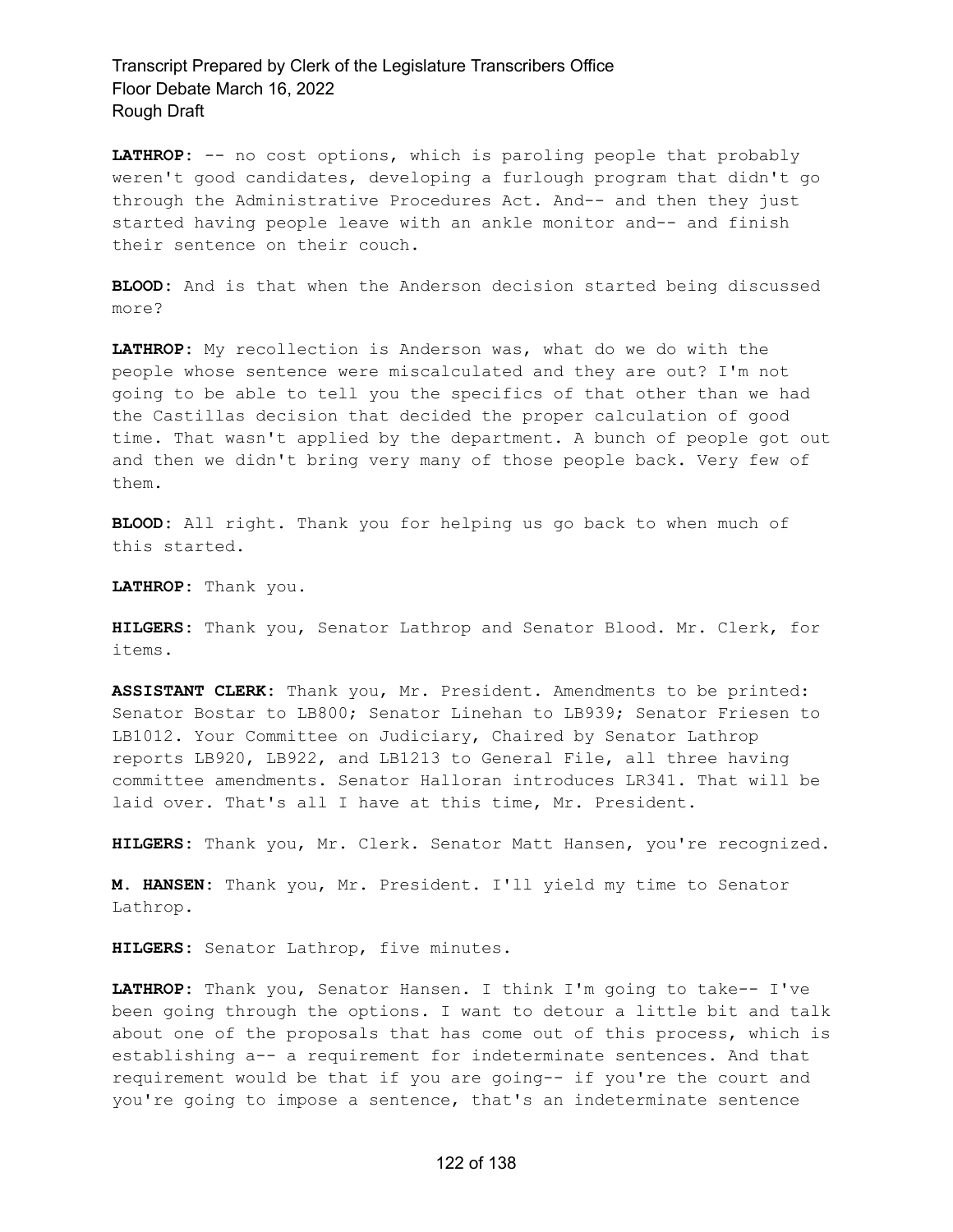that the lower number is going to be half of the higher number unless you are a sex offender, in which case it would be, I think, 85 percent of the higher number. That proposal is directly responsive to the consensus item of reducing jam outs. Because if you can imagine, if you are getting a sentence and the top number is 8 years and the judge gives you 8 to 8 or 7 to 8, that individual is not likely to parole out. They're going to decline an opportunity to go through programming, in all probability. They're-- they're going to end up jamming out. If that person has a sentence of 4 to 8, they now have a pretty significant incentive to go through the programming and when we talk about programming, and for those of you that aren't familiar with programming, when you come into the department, you come in through that-- by way, if you're a man, you come in by way of the Diagnostic and Evaluation Center. It's on the campus next to the Lancaster County Corrections Center. And while you're there and the purpose of having you go through what we generally refer to as the DNE Center, the point in having you go through DNE is to do an assessment. They go through your assessments and then you have sort of the list of things you need to do before you get out of there or before you're parole eligible. So if you are somebody that's had all kinds of problems with drugs, they're going to say, you need inpatient drug rehabilitation or substance abuse. That's going to have to be done before you're eligible for parole because parole isn't going to parole somebody who has a clinical programming need. That can be true with sex offenders if they have an inpatient sex offender requirement. By the way, not an easy thing to get into. A lot of people end up waiting to get into that program past their parole eligibility date, but that's an example. We have anger management and there's, I think, four or five of them that are sort of what we generally categorize as clinical programming requirements. You'll-- you'll know what you need to do before you leave, right, or before you're eligible for parole, after you've been at DNE and they've done these assessments. Then you go into the population. Most of these people are getting programming. So if you-- if you require inpatient substance abuse or whatever the- whatever the requirements are, you're going to get it shortly before you become parole eligible. I'm not sure I agree with that. We've moved a bill to have a study done to determine when's the appropriate time to get that. Seems to me, it makes more sense to have somebody go through that earlier and practice what they've learned and-- and give an opportunity to see if it's stuck. But that-- that programming is really important. That's really-- really an important part of rehabilitation. We don't have a lot of what I would call vocational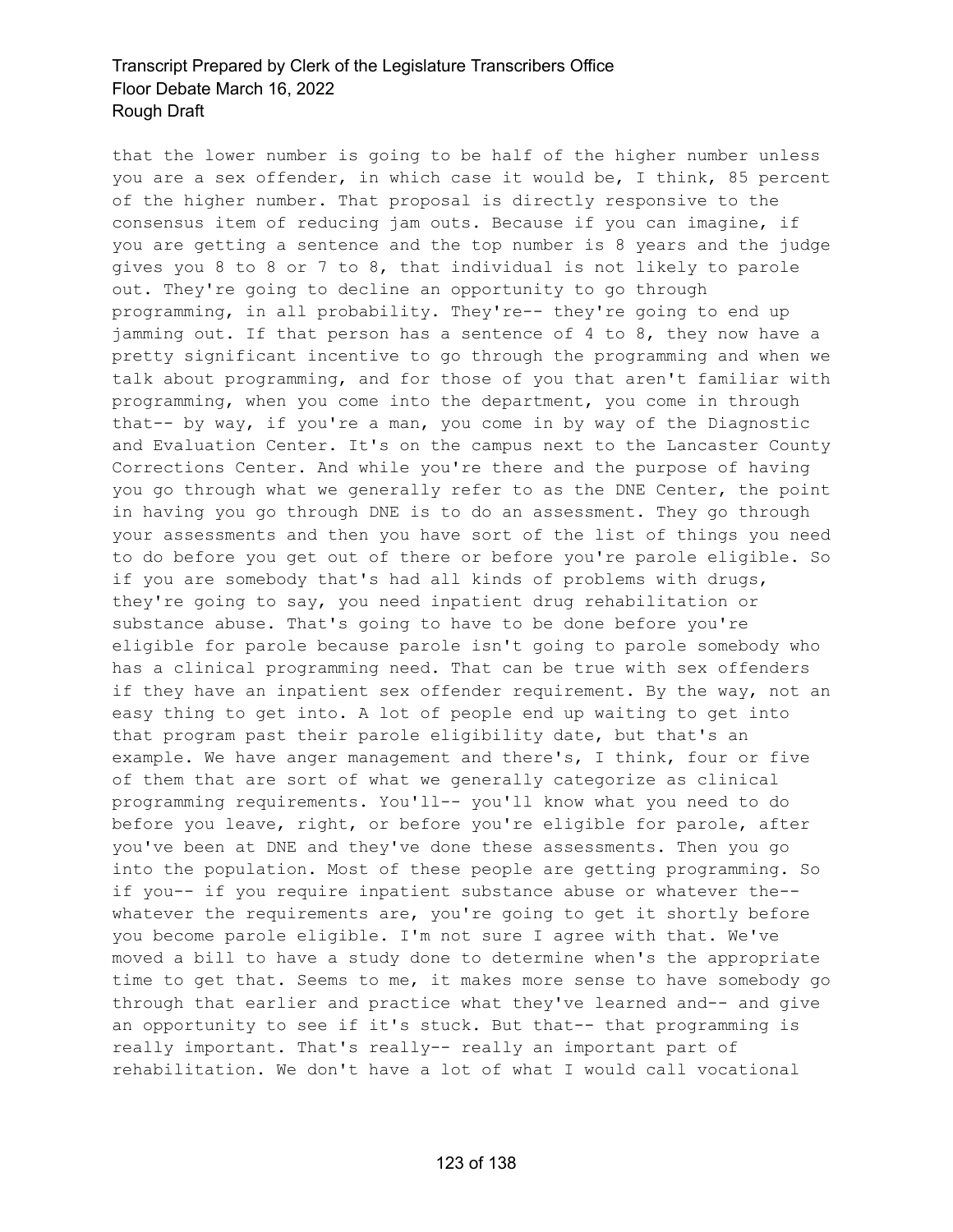services. We're not going to train somebody over at the Department of Corrections to be a welder.

**HILGERS:** One minute.

**LATHROP:** Right? Maybe when-- when that individual gets to community corrections, he can go to a community college and study that or be involved in that kind of a course or a process. But we don't-- we don't and that may have been something that we've done historically, but it's not something we have the ability to do now unless of course, you're learning something. If you're working in the sewing shop or in where they make signs and license plates, you might be learning a skill there. You might be learning a skill over at woodworking where they make desks and things for the state. But generally, it is those clinical programming programs that need to be completed before you're a candidate or will ever be a successful candidate. But the Parole Board is going to check those things. Is the programming complete? Does he have any misconduct? Has he been on parole before? Those considerations that we talked about before and that window of time.

**HILGERS:** That's time, Senator.

**LATHROP:** Did you say time?

**HILGERS:** Yes, that was time. Thank you, Senator Lathrop and Senator Matt Hansen. Senator Morfeld, you are recognized. This is your third opportunity.

**MORFELD:** Thank you, Mr. President. Colleagues, I want to pick up where I left off just a few minutes ago. One of the things I want to discuss that we talked about a little bit earlier is community corrections. And one of the issues when I first came down to the body was looking at and working on some of our mental health supports and supports with folks that have developmental disabilities, things like that. And it really went back to the reduction in funding after we closed, I think what it was called the regional centers at that time, maybe it was called something else. It was 10 or 15 years ago. But in any case, what happened was we closed down those centralized facilities and then we said, hey, we're going to invest that money back into the community, particularly for folks who don't have enough money to be able to provide for these services themselves. And what actually happened was another recession came along. Budget cuts had to be made. And a bunch of these community organizations that were created to fill the vacuum of these more centralized facilities never really actually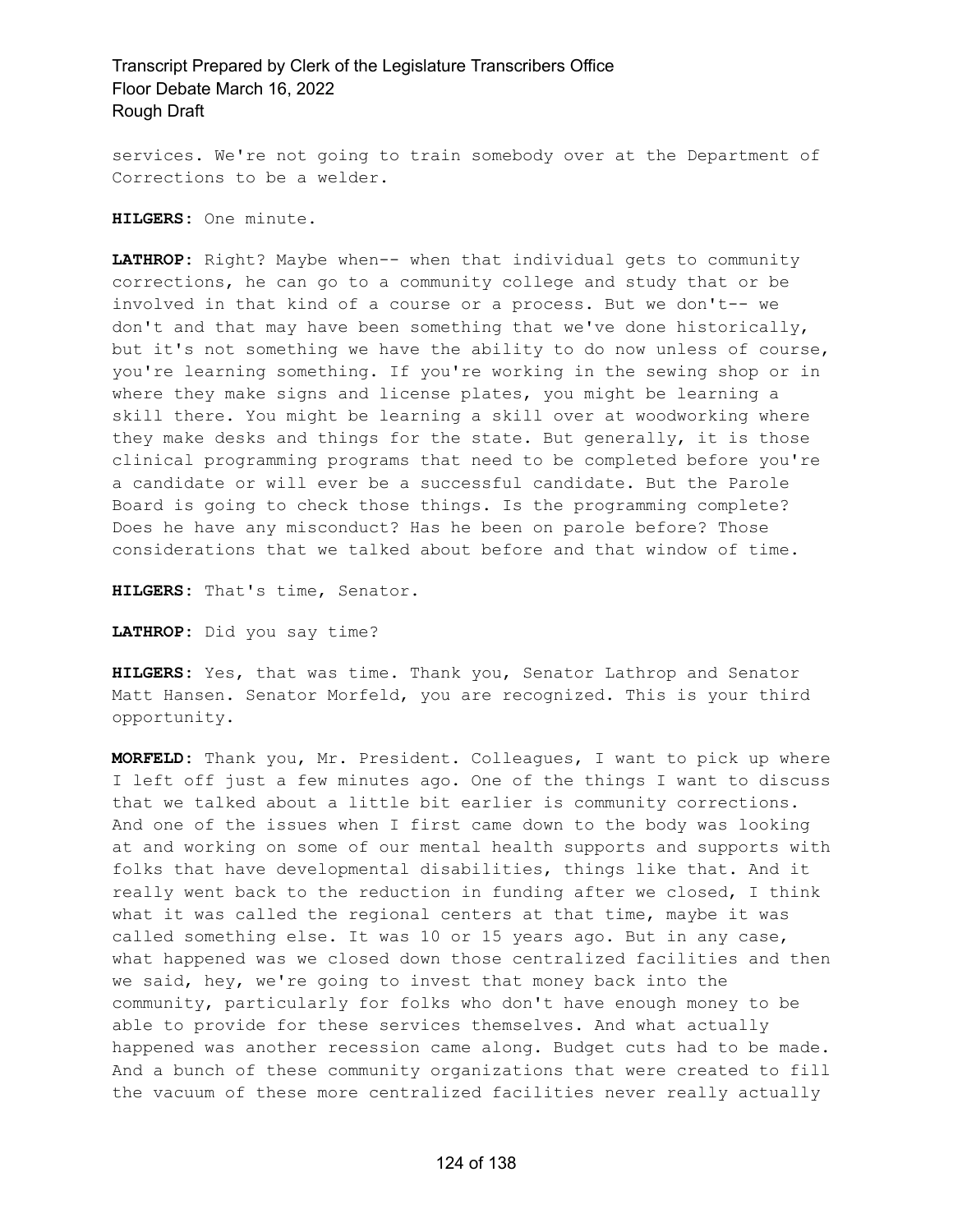got the adequate funding that they needed to be able to provide these services. So then what happened was, you had a bunch of people who didn't have access to health care, didn't have the ability, sometimes even if they had resources, to find a qualified professional because there wasn't funding out to keep those qualified professionals employed with enough clients in certain areas. And then you also had a little bit of a brain drain that was happening in rural parts of our states for various reasons. And so you had a perfect storm of not enough providers, not enough funding for the providers to have a good mix of clients that could both afford the care and-- or not afford the care, and then you had a bunch of folks that still needed the care, didn't have access to it, went deeper into the mental health and other types of issues that they were experiencing and facing. And sometimes-- sometimes they would self-medicate and then commit crimes. And then it used to be that there was enough capacity, enough room in our corrections system at that point in time to be able to provide them services. And now we have them sleeping on cots, mattresses, pretty much anything that the Department of Corrections can find in extremely overcrowded conditions. We're having a hard time finding mental health practitioners that can actually-- that actually want to work in the corrections system. We have a hard time finding mental health practitioners, quite frankly, that want to work in the private sector in Nebraska. Huge problem. And don't get me started with all the licensing problems and other hurdles that we haven't addressed over the years to actually help recruit some of these qualified practitioners, mainly due to some LGBT nondiscrimination language and some other things. But we'll get into that maybe a little bit later. But now what we have is we have a system that is the most overcrowded system in the entire country. We have a system that does not have enough qualified mental health practitioners to be able to serve not only the population within the prison system, but also the population of folks--

**HILGERS:** One minute.

**MORFELD:** --that are out in our communities. And so what we have then are folks that cannot get the assistance that they need. And then they're left to their own devices, and they're left to oftentimes self-medicating with either legal or sometimes illegal drugs. And then they get caught and then they get put in a system and they come out worse than they went in. And then we wonder, why we have a crime problem. And in fact, that crime problem has been decreasing over the last 10 years, and yet our population keeps increasing. And if that's not a sign that we need to take action, then quite frankly,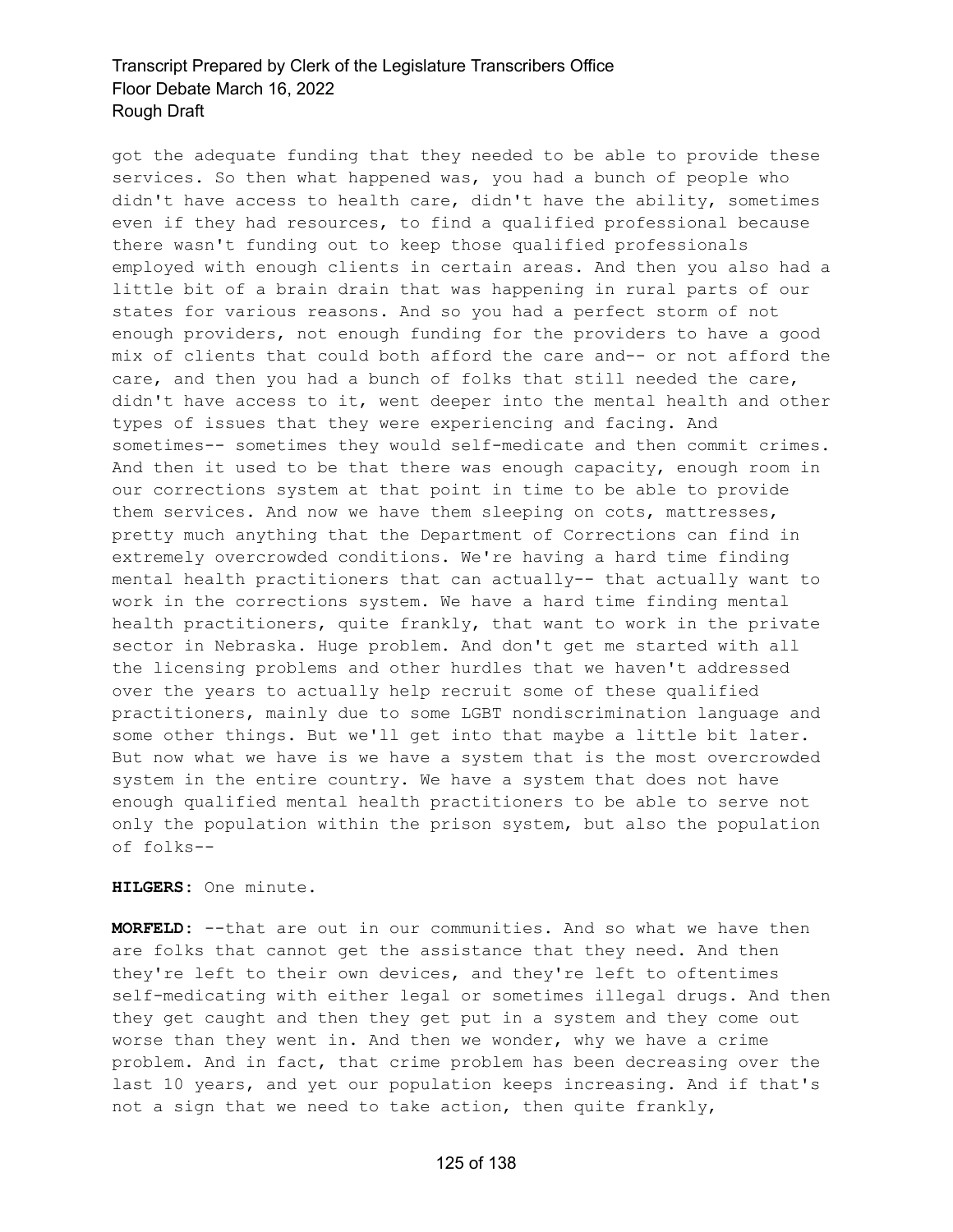colleagues, I don't know what is. So I hope we will take action on LB920. Not just the portions that we have agreed upon, but also the portions that have a substantive impact. Thank you, Mr. President.

**HILGERS:** Time, Senator Morfeld. Seeing no one else in the queue, Senator Lathrop, you're recognized to close.

**LATHROP:** Thank you, Mr. President, and colleagues. I appreciate those of you who have stayed here to participate and take in what we're sharing about corrections and corrections reform and the prospect of- or the folly of building more space without having the reform precede that undertaking. I'm going to close on this and then I will ask that the amendment be pulled and I'll go to the next one, Mr. President, after I complete my remarks. We've spent a good deal of time talking about the jamming out and what that means, why it's important to not have jamming out and that we will be looking when we get to LB920 of policies that are targeted towards preventing jam outs. I want to be forthright about this too. The jamming out is not only because people have flat sentences. We do have some people who have had an opportunity to go to some of these clinical programs and have failed. If you're-- if you're clinical programming is substance abuse and you're not ready to stop and you flunk out of the program, back to general population you go. And that's not going to get you parole and you may well jam out because of that as well. This having a narrow or a flat sentence is a subset of a larger group of people who do not jam out or who do not parole out. Some of these folks parole out later than they should. And that's another-- that's another piece that we do have some inmates who are willing to go through programming but can't get to it. They maybe can't get to it because they're on a waiting list and other people are ahead of them. It may be that they're in one facility and it's not offered until they're transferred to a different facility. So that's also a problem with some people who are not paroled when they are otherwise eligible because they have not completed their programming. One of the other consensus items is the expansion of problem-solving courts, I started to talk about this sooner. Problem-solving courts are, colleagues, a great success. The Appropriations Committee and the Judiciary Committee have fully embraced these too, this notion of problem-solving courts. The idea that an inmate would-- or-- or an offender would have an opportunity to enroll in a problem-solving courts and think of it as very intensive probation where you have to appear before a judge who could throw you in prison and sentence you and that creates quite an incentive. But it's-- but something else happens in problem-solving courts. And this is important to talk about. A lot of these people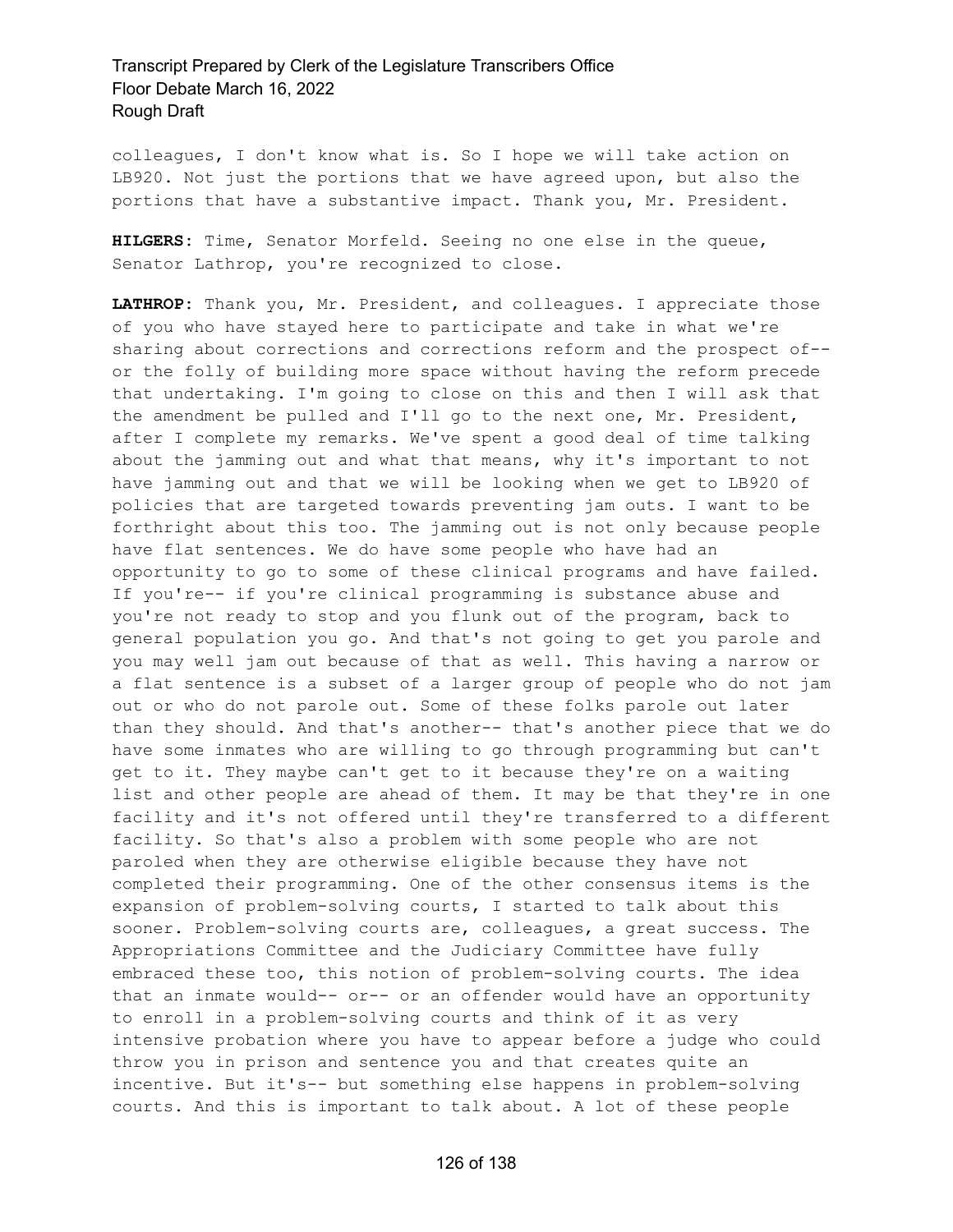that end up with felony convictions, whether it's substance abuse that's at the bottom of it or exactly what might be their-- their demon that leads them to their felony conviction, a lot of these people have experienced trauma. They grew up in situations that aren't healthy, and they get in front of a problem-solving court, and it is very affirming. It is very positive. And for many of these people, for the first time in their lives, for the first time in their lives, someone's telling them, Attaboy, well-done. In fact, they give them stuff sometimes when they-- they'll give them a pass to go have dinner. They'll do things for them to encourage them to support them. It is-- it is remarkably. I've been at a graduation before. There are remarkable things when these people graduate because for the first time--

**HILGERS:** One minute.

**LATHROP:** --they're being recognized by authorities, being recognized by people in authority and in power, that they're a good person. That they're not as bad as the worst thing they've ever done. Very, very positive. They have a great success rate. The people get involved in criminal activity at a far, far, far lesser rate than if they are incarcerated and do time. So these problem-solving courts are an important piece of the puzzle. The challenge for Nebraska is judicial resources. The problem-solving courts have support staff, they have caseworkers, but ultimately the judge has to carve time-- he or she has to carve time out of their day to do problem-solving courts and that's an extra duty. Our challenge in expanding problem-solving courts is a judicial resource one. So as much as we can ask and hope and beg to expand problem-solving courts--

**HILGERS:** Time, Senator.

**LATHROP:** Thank you.

**HILGERS:** Thanks, Senator Lathrop, and--

**LATHROP:** I do want to pull FA75, and I'll go on to the next amendment.

**HILGERS:** FA75 is withdrawn. Mr. Clerk for items.

**ASSISTANT CLERK:** Thank you, Mr. President. Amendments to be printed: Senator Cavanaugh, to LB939. Enclosed communication from the Governor. Engrossed LB767, LB767A, LB1099e were received in my office March 11, 2022. These bills were signed and delivered to Secretary of State on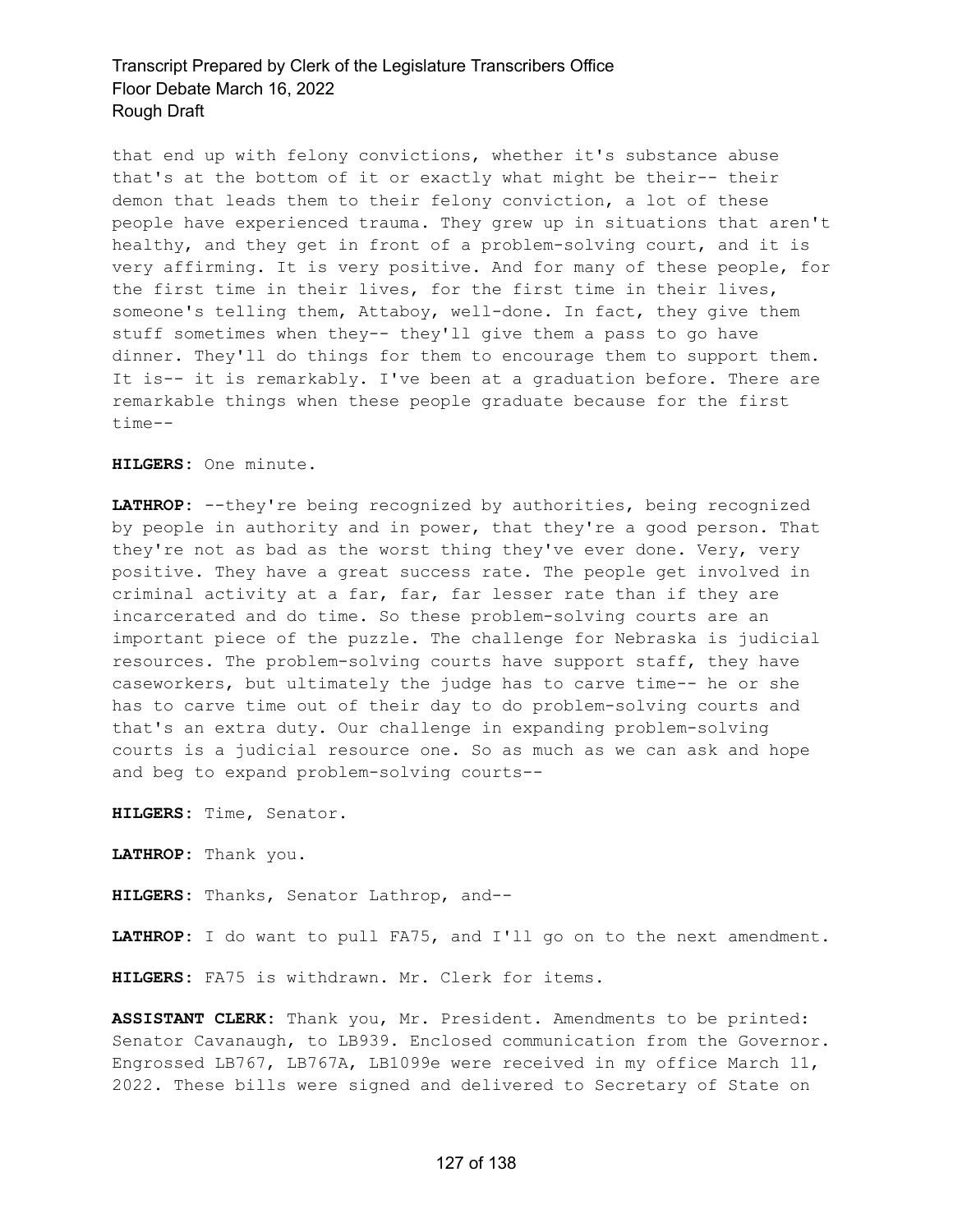March 16, 2022. Signed, Sincerely, Pete Ricketts, Governor. That's all I have at this time, Mr. President.

**HILGERS:** Thank you, Mr. Clerk. Mr. Clerk, for an amendment.

**ASSISTANT CLERK:** Next amendment, Mr. President, is from Senator Lathrop, FA76.

**HILGERS:** Senator Lathrop, you are recognized to open on FA76.

**LATHROP:** Thank you. Just a couple more thoughts on problem-solving courts. We do-- Senator Geist passed a bill, I think a year ago, maybe two, that provides for a pilot program for mental health problem-solving courts, which is a bit of an experiment. I think it's in Sarpy and Lancaster County, if I'm not mistaken. Those are-- I hope those are successful. This is a significant issue as I-- you've heard me speak on the mental illness and the people that have mental illness and the challenges they face with criminal activity. We are attempting to solve the expansion of problem-solving courts, but constrained by judicial resources. Option number 9 in the CJI report is to improve reentry practices for those being released from prison. If you are being released from prison, you are going to face many, many hurdles. There are many barriers to successfully leaving the department and getting into society, readjusting. A lot of it is a function of how much family support you have, how you were doing before you got in there. But the consensus item developed and it's number nine on the list is that we do the following three things, require the parole reentry process to assess for and establish a plan to address an individual's responsivity factors. And when I saw that on the list, I wasn't sure what that meant. That-- that really means look not just at their risk to reoffend, but look at the challenges they face with employment, treatment, child care, transportation, medical care and education. Those things oftentimes are, as we try to assess their risk to reoffend, overlooked. The recommendation is that parole now take into account those responsivity factors. The second thing is establish a parole supervision position similar to the post-release supervision navigators. And third, require the department to track Medicaid enrollment forms filled out prior to release for all individuals leaving the department. Let me talk about that one. If you go into the Department of Corrections on a sentence, you are going to have your Medicaid eligibility stop, right? Medicaid won't pay for care for an individual who is incarcerated. This is about-- and Senator Cavanaugh has a separate bill that we're trying to do some work on in the Judiciary Committee, this is about people being enrolled in a timely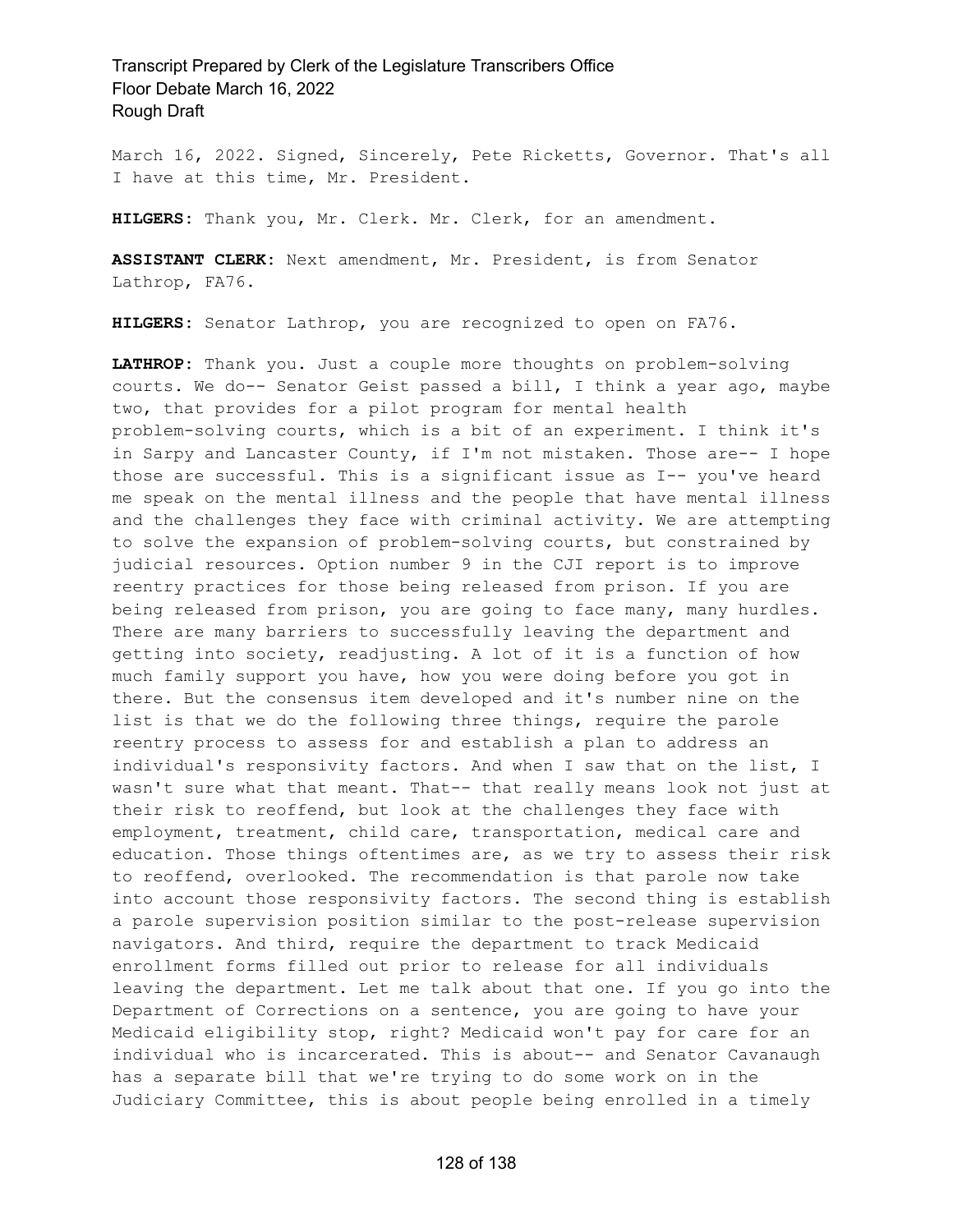manner before their release. And why is that important? Many of these people have medical needs. A lot of them have needs for substance abuse or other types of treatment, much of it mental health as well. And having them enrolled in Medicaid at the time they are discharged is important so that when the parole officer says, I need you to get this treatment and that treatment, you need to see a counselor, you need to get outpatient substance abuse treatment, there is no delay because they're waiting for the process of getting that former inmate enrolled in Medicaid. It is a thoughtful consensus item, and it's part of the Option number 9. Number 10 is to remove the barriers of criminal conviction for individuals who are successful on supervision. This is about giving information. This, too is a consensus item. And I'm just going to stop here in case you've forgotten that the consensus items, for the most part, don't move that-- don't move that dashed line you saw. These are good things. They help people to be successful. They may move that line marginally or nominally, but they're not the ones that-- that help us with the overcrowding situation as much as the nonconsensus items that we'll talk about. At the successful completion of probation, specific notice should be given to the individual that they may be eligible to have their convictions set aside pursuant to 29-2264, what the outcomes of having their convictions set aside are and are not, and that they should contact an attorney or their public defender's office for further information. So if you successfully complete probation, you're entitled to have that conviction set aside. It's not as though you haven't been convicted, but it is set aside and that too will be on your record and it aids these individuals in getting employment. They can tell a prospective employer, yes, I was convicted, but that conviction has been set aside. This is current law, but it is clear that the-- this opportunity to have your convictions set aside upon successful completion of probation has not been utilized to the fullest extent. Option 11 is also a consensus item, and this is to provide some incentives to motivate compliance while on community supervision. And when we talk about incentives, I think the fiscal note has about \$38,000. So we're not talking about giving these guys big checks or anything, but it's more like positive reinforcement. And this was a discussion that happened in a-- in a working group that I did not participate in, but it makes perfect sense. You will have better success with people who are on supervision if you're not just threatening them with sanctions, but you are rewarding them like they do over in the problem-solving courts by giving them something like a gift card to, you know, a Panera or something like that. Small things that say good job. This is-- this is a consensus item, something that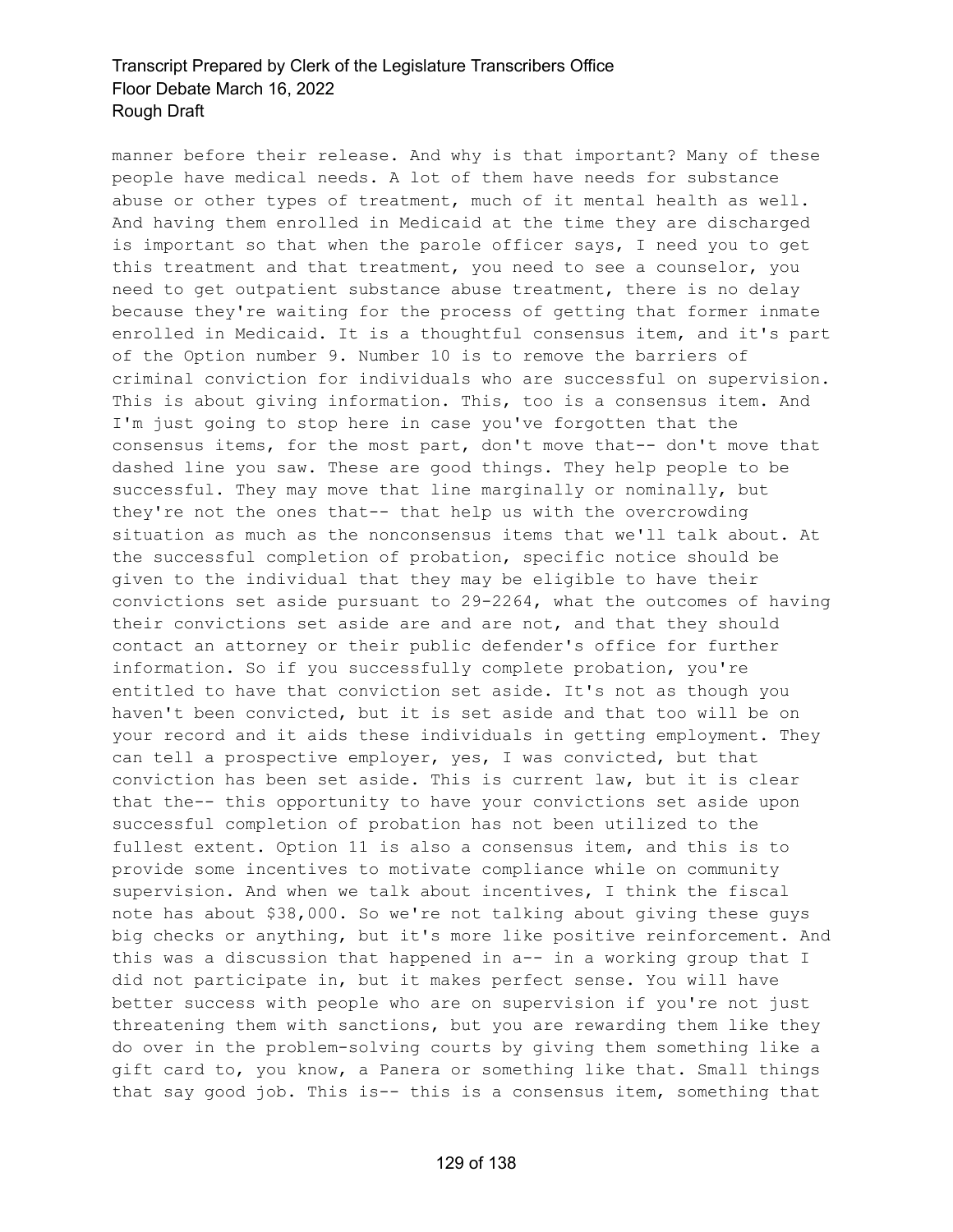I think deserves some attention, some consideration. And again, that's a nonconsensus item. Number 12 in our list of options is prioritize restitution to victims of crime. So when an individual-- when an individual does have the ability to pay something after they've been sentenced, so let's say somebody breaks into a house, steals something, a car and crashes the car, the victim is entitled to restitution and the court is entitled to court costs. This particular consensus item, this particular consensus item came out of the work group that included victims of crime. They were interested in seeing that restitution be prioritized over court costs and the like. Uh, a simple, straightforward, thoughtful, responsive to victims doesn't really move that dashed line that-- that is our growth rate, but nonetheless, a thoughtful-- a thoughtful idea. Number 13 relates to providing incentive to mental health workers who want to help and treat and be involved in the care of individuals in the community. And I have to tell you colleagues, when we-- when we look, and this is true in the child welfare, in the juvenile justice and in the adult population, that we simply don't have across the state, the mental health workers that we require. These individuals who are paroled leave the Department of Corrections, and they may have some requirement that they participate in counseling. They may need mental health treatment, they may need substance abuse treatment and particularly out in western parts of the state getting access to this type of care is sometimes very difficult because of the workforce. This option, which is a consensus item, it is-- a consensus item would have a program set up to provide financial incentive to people, psychiatrists, psychologists and mental health professionals to provide to go into that field and provide care in the community to the population that we're talking about here today. That's Item 13. Number 14.

#### **WAYNE:** One minute.

**LATHROP:** Thank you. Number 14 is to utilize county court and district courts as a physical access center for virtual behavioral health treatment for individuals on community supervision. Again, this is a consensus item. It is a-- it is an attempt to provide mental health services where they are not available. Set up a station in a county court or a district court jury room somewhere that it's private, where an individual can go and meet face to face virtually with a mental health professional. This is a consensus item. It's thoughtful. It helps people get access to mental health care. And as much as I'd like to see us do this, it will not move that trajectory of our population, but it remains an important piece in-- in the overall process--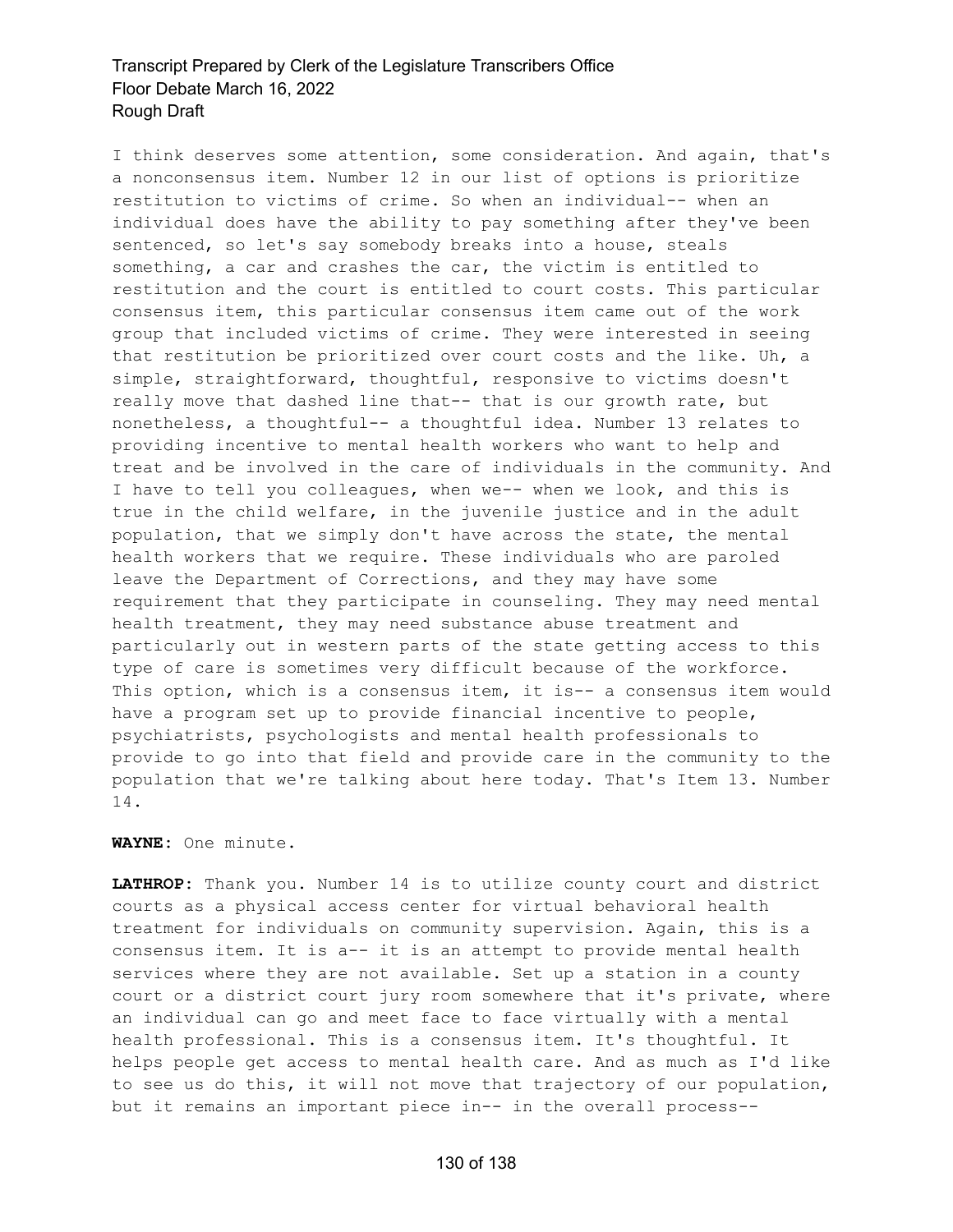**WAYNE:** Time, Senator.

LATHROP: --coming out of CJI. How much more time do I have?

**WAYNE:** That's time, Senator.

**LATHROP:** Thank you.

**WAYNE:** Finished with the opening. Welcome to the floor to debate. Senator DeBoer, you're recognized.

**DeBOER:** Thank you, Mr. President. All on this day, colleagues, as I began by asking for a plan. Senator Lathrop worked with a group that has proven to have success in other states on issues like ours. It was a process that involved all three branches of our government and the group came up with some recommendations. Not everyone agreed on every recommendation, I can acknowledge that, but the rec-- the recommendations that were consensus items won't get the job done. Not alone. The entirety of the recommendations, the consensus and nonconsensus items is a full plan. It's a plan that has a good chance to get our average daily prison population below our capacity without having to build 200 beds every year and keep it there. It's a plan that focuses on public safety by putting guardrails into our criminal justice system by reducing jam outs and promoting post-release work in the form of parole and supports for parole. This is a plan that incentivizes people to participate in their own rehabilitation. We have to get people invested in their own change. And then, if it's part of the plan we need to change conditions for the current population, we do that as part of a plan. If we are spending money, if we are dealing with taxpayers dollars in the large amounts that we're talking about here, they deserve a plan to know what it is we're trying to do. They need to know that their money is going to be spent in a way that makes a difference. They need to know that their money is being spent in a way that promotes public safety and helps our community. They deserve a plan. We cannot keep taking little nibbles around the edges and kicking this problem down the road. I can't even imagine how frustrating it must be for Senator Lathrop who has seen this problem over a 16-year period. In the past, we've done a lot of little things. We've approved a lot of partial plans, but we don't have time for little movements anymore. We need a full plan. And we shouldn't take partial action anymore and put another Band-Aid on. And that's what we're talking about when we're talking about the net effect of a prison that by the time it's built, will still leave us in the same position where we are now, where we are still in the same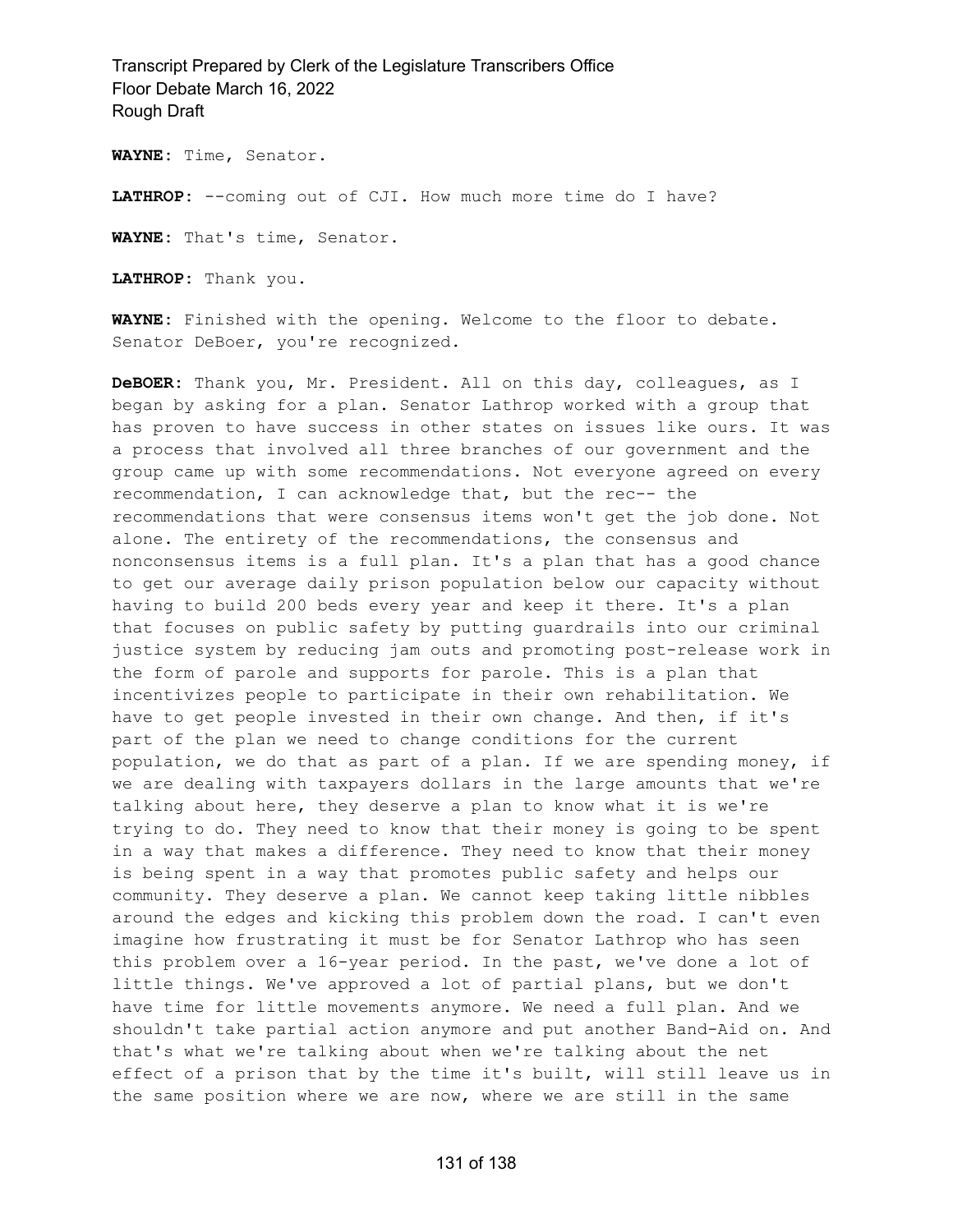overcrowded situation. The taxpayers deserve a plan. They need to know that their Legislature has a plan for how we're going to get our average daily population below our capacity and keep it there. We have a plan--

**WAYNE:** One minute.

**DeBOER:** --with the CJI plan, so let's put everything together and come up with something that we can do in a full way for criminal justice in the state. Thank you, Mr. President.

**WAYNE:** Thank you, Senator DeBoer. Senator John Cavanaugh, you're recognized.

**J. CAVANAUGH:** Thank you, Mr. President. I didn't think I was going to get to talk this afternoon, but I'll take my chance. Why I pressed my light when Senator Lathrop started talking about, uh, problem-solving courts and so I think that is a topic that requires more conversation and revisiting. So the problem-solving courts, and he kind of did a nice job of describing a bunch of them, but to refresh your recollection, we have drug courts which are designed for nonviolent offenders who have a demonstrated drug problem, which doesn't mean it's a drug-related offense necessarily. It can be a possession offense, but it can be a theft offense as well. And that's one example. There's veterans' courts, young adult court, mental health court being piloted. I think there's a DUI court being piloted in either Lancaster or Sarpy County. And again, there is a constraints in terms of the number it takes a judge, basically takes a day off a judge's docket and so we need to make sure we have the judicial resources for this. But what happens is somebody gets charged with a crime. Usually it's a first offense felony and then they go into court and they enter a plea to that offense and then they apply to the court and hopefully get accepted. And then if they go through all of those programs and are successful over usually about a year or more, then they get to withdraw their plea and have the charge dismissed so they don't have the conviction. And they come into court every-- I think for drug court is on Tuesdays in Douglas County and they report in front of the judge. They give a status update. If they screwed up, they get-- they can get sanctioned, meaning they can go spend the night in county or something like that. They can get other sanctions of other projects or programs they're supposed to undertake and so it's got accountability. It's got, as Senator Lathrop said, that they do get applauded for successes and-- and so it's-- it's got both of those things. And then the long-term outcome is that they get to--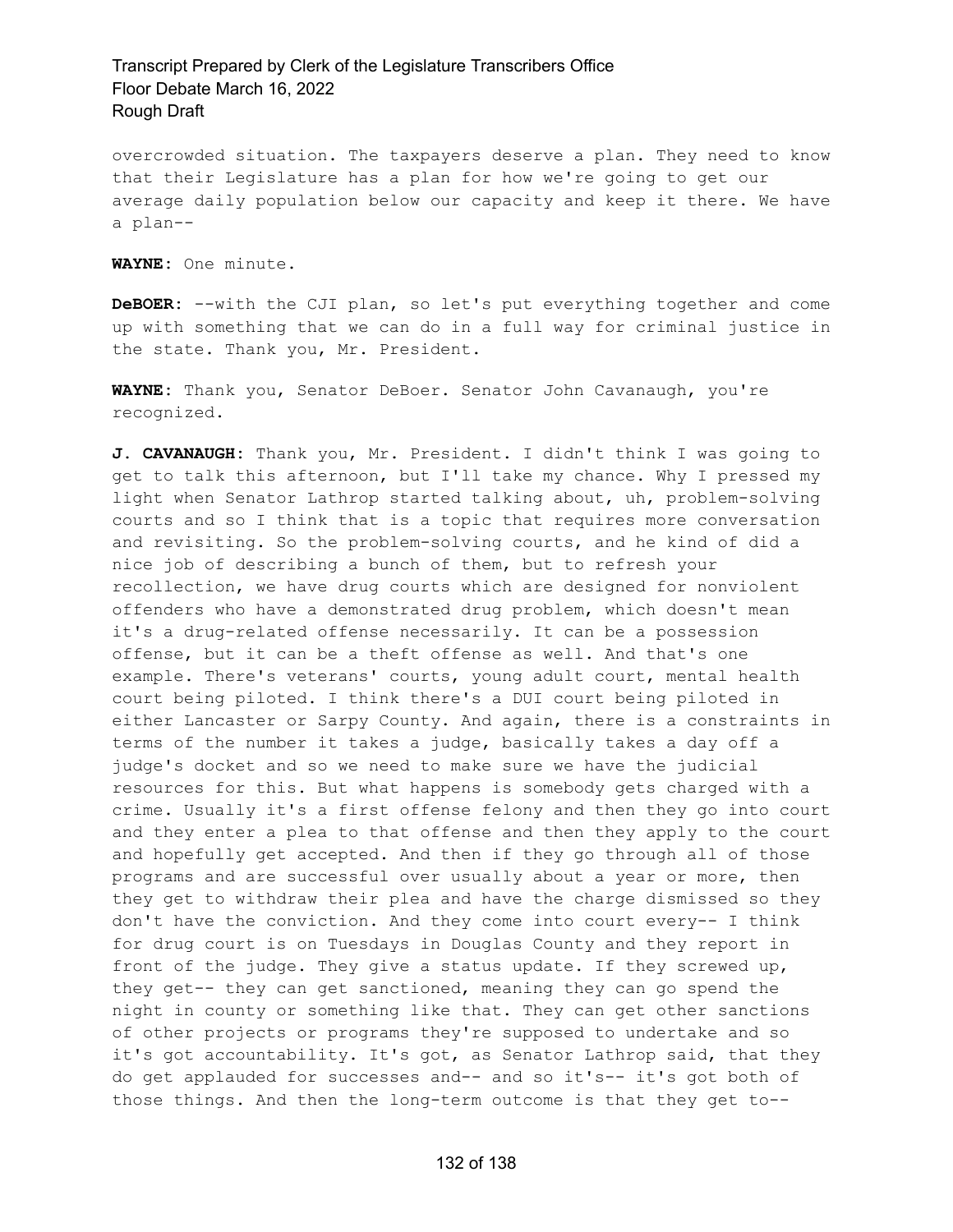well, they get to have the progress that they make in the community but then they also get to, if they're successful, withdraw that plea and not have the conviction. So it is a good program. I think we all get invited or have been invited to witness some of these graduations. The Veterans Court here in Lancaster County, I think recently invited me at least. I don't know if they invite everybody. And, you know, it's certainly a great program to participate, to go observe. But the problem we have with some of these is that they're not necessarily available to everybody. There are individuals that get denied for different levels of offenses or get denied because of prior record. And some of these people didn't get into the program before they-- you know, these didn't exist when people came through. So that's a consideration. The problem with problem-solving courts is they're just not available enough. It's a resource allocation question, it's an admission question. And sometimes defense attorneys have to struggle and argue for the-- why their client should be admitted into whichever program, young adult court, drug court, but whichever problem-solving court, make sure to get them in there and be eligible. And they have a demonstrated track record of success, and they are one tool that we can use and we should certainly be building them up. But again, like all of these tools, like all the recommendations, not-- no one, there's no silver bullet, not one thing is going to solve all this. But expanding the access to this, the expanding the use of this is a success. It's something that will help us make progress. I don't know, are we going to go past me? I can-- I can end if everybody wants to leave, but--

**WAYNE:** One minute.

**J. CAVANAUGH:** Thank you, Mr. President. And so problem-solving courts, certainly we should expand use of those. And, you know, without going on to another topic, I will yield the remainder of my time to the Chair. Thank you, Mr. President.

**WAYNE:** Thank you, Senator John Cavanaugh. Senator McKinney, you're recognized.

**McKINNEY:** Thank you, Mr. President. I rise in support of FA76. And I was sitting here thinking again, I was like, you know, we've got people that want to-- want to be tough on crime, but we also have people that stand up and say we need property tax relief and we should respect the taxpayers. And if that is so, then you should be OK with being smart on criminal justice reform. You know, I mean, I have a couple business degrees, and I would probably say that, you know, the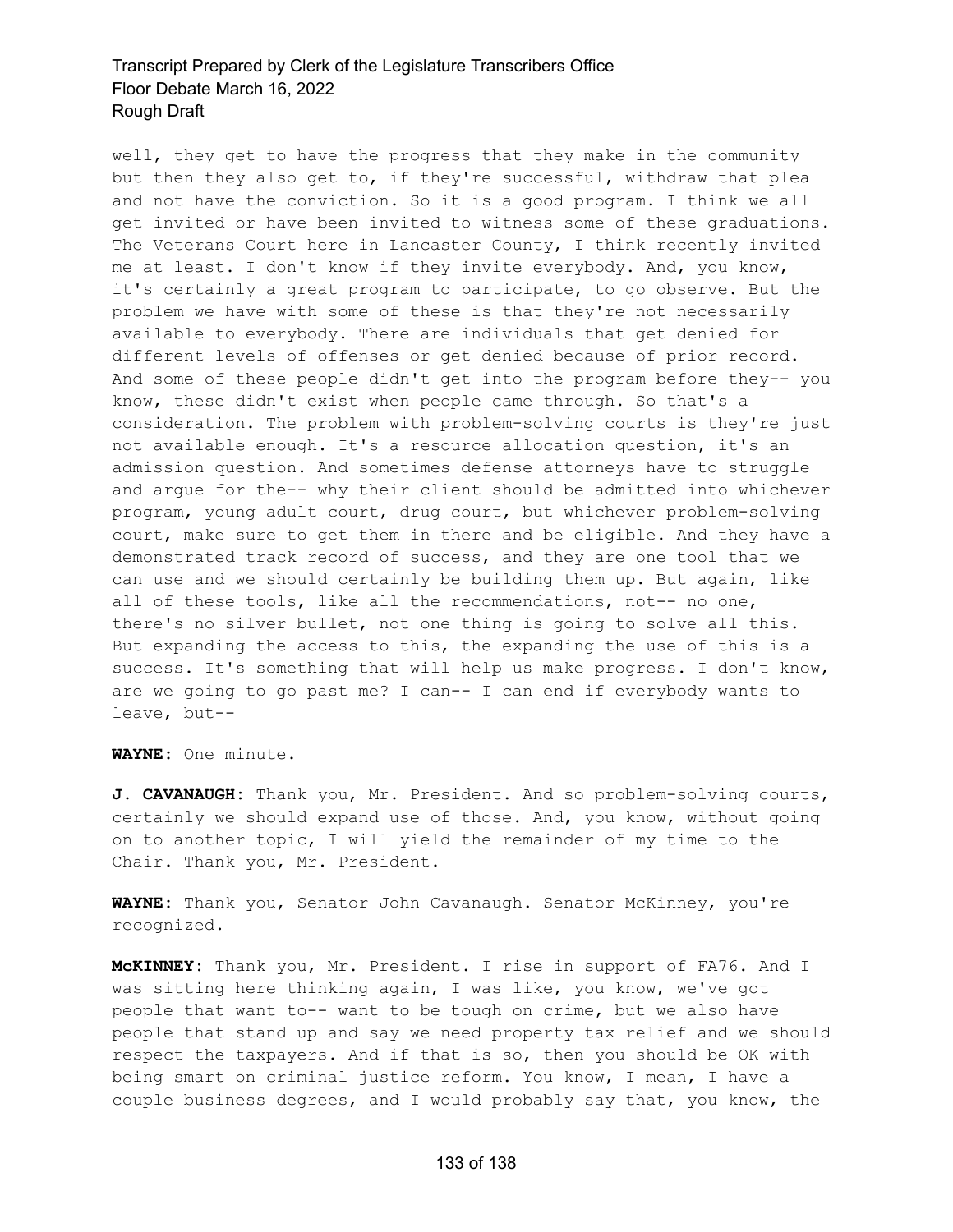return on investment on being tough on crime is probably not the greatest. It's probably a failure. And if it was a Fortune 500 company, it would probably be bankrupt by now because it just hasn't worked. Being tough on crime has done what? We have an overcrowding crisis. Tough on crime did that. The Governor wants to spend \$270 million, and that's not even an operational cost, that's being tough on crime. I don't think that has worked. So the return on investment is horrible again. If somebody could explain the fiscal thinking behind being tough on crime and how it's a benefit to Nebraskans and taxpayers, I'll be willing to listen to it. But to stand up and say we need property tax relief and saying we need to be tough on crime makes no sense. We could, you know, help out our taxpayers if we didn't have proposals to increase felonies, build a prison. Take people DNA. Allow OPD to track juveniles that got ankle monitors, all those type of things tough on crime approach, but the return on investment has done what? Our prisons are overcrowded. The Governor wants to build another prison. We have the 10th highest black incarceration rate in the nation. I guess that's acceptable as well for the state because you guys wanted to be tough on crime. So just stand up and say, I'm OK for our state having the 10th highest black incarceration rate in the nation. Please say it. And we've been going all day and I've only spoken to-- one person has said he would like a prison in his district, but that's across the state. That's not between Omaha and Lincoln. And another that's open to it for economic development, which I just don't think prison should be used as an economic development tool. But when you stand up and say you want property tax relief, but you also want to be tough on crime, please explain that to your constituents of why we can't give them more property tax relief because the budget for the Department of Corrections is \$200-plus million. We want to spend \$270-plus million, not account for operational costs, supply chain, being messed up a war in Europe, all those things, please explain why they cannot get property tax relief because you guys want to be tough on crime. It's not fiscally responsible to be tough on crime. It makes no sense. Please explain to me the the fiscal rationale behind being tough on crime and why it makes sense to have overcrowded prisons. A proposal for a new prison saying no to everything placed on a table to reduce the population. If you can make it-- make fiscal sense, I'll listen to you, but I'm sure nobody will stand up and make that argument because you cannot make the argument and I don't know how you explain it to your constituents. Go in and say, oh, you won't property tax relief. No, we didn't get it this year because we decided to vote for a prison.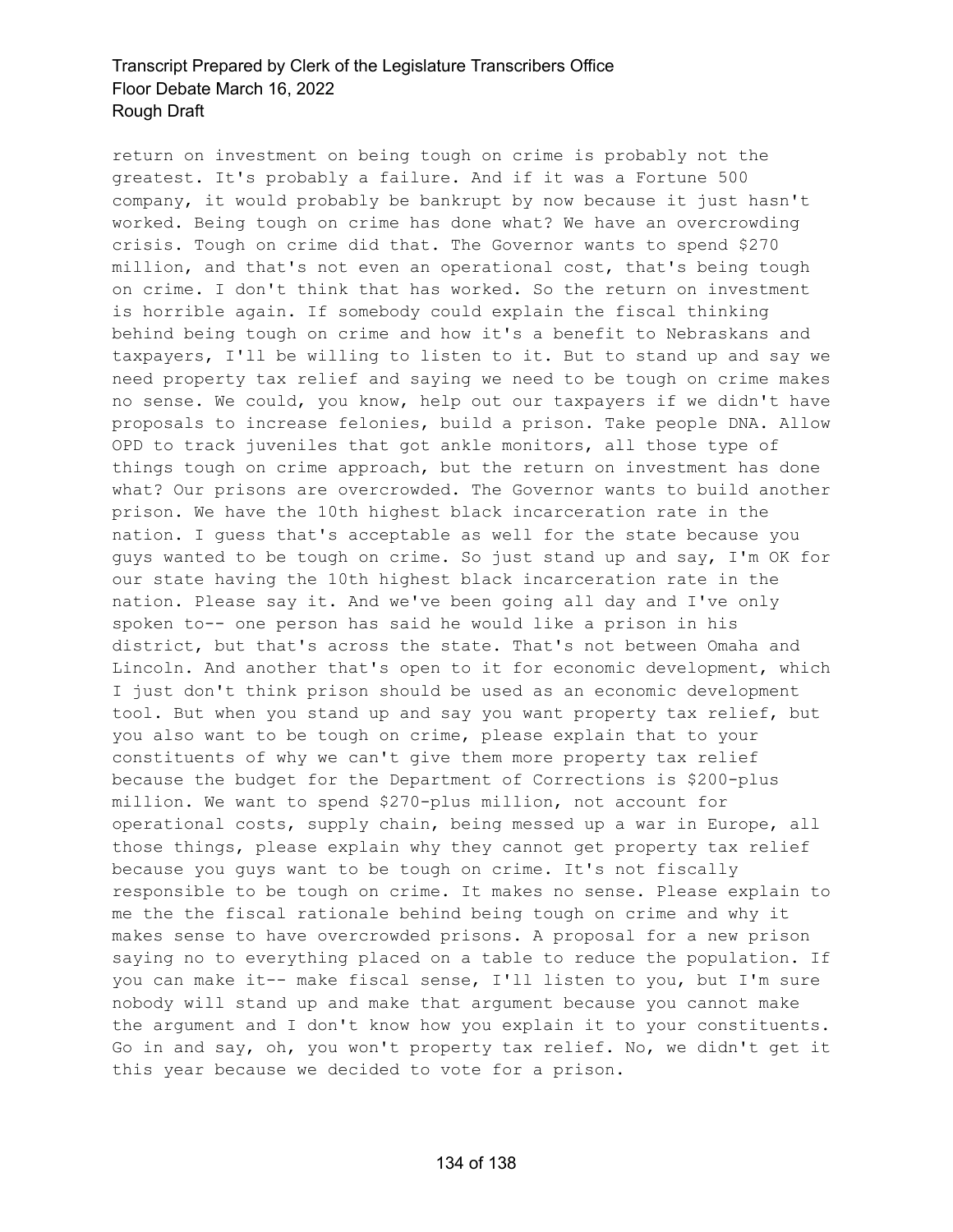**WAYNE:** One minute.

**McKINNEY:** So there's your tax relief in a prison somewhere between, I don't know where, because only one or maybe two people in this body have stood up and said they actually want a prison in their district. So if there's only one or two people, where is this prison going to go? Is it going to go to Bellevue? I definitely don't want it in north Omaha. Fremont doesn't want it. Where are we going to put this prison? Seward doesn't want it. I don't know. But we really need think about it from a fiscal perspective, is being tough on crime fiscally responsible to taxpayers in Nebraska. Thank you.

**WAYNE:** Thank you, Senator McKinney. Senator Macheala Cavanaugh, you're rec-- oh, I'm sorry. Senator Lathrop, you're recognized.

**LATHROP:** Thank you, Mr. President, and colleagues, it's been a long day. It's been a long day and we're going to break here, apparently at 5:15. And I thought I'd spend a little time at the end of this day, sort of interrupt my going through the options that came out of CJI and talk about a couple of things that we started the day with, and sort of the motivation I have relative to this issue. You know, one of the things that has provided me the most satisfaction as a state senator over 12 years is the opportunity to come down to this body, come down to the Capitol and identify some of the biggest issues facing the state. And I have been involved with and collaborated with senators, with interest groups, with others to help resolve some of the biggest issues facing the state at different times and-- and I'm-- I kind of like being involved in those. It's-- it's very gratifying to get something done when it is a significant issue facing the state and this overcrowding is-- is one such issue. It-- I want you to think about it this way. This-- this idea of criminal justice reform is something being advanced in conservative states by conservative senators. Senator McKinney mentioned that the-- the Trump administration passed the first-- I forget the name of it, the criminal justice reform at a national level. This is something that's happening because conservatives see that it doesn't make sense to continue to pour money, pour money into the Department of Corrections without pausing, without taking a pause, stop, and stepping back and saying, can we get more bang for our buck, more bang for our taxpayer dollar by another approach-- by another approach. This is that moment where we need to pause and answer that question. We need to ask that question and we need to be thoughtful. We should be leaders on this topic. The idea that we can come in here and jack up penalties and think that we're going to make a community safer is folly. It doesn't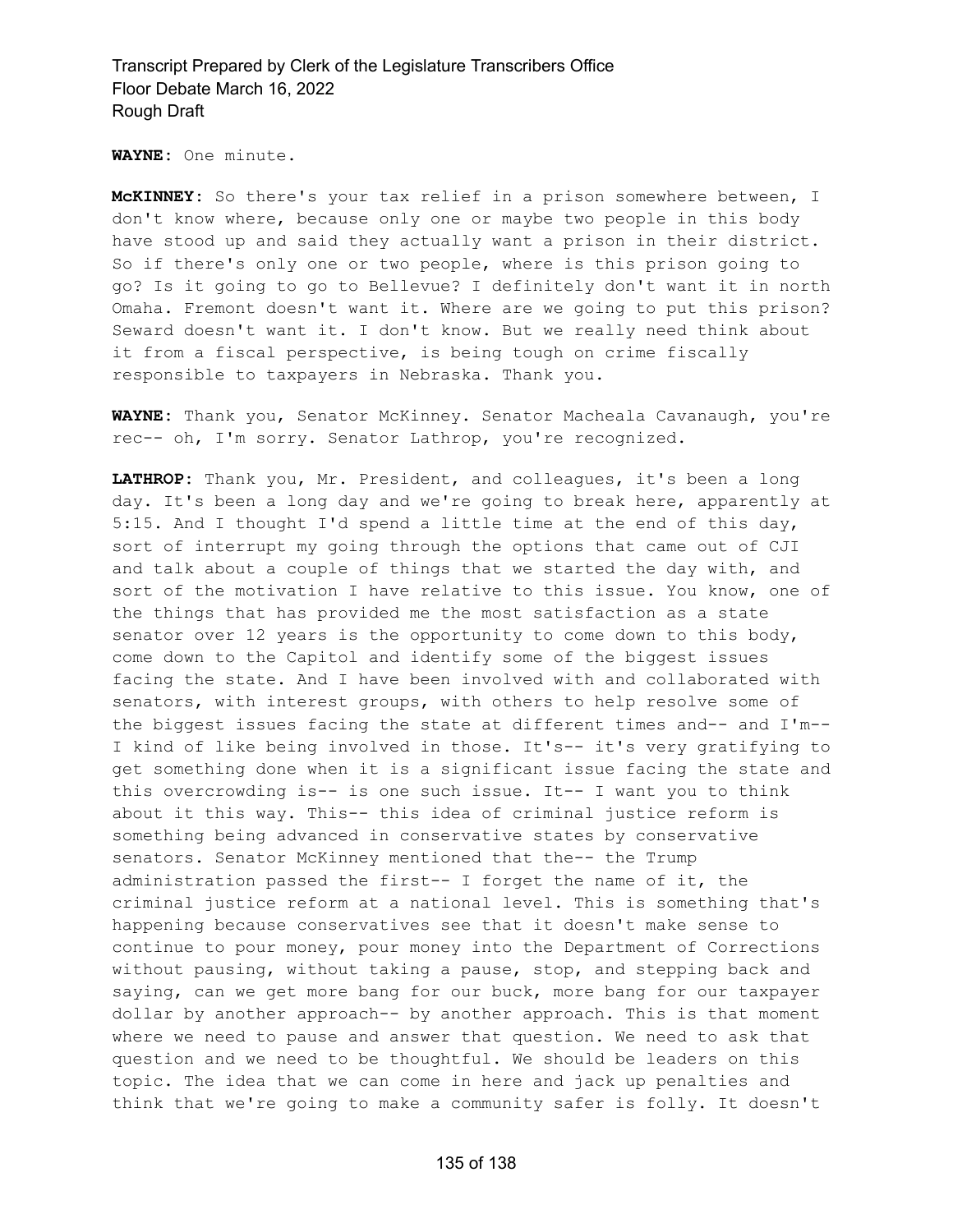happen. Many studies have been done that demonstrate what makes a community safer, what discourages a criminal isn't the length of the sentence they may get, but the risk that they'll get caught. That's a law enforcement issue. If law enforcement and by the way, they're doing a much better job in Omaha. I don't know if you-- if you read that article on Gun Violence in Omaha done by Henry Cortez in the World-Herald a few weeks ago, you can see that their ability to solve those gun violence cases has gone up dramatically over the last 10 years-- dramatically. They attribute that, as they should, to the efforts of law enforcement in Omaha, but also the Crime Stoppers, and they are solving far more of these homicides and first degree assaults than they ever did. But back to-- back to criminal justice reform. If we don't do this-- if we don't do this, we need three of the prisons the Governor's proposing. We need three of them. We need to decide this isn't let's build a prison because the pen is-- is past its useful life.

**WAYNE:** One minute.

**LATHROP:** This is what do we need to build and before we undertake that, an answer to that question, we need to know what our population projection looks like. And colleagues. If you don't want to do anything on this, if you just want to do a couple of consensus items and feel like we've done something, we're going to need a lot more prison than what the Governor is proposing. We're going to spend a lot more on it and you ought to-- you ought to think about this, too, if you-- if you will, as you consider this tonight. That when you build a prison, your operating expenses, your ongoing operating expenses are probably going to be in the neighborhood of 10 percent of the cost to build the place. So you want to spend \$200 million a year-- or \$200 million to build something, you're probably going to spend 20 operating it every year. These operating expenses are going to eat us alive. And at some point-- at some point it's going to be the tax break you guys get--

**WAYNE:** Time, Senator. Time, Senator.

**LATHROP:** Thank you.

**WAYNE:** Senator Macheala Cavanaugh, you're recognized.

**M. CAVANAUGH:** Thank you, Mr. President. Colleagues, I spoke with Senator McKinney, and I think we have identified a space to build a new prison. It's between Lincoln and Omaha. It's close to a workforce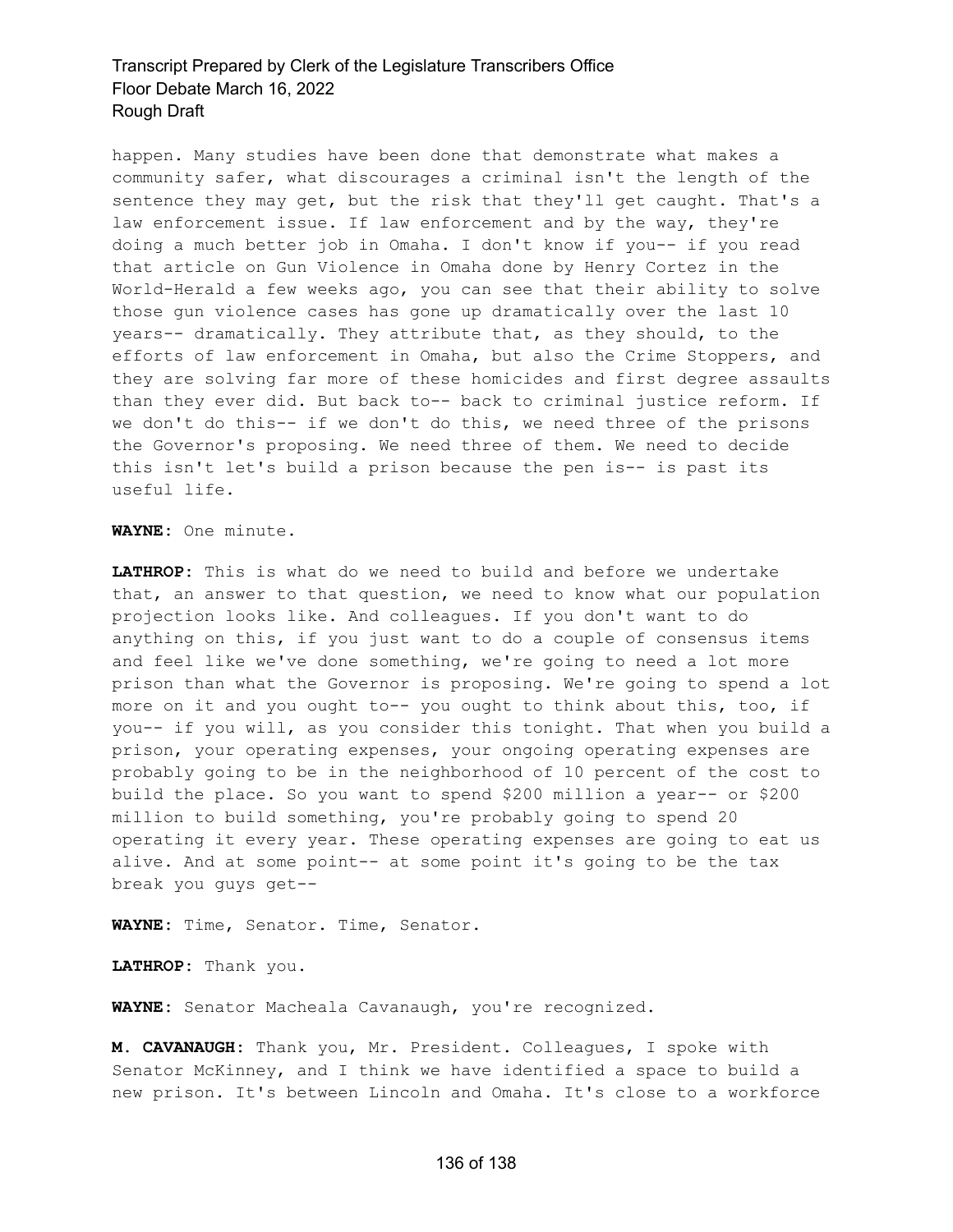and they have a lot of land. I'm talking about Elkhorn. They came in and a lot of people from Elkhorn came and testified during the interim about the-- the ability to build large sports venues, so they clearly have the land. They've got a lot of people. People are moving out of Omaha central, out to Elkhorn. So Senator McKinney, there's your answer. And with that, if I have any time left, Senator Lathrop, would you like the rest of my time? I'll yield my time to Senator Lathrop.

**WAYNE:** Senator Lathrop, you're yielded 4:10.

**LATHROP:** OK, perfect. Thank you, Senator Cavanaugh. I-- I started this, you know, I started this journey a long time ago when I was here the first time and I served on the Judiciary Committee and Senator Ashford was the Chair of that committee and I can remember Brad and I would have Bob Houston in who was then the director of the Department of Corrections. And I can remember Brad asking him, you know, that population, it looks like it's getting up around 150 percent. Oh, everything's fine, we're fine. We weren't fine. We found out when we did the special investigative committee that-- that they were-- they were in a panic over at the Department of Corrections with the overcrowding and the circumstances and the-- the solution then was to go to no cost options and we know how that ended and it wasn't well. Every once in a while, every once in a while, a Legislature is faced with having to solve a problem facing the state. We have such a problem. Colleagues, we have a problem with overcrowding, and it's not going to be solved by building more capacity. What we need to replace the pen with should be guided by a facility study, and that facility study should have the benefit of our policy with-- that will influence whether our population grows at the department or stays flat. I am not on some mission to reduce the population. I'd be happy if we could just flatten the line or significantly decrease the rate of which our population grows. And it's not because-- it's not because I'm soft on crime or that I got somebody over there I want to see get released, I don't. But it's important because it's a problem facing the state and there is a smarter way. And we have spent nine months through the summer while you were playing golf, we spent nine months trying to formulate what is the problem and what are the solutions. We have a path forward. We have a path forward that will flatten the trajectory of our rate of growth at the Department of Corrections. Eventually, we'll get to that bill. I appreciate you're paying attention today. I appreciate your questions, if you have any. I see Senator Erdman looking at me and I can't tell if he's looking at me like he wants to jump up and ask a question or not. But I invite you to ask questions because this is-- this may be something that's going to be a little--